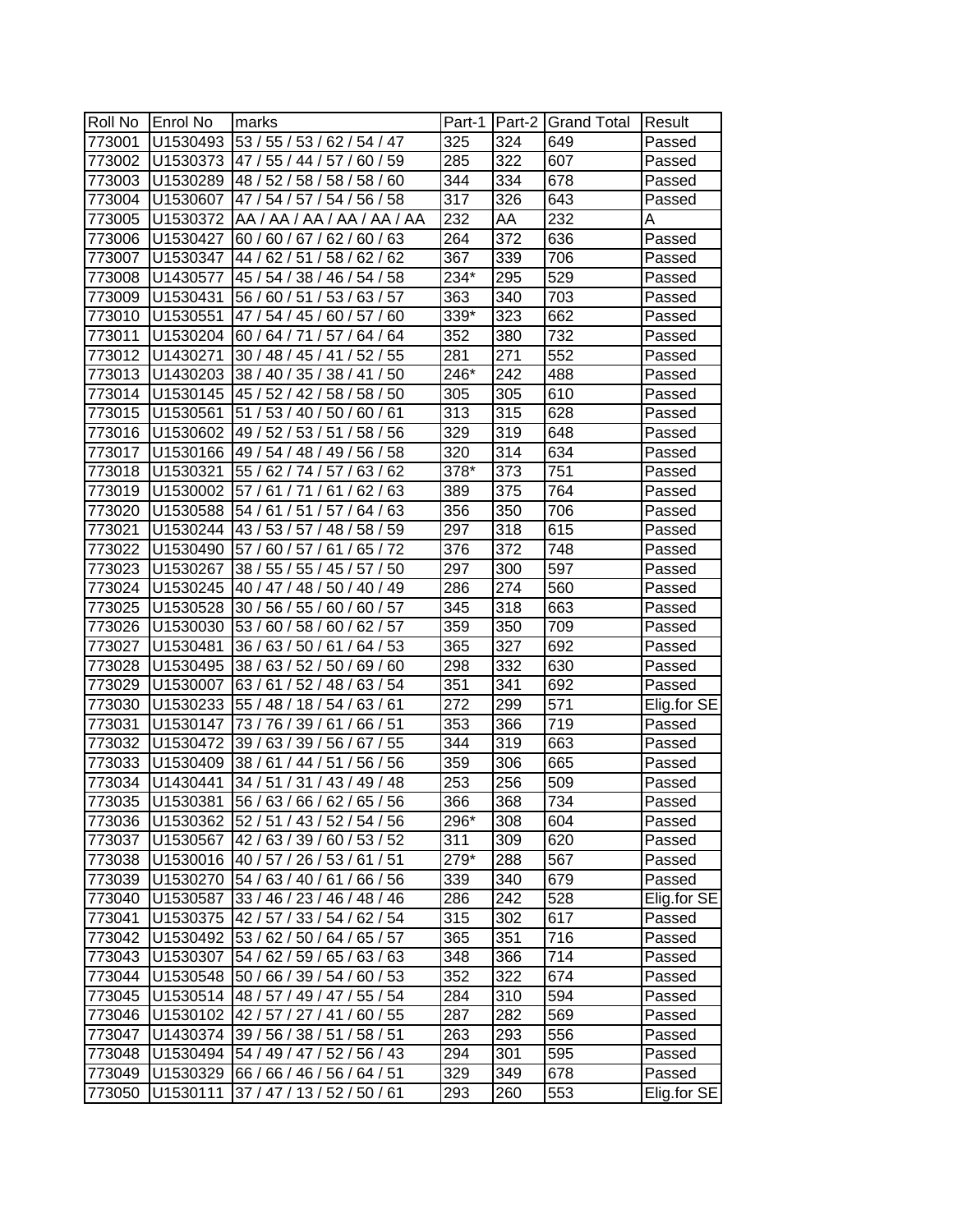| 773051 | U1530330 | 41 / 57 / 44 / 57 / 66 / 61      | 328  | 326 | 654 | Passed      |
|--------|----------|----------------------------------|------|-----|-----|-------------|
| 773052 | U1530063 | 46/56/<br>63/59/<br>62/<br>55    | 321  | 341 | 662 | Passed      |
| 773053 | U1530590 | 60/56<br>47 / 46 / 45 / 52 /     | 306  | 306 | 612 | Passed      |
| 773054 | U1530558 | 33 / 60 / 17 / 49 /<br>/55<br>61 | 314  | 275 | 589 | Elig.for SE |
| 773055 | U1530589 | 60/50/<br>65/43/51<br>/ 58       | 291  | 327 | 618 | Passed      |
| 773056 | U1530498 | 40 / 52 / 42 / 54 / 60 / 56      | 317  | 304 | 621 | Passed      |
| 773057 | U1530470 | 43 / 59 / 47 / 59 / 62 / 52      | 311  | 322 | 633 | Passed      |
| 773058 | U1530062 | 36 / 58 / 25 / 56 / 58 / 54      | 327  | 287 | 614 | Passed      |
| 773059 | U1530438 | 52/61/<br>69/62/62/60            | 397  | 366 | 763 | Passed      |
| 773060 | U1530526 | 35 / 43 / 38 / 60 / 63 / 61      | 339  | 300 | 639 | Passed      |
| 773061 | U1530405 | 49 / 66 / 49 / 61 / 64 / 67      | 409  | 356 | 765 | Passed      |
| 773062 | U1530293 | AA / AA / AA / AA / AA / AA      | 368  | AA  | 368 | Α           |
| 773063 | U1530471 | 48 / 60 / 42 / 63 / 70 / 64      | 410  | 347 | 757 | Passed      |
| 773064 | U1530295 | 38/56/<br>30/53/<br>58 / 55      | 300* | 290 | 590 | Passed      |
| 773065 | U1530225 | 36 / 55 / 42 / 50 /<br>62/<br>60 | 283  | 305 | 588 | Passed      |
| 773066 | U1530406 | 39 / 50 / 34 / 48 /<br>62/56     | 356  | 289 | 645 | Passed      |
| 773067 | U1530220 | 33 / 53 / 30 / 48 /<br>49 / 57   | 301  | 270 | 571 | Passed      |
| 773068 | U1530023 | 56 / 63 / 51<br>/60/<br>65/60    | 375  | 355 | 730 | Passed      |
| 773069 | U1530562 | 43 / 56 / 34 / 55 /<br>62/64     | 330  | 314 | 644 | Passed      |
| 773070 | U1530390 | 42 / 61 / 26 / 49 / 54 / 52      | 358  | 284 | 642 | Passed      |
| 773071 | U1530067 | 44 / 59 / 53 / 53 / 65 / 63      | 350  | 337 | 687 | Passed      |
| 773072 | U1530272 | 33 / 46 / 46 / 41 /<br>56/53     | 247  | 275 | 522 | Passed      |
| 773073 | U1530135 | 55 / 67 / 66 / 53 /<br>64/60     | 375  | 365 | 740 | Passed      |
| 773074 | U1530515 | 56 / 62 / 83 / 62 / 67 / 65      | 375  | 395 | 770 | Passed      |
| 773075 | U1530580 | 40 / 56 / 32 / 48 / 45 / 54      | 268  | 275 | 543 | Passed      |
| 773076 | U1530250 | 47/61/59/57/<br>62/61            | 314  | 347 | 661 | Passed      |
| 773077 | U1530336 | 27/<br>57/12/44/<br>53/<br>60    | 283  | 253 | 536 | Failed      |
| 773078 | U1530547 | 52 / 47 / 11 / 54 /<br>58/59     | 319  | 281 | 600 | Elig.for SE |
| 773079 | U1530594 | 42 / 55 / 09 / 48 / 57 / 65      | 295  | 276 | 571 | Elig.for SE |
| 773080 | U1530532 | 47 / 57 / 43 / 62 / 59 / 61      | 338  | 329 | 667 | Passed      |
| 773081 | U1530283 | AA / AA / AA / AA / AA / AA      | 310  | AA  | 310 | Α           |
| 773082 | U1530445 | 37 / 50 / 26 / 46 / 56 / 51      | 311  | 266 | 577 | Passed      |
| 773083 | U1530554 | 52/61/<br>26/61/<br>62/63        | 325  | 325 | 650 | Passed      |
| 773084 | U1530251 | 44 / 55 / 52 / 56 / 62 / 57      | 306  | 326 | 632 | Passed      |
| 773085 | U1530064 | 27 / 52 / 33 / 38 / 51 / 42      | 239  | 243 | 482 | Passed      |
| 773086 | U1530100 | 31 / 52 / 43 / 46 / 41 / 55      | 260* | 268 | 528 | Passed      |
| 773087 | U1530340 | 151/64/61/62/58/62               | 358  | 358 | 716 | Passed      |
| 773088 | U1530434 | 48 / 55 / 55 / 57 / 58 / 63      | 352  | 336 | 688 | Passed      |
| 773089 | U1530077 | 59 / 58 / 64 / 63 / 60 / 63      | 351  | 367 | 718 | Passed      |
| 773090 | U1530157 | 34 / 55 / 64 / 48 / 46 / 51      | 293  | 298 | 591 | Passed      |
| 773091 | U1530550 | 40 / 56 / 40 / 59 / 57 / 63      | 331  | 315 | 646 | Passed      |
| 773092 | U1530045 | 59 / 59 / 61 / 62 / 62 / 65      | 355  | 368 | 723 | Passed      |
| 773093 | U1530103 | 55 / 57 / 60 / 50 / 60 / 60      | 318  | 342 | 660 | Passed      |
| 773094 | U1530094 | 40 / 54 / 33 / 56 / 58 / 54      | 349* | 295 | 644 | Passed      |
| 773095 | U1530595 | 51 / 56 / 42 / 54 / 55 / 60      | 306  | 318 | 624 | Passed      |
| 773096 | U1530085 | 50 / 63 / 59 / 58 / 58 / 58      | 300  | 346 | 646 | Passed      |
| 773097 | U1530014 | 44 / 57 / 61 / 56 / 52 / 49      | 319  | 319 | 638 | Passed      |
| 773098 | U1530177 | 25 / 50 / 41 / 43 / 49 / 56      | 324  | 264 | 588 | Passed      |
| 773099 | U1530300 | 35 / 52 / 17 / 39 / 53 / 57      | 290* | 253 | 543 | Elig.for SE |
| 773100 | U1530477 | 16 / 40 / 15 / 39 / 48 / 45      | 238* | 203 | 441 | Failed      |
| 773101 | U1530525 | 47/56/22/51/56/61                | 273  | 293 | 566 | Elig.for SE |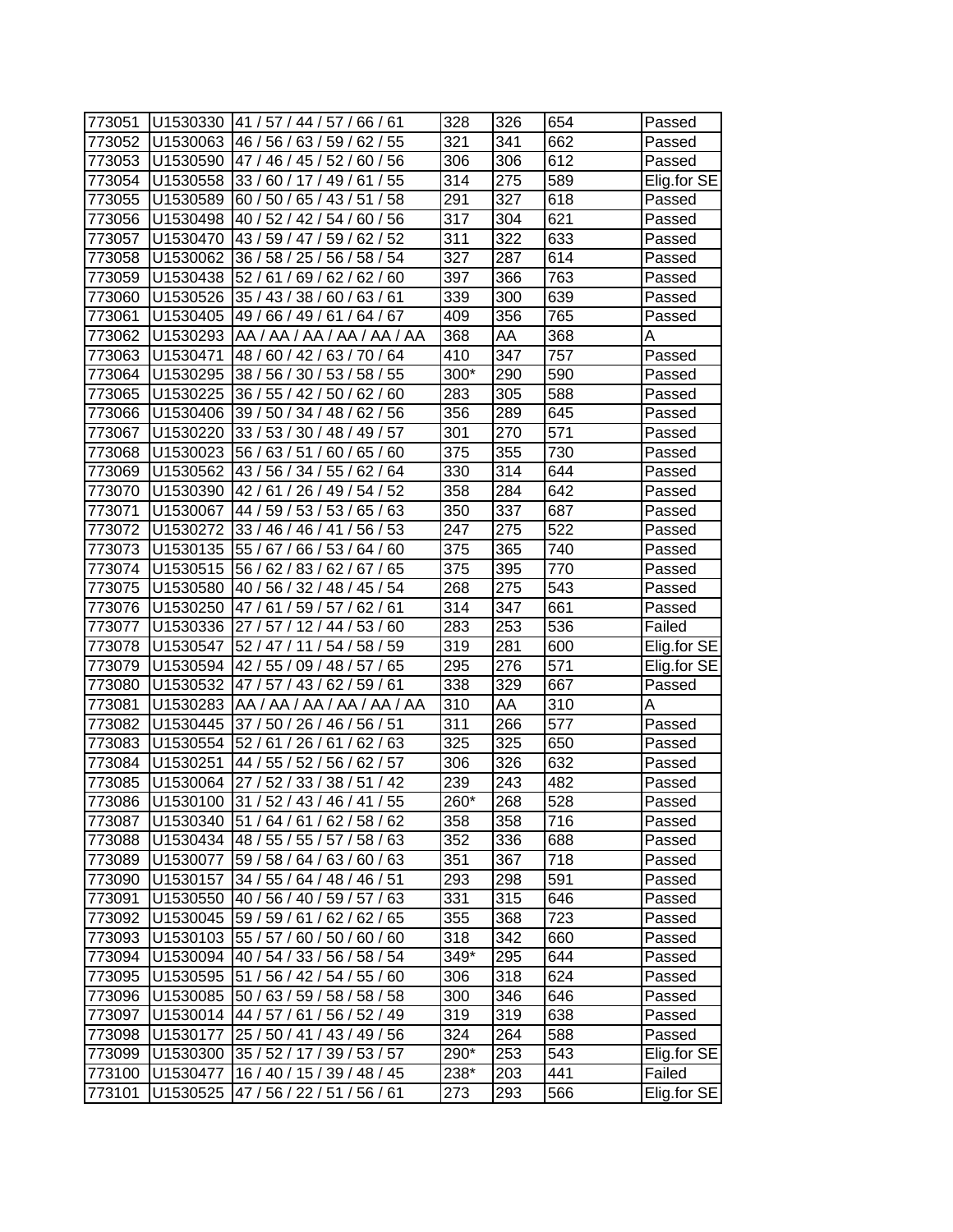| 773102 | U1530121 | 41 / 40 / 41 / 50 / 55 /<br>62      | 311              | 289 | 600 | Passed      |
|--------|----------|-------------------------------------|------------------|-----|-----|-------------|
| 773103 | U1530511 | 42 / 56 / 44 / 49 / 57 /<br>61      | 318              | 309 | 627 | Passed      |
| 773104 | U1530596 | 26 / 39 / 18 / 33 / 45 / 52         | 266*             | 213 | 479 | Failed      |
| 773105 | U1530517 | 33 / 55 / 46 / 49 / 54 / 53         | 304              | 290 | 594 | Passed      |
| 773106 | U1530597 | 25 / 54 / 48 / 46 / 50 / 54         | 296              | 277 | 573 | Passed      |
| 773107 | U1530026 | 23 / 45 / 54 / 46 / 48 / 51         | 280              | 267 | 547 | Elig.for SE |
| 773108 | U1530093 | 56 / 55 / 60 / 50 /<br>58/53        | 321              | 332 | 653 | Passed      |
| 773109 | U1530104 | 60/62/62/60/<br>64/68               | 328*             | 376 | 704 | Passed      |
| 773110 | U1530335 | 48 / 61 / 45 / 53 /<br>62/59        | 294              | 328 | 622 | Passed      |
| 773111 | U1530433 | 45 / 57 / 44 / 43 / 57 / 51         | 339              | 297 | 636 | Passed      |
| 773112 | U1530019 | 45 / 54 / 69 / 56 / 62 / 63         | 375*             | 349 | 724 | Passed      |
| 773113 | U1530462 | 45 / 57 / 60 / 49 / 60 / 56         | 306              | 327 | 633 | Passed      |
| 773114 | U1530212 | AA / AA / AA / AA / AA / AA         | 286              | AA  | 286 | Α           |
| 773115 | U1530232 | 39/60/<br>65<br>66/<br>65/<br>61/   | 341              | 356 | 697 | Passed      |
| 773116 | U1530339 | 58/<br>60/<br>62/<br>57<br>60<br>60 | 320              | 357 | 677 | Passed      |
| 773117 | U1530139 | 34 / 53 / 43 / 51<br>60/57          | 350              | 298 | 648 | Passed      |
| 773118 | U1530206 | 33 / 52 / 70 / 58 / 56 / 60         | 350              | 329 | 679 | Passed      |
| 773119 | U1530236 | 42/60/53/45/<br>62<br>56/           | 310              | 318 | 628 | Passed      |
| 773120 | U1530446 | 49 / 61 / 51 / 55 / 61<br>/59       | 293              | 336 | 629 | Passed      |
| 773121 | U1530221 | 54<br>33 / 57 / 17 / 53 /<br>50     | 295              | 264 | 559 | Elig.for SE |
| 773122 | U1530132 | 45 / 46 / 34 / 44 / 45 /<br>54      | 343*             | 268 | 611 | Passed      |
| 773123 | U1530140 | 60/66/63/60/63/63                   | 403              | 375 | 778 | Passed      |
| 773124 | U1530417 | 36 / 54 / 60 / 57 / 58 / 62         | 378              | 327 | 705 | Passed      |
| 773125 | U1530616 | 40 / 58 / 41 / 49 / 55 / 46         | 254              | 289 | 543 | Passed      |
| 773126 | U1530415 | 52 / 60 / 66 / 57 / 65 / 72         | 392              | 372 | 764 | Passed      |
| 773127 | U1530037 | 40/60/<br>67/48/<br>57/<br>57       | 356              | 329 | 685 | Passed      |
| 773128 | U1530334 | 40/51/<br>47 / 50 / 52 / 54         | 300              | 294 | 594 | Passed      |
| 773129 | U1530258 | 45 / 60 / 60 / 60 / 56 / 60         | 338              | 341 | 679 | Passed      |
| 773130 | U1530096 | 55 / 58 / 75 / 62 / 61<br>/54       | 314              | 365 | 679 | Passed      |
| 773131 | U1530419 | 51 / 62 / 64 / 58 / 63 / 61         | 388              | 359 | 747 | Passed      |
| 773132 | U1530556 | 44 / 45 / 34 / 45 / 53 / 56         | 309*             | 277 | 586 | Passed      |
| 773133 | U1530611 | 53 / 54 / 39 / 62 / 64 / 60         | 341              | 332 | 673 | Passed      |
| 773134 | U1530404 | 68 / 48 / 46 / 52 / 55 / 62         | 351              | 331 | 682 | Passed      |
| 773135 | U1530609 | 06/36/<br>08/30/<br>55/42           | 303              | 177 | 480 | Failed      |
| 773136 | U1530606 | 39 / 63 / 44 / 58 / 63 / 61         | 337              | 328 | 665 | Passed      |
| 773137 | U1530615 | 22 / 54 / 21 / 48 / 62 / 38         | $\overline{258}$ | 245 | 503 | Failed      |
| 773138 | U1530376 | 33 / 37 / 30 / 53 / 56 / 63         | 303              | 272 | 575 | Passed      |
| 773139 | U1530090 | 55 / 57 / 50 / 65 / 64 / 63         | 353              | 354 | 707 | Passed      |
| 773140 | U1530131 | 50 / 60 / 68 / 56 / 64 / 64         | 372              | 362 | 734 | Passed      |
| 773141 | U1530288 | 51 / 54 / 43 / 52 / 61 / 67         | 342              | 328 | 670 | Passed      |
| 773142 | U1530474 | 48 / 45 / 39 / 51 / 54 / 62         | 324              | 299 | 623 | Passed      |
| 773143 | U1530160 | 54 / 49 / 48 / 52 / 59 / 55         | 343              | 317 | 660 | Passed      |
| 773144 | U1530394 | 45 / 52 / 41 / 60 / 61 / 60         | 343              | 319 | 662 | Passed      |
| 773145 | U1530368 | 43 / 40 / 50 / 53 / 60 / 62         | 272              | 308 | 580 | Passed      |
| 773146 | U1530440 | 37 / 48 / 48 / 51 / 49 / 60         | 335              | 293 | 628 | Passed      |
| 773147 | U1530043 | <b>UFM</b>                          | 369              |     |     | UFM         |
| 773148 | U1530585 | <b>UFM</b>                          | 315              |     |     | UFM         |
| 773149 | U1530601 | 38 / 55 / 36 / 62 / 64 / 54         | 319              | 309 | 628 | Passed      |
| 773150 | U1530175 | 49 / 51 / 59 / 60 / 64 / 60         | 344              | 343 | 687 | Passed      |
| 773151 | U1530337 | 03/60/22/50/61/62                   | 247*             | 258 | 505 | Failed      |
| 773152 | U1530141 | 55 / 44 / 61 / 64 / 49 / 53         | 341              | 326 | 667 | Passed      |
|        |          |                                     |                  |     |     |             |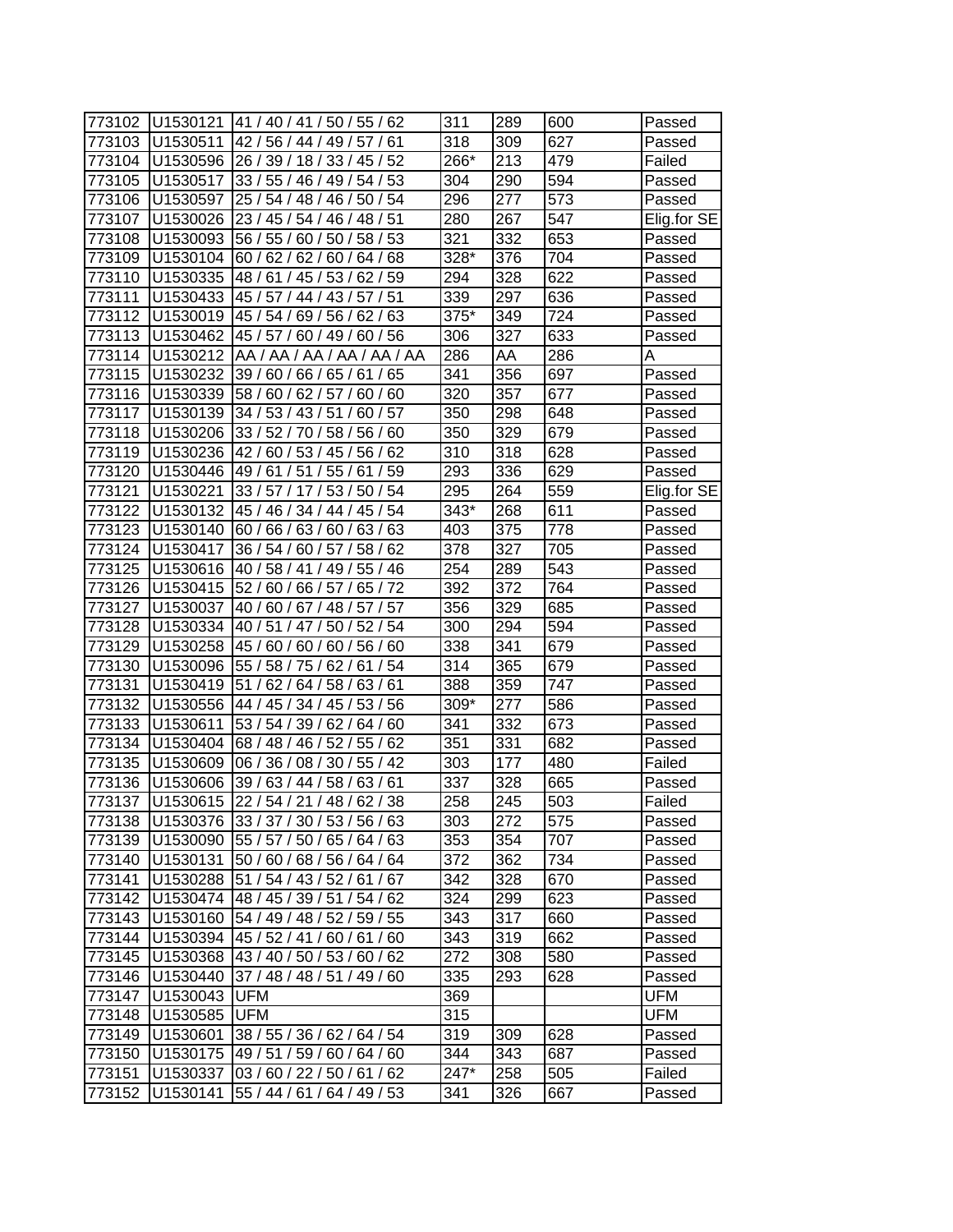| 773153 | U1530608 | 28 / 51 / 24 / 51 / 62 / 47          | 355  | 263              | 618 | Failed      |
|--------|----------|--------------------------------------|------|------------------|-----|-------------|
| 773154 | U1530172 | 49/59/<br>61<br>47 /<br>70 /<br>60/  | 356  | 346              | 702 | Passed      |
| 773155 | U1530359 | 69/<br>58/<br>64/54/<br>60/<br>60    | 367  | 365              | 732 | Passed      |
| 773156 | U1530599 | 65/63/<br>/63<br>66/61/<br>61        | 357  | 379              | 736 | Passed      |
| 773157 | U1530395 | 43/55/<br>61<br>/ 53 / 56 / 56       | 377  | 324              | 701 | Passed      |
| 773158 | U1530152 | 70 / 62 / 55 / 57 /<br>60/59         | 404  | 363              | 767 | Passed      |
| 773159 | U1530527 | 55 / 46 / 46 / 35 / 54 / 39          | 279  | 275              | 554 | Passed      |
| 773160 | U1530348 | AA / AA / AA / AA / AA / AA          | 259  | AA               | 259 | Α           |
| 773161 | U1430572 | 13 / 30 / 44 / 40 / 48 / 49          | 272  | 224              | 496 | Elig.for SE |
| 773162 | U1530184 | 68 / 54 / 58 / 53 / 60 / 61          | 319  | 354              | 673 | Passed      |
| 773163 | U1530523 | 58 / 46 / 67 / 55 / 48 / 55          | 330* | 329              | 659 | Passed      |
| 773164 | U1530444 | 42 / 47 / 41 / 46 / 51<br>/49        | 322  | 276              | 598 | Passed      |
| 773165 | U1530407 | 64 / 60 / 60 / 61<br>74 / 57 /       | 399  | 376              | 775 | Passed      |
| 773166 | U1530032 | 59 / 56 /<br>49 / 53 /<br>60/57      | 323  | 334              | 657 | Passed      |
| 773167 | U1530619 | 40 /<br>53/<br>53/<br>46/47<br>46 /  | 264* | 285              | 549 | Passed      |
| 773168 | U1530603 | 63/<br>60/<br>64/<br>62/<br>61<br>64 | 290  | 374              | 664 | Passed      |
| 773169 | U1530488 | 45 / 55 / 40 / 44 /<br>54/49         | 324* | 287              | 611 | Passed      |
| 773170 | U1530086 | 59 / 58 /<br>/51<br>57<br>61<br>70   | 341  | 356              | 697 | Passed      |
| 773171 | U1530230 | 53/54<br>38/52/<br>54/55             | 298  | 306              | 604 | Passed      |
| 773172 | U1530018 | 64/62/<br>68/60/65/61                | 357  | 380              | 737 | Passed      |
| 773173 | U1530378 | 53/51<br>36 / 45 / 46 / 40 /         | 288* | 271              | 559 | Passed      |
| 773174 | U1530223 | 63/51<br>45 / 60 /<br>60/63          | 339* | 342              | 681 | Passed      |
| 773175 | U1530216 | 56/53<br>51 / 55 / 41 / 51           | 272  | 307              | 579 | Passed      |
| 773176 | U1530566 | 49 / 56 / 40 / 55 / 58 / 49          | 316  | 307              | 623 | Passed      |
| 773177 | U1530506 | /51<br>42/35/<br>48 / 35 / 41        | 248  | 252              | 500 | Passed      |
| 773178 | U1530259 | 60 / 20 / 48 /<br>62/55<br>57/       | 310  | 302              | 612 | Elig.for SE |
| 773179 | U1530502 | 58<br>63/<br>56/<br>58/55/<br>56/    | 354  | 346              | 700 | Passed      |
| 773180 | U1530218 | 42 /<br>62/<br>40/57/<br>62/<br>61   | 284  | 324              | 608 | Passed      |
| 773181 | U1530428 | 33/61/<br>62/60/60/56                | 379  | 332              | 711 | Passed      |
| 773182 | U1530414 | 25 / 54 / 45 / 42 / 49 / 53          | 240  | 268              | 508 | Passed      |
| 773183 | U1530371 | 39/54/51<br>/ 50 / 53 / 58           | 292  | 305              | 597 | Passed      |
| 773184 | U1530392 | 53 / 65 / 78 / 63 / 66 / 67          | 415  | 392              | 807 | Passed      |
| 773185 | U1530593 | 37/53/<br>50/53<br>54/43/            | 277  | 290              | 567 | Passed      |
| 773186 | U1530022 | 57 / 59 / 59 / 58 /<br>63/60         | 352  | 356              | 708 | Passed      |
| 773187 | U1530466 | 27 / 48 / 25 / 39 / 44 / 46          | 283* | 229              | 512 | Failed      |
| 773188 | U1530450 | 62/52/57/43/54/55                    | 311  | $\overline{3}23$ | 634 | Passed      |
| 773189 | U1530432 | 24/60/16/28/33/48                    | 313  | 209              | 522 | Failed      |
| 773190 | U1530457 | AA /AA /AA /AA /AA /AA               | 250  | AA               | 250 | Α           |
| 773191 | U1530531 | 69 / 55 / 74 / 55 / 63 / 57          | 302  | 373              | 675 | Passed      |
| 773192 | U1530117 | 62 / 58 / 67 / 58 / 64 / 60          | 351  | 369              | 720 | Passed      |
| 773193 | U1530015 | 77 / 58 / 68 / 62 / 68 / 58          | 358  | 391              | 749 | Passed      |
| 773194 | U1530297 | 30 / 58 / 36 / 53 / 58 / 55          | 280  | 290              | 570 | Passed      |
| 773195 | U1530383 | 30 / 59 / 42 / 58 / 58 / 62          | 366  | 309              | 675 | Passed      |
| 773196 | U1530127 | 60 / 58 / 55 / 60 / 66 / 58          | 336  | 357              | 693 | Passed      |
| 773197 | U1530017 | 36 / 60 / 34 / 52 / 60 / 54          | 316  | 296              | 612 | Passed      |
| 773198 | U1530275 | 23 / 57 / 39 / 47 / 48 / 53          | 286* | 267              | 553 | Elig.for SE |
| 773199 | U1530193 | 53 / 61 / 55 / 58 / 66 / 60          | 351  | 353              | 704 | Passed      |
| 773200 | U1530207 | 39 / 49 / 37 / 50 / 57 / 58          | 307* | 290              | 597 | Passed      |
| 773201 | U1530521 | 79 / 65 / 61 / 64 / 65 / 63          | 388  | 397              | 785 | Passed      |
| 773202 | U1530136 | 64 / 56 / 57 / 48 / 57 / 48          | 318  | 330              | 648 | Passed      |
| 773203 | U1530264 | 53 / 54 / 54 / 56 / 57 / 60          | 325* | 334              | 659 | Passed      |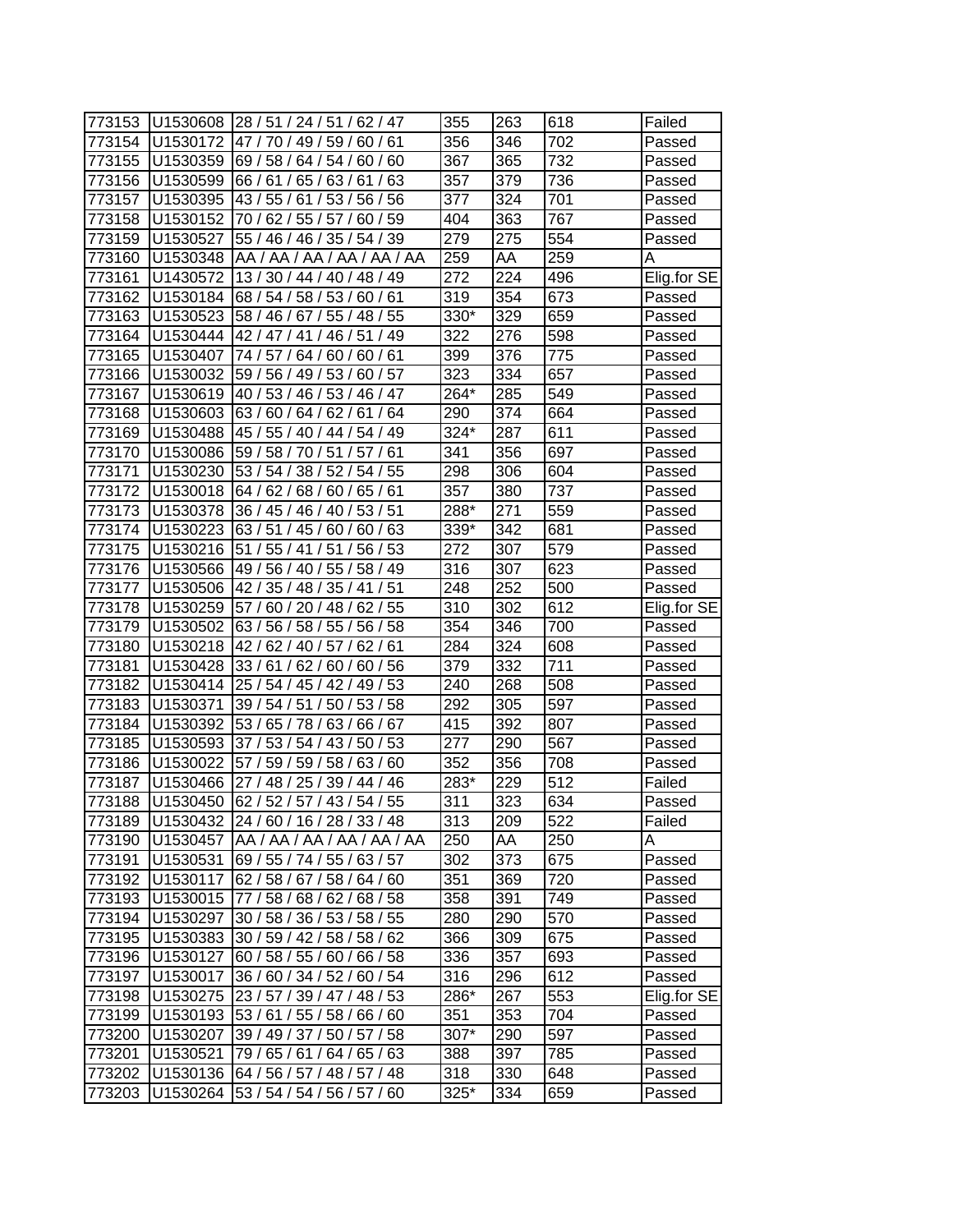| 773204 |          | U1530546 50 / 52 / 09 / 50 / 57 / 49 | $301*$           | 267 | 568 | Elig.for SE |
|--------|----------|--------------------------------------|------------------|-----|-----|-------------|
| 773205 | U1530154 | 40 / 57 / 31 / 56 / 57 / 60          | 299              | 301 | 600 | Passed      |
| 773206 | U1530168 | 71 / 60 / 42 / 52 / 65 / 54          | 319              | 344 | 663 | Passed      |
| 773207 | U1530256 | 74 / 63 / 71 / 55 / 58 / 65          | 358              | 386 | 744 | Passed      |
| 773208 |          | U1530310 47 / 43 / 50 / 47 / 42 / 54 | 261              | 283 | 544 | Passed      |
| 773209 | U1530591 | 24 / 56 / 44 / 48 / 52 / 60          | 339              | 284 | 623 | Elig.for SE |
| 773210 | U1530540 | 35 / 46 / 32 / 42 / 46 / 57          | 288              | 258 | 546 | Passed      |
| 773211 | U1430547 | 30 / 35 / 15 / 33 / 54 / 43          | 241              | 210 | 451 | Elig.for SE |
| 773212 | U1530268 | 73/51/<br>88/60/62/63                | 330              | 397 | 727 | Passed      |
| 773213 | U1530504 | 55 / 61 / 48 / 49 / 56 / 54          | 354              | 323 | 677 | Passed      |
| 773214 | U1530396 | 60 / 52 / 48 / 52 / 61 / 62          | 355              | 335 | 690 | Passed      |
| 773215 | U1530324 | 63 / 71 / 46 / 60 / 60 / 63          | 335              | 363 | 698 | Passed      |
| 773216 | U1530076 | 64 / 55 / 75 / 49 / 43 / 57          | 305              | 343 | 648 | Passed      |
| 773217 | U1530269 | 50 / 44 / 43 / 48 / 52 / 55          | 259*             | 292 | 551 | Passed      |
| 773218 | U1530149 | 79/67/<br>33/60/73/<br>66            | 371              | 378 | 749 | Passed      |
| 773219 | U1530260 | 56 / 55 / 36 / 56 / 58 /<br>61       | 320              | 322 | 642 | Passed      |
| 773220 | U1530389 | 24 / 52 / 20 / 40 / 46 / 53          | $303*$           | 235 | 538 | Failed      |
| 773221 | U1530530 | / 45 / 44 / 52 / 55 / 48<br>51       | 276              | 295 | 571 | Passed      |
| 773222 | U1530361 | 35 / 60 / 52 / 57 /<br>65 / 65       | 302              | 334 | 636 | Passed      |
| 773223 | U1530384 | 60/60/47/61<br>49/61                 | 338              | 338 | 676 | Passed      |
| 773224 | U1530524 | 48 / 49 / 43 / 50 / 46 / 50          | 303              | 286 | 589 | Passed      |
| 773225 | U1530456 | 41 / 44 / 49 / 42 / 50 / 52          | 340              | 278 | 618 | Passed      |
| 773226 | U1530476 | 62/59/<br>68/57/<br>67/60            | 387              | 373 | 760 | Passed      |
| 773227 | U1430470 | 20 / 50 / 19 / 36 / 35 / 42          | $237*$           | 202 | 439 | Failed      |
| 773228 | U1530489 | 70 / 57 / 62 / 60 / 70 / 63          | 352              | 382 | 734 | Passed      |
| 773229 | U1530194 | 71 / 52 / 86 / 58 / 55 / 56          | 336              | 378 | 714 | Passed      |
|        |          |                                      |                  |     |     |             |
| 773230 | U1530146 | 71 / 46 / 41 / 62 / 57 / 57          | 372              | 334 | 706 |             |
| 773231 | U1530176 | AA / AA / AA / AA / AA / AA          | 314              | AA  | 314 | Passed<br>Α |
| 773232 | U1530342 | 08 / 43 / 33 / 46 / 36 / 33          | 246*             | 199 | 445 | Elig.for SE |
| 773233 | U1530041 | 70 / 60 / 60 / 60 / 60 / 60          | 360              | 370 | 730 | Passed      |
| 773234 | U1530279 | 44 / 54 / 35 / 49 / 57 / 53          | 298              | 292 | 590 | Passed      |
| 773235 | U1530388 | 46 / 48 / 55 / 54 / 60 / 56          | $278*$           | 319 | 597 | Passed      |
| 773236 | U1530167 | 50 / 60 / 52 / 60 / 58 / 58          | 356              | 338 | 694 | Passed      |
| 773237 | U1430480 | 47 / 55 / 41 / 58 / 58 / 60          | 355              | 319 | 674 | Passed      |
| 773238 | U1530447 | 45 / 56 / 44 / 55 / 58 / 54          | 304              | 312 | 616 | Passed      |
| 773239 | U1530327 | 33/60/48/55/60/56                    | $\overline{330}$ | 312 | 642 | Passed      |
| 773240 |          | U1530416 40 / 54 / 68 / 54 / 61 / 56 | 365              | 333 | 698 | Passed      |
| 773241 | U1530598 | 60/61/66/63/64/68                    | 387*             | 382 | 769 | Passed      |
| 773242 | U1530082 | 40 / 61 / 58 / 53 / 62 / 68          | 343              | 342 | 685 | Passed      |
| 773243 | U1530144 | 51 / 56 / 49 / 53 / 62 / 63          | 348              | 334 | 682 | Passed      |
| 773244 | U1530171 | 38 / 58 / 50 / 53 / 60 / 55          | 373              | 314 | 687 | Passed      |
| 773245 | U1530453 | 46 / 56 / 17 / 49 / 60 / 49          | 334              | 277 | 611 | Elig.for SE |
| 773246 | U1530600 | 45 / 57 / 51 / 57 / 57 / 62          | 329*             | 329 | 658 | Passed      |
| 773247 | U1530483 | 40 / 58 / 38 / 57 / 61 / 60          | 359              | 314 | 673 | Passed      |
| 773248 | U1530042 | 46 / 62 / 56 / 53 / 64 / 58          | 350              | 339 | 689 | Passed      |
| 773249 | U1530560 | 43 / 51 / 48 / 57 / 50 / 57          | 299              | 306 | 605 | Passed      |
| 773250 | U1530169 | 34 / 54 / 68 / 55 / 57 / 63          | 379              | 331 | 710 | Passed      |
| 773251 | U1530173 | 50 / 56 / 60 / 51 / 57 / 61          | 360              | 335 | 695 | Passed      |
| 773252 | U1530088 | 65 / 61 / 63 / 56 / 60 / 55          | 328              | 360 | 688 | Passed      |
| 773253 | U1530320 | 57 / 49 / 55 / 53 / 54 / 61          | 319              | 329 | 648 | Passed      |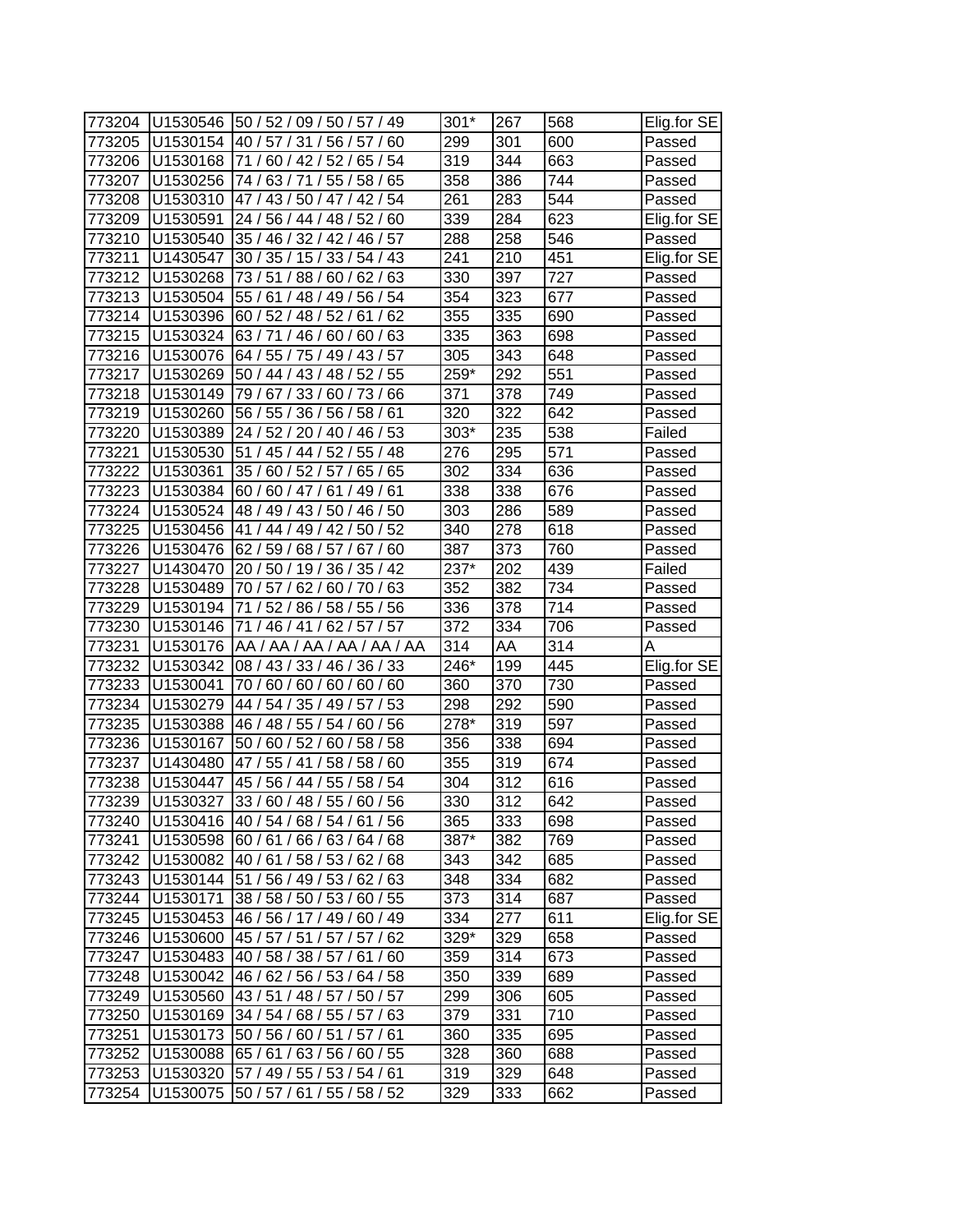| 773255 | U1530285             | 37 / 46 / 47 / 46 / 45 / 44                                | 259          | 265        | 524              | Passed           |
|--------|----------------------|------------------------------------------------------------|--------------|------------|------------------|------------------|
| 773256 | U1530162             | 58/53<br>48/57/<br>55/53/                                  | 348          | 324        | 672              | Passed           |
| 773257 | U1530341             | 51/<br>58/<br>57/69/<br>61/59                              | 368          | 355        | 723              | Passed           |
| 773258 | U1530487             | 42 / 56 / 63 / 56 / 52 / 60                                | 353          | 329        | 682              | Passed           |
| 773259 | U1530080             | 59 / 54 / 67 / 62 / 54 / 60                                | 345          | 356        | 701              | Passed           |
| 773260 | U1530012             | 41 / 56 / 53 / 44 / 40 / 53                                | 326          | 287        | 613              | Passed           |
| 773261 | U1530116             | 41 / 48 / 54 / 44 / 33 / 52                                | 305          | 272        | 577              | Passed           |
| 773262 | U1530155             | 65 / 61 / 70 / 66 / 50 / 60                                | 397          | 372        | 769              | Passed           |
| 773263 | U1530412             | 46 / 50 / 35 / 60 / 30 / 54                                | 296          | 275        | 571              | Passed           |
| 773264 | U1530291             | 48 / 53 / 52 / 52 / 30 / 57                                | 344          | 292        | 636              | Passed           |
| 773265 | U1530281             | 32 / 57 / 45 / 58 / 45 / 56                                | 292          | 293        | 585              | Passed           |
| 773266 | U1530581             | 49 / 56 / 57 / 46 / 33 / 51                                | 290*         | 292        | 582              | Passed           |
| 773267 | U1530454             | /58<br>62 / 58 / 58 / 58 / 44                              | 318          | 338        | 656              | Passed           |
| 773268 | U1530464             | 39 / 49 /<br>45/53/<br>38/55                               | 272          | 279        | 551              | Passed           |
| 773269 | U1530541             | 46/56/<br>60/51<br>38/<br>57                               | 326*         | 308        | 634              | Passed           |
| 773270 | U1530253             | 42/51/<br>55/<br>65/64/<br>60                              | 334          | 337        | 671              | Passed           |
| 773271 | U1530235             | 49 / 48 / 57 / 51<br>54/60                                 | 285          | 319        | 604              | Passed           |
| 773272 | U1530263             | 51<br>59/71<br>67<br>55/60                                 | 358          | 363        | 721              | Passed           |
| 773273 | U1530358             | 48 / 38 / 46 / 52 /<br>36/54                               | 304          | 274        | $\overline{578}$ | Passed           |
| 773274 | U1530536             | 49 / 51 /<br>60/51/<br>33/60                               | 304          | 304        | 608              | Passed           |
| 773275 | U1530496             | 49 / 53 / 60 / 60 / 55 / 60                                | 320          | 337        | 657              | Passed           |
| 773276 | U1530363             | 50 / 52 / 50 / 52 / 40 / 57                                | 323*         | 301        | 624              |                  |
| 773277 | U1530119             | 74 / 65 / 72 / 65 / 56 / 62                                | 352          | 394        | 746              | Passed<br>Passed |
| 773278 | U1530343             | /53<br>49 / 36 / 43 / 48 / 31                              | 287          | 260        | 547              |                  |
|        |                      | 45 / 42 / 71 / 53 / 21<br>/51                              | 273*         |            | 556              | Passed           |
| 773279 | U1530215             |                                                            |              | 283        | 680              | Elig.for SE      |
| 773280 | U1530352             | 53/57/<br>60/61/48/60<br>51                                | 341<br>252*  | 339        | 521              | Passed           |
| 773281 | U1430481             | 60/42/<br>49 / 46 / 21<br>30/51                            |              | 269<br>323 | 667              | Elig.for SE      |
| 773282 | U1530568<br>U1530553 | 68 / 43 / 80 / 51 /<br>35 / 56 / 75 / 54 / 56 / 58         | 344<br>316   | 334        | 650              | Passed           |
| 773283 |                      |                                                            | 274*         | 277        | 551              | Passed           |
| 773284 | U1530112             | 37 / 49 / 24 / 54 / 56 / 57<br>52 / 56 / 40 / 56 / 60 / 55 |              |            |                  | Elig.for SE      |
| 773285 | U1530543             |                                                            | 323          | 319        | 642              | Passed           |
| 773286 | U1430264             | 61 / 60 / 66 / 64 / 64 / 64                                | 291*         | 379        | 670              | Passed           |
| 773287 | U1330171             | 34 / 53 / 35 / 44 / 52 / 54                                | 281<br>256*  | 272        | 553              | Passed           |
| 773288 | U1230542             | 40 / 47 / 25 / 43 / 55 / 50                                |              | 260        | 516              | Passed           |
| 773289 | U1430384             | 38 / 48 / 30 / 38 / 40 / 53<br>24 / 36 / 37 / 36 / 44 / 45 | 259*<br>263* | 247        | 506              | Passed           |
| 773290 | U1330231             |                                                            |              | 222        | 485              | Elig.for SE      |
| 773291 | U1430262             | 35 / 48 / 10 / 45 / 54 / 49                                | 313          | 241        | 554              | Elig.for SE      |
| 773292 | U1430590             | 45 / 52 / 44 / 45 / 48 / 58                                | 252          | 292        | 544              | Passed           |
| 773293 | U1430139             | 46 / 57 / 41 / 53 / 60 / 62                                | 351          | 319        | 670              | Passed           |
| 773294 | U1430389             | 64 / 62 / 64 / 43 / 56 / 58                                | 246*         | 347        | 593              | Passed           |
| 773295 | U1430091             | 38 / AA / 14 / 47 / 54 / 52                                | 297*         | 205        | 502              | Failed           |
| 773297 | U1430134             | 33 / 44 / 19 / 45 / 47 / 51                                | 244          | 239        | 483              | Elig.for SE      |
| 773298 | U1430498             | 33 / 47 / 39 / 39 / 51 / 48                                | 290          | 257        | 547              | Passed           |
| 773299 | U1430423             | 60 / 62 / 70 / 65 / 63 / 66                                | 308          | 386        | 694              | Passed           |
| 773300 | U1430452             | 45 / 49 / 51 / 44 / 55 / 51                                | $313*$       | 295        | 608              | Passed           |
| 774001 | U1530422             | 43 / 56 / 41 / 48 / 60 / 63                                | 295          | 311        | 606              | Passed           |
| 774002 | U1530326             | 47/64/43/56/63/64                                          | 333          | 337        | 670              | Passed           |
| 774003 | U1530060             | 52 / 60 / 70 / 60 / 60 / 61                                | 328          | 363        | 691              | Passed           |
| 774004 | U1530322             | 60 / 64 / 68 / 62 / 63 / 65                                | 362          | 382        | 744              | Passed           |
| 774005 | U1530437             | 55 / 62 / 52 / 55 / 61 / 58                                | 310          | 343        | 653              | Passed           |
| 774006 | U1530174             | 53 / 57 / 70 / 61 / 61 / 53                                | 392          | 355        | 747              | Passed           |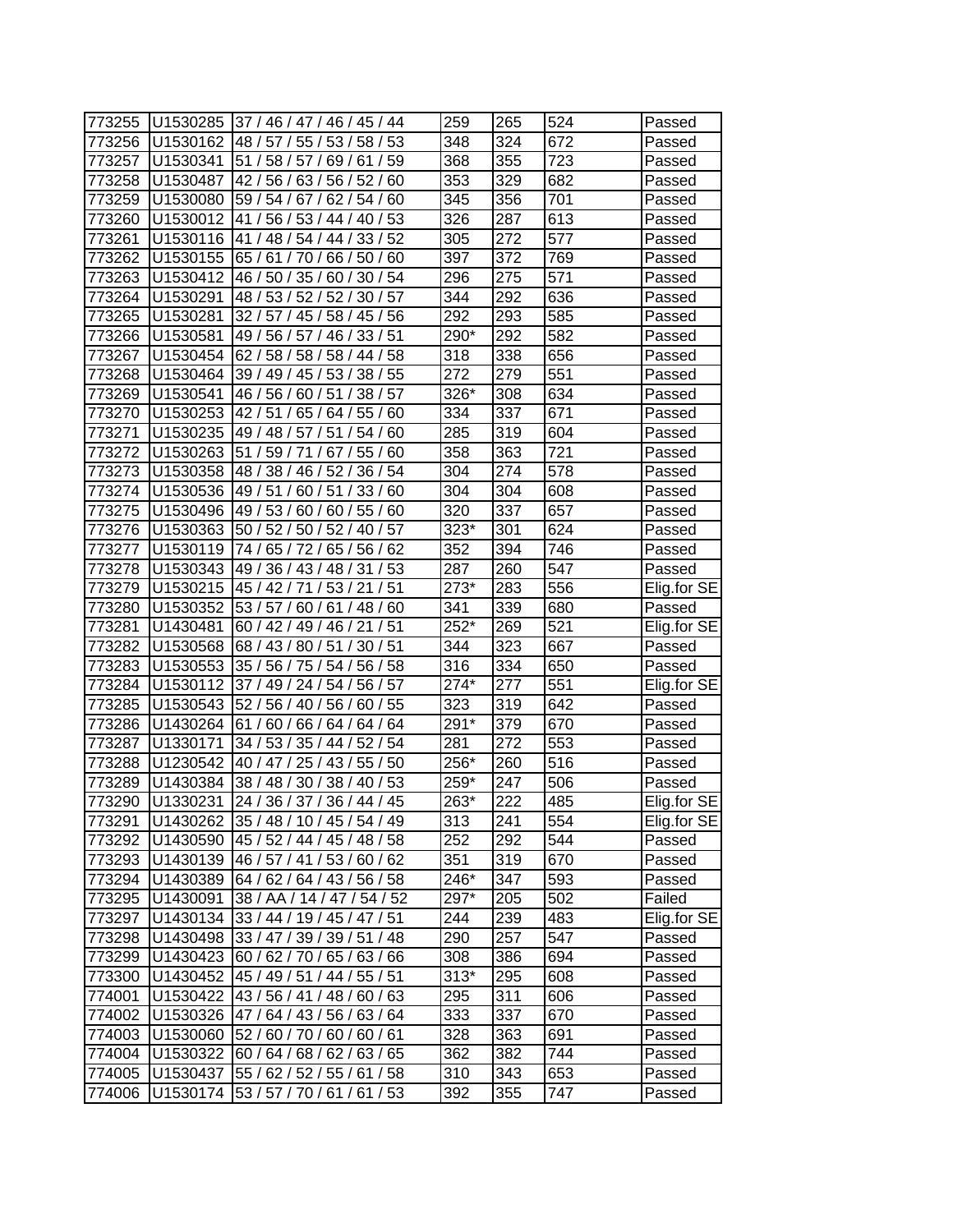| 774007 | U1530505 | 50 / 61 / 40 / 57 / 64 / 62              | 350    | 334 | 684 | Passed      |
|--------|----------|------------------------------------------|--------|-----|-----|-------------|
| 774008 | U1530413 | 52/<br>61/<br>47 /<br>53/<br>63/<br>64   | 324*   | 340 | 664 | Passed      |
| 774009 | U1530302 | 56/<br>62/<br>62/<br>62<br>61/<br>64 /   | 359    | 367 | 726 | Passed      |
| 774010 | U1530181 | 60/63/<br>60/63/66/63                    | 409    | 375 | 784 | Passed      |
| 774011 | U1530209 | 39/51<br>30 / 49 / 56 / 58               | 285    | 283 | 568 | Passed      |
| 774012 | U1530439 | 57 / 55 / 45 / 57 / 61<br>/58            | 366    | 333 | 699 | Passed      |
| 774013 | U1530053 | AA / AA / AA / AA / AA / AA              | 395    | AA  | 395 | Α           |
| 774014 | U1530192 | 50 / 57 / 50 / 60 / 58 / 60              | 379    | 335 | 714 | Passed      |
| 774015 | U1530355 | 47 / 57 /<br>66/57/<br>60/61             | 321    | 348 | 669 | Passed      |
| 774016 | U1530122 | 62 / 62 / 50 / 62 / 63 / 62              | 276    | 361 | 637 | Passed      |
| 774017 | U1530605 | 68 / 61 / 67 / 43 / 48 / 55              | 349*   | 342 | 691 | Passed      |
| 774018 | U1530425 | 60/59<br>60 / 58 / 45 / 51               | 330*   | 333 | 663 | Passed      |
| 774019 | U1530074 | 52 / 60 / 65 / 53 / 60 / 60              | 365    | 350 | 715 | Passed      |
| 774020 | U1530010 | 64/61/<br>70/50/61/<br>60                | 350    | 366 | 716 | Passed      |
| 774021 | U1530150 | AA / AA / AA<br>AA / AA<br>AA            | 404    | AA  | 404 | A           |
| 774022 | U1530054 | AA /<br>AA<br>AA<br>AA /<br>AA<br>AA     | 372    | AA  | 372 | Α           |
| 774023 | U1530299 | AA / AA<br>AA /<br>AA<br>AA<br>AA        | 322    | AA  | 322 | Α           |
| 774024 | U1530226 | 34/50/37/<br>60 / 58 / 57                | 310    | 296 | 606 | Passed      |
| 774025 | U1530542 | 55 / 54 / 30 / 44<br>57/58               | 329*   | 298 | 627 | Passed      |
| 774026 | U1530574 | 64/63/87/62/<br>63/65                    | 321    | 404 | 725 | Passed      |
| 774027 | U1530084 | 63/60<br>55 / 54 / 60 / 61 /             | 374    | 353 | 727 | Passed      |
| 774028 | U1530185 | 46 / 55 / 47<br>55/<br>60/54             | 373    | 317 | 690 | Passed      |
| 774029 | U1530050 | 33/46/<br>35/51<br>53/49                 | 310    | 267 | 577 | Passed      |
| 774030 | U1530303 | 33 / 48 / 57 / 52 / 58 / 54              | 317    | 302 | 619 | Passed      |
| 774031 | U1530304 | 63 / 48 / 42 / 46 / 47 / 43              | 300    | 289 | 589 | Passed      |
| 774032 | U1530309 | 58 / 55<br>34 / 57 /<br>46/58/           | 323    | 308 | 631 | Passed      |
| 774033 | U1530308 | 53/<br>61<br>41 /<br>54 /<br>46 /<br>60/ | 315    | 315 | 630 | Passed      |
| 774034 | U1530397 | 46/53/<br>55/<br>56/<br>60<br>60/        | 316    | 330 | 646 | Passed      |
| 774035 | U1530047 | 62/64/70/64/66/<br>63                    | 392    | 389 | 781 | Passed      |
| 774036 | U1530108 | 54/61/76/61<br>64/<br>62                 | 357    | 378 | 735 | Passed      |
| 774037 | U1530049 | 15 / 43 / 20 / 35 / 53 / 51              | 243*   | 217 | 460 | Failed      |
| 774038 | U1530583 | 52 / 57 / 43 / 56 / 43 / 39              | $321*$ | 290 | 611 | Passed      |
| 774039 | U1530072 | 40 / 59 / 40 / 59 /<br>/ 56<br>50        | 348    | 304 | 652 | Passed      |
| 774040 | U1530046 | 49/63/<br>62/56/<br>64/64                | 373    | 358 | 731 | Passed      |
| 774041 | U1530374 | 42 / 60 / 37 / 56 / 55 / 58              | 329    | 308 | 637 | Passed      |
| 774042 | U1530048 | 48/64/78/57/62/61                        | 364    | 370 | 734 | Passed      |
| 774043 |          | U1530510 48 / 59 / 47 / 59 / 53 / 61     | 377    | 327 | 704 | Passed      |
| 774044 | U1530512 | 45 / 52 / 30 / 62 / 62 / 58              | 359    | 309 | 668 | Passed      |
| 774045 | U1430354 | 34 / 21 / 08 / 38 / 30 / AA              | 245    | 131 | 376 | Failed      |
| 774046 | U1530516 | 47/62/41/65/70/60                        | 366    | 345 | 711 | Passed      |
| 774047 | U1530219 | 37/59/44/63/58/63                        | 342    | 324 | 666 | Passed      |
| 774048 | U1530031 | 68 / 53 / 45 / 45 / 50 / 49              | 317    | 310 | 627 | Passed      |
| 774049 | U1530165 | 39 / 54 / 32 / 66 / 68 / 50              | 407    | 309 | 716 | Passed      |
| 774050 | U1530538 | 57 / 59 / 49 / 54 / 52 / 57              | 360    | 328 | 688 | Passed      |
| 774051 | U1530346 | 31 / 60 / 44 / 63 / 30 / 61              | 297    | 289 | 586 | Passed      |
| 774052 | U1530183 | 39 / 51 / 37 / 48 / 42 / 58              | 345    | 275 | 620 | Passed      |
| 774053 | U1530097 | 48/63/61/62/58/64                        | 358    | 356 | 714 | Passed      |
| 774054 | U1530400 | 55 / 58 / 31 / 60 / 53 / 63              | 371    | 320 | 691 | Passed      |
| 774055 | U1530133 | 44 / 56 / 24 / 59 / 45 / 38              | 367    | 266 | 633 | Elig.for SE |
| 774056 | U1530402 | 44 / 53 / 38 / 52 / 62 / 45              | 288    | 294 | 582 | Passed      |
| 774057 | U1530105 | 43/62/48/62/57/54                        | 367    | 326 | 693 | Passed      |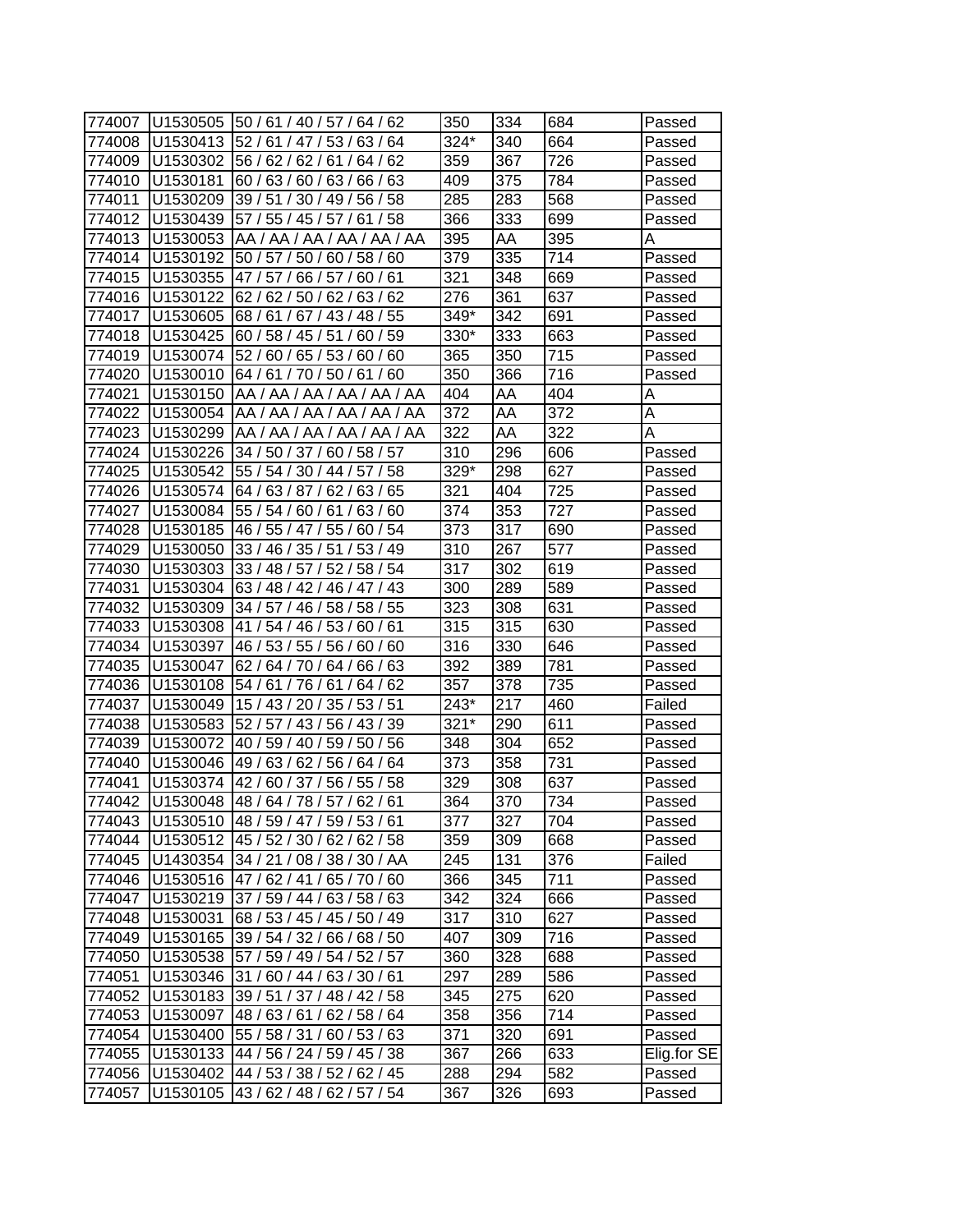| 774058 | U1530237 | 43 / 47 / 33 / 55 / 55 / 40           | 317               | 273 | 590              | Passed      |
|--------|----------|---------------------------------------|-------------------|-----|------------------|-------------|
| 774059 | U1530217 | 39/43/<br>37/52/<br>35/40             | 300               | 246 | 546              | Passed      |
| 774060 | U1530110 | 52/<br>64/<br>61/<br>65/<br>55/<br>63 | 388               | 360 | 748              | Passed      |
| 774061 | U1530006 | 50 / 60 / 70 / 63 / 58 / 57           | 353               | 358 | 711              | Passed      |
| 774062 | U1530182 | 54 / 64 / 41<br>/67/<br>60/63         | 396               | 349 | 745              | Passed      |
| 774063 | U1530317 | 56 / 58 / 39 / 49 / 62 / 50           | 342               | 314 | 656              | Passed      |
| 774064 | U1530278 | 47 / 55 / 69 / 47 / 59 / 53           | 301               | 330 | 631              | Passed      |
| 774065 | U1530377 | 43 / 58 /<br>31/38/56/53              | 296               | 279 | 575              | Passed      |
| 774066 | U1530021 | 58 / 52 / 33 / 30 / 47 / 55           | 369               | 275 | 644              | Passed      |
| 774067 | U1530186 | 47/53/22/39/47/46                     | 326               | 254 | 580              | Elig.for SE |
| 774068 | U1530008 | 65 / 65 / 90 / 55 / 63 / 60           | 376               | 398 | 774              | Passed      |
| 774069 | U1530214 | 53 / 64 / 33 / 42 /<br>63/57          | 351               | 312 | 663              | Passed      |
| 774070 | U1530296 | 42 / 58 / 35 / 43 / 55 / 50           | 284               | 283 | $\overline{567}$ | Passed      |
| 774071 | U1530522 | 46 /<br>60/<br>30/52/<br>58<br>62/    | 370*              | 308 | 678              | Passed      |
| 774072 | U1530130 | 47<br>58/<br>61<br>58/<br>63<br>64    | 379               | 351 | 730              | Passed      |
| 774073 | U1530013 | 53/<br>73/<br>58/<br>62/<br>65/<br>61 | 335               | 372 | 707              | Passed      |
| 774074 | U1530451 | 68/63/<br>49 / 59 /<br>'72/<br>65     | 321               | 376 | 697              | Passed      |
| 774075 | U1530197 | 65 / 52 / 38 / 57<br>64/58            | 352               | 334 | 686              | Passed      |
| 774076 | U1530518 | 58/59/<br>/55<br>60/67/<br>60         | 356               | 359 | 715              | Passed      |
| 774077 | U1530274 | 68 / 75 / 44 / 55 / 64 / 63           | 369*              | 369 | 738              | Passed      |
| 774078 | U1530535 | 44 / 57 / 13 / 33 / 41<br>/53         | 308*              | 241 | 549              | Elig.for SE |
| 774079 | U1530429 | /35/49/53<br>40/61/21                 | 306*              | 259 | 565              | Elig.for SE |
| 774080 | U1530356 | 52 / 73 / 63 / 50 / 61<br>/61         | 361               | 360 | 721              | Passed      |
| 774081 | U1530452 | 50 / 45 / 27 / 48 / 53 / 57           | 320*              | 280 | 600              | Passed      |
| 774082 | U1530478 | 67/69/74/62/71<br>/64                 | 389               | 407 | 796              | Passed      |
| 774083 | U1530163 | 54 / 62 / 61 / 57 /<br>58/60          | 380               | 352 | 732              | Passed      |
| 774084 | U1530484 | 52/<br>67 / 73 / 59 /<br>63/<br>64    | 390               | 378 | 768              | Passed      |
| 774085 | U1530482 | 61/<br>65/<br>75 / 55 /<br>62/58      | 408               | 376 | 784              | Passed      |
| 774086 | U1530573 | 43 / 57 / 82 / 46 /<br>55 / 68        | 325               | 351 | 676              | Passed      |
| 774087 | U1530282 | 52 / 63 / 40 / 52 /<br>67/58          | 304               | 332 | 636              | Passed      |
| 774088 | U1530106 | 75 / 67 / 44 / 52 / 58 / 55           | 346               | 351 | 697              | Passed      |
| 774089 | U1530089 | 63 / 61 / 47 / 56 / 56 / 61           | 361*              | 344 | 705              | Passed      |
| 774090 | U1530423 | 64/58<br>70/62/<br>34/46/             | 300               | 334 | 634              | Passed      |
| 774091 | U1530242 | 40 / 53 / 15 / 40 / 48 / 53           | 236               | 249 | 485              | Elig.for SE |
| 774092 | U1530188 | 52 / 59 / 33 / 49 / 60 / 60           | 355               | 313 | 668              | Passed      |
| 774093 | U1430510 | 21 / 39 / 15 / 20 / 11 / 39           | $\overline{2}47*$ | 145 | 392              | Failed      |
| 774094 | U1530107 | 73/64/70/57/61/63                     | 365               | 388 | 753              | Passed      |
| 774095 | U1530305 | 52 / 55 / 50 / 46 / 62 / 62           | 347               | 327 | 674              | Passed      |
| 774096 | U1530533 | 77 / 60 / 45 / 50 / 54 / 54           | 364               | 340 | 704              | Passed      |
| 774097 | U1530418 | 72 / 58 / 40 / 42 / 35 / 62           | 328               | 309 | 637              | Passed      |
| 774098 | U1530331 | 22 / 67 / 30 / 40 / 57 / 60           | 303               | 276 | 579              | Elig.for SE |
| 774099 | U1530051 | 80 / 74 / 70 / 57 / 64 / 67           | 396               | 412 | 808              | Passed      |
| 774100 | U1530180 | 72 / 70 / 75 / 58 / 71 / 65           | 427               | 411 | 838              | Passed      |
| 774101 | U1530058 | 85 / 64 / 64 / 58 / 52 / 61           | 327               | 384 | 711              | Passed      |
| 774102 | U1530486 | 73 / 58 / 45 / 60 / 55 / 64           | 387               | 355 | 742              | Passed      |
| 774103 | U1530465 | 47 / 60 / 36 / 36 / 55 / 54           | 304               | 288 | 592              | Passed      |
| 774104 | U1530095 | 61 / 70 / 46 / 46 / 58 / 58           | 350               | 339 | 689              | Passed      |
| 774105 | U1530239 | 23 / 43 / 14 / 35 / 37 / 53           | 275               | 205 | 480              | Failed      |
| 774106 | U1530294 | 46 / 67 / 40 / 51 / 46 / 56           | 325               | 306 | 631              | Passed      |
| 774107 | U1530039 | 70 / 65 / 65 / 51 / 60 / 62           | 370               | 373 | 743              | Passed      |
| 774108 | U1530424 | 47/71/60/52/52/60                     | 362               | 342 | 704              | Passed      |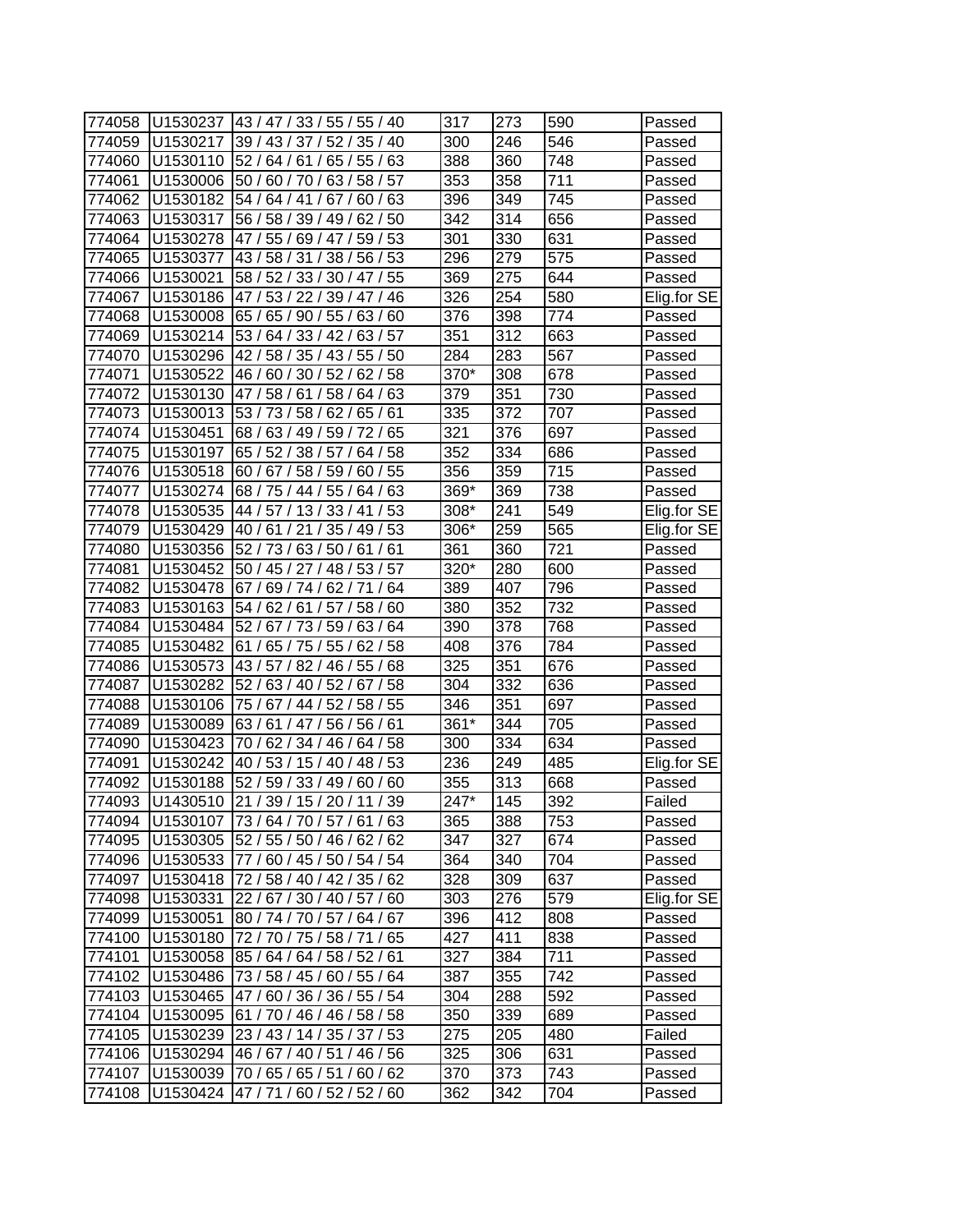| 774109 | U1530513 | 37 / 59 / 17 / AA / 26 / 53                  | 317    | 192 | 509 | Failed      |
|--------|----------|----------------------------------------------|--------|-----|-----|-------------|
| 774110 | U1530208 | 65 /<br>61/<br>41 /<br>49 /<br>60/<br>61     | 367    | 337 | 704 | Passed      |
| 774111 | U1530421 | 60/56<br>60/61/31/48/                        | 335    | 316 | 651 | Passed      |
| 774112 | U1530315 | 63/43/52/<br>60/58<br>65/                    | 321    | 341 | 662 | Passed      |
| 774113 | U1530314 | 67/<br>68/57/60/63/63                        | 353    | 378 | 731 | Passed      |
| 774114 | U1530539 | 45 / 66 / 30 / 58 / 57 / 48                  | 325    | 304 | 629 | Passed      |
| 774115 | U1530534 | 52/50/<br>31/58/<br>62/58                    | 338    | 311 | 649 | Passed      |
| 774116 | U1530393 | 38 / 60 / 54 / 53 /<br>61/57                 | 317    | 323 | 640 | Passed      |
| 774117 | U1530411 | 50 / 63 / 48 / 53 /<br>60/57                 | 309    | 331 | 640 | Passed      |
| 774118 | U1530196 | 62 / 47 / 59 / 58 / 57 / 61                  | 366    | 344 | 710 | Passed      |
| 774119 | U1530555 | 54 / 65 / 82 / 61<br>60/64                   | 337    | 386 | 723 | Passed      |
| 774120 | U1530479 | 62/57<br>72/70<br>84/64/                     | 376    | 409 | 785 | Passed      |
| 774121 | U1530134 | 45 /<br>60/<br>42/<br>62/<br>58/59           | 375    | 326 | 701 | Passed      |
| 774122 | U1530029 | 69/<br>63/<br>59<br>64/<br>80/<br>61         | 370    | 396 | 766 | Passed      |
| 774123 | U1530034 | 68/<br>59/<br>61<br>63/<br>58<br>66/         | 367    | 375 | 742 | Passed      |
| 774124 | U1530420 | 61<br>66/<br>59/<br>64 <sub>1</sub><br>62/58 | 360    | 370 | 730 | Passed      |
| 774125 | U1530287 | 45/53/<br>42/38/<br>56 / 47                  | 306*   | 281 | 587 | Passed      |
| 774126 | U1530575 | 56/56/<br>63<br>58/<br>63<br>61              | 369    | 357 | 726 | Passed      |
| 774127 | U1530092 | 39/55/<br>58/62/<br>60/64                    | 364*   | 338 | 702 | Passed      |
| 774128 | U1530083 | 53/58/<br>57<br>/54/<br>67<br>60/            | 339    | 349 | 688 | Passed      |
| 774129 | U1530323 | 63<br>64/76/<br>66/62/<br>65/                | 375    | 396 | 771 | Passed      |
| 774130 | U1530565 | 54/52/<br>58/54<br>64/61                     | 334    | 343 | 677 | Passed      |
| 774131 | U1530366 | 51<br>/63/45/54/61<br>/60                    | 328    | 334 | 662 | Passed      |
| 774132 | U1530055 | 63/55/72/62/<br>61/61                        | 377    | 374 | 751 | Passed      |
| 774133 | U1530066 | 56 / 52 / 61 / 58<br>60 / 47 /               | 344    | 334 | 678 | Passed      |
| 774134 | U1530473 | 64/<br>63/<br>62<br>57<br>75 /<br>83/        | 353    | 404 | 757 | Passed      |
| 774135 | U1530480 | 54/<br>/52/<br>61<br>62/<br>57<br>64 /       | 351    | 350 | 701 | Passed      |
| 774136 | U1530241 | 60/63/70/69/63/55                            | 382    | 380 | 762 | Passed      |
| 774137 | U1530475 | 67/55/<br>48/70/<br>62/59                    | 362    | 361 | 723 | Passed      |
| 774138 | U1530024 | 50 / 56 / 39 / 60 / 62 / 56                  | 381    | 323 | 704 | Passed      |
| 774139 | U1530065 | 43/60/54/60/<br>58/60                        | 367    | 335 | 702 | Passed      |
| 774140 | U1430226 | 23/<br>55/55<br>، 54 / 25 <i>/</i> 44 /      | 310    | 257 | 567 | Failed      |
| 774141 | U1530357 | 52/<br>56<br>54/37/51<br>56/                 | 337    | 306 | 643 | Passed      |
| 774142 | U1530497 | 57/<br>63/<br>63/61<br>/64<br>67             | 390    | 375 | 765 | Passed      |
| 774143 | U1530120 | 43 / 57 / 43 / 49 / 56 / 57                  | 302    | 305 | 607 | Passed      |
| 774144 | U1530087 | 64/61/64/64/61/62                            | 263*   | 376 | 639 | Passed      |
| 774145 | U1530137 | 55 / 61 / 51 / 51 / 57 / 60                  | 387    | 335 | 722 | Passed      |
| 774146 | U1530569 | 63/64/67/61/65/66                            | 402    | 386 | 788 | Passed      |
| 774147 | U1530257 | 53 / 67 / 70 / 57 / 66 / 65                  | 380    | 378 | 758 | Passed      |
| 774148 | U1530508 | 42 / 56 / 38 / 50 / 60 / 57                  | 333    | 303 | 636 | Passed      |
| 774149 | U1530113 | 56 / 53 / 52 / 54 / 57 / 58                  | 292    | 330 | 622 | Passed      |
| 774150 | U1530033 | 63/61/20/58/63/64                            | 387    | 329 | 716 | Elig.for SE |
| 774151 | U1530386 | 52 / 60 / 34 / 57 / 62 / 61                  | 309    | 326 | 635 | Passed      |
| 774152 | U1530079 | 60 / 63 / 58 / 52 / 64 / 64                  | 372    | 361 | 733 | Passed      |
| 774153 | U1530370 | 43/60/19/61/60/63                            | 325    | 306 | 631 | Elig.for SE |
| 774154 | U1530143 | 53 / 62 / 33 / 60 / 62 / 61                  | 362    | 331 | 693 | Passed      |
| 774155 |          | U1530213 46 / 55 / 30 / 57 / 55 / 58         | 333    | 301 | 634 | Passed      |
| 774156 | U1530436 | 28 / 58 / 26 / 57 / 61 / 58                  | $312*$ | 288 | 600 | Failed      |
| 774157 | U1530570 | 37 / 53 / 21 / 51 / 52 / 52                  | 303    | 266 | 569 | Elig.for SE |
| 774158 | U1530360 | 37 / 56 / 31 / 50 / 56 / 56                  | 307    | 286 | 593 | Passed      |
| 774159 | U1530403 | 56 / 57 / 28 / 48 / 60 / 60                  | 333*   | 309 | 642 | Passed      |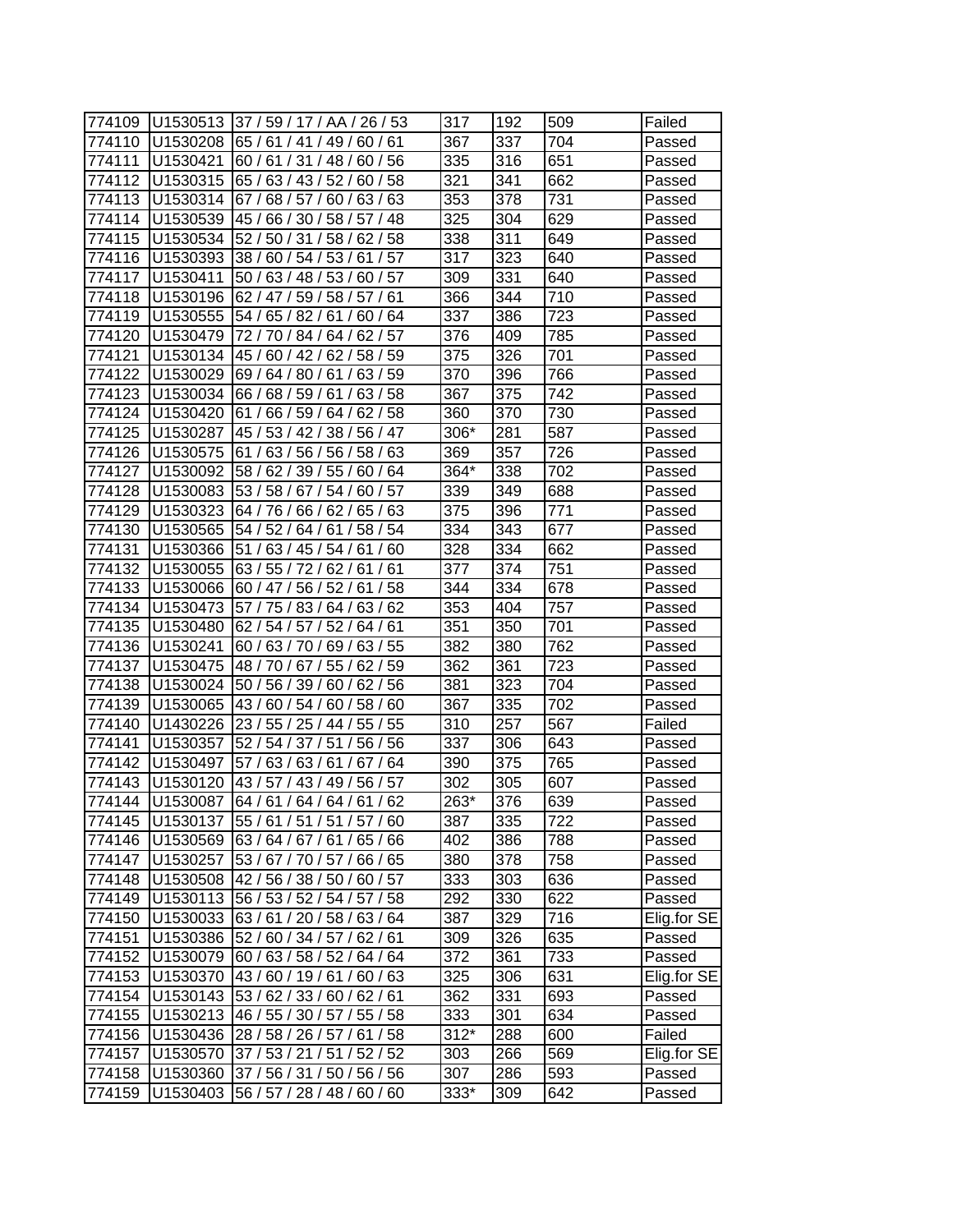| 774160 | U1530401 | 42 / 52 / 40 / 53 / 60 / 63       | 312  | 310              | 622 | Passed      |
|--------|----------|-----------------------------------|------|------------------|-----|-------------|
| 774161 | U1530069 | 56/61/<br>54<br>78/60/<br>60/     | 413  | 369              | 782 | Passed      |
| 774162 | U1530503 | 65/62/<br>50/60/65/60             | 318  | 362              | 680 | Passed      |
| 774163 | U1530552 | 39 / 44 / 34 / 48 / 43 / 45       | 253  | 253              | 506 | Passed      |
| 774164 | U1530189 | AA / AA / AA / AA / AA / AA       | 443  | AA               | 443 | Α           |
| 774165 | U1530205 | 36 / 61 / 35 / 61 / 54 / 56       | 356  | 303              | 659 | Passed      |
| 774166 | U1530430 | 42 / 58 / 50 / 58 / 59 / 57       | 313  | 324              | 637 | Passed      |
| 774167 | U1530198 | 57 / 63 / 73 / 60 / 77 / 65       | 415  | 395              | 810 | Passed      |
| 774168 | U1530262 | 42 / 60 / 60 / 55 / 55 / 60       | 332  | $\overline{3}32$ | 664 | Passed      |
| 774169 | U1530128 | 31 / 54 / 57 / 60 / 57 / 60       | 330  | 319              | 649 | Passed      |
| 774170 | U1530081 | <b>UFM</b>                        | 268* |                  |     | <b>UFM</b>  |
| 774171 | U1530441 | 64 / 63 / 70 / 58 / 71 / 65       | 383  | 391              | 774 | Passed      |
| 774172 | U1530249 | 40 / 61 / 58 / 56 / 60 / 58       | 387  | 333              | 720 | Passed      |
| 774173 | U1530151 | 69/63/<br>58 / 56 / 56 / 60       | 388  | 362              | 750 | Passed      |
| 774174 | U1530123 | 43/<br>62/<br>68/60/<br>67/<br>66 | 376  | 366              | 742 | Passed      |
| 774175 | U1530537 | 63/<br>60/54/<br>52/57<br>47 /    | 384* | 333              | 717 | Passed      |
| 774176 | U1530138 | 36/58/<br>65 / 58 / 62 / 60       | 399  | 339              | 738 | Passed      |
| 774177 | U1530529 | / 53 / 53 / 46 / 53 / 52<br>31    | 324  | 288              | 612 | Passed      |
| 774178 | U1530056 | /45/<br>58 / 55<br>60 / 49 / 41   | 297  | 308              | 605 | Passed      |
| 774179 | U1530057 | 52 / 56 / 57 / 57 /<br>59/60      | 337  | 341              | 678 | Passed      |
| 774180 | U1530544 | 58 / 59 / 60 / 57 /<br>54/58      | 362  | 346              | 708 | Passed      |
| 774181 | U1530509 | 36 / 49 / 37 / 42 /<br>53/57      | 295  | 274              | 569 | Passed      |
| 774182 | U1430370 | 48 / 62 / 66 / 60 / 36 / 39       | 308  | 311              | 619 | Passed      |
| 774183 | U1530545 | 38 / 62 / 67 / 57 / 70 / 62       | 372  | 356              | 728 | Passed      |
| 774184 | U1530252 | 46 / 52 / 49 / 53 / 56 / 57       | 342  | 313              | 655 | Passed      |
| 774185 | U1430468 | 26 / 50 / 08 / 39 / 55 / 49       | 238* | 227              | 465 | Failed      |
| 774186 | U1430383 | 06 / 46 / 33 / 47 / 42 / 50       | 238  | 224              | 462 | Elig.for SE |
| 774187 | U1430358 | 17 / 33 / 32 / 33 / 46 / 43       | 236* | 204              | 440 | Elig.for SE |
| 774188 | U1330009 | AA / AA / AA / AA / AA / AA       | 339  | AA               | 339 | Α           |
| 774189 | U1430388 | 10 / 47 / 34 / 51 / 75 / 53       | 325  | 270              | 595 | Elig.for SE |
| 774190 | U1430366 | 46 / 49 / 18 / 46 / 58 / 60       | 233  | 277              | 510 | Elig.for SE |
| 774191 | U1430414 | 60 / 61 / 69 / 60 / 62 / 68       | 309* | 380              | 689 | Passed      |
| 774192 | U1330294 | AA / AA / AA / AA / AA / AA       | 231* | AA               | 231 | Α           |
| 775001 | J1530001 | 54 / 61 / 40 / 56 / 58 / 61       | 337  | $\overline{330}$ | 667 | Passed      |
| 775002 | J1530002 | 49 / 65 / 33 / 56 / 67 / 63       | 310  | 333              | 643 | Passed      |
| 775003 | J1530003 | 50 / 64 / 85 / 57 / 64 / 57       | 403  | 377              | 780 | Passed      |
| 775004 | J1530004 | 52 / 60 / 52 / 60 / 55 / 66       | 389* | 345              | 734 | Passed      |
| 775005 | J1530005 | 51/60/38/54/63/69                 | 340  | 335              | 675 | Passed      |
| 775006 | J1530006 | 43 / 57 / 41 / 51 / 60 / 55       | 325  | 307              | 632 | Passed      |
| 775007 | J1530007 | 45 / 58 / 57 / 55 / 56 / 58       | 362  | 329              | 691 | Passed      |
| 775008 | J1530008 | 60 / 57 / 52 / 54 / 60 / 60       | 363  | 343              | 706 | Passed      |
| 775009 | J1530009 | 52 / 52 / 62 / 51 / 56 / 61       | 338  | 334              | 672 | Passed      |
| 775010 | J1530010 | 51 / 58 / 40 / 49 / 60 / 63       | 347  | 321              | 668 | Passed      |
| 775011 | J1530011 | 42 / 54 / 45 / 43 / 50 / 56       | 307  | 290              | 597 | Passed      |
| 775012 | J1530012 | 49 / 62 / 57 / 60 / 62 / 65       | 356  | 355              | 711 | Passed      |
| 775013 | J1530013 | 42 / 61 / 36 / 49 / 54 / 62       | 298  | 304              | 602 | Passed      |
| 775014 | J1530014 | 36 / 49 / 26 / 48 / 56 / 61       | 278  | 276              | 554 | Passed      |
| 775015 | J1530015 | 43/64/49/57/63/67                 | 367  | 343              | 710 | Passed      |
| 775016 | J1530016 | 61 / 60 / 27 / 53 / 64 / 67       | 372  | 332              | 704 | Passed      |
| 775017 | J1530017 | 46 / 60 / 25 / 51 / 57 / 54       | 330  | 293              | 623 | Passed      |
| 775018 | J1530018 | 42/61/20/54/61/44                 | 306  | 282              | 588 | Elig.for SE |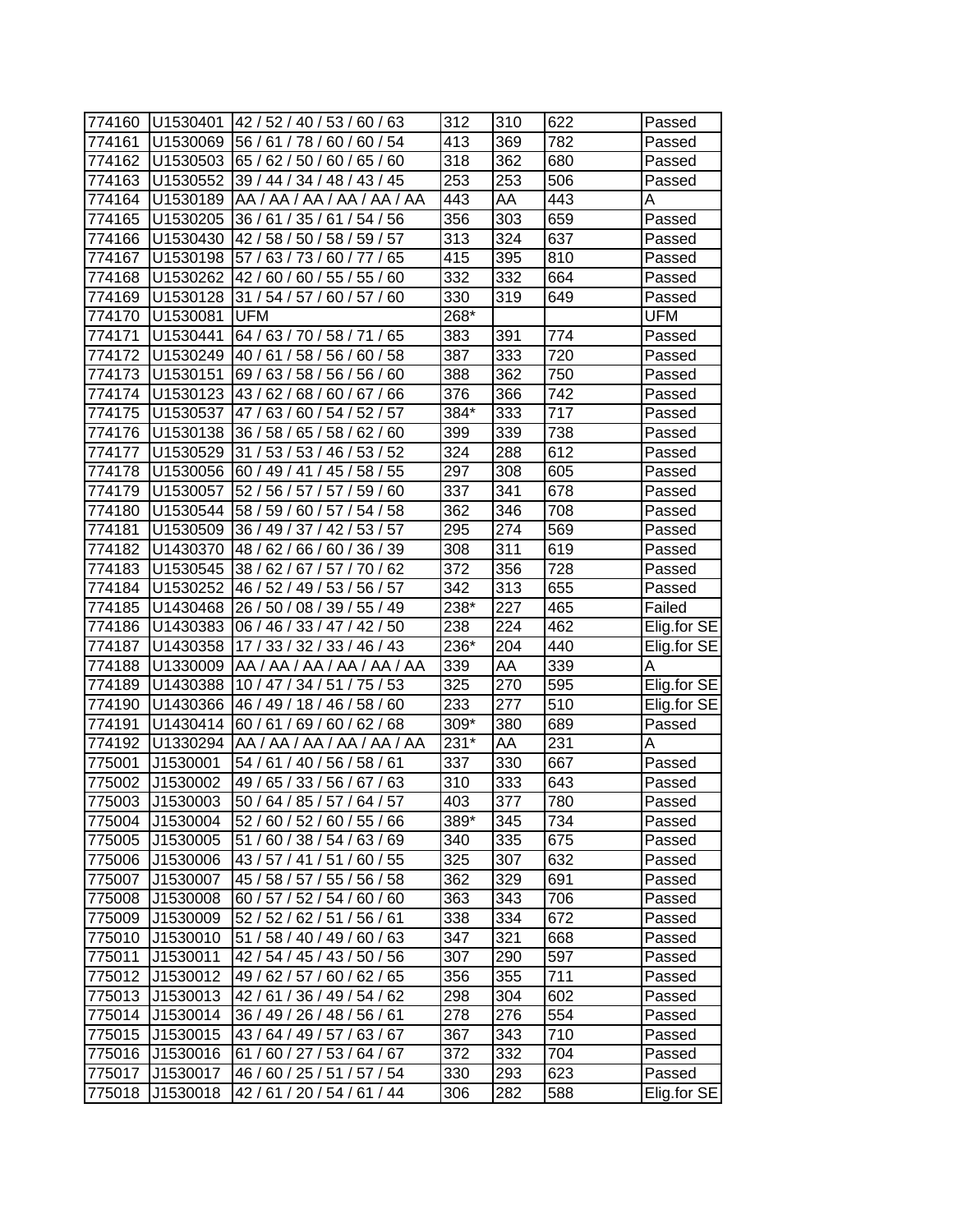| 775019 | J1530019 | 50 / 62 / 36 / 53 / 62 / 63        | 362    | 326 | 688 | Passed      |
|--------|----------|------------------------------------|--------|-----|-----|-------------|
| 775020 | J1530020 | 51<br>63/<br>62/<br>62<br>30/57/   | 377    | 325 | 702 | Passed      |
| 775021 | J1430029 | 48 /<br>58/<br>35/51/<br>58/<br>61 | 295    | 311 | 606 | Passed      |
| 775022 | J1530021 | 63 / 64 / 67 / 48 / 60 / 59        | $301*$ | 361 | 662 | Passed      |
| 775023 | J1530022 | 47/<br>61/42/55/62/<br>62          | 331    | 329 | 660 | Passed      |
| 775024 | J1430030 | 56 / 57 / 61 / 65 / 67 / 56        | 342    | 362 | 704 | Passed      |
| 775025 | J1330025 | 56 / 37 / 53 / 47 / 51 / 42        | 281    | 286 | 567 | Passed      |
| 775026 | J1530023 | 55 / 59 / 50 / 58 / 65 / 66        | 360    | 353 | 713 | Passed      |
| 775027 | J1530024 | 55 / 53 / 79 / 52 /<br>59/55       | 340    | 353 | 693 | Passed      |
| 775028 | J1530025 | 55 / 58 / 54 / 52 / 55 / 51        | 266*   | 325 | 591 | Passed      |
| 775029 | J1530026 | 42 / 45 / 37 / 56 / 59 / 53        | 293*   | 292 | 585 | Passed      |
| 775030 | J1530027 | 52 / 55 / 59 / 50 / 56 / 53        | 305    | 325 | 630 | Passed      |
| 775031 | J1530028 | 72 / 59 / 56 / 66 / 77<br>60       | 381    | 390 | 771 | Passed      |
| 775032 | J1530029 | 56 / 27 / 52 /<br>56<br>41<br>59/  | 318    | 291 | 609 | Passed      |
| 775033 | J1430046 | 43/<br>38/28/44<br>39/<br>48       | $218*$ | 240 | 458 | Passed      |
| 775034 | J1530031 | 62<br>57<br>60/24/52/<br>61        | 305    | 316 | 621 | Elig.for SE |
| 775035 | J1530032 | 33/41<br>/26/58/<br>62/54          | 256    | 274 | 530 | Passed      |
| 775036 | J1530033 | 49 / 55 / 24 / 49 /<br>60/55       | 296    | 292 | 588 | Elig.for SE |
| 775037 | J1530034 | 56 / 56 / 28 / 56 /<br>55/54       | 345    | 305 | 650 | Passed      |
| 775038 | J1530036 | 67/53<br>49 / 58 / 24 / 44 /       | 299*   | 295 | 594 | Elig.for SE |
| 775039 | J1530037 | 52 / 43 / 24 / 53 / 53 / 55        | 269    | 280 | 549 | Elig.for SE |
| 775040 | J1530038 | 73 / 64 / 42 / 60 / 73 / 62        | 355    | 374 | 729 | Passed      |
| 775041 | J1530039 | 79/63/71/67/77/68                  | 404    | 425 | 829 | Passed      |
| 775042 | J1530040 | 53 / 60 / 34 / 60 / 44 / 60        | 325    | 311 | 636 | Passed      |
| 775043 | J1530041 | 62/58/64/71/60<br>67/              | 368    | 382 | 750 | Passed      |
| 775044 | J1530042 | 56 / 55 / 48 / 49 / 55<br>67 /     | 321    | 330 | 651 | Passed      |
| 775045 | J1530043 | 62<br>54 /<br>60/<br>58/62/<br>64/ | 378    | 360 | 738 | Passed      |
| 775046 | J1530044 | 55/<br>58 / 24 / 58 /<br>65/<br>62 | 342    | 322 | 664 | Elig.for SE |
| 775047 | J1530045 | 43/56/25/49/52/52                  | $234*$ | 277 | 511 | Passed      |
| 775048 | J1530046 | 47 / 44 / 12 / 47 /<br>58/52       | 273    | 260 | 533 | Elig.for SE |
| 775049 | J1530047 | 77<br>/70/69/60/47/<br>65          | 360    | 388 | 748 | Passed      |
| 775050 | J1530048 | 69 / 65 / 27 / 53 / 30 / 60        | 304    | 304 | 608 | Passed      |
| 775051 | J1530049 | 52/<br>36/53<br>66 / 40 / 46 /     | 296    | 293 | 589 | Passed      |
| 775052 | J1530050 | 31/<br>59 / 43 / 40 / 37 / 58      | 293    | 268 | 561 | Passed      |
| 775053 | J1530051 | 49 / 41 / 12 / 38 / 21 / 47        | 241    | 208 | 449 | Failed      |
| 775054 | J1530052 | 66/61/56/60/36/61                  | 333    | 340 | 673 | Passed      |
| 775055 | J1530053 | 43/51/28/44/32/51                  | 254    | 249 | 503 | Passed      |
| 775056 | J1530054 | 29 / 40 / 26 / 33 / 05 / 26        | 247*   | 159 | 406 | Failed      |
| 775057 | J1530055 | 61/63/30/56/28/57                  | 311    | 295 | 606 | Passed      |
| 775058 | J1530056 | 66/68/24/57/26/58                  | 287    | 299 | 586 | Failed      |
| 775059 | J1430066 | 51 / 52 / 18 / 47 / 19 / 48        | 266*   | 235 | 501 | Failed      |
| 775060 | J1530057 | 27 / 57 / 24 / 58 / 46 / 56        | 336    | 268 | 604 | Failed      |
| 775061 | J1530058 | 34 / 58 / 51 / 51 / 42 / 57        | 288    | 293 | 581 | Passed      |
| 775062 | J1530059 | 71 / 71 / 42 / 62 / 54 / 61        | 363    | 361 | 724 | Passed      |
| 775063 | J1530060 | 71 / 78 / 68 / 66 / 60 / 65        | 357    | 408 | 765 | Passed      |
| 775064 | J1530061 | 54 / 57 / 51 / 61 / 64 / 57        | 341    | 344 | 685 | Passed      |
| 775065 | J1530062 | 52/63/21/43/19/60                  | 274*   | 258 | 532 | Failed      |
| 775066 | J1530063 | 52 / 65 / 55 / 54 / 48 / 65        | 359    | 339 | 698 | Passed      |
| 775067 | J1530064 | 69 / 64 / 43 / 61 / 44 / 65        | 352    | 346 | 698 | Passed      |
| 775068 | J1530065 | 50 / 48 / 48 / 48 / 32 / 57        | 356    | 283 | 639 | Passed      |
| 775069 | J1530067 | 58 / 62 / 42 / 51 / 30 / 63        | 336    | 306 | 642 | Passed      |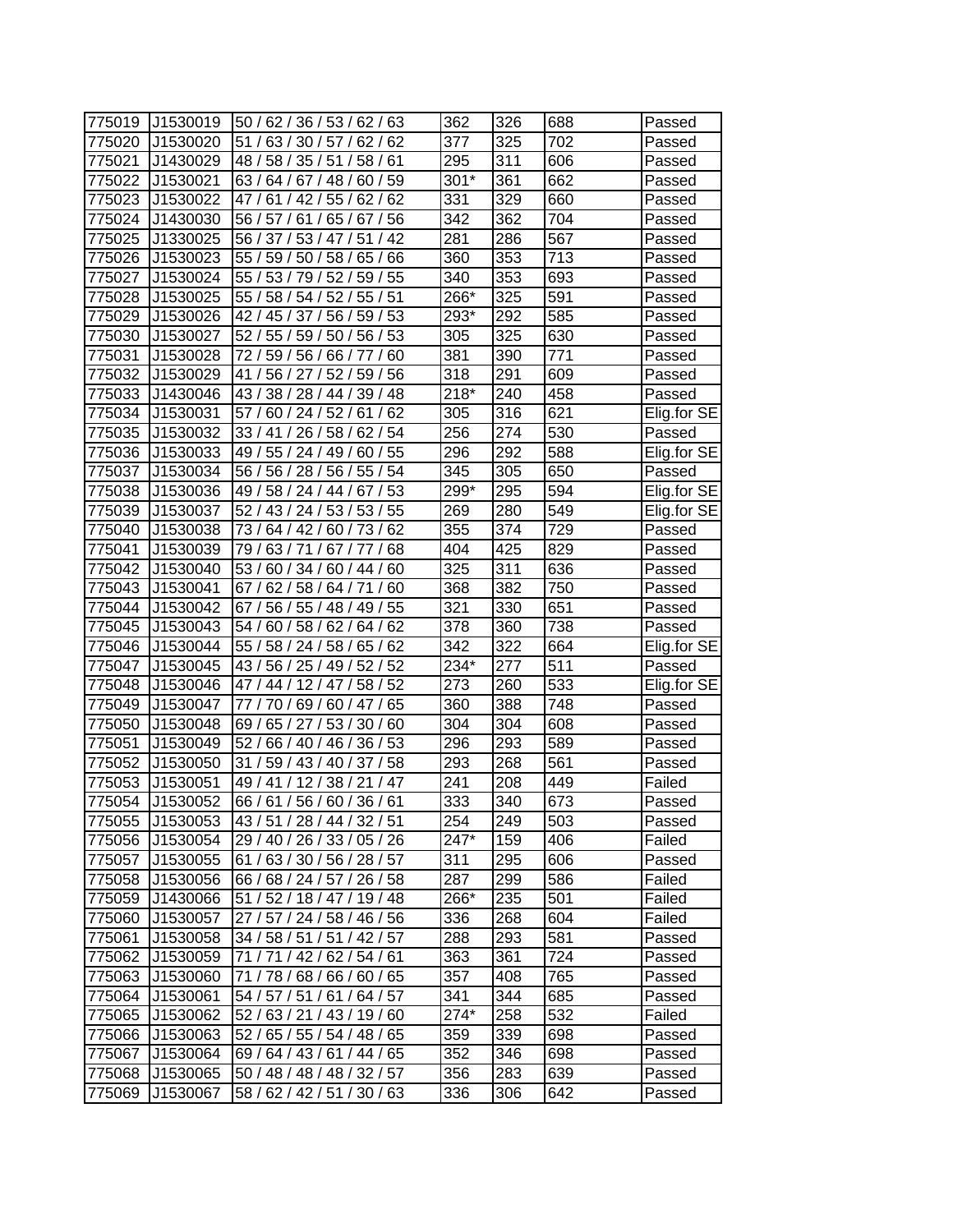| 775070 | J1530068 | 44 / 66 / 45 / 60 / 30 / 53         | 334    | 298              | 632 | Passed      |
|--------|----------|-------------------------------------|--------|------------------|-----|-------------|
| 775071 | J1530069 | 28/56/21/<br>56<br>48 /<br>63/      | 280*   | 272              | 552 | Failed      |
| 775072 | J1530070 | 47 /<br>58 / 33 / 52 / 42 / 58      | 291    | 290              | 581 | Passed      |
| 775073 | J1430084 | 62 / 48 / 61 / 50 / 23 / 56         | 291    | 300              | 591 | Elig.for SE |
| 775074 | J1530072 | 58 / 67 / 25 / 68 / 74 / 64         | 313    | 356              | 669 | Passed      |
| 775075 | J1530073 | 50 / 67 / 40 / 57 / 61 / 57         | 332*   | 332              | 664 | Passed      |
| 775076 | J1530074 | 48 / 62 / 39 / 60 / 63 / 61         | 337    | 333              | 670 | Passed      |
| 775077 | J1530075 | 65/71/69/61/<br>64 / 65             | 397    | 395              | 792 | Passed      |
| 775078 | J1530076 | 41 / 47 / 21 / 53 / 56 / 37         | 237*   | 255              | 492 | Elig.for SE |
| 775079 | J1530077 | 46 / 57 / 37 / 47 / 54 / 46         | 281    | 287              | 568 | Passed      |
| 775080 | J1530078 | 35 / 38 / 14 / 41 / 60 / 47         | $272*$ | 235              | 507 | Elig.for SE |
| 775081 | J1530079 | 66 / 71 / 30 / 55 / 64 / 61         | 339    | 347              | 686 | Passed      |
| 775082 | J1530080 | 73 / 64 / 76 / 56 / 58 / 57         | 298    | 384              | 682 | Passed      |
| 775083 | J1530081 | 47 / 70 / 22 / 50 / 60 / 58         | 324    | 307              | 631 | Elig.for SE |
| 775084 | J1530082 | 47 /<br>62/<br>64<br>65/51<br>70    | 342    | 359              | 701 | Passed      |
| 775085 | J1530084 | 52<br>44 /<br>64 / 42 / 57 /<br>63/ | 316    | 322              | 638 | Passed      |
| 775086 | J1530085 | 47 / 62 / 38 / 48 /<br>63/52        | 303    | 310              | 613 | Passed      |
| 775087 | J1530086 | 47/<br>58 / 28 / 56 /<br>64/55      | 334    | 308              | 642 | Passed      |
| 775088 | J1530087 | 46 / 73 / 33 / 62 /<br>66/67        | 378    | 347              | 725 | Passed      |
| 775089 | J1530088 | 50 / 68 / 21 / 60 / 65 / 52         | 340    | 316              | 656 | Elig.for SE |
| 775090 | J1530089 | 43 / 68 / 21 / 53 / 60 / 54         | 297    | 299              | 596 | Elig.for SE |
| 775091 | J1530090 | 63/62<br>49 / 68 / 40 / 58 /        | 338    | 340              | 678 | Passed      |
| 775092 | J1530091 | /55<br>45 / 70 / 45 / 46 / 61       | 326    | $\overline{322}$ | 648 | Passed      |
| 775093 | J1530092 | 63/57<br>39 / 53 / 28 / 51 /        | 329    | 291              | 620 | Passed      |
| 775094 | J1530093 | 40 / 64 / 45 / 53 / 63 / 50         | 327    | 315              | 642 | Passed      |
| 775095 | J1530094 | 40 / 58 / 23 / 49 / 60 / 41         | 333    | 271              | 604 | Elig for SE |
| 775096 | J1530095 | 53/61/40/58/<br>62/<br>60           | 327    | 334              | 661 | Passed      |
| 775097 | J1530096 | 38/66/37/61/<br>63/60               | 351    | 325              | 676 | Passed      |
| 775098 | J1530097 | 56 / 71 / 31 / 62 / 63 / 62         | 347    | 345              | 692 | Passed      |
| 775099 | J1530098 | 30 / 55 / 14 / 55 / 63 / 51         | 327    | 268              | 595 | Elig.for SE |
| 775100 | J1530099 | 39 / 52 / 31 / 44 / 34 / 45         | 264*   | 245              | 509 | Passed      |
| 775101 | J1530100 | 57 / 67 / 47 / 66 / 61 / 64         | 385    | 362              | 747 | Passed      |
| 775102 | J1530101 | 24 / 64 / 36 / 55 / 40 / 60         | 280    | 279              | 559 | Elig.for SE |
| 775103 | J1530102 | 65 / 60 / 69 / 66 / 55 / 61         | 356    | 376              | 732 | Passed      |
| 775104 | J1530103 | 31 / 64 / 43 / 58 / 52 / 58         | 303    | 306              | 609 | Passed      |
| 775105 | J1530104 | 49 / 63 / 67 / 56 / 49 / 64         | 332    | 348              | 680 | Passed      |
| 775106 | J1530106 | 21 / 44 / 37 / 45 / 25 / 41         | 303    | 213              | 516 | Failed      |
| 775107 | J1530107 | 34 / 61 / 47 / 55 / 49 / 60         | 365    | 306              | 671 | Passed      |
| 775108 | J1530108 | 63/63/69/65/56/63                   | 385    | 379              | 764 | Passed      |
| 775109 | J1530109 | 39/62/60/55/47/64                   | 367    | 327              | 694 | Passed      |
| 775110 | J1530110 | 50 / 60 / 30 / 54 / 51 / 61         | 328    | 306              | 634 | Passed      |
| 775111 | J1530111 | 26 / 54 / 26 / 47 / 35 / 46         | 269    | 234              | 503 | Failed      |
| 775112 | J1530112 | 33 / 56 / 41 / 58 / 34 / 58         | 304*   | 280              | 584 | Passed      |
| 775113 | J1530113 | 36 / 64 / 47 / 52 / 41 / 61         | 315    | 301              | 616 | Passed      |
| 775114 | J1530114 | 42/61/41/57/45/57                   | 346    | 303              | 649 | Passed      |
| 775115 | J1530115 | 11/61/33/43/11/55                   | 305*   | 214              | 519 | Failed      |
| 775116 | J1330002 | 06/43/22/34/13/37                   | $218*$ | 155              | 373 | Failed      |
| 775117 | J1230023 | 07 / 46 / 27 / 40 / 18 / 43         | 275    | 181              | 456 | Failed      |
| 775118 | J1430092 | Detained                            | 332    |                  |     | Detained    |
| 775119 | J1430100 | 25 / 53 / 38 / 53 / 47 / 51         | 246*   | 267              | 513 | Passed      |
| 775120 | J1430104 | 26 / 58 / 62 / 53 / 44 / 60         | 335*   | 303              | 638 | Passed      |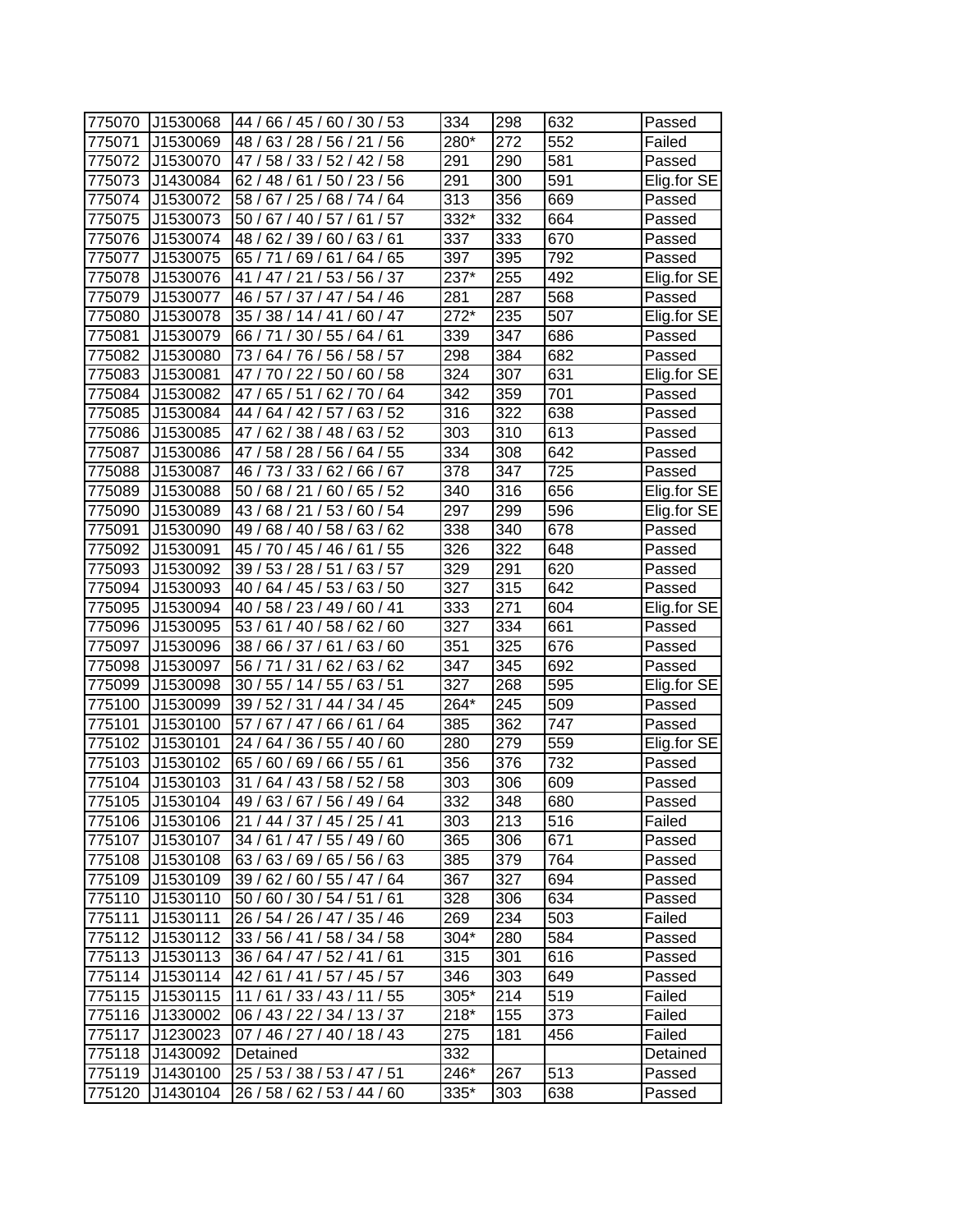| 775501 | H1530001 | 24 / 61 / 15 / 49 / 38 / 55             | 323    | 242 | 565              | Failed      |
|--------|----------|-----------------------------------------|--------|-----|------------------|-------------|
| 775502 | H1530002 | 32/47<br>05/57/17/41/                   | 236*   | 199 | 435              | Failed      |
| 775503 |          | H1530003 21 / 60 / 32 / 58 / 47 /<br>60 | 324    | 278 | 602              | Elig.for SE |
| 775504 | H1530004 | 50 / 55 / 19 / 39 / 44 / 56             | 267    | 263 | 530              | Elig.for SE |
| 775505 | H1530005 | 52 / 57 / 36 / 37 / 55 / 59             | 290    | 296 | 586              | Passed      |
| 775506 | H1530006 | 35 / 57 / 31 / 37 / 30 / 47             | 272    | 237 | 509              | Passed      |
| 775507 | H1430007 | 51 / 49 / 36 / 06 / 21 / 17             | 256*   | 180 | 436              | Failed      |
| 775508 | H1530008 | 37/54/AA/14/30/44                       | 290*   | 179 | 469              | Elig.for SE |
| 775509 | H1530009 | 57 / 61 / 39 / 46 / 35 / 55             | 296*   | 293 | 589              | Passed      |
| 775510 | H1530011 | 63/67/42/60/44/64                       | 377    | 340 | 717              | Passed      |
| 775511 | H1530012 | 51 / 69 / 45 / 65 / 55 / 60             | 355    | 345 | 700              | Passed      |
| 775512 | H1530018 | 52 / 50 / 37 / 42 / 53 / 53             | 294    | 287 | 581              | Passed      |
| 775513 | H1430028 | 55 / 56 / 33 / 49 / 23 / 44             | $303*$ | 260 | 563              | Elig.for SE |
| 775514 | H1530022 | 38 / 56 / 51 / 51 / 46 / 30             | 309*   | 272 | 581              | Passed      |
| 775515 | H1530028 | 44 / 48 / 36 / 14 /<br>15/36            | 293*   | 193 | 486              | Failed      |
| 775516 | H1530030 | 37/<br>52 / 40 / 37 / 33 / 52           | 261    | 251 | 512              | Passed      |
| 775517 | H1430039 | 48 / 50 / 49 / 36 / 25 / 40             | 272    | 248 | 520              | Elig.for SE |
| 775518 | H1530032 | 60/62/53/61/<br>60/56                   | 348    | 352 | 700              | Passed      |
| 775519 | H1530033 | 63 / 49 / 36 / 37 /<br>35/41            | 286    | 261 | 547              | Passed      |
| 775520 | H1530035 | 49 / 54 / 49 / 30 / 44 / 53             | 356*   | 279 | 635              | Passed      |
| 775521 | H1530036 | 63 / 64 / 46 / 50 / 62 / 60             | 351    | 345 | 696              | Passed      |
| 775522 | H1530037 | 43/57/23/20/18/44                       | 297*   | 205 | 502              | Failed      |
| 775523 | H1530038 | 41 / 42 / 40 / 14 / 17 / 30             | 253    | 184 | 437              | Failed      |
| 775524 | H1430047 | 51 / 42 / 25 / 38 / 37 / 46             | 268    | 239 | 507              | Elig.for SE |
| 775525 | H1530040 | 45 / 56 / 33 / 24 / 30 / 47             | 281    | 235 | 516              | Elig.for SE |
| 775526 | H1530041 | 48 / 51 / 47 / 04 / 16 / 21             | 324*   | 187 | 511              | Failed      |
| 775527 | H1530044 | 45 / 53 / 36 / 27 / 30 / 42             | 264    | 233 | 497              | Elig.for SE |
| 775528 | H1530045 | 55 / 61 / 46 / 04 / 14 / 30             | 336*   | 210 | 546              | Failed      |
| 775529 | H1530047 | 51 / 37 / 21 / 62 / 24 / 34             | 257    | 229 | 486              | Failed      |
| 775530 | H1530048 | 47 / 39 / 36 / 62 / 55 / 57             | 266    | 296 | 562              | Passed      |
| 775531 | H1530049 | 31 / 38 / 38 / 53 / 59 / 54             | 250*   | 273 | 523              | Passed      |
| 775532 | H1530050 | 48 / 54 / 43 / 57 / 77 / 58             | 286    | 337 | 623              | Passed      |
| 775533 | H1530051 | 64 / 48 / 16 / 71 /<br>58 / 58          | 320*   | 315 | 635              | Elig.for SE |
| 775534 | H1530052 | 62 / 41 / 15 / 54 / 59 / 49             | 294*   | 280 | 574              | Elig.for SE |
| 775535 | H1530056 | 37 / 44 / 21 / 50 / 54 / 50             | 250    | 256 | 506              | Elig.for SE |
| 775536 | H1530057 | 39 / 45 / 14 / 64 / 75 / 58             | 276    | 295 | $\overline{571}$ | Elig.for SE |
| 775537 |          | H1530058 51 / 45 / 32 / 55 / 61 / 53    | 297    | 297 | 594              | Passed      |
| 775538 | H1530059 | 45 / 53 / 21 / 60 / 71 / 57             | 289    | 307 | 596              | Elig.for SE |
| 775539 | H1530060 | 39 / 51 / 18 / 48 / 50 / 58             | 266    | 264 | 530              | Elig.for SE |
| 775540 | H1530061 | 55 / 52 / 21 / 67 / 64 / 56             | 336    | 315 | 651              | Elig.for SE |
| 775541 | H1530062 | 53 / 62 / 36 / 65 / 75 / 57             | 278    | 348 | 626              | Passed      |
| 775542 | H1530064 | 43 / 44 / 21 / 53 / 44 / 51             | 257*   | 256 | 513              | Elig.for SE |
| 775543 | H1430066 | 26 / 40 / 14 / 39 / 50 / 52             | 292*   | 221 | 513              | Failed      |
| 775544 | H1530065 | 47 / 45 / 30 / 60 / 46 / 58             | 297    | 286 | 583              | Passed      |
| 775545 | H1530066 | 40 / 49 / 41 / 56 / 61 / 56             | 295    | 303 | 598              | Passed      |
| 775546 | H1530070 | 49 / 54 / 22 / 48 / 57 / 57             | 290*   | 287 | 577              | Elig.for SE |
| 775547 | H1530072 | 49 / 43 / 16 / 60 / 40 / 58             | $241*$ | 266 | 507              | Elig.for SE |
| 775548 |          | H1530073 36 / 43 / 21 / 57 / 48 / 54    | 304    | 259 | 563              | Elig.for SE |
| 775549 | H1330003 | 31 / 40 / 15 / 60 / 39 / 51             | 274    | 236 | 510              | Elig.for SE |
| 775550 | H1330005 | 36 / 36 / 10 / 60 / 35 / 55             | 236    | 232 | 468              | Elig.for SE |
| 775551 | H1330032 | 27 / 32 / 12 / 44 / 33 / 47             | 271    | 195 | 466              | Failed      |
|        |          |                                         |        |     |                  |             |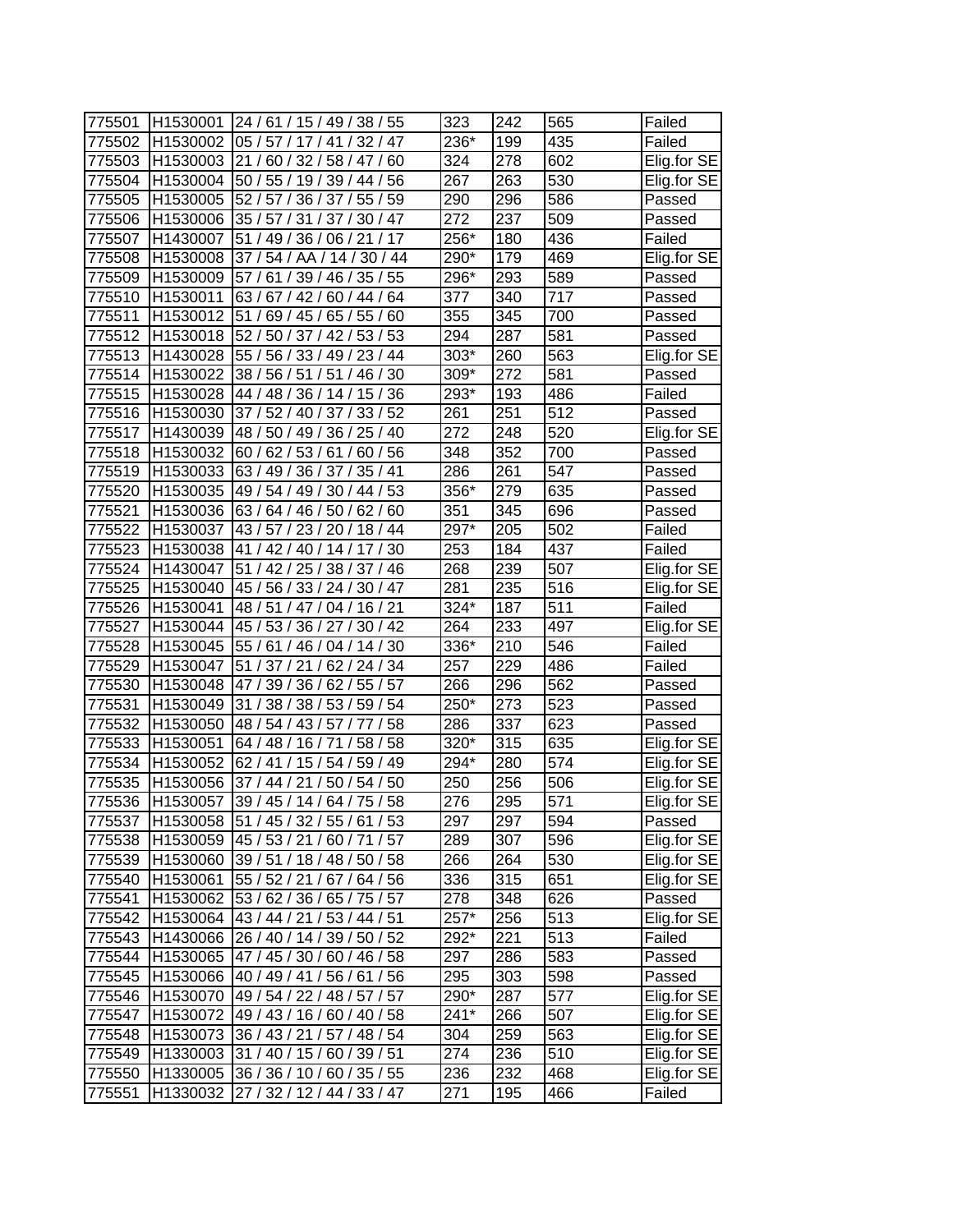| 775552 | H1330036 | 34 / 38 / 14 / 57 / 38 / 51        | 270              | 232 | 502              | Elig.for SE |
|--------|----------|------------------------------------|------------------|-----|------------------|-------------|
| 775553 | H1430041 | 50/57/<br>22/65/<br>65/51          | 260              | 310 | 570              | Elig.for SE |
| 775554 | H1330045 | 15 / 56 / 22 / 00 / 55 / 50        | 262*             | 198 | 460              | Failed      |
| 775555 | H1430060 | 00 / 39 / 09 / 00 / 03 / 45        | 304              | 96  | 400              | Failed      |
| 776001 | S1530001 | 53 / 56 / 41<br>/ 55 / 63 / 55     | 347              | 323 | 670              | Passed      |
| 776002 | S1530002 | 44 / 61 / 35 / 27 / 36 / 57        | 323              | 260 | 583              | Passed      |
| 776003 | S1530003 | 48 / 59 / 57 / 40 / 57 / 60        | 346              | 321 | 667              | Passed      |
| 776004 | S1530004 | 38 / 55 / 31 / 50 / 44 / 62        | 364              | 280 | 644              | Passed      |
| 776005 | S1530005 | 57 / 63 / 52 / 66 / 63 / 62        | 401              | 363 | 764              | Passed      |
| 776006 | S1530006 | 38 / 56 / 36 / 28 / 51 / 61        | 316              | 270 | 586              | Passed      |
| 776007 | S1530007 | 40 / 55 / 33 / 33 / 50 / 58        | 263              | 269 | 532              | Passed      |
| 776008 | S1530008 | 46 / 57 / 26 / 51 /<br>60/58       | 352              | 298 | 650              | Passed      |
| 776009 | S1530009 | 54 / 63 / 80 / 60 / 64 / 63        | 404              | 384 | 788              | Passed      |
| 776010 | S1530010 | 34 / 58 / 40 / 41 / 46 /<br>60     | 344              | 279 | 623              | Passed      |
| 776011 | S1430013 | 55/<br>65/21/51<br>57<br>60        | 352              | 309 | 661              | Elig.for SE |
| 776012 | S1530011 | 40/<br>63/48/70/<br>53/<br>65      | 385              | 339 | 724              | Passed      |
| 776013 | S1530012 | 03 / 59 / 22 / 44 /<br>58/52       | 330              | 238 | 568              | Failed      |
| 776014 | S1530013 | 00 / 53 / 14 / 24 / 27<br>/ 44     | 298              | 162 | 460              | Failed      |
| 776015 | S1530014 | 49 / 58 / 30 / 40 / 44 / 50        | 328              | 271 | 599              | Passed      |
| 776016 | S1530015 | 59 / 55 / 31 / 38 / 29 / 54        | 356              | 266 | 622              | Passed      |
| 776017 | S1530016 | 35 / 54 / 21 / 46 / 52 / 58        | 308              | 266 | 574              | Elig.for SE |
| 776018 | S1530017 | 56 / 65 / 54 / 54 / 62 / 64        | 372              | 355 | 727              | Passed      |
| 776019 | S1530018 | 45 / 63 / 53 / 62 / 49 / 62        | 337              | 334 | 671              | Passed      |
| 776020 | S1530019 | 30 / 54 / 38 / 38 / 54 / 57        | $\overline{352}$ | 271 | 623              | Passed      |
| 776021 | S1530020 | 51 / 52 / 33 / 50 / 43 / 56        | 332              | 285 | 617              | Passed      |
| 776022 | S1530021 | 33 / 56 / 46 / 14 / 28 / 48        | 319              | 225 | 544              | Failed      |
| 776023 | S1530022 | 65<br>43/61/<br>48/60/60/          | 353              | 337 | 690              | Passed      |
| 776024 | S1530023 | 65 / 37 / 67 /<br>61/<br>50/<br>60 | 374              | 340 | 714              | Passed      |
| 776025 | S1530024 | 45 / 65 / 38 / 57 / 63 / 57        | 345              | 325 | 670              | Passed      |
| 776026 | S1530025 | 46 / 58 / 52 / 42 / 58 / 49        | 340              | 305 | 645              | Passed      |
| 776027 | S1530026 | 49 / 56 / 41 / 50 / 64 / 61        | 326              | 321 | 647              | Passed      |
| 776028 | S1530027 | 70 / 64 / 52 / 62 / 62 / 62        | 360              | 372 | 732              | Passed      |
| 776029 | S1530028 | /57<br>63/58/22/10/61              | 296*             | 271 | $\overline{567}$ | Elig.for SE |
| 776030 | S1530029 | 45 / 59 / 49 / 62 / 63 / 56        | 329              | 334 | 663              | Passed      |
| 776031 | S1430034 | 58 / 54 / 31 / 00 / 60 / 55        | 296*             | 258 | 554              | Elig.for SE |
| 776032 | S1530030 | 37 / 47 / 34 / 52 / 62 / 56        | 305              | 288 | 593              | Passed      |
| 776033 | S1530031 | 46 / 61 / 40 / 63 / 64 / 65        | 346              | 339 | 685              | Passed      |
| 776034 | S1530032 | 50 / 67 / 32 / 47 / 63 / 61        | 342              | 320 | 662              | Passed      |
| 776035 | S1530033 | 64 / 68 / 37 / 64 / 64 / 63        | 368              | 360 | 728              | Passed      |
| 776036 | S1530034 | 40 / 51 / 43 / 41 / 60 / 52        | 284              | 287 | 571              | Passed      |
| 776037 | S1530035 | 31 / 43 / 30 / 27 / 60 / 43        | 269              | 234 | 503              | Elig.for SE |
| 776038 | S1530036 | 46 / 58 / 61 / 68 / 60 / 62        | 357              | 355 | 712              | Passed      |
| 776039 | S1530037 | 42 / 61 / 43 / 46 / 62 / 58        | 345              | 312 | 657              | Passed      |
| 776040 | S1530038 | 59 / 69 / 73 / 70 / 60 / 68        | 400              | 399 | 799              | Passed      |
| 776041 | S1530039 | 59 / 56 / 34 / 60 / 64 / 62        | 315              | 335 | 650              | Passed      |
| 776042 | S1530040 | 48 / 53 / 24 / 34 / 56 / 50        | 269              | 265 | 534              | Elig.for SE |
| 776043 | S1530041 | 55 / 62 / 32 / 39 / 59 / 62        | 329              | 309 | 638              | Passed      |
| 776044 | S1530042 | 49 / 59 / 53 / 50 / 62 / 46        | $\overline{3}21$ | 319 | 640              | Passed      |
| 776045 | S1530043 | 59 / 58 / 30 / 48 / 63 / 63        | 335              | 321 | 656              | Passed      |
| 776046 | S1530044 | 45 / 59 / 38 / 49 / 63 / 60        | 333              | 314 | 647              | Passed      |
| 776047 | S1530045 | 50 / 65 / 43 / 65 / 64 / 65        | 385              | 352 | 737              | Passed      |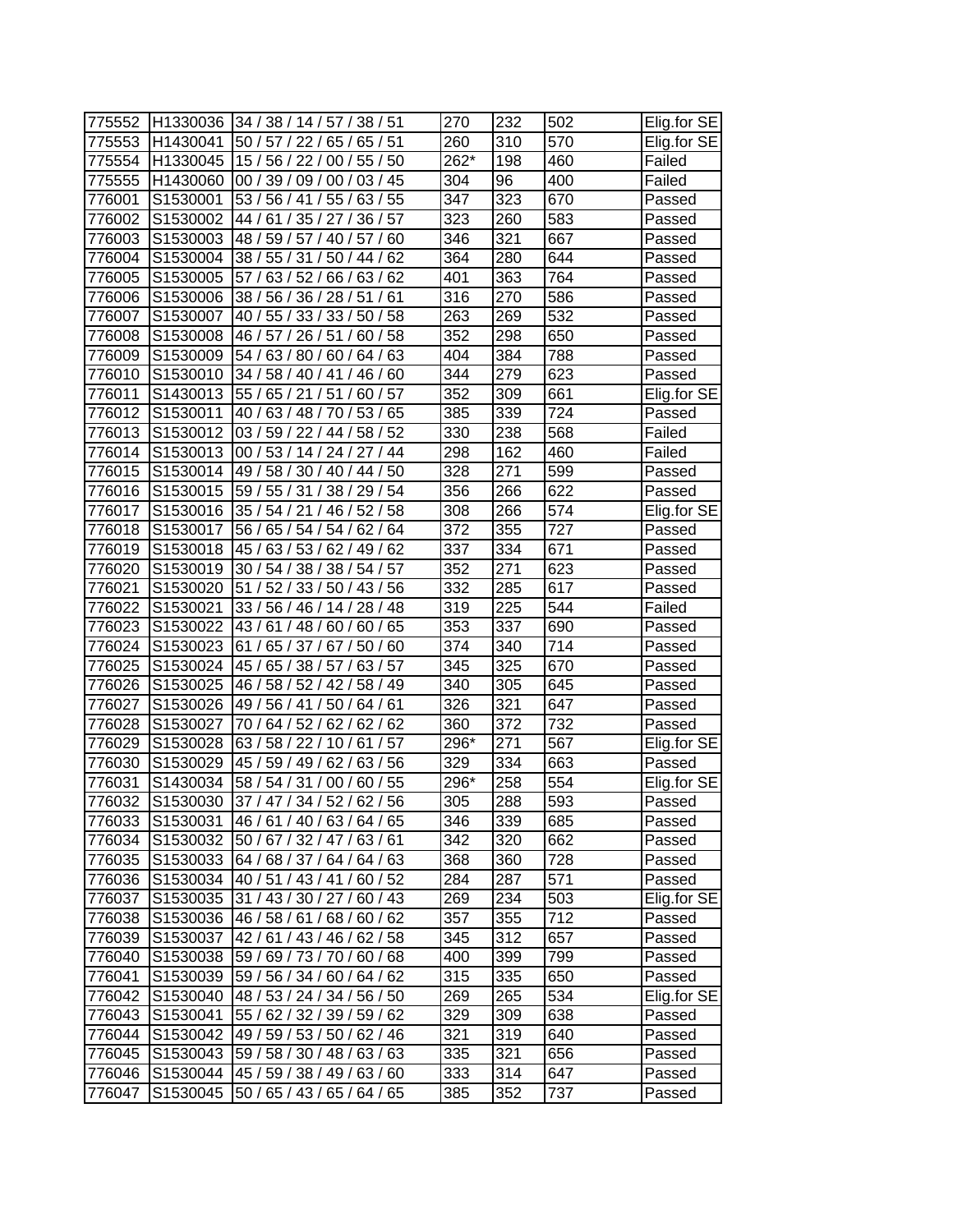| 776048 | S1530046 | 55 / 58 / 38 / 48 / 64 / 55    | 311               | 318              | 629 | Passed      |
|--------|----------|--------------------------------|-------------------|------------------|-----|-------------|
| 776049 | S1530047 | 53 / 68 / 41 / 34 / 60 / 64    | 330               | 320              | 650 | Passed      |
| 776050 | S1530048 | 44 / 52 / 30 / 39 / 37 / 57    | 335*              | 259              | 594 | Passed      |
| 776051 | S1530049 | 75 / 57 / 80 / 68 / 60 / 56    | 324               | 396              | 720 | Passed      |
| 776052 | S1530050 | 70 / 53 / 60 / 65 / 50 / 60    | 343               | 358              | 701 | Passed      |
| 776053 | S1530051 | 64 / 66 / 39 / 60 / 47 / 63    | 364               | $\overline{339}$ | 703 | Passed      |
| 776054 | S1530052 | 69 / 50 / 36 / 44 / 44 / 60    | 356               | 303              | 659 | Passed      |
| 776055 | S1530053 | 58 / 51 / 21 / 61 / 36 / 60    | 344               | 287              | 631 | Elig.for SE |
| 776056 | S1430055 | 30 / 39 / 34 / 18 / 28 / 56    | 276*              | 205              | 481 | Failed      |
| 776057 | S1530055 | 45 / 58 / 50 / 41 / 39 / 57    | 325               | 290              | 615 | Passed      |
| 776058 | S1530056 | 31 / 37 / 35 / 30 / 21<br>/50  | 260*              | 204              | 464 | Elig.for SE |
| 776059 | S1530057 | 24 / 47 / 15 / 31 / 38 / 56    | 299*              | 211              | 510 | Failed      |
| 776060 | S1530058 | 31 / 52 / 28 / 28 / 36 / 56    | 320               | 231              | 551 | Elig.for SE |
| 776061 | S1530059 | 40 / 51 / 14 / 46 / 36 / 57    | 302               | 244              | 546 | Elig.for SE |
| 776062 | S1530061 | 63/60/69/53/47/<br>60          | 318               | 352              | 670 | Passed      |
| 776063 | S1530062 | 38 / 51 / 20 / 31 / 40 /<br>50 | $313*$            | 230              | 543 | Elig.for SE |
| 776064 | S1530064 | 23 / 41 / 24 / 07 / 32 / 46    | 267*              | 173              | 440 | Failed      |
| 776065 | S1530065 | 41 / 57 / 40 / 48 / 31<br>/53  | 336               | 270              | 606 | Passed      |
| 776066 | S1530066 | 38 / 60 / 33 / 33 / 48 / 54    | 316               | 266              | 582 | Passed      |
| 776067 | S1530067 | 41 / 54 / 18 / 38 / 27 / 57    | $\overline{3}02$  | 235              | 537 | Failed      |
| 776068 | S1530068 | 62 / 64 / 44 / 38 / 32 / 63    | 351               | 303              | 654 | Passed      |
| 776069 | S1530069 | 22 / 51 / 09 / 21 / 22 / 57    | 303*              | 182              | 485 | Failed      |
| 776070 | S1530070 | 32 / 56 / 20 / 37 / 15 / 62    | 315               | 222              | 537 | Failed      |
| 776071 | S1430070 | 30 / 45 / 15 / 07 / 06 / 53    | 296*              | 156              | 452 | Failed      |
| 776072 | S1530071 | 43/68/27/43/41/60              | 353*              | 282              | 635 | Passed      |
| 776073 | S1530072 | 55 / 51 / 39 / 39 / 42 / 60    | 372               | 286              | 658 | Passed      |
| 776074 | S1530073 | 43/69/33/56/57/57              | 395               | 315              | 710 | Passed      |
| 776075 | S1530074 | 32 / 49 / 24 / 49 /<br>60 / 55 | 317               | 269              | 586 | Elig.for SE |
| 776076 | S1430073 | 25 / 60 / 59 / 55 / 59 / 56    | 298               | 314              | 612 | Passed      |
| 776077 | S1530075 | 18 / 58 / 22 / 51 /<br>66 / 65 | 345               | 280              | 625 | Failed      |
| 776078 | S1530076 | 16 / 49 / 34 / 50 / 60 / 54    | 328*              | 263              | 591 | Elig.for SE |
| 776079 | S1530077 | 30 / 63 / 54 / 64 / 66 / 55    | 357               | 332              | 689 | Passed      |
| 776080 | S1530078 | 39/71/<br>34 / 56 / 63 / 58    | 381               | 321              | 702 | Passed      |
| 776081 | S1530079 | 38 / 67 / 46 / 53 /<br>64/63   | 356               | 331              | 687 | Passed      |
| 776082 | S1530080 | 39 / 61 / 47 / 49 / 60 / 55    | 277               | 311              | 588 | Passed      |
| 776083 | S1530081 | 46 / 73 / 49 / 64 / 70 / 62    | 408               | 364              | 772 | Passed      |
| 776084 | S1530082 | 21 / 52 / 32 / 37 / 57 / 53    | 276*              | 252              | 528 | Elig.for SE |
| 776085 | S1530083 | 33 / 58 / 36 / 52 / 57 / 43    | 281               | 279              | 560 | Passed      |
| 776086 | S1530084 | 38 / 56 / 47 / 63 / 54 / 58    | 337               | 316              | 653 | Passed      |
| 776087 | S1530085 | 26 / 40 / 35 / 42 / 47 / 56    | 245               | 246              | 491 | Elig.for SE |
| 776088 | S1530086 | 53 / 58 / 76 / 57 / 57 / 58    | 274               | 359              | 633 | Passed      |
| 776089 | S1530087 | 49 / 64 / 51 / 63 / 63 / 60    | 358               | 350              | 708 | Passed      |
| 776090 | S1530088 | 30 / 54 / 42 / 59 / 63 / 60    | 337               | 308              | 645 | Passed      |
| 776091 | S1530089 | 30 / 57 / 34 / 53 / 63 / 60    | 333               | 297              | 630 | Passed      |
| 776092 | S1530090 | 47 / 57 / 44 / 60 / 57 / 56    | 295               | 321              | 616 | Passed      |
| 776093 | S1530091 | 33 / 50 / 37 / 56 / 66 / 57    | 306               | 299              | 605 | Passed      |
| 776094 | S1530092 | 30 / 60 / 40 / 55 / 66 / 60    | 312               | 311              | 623 | Passed      |
| 776095 | S1530093 | 31 / 64 / 63 / 58 / 48 / AA    | 385               | 264              | 649 | Elig.for SE |
| 776096 | S1430097 | AA / AA / AA / AA / AA / AA    | $\overline{2}27*$ | AA               | 227 | Α           |
| 776097 | S1530094 | 36 / 62 / 23 / 61 / 68 / 60    | 309*              | 310              | 619 | Elig.for SE |
| 776098 | S1530095 | 30 / 60 / 41 / 54 / 66 / 60    | 337               | 311              | 648 | Passed      |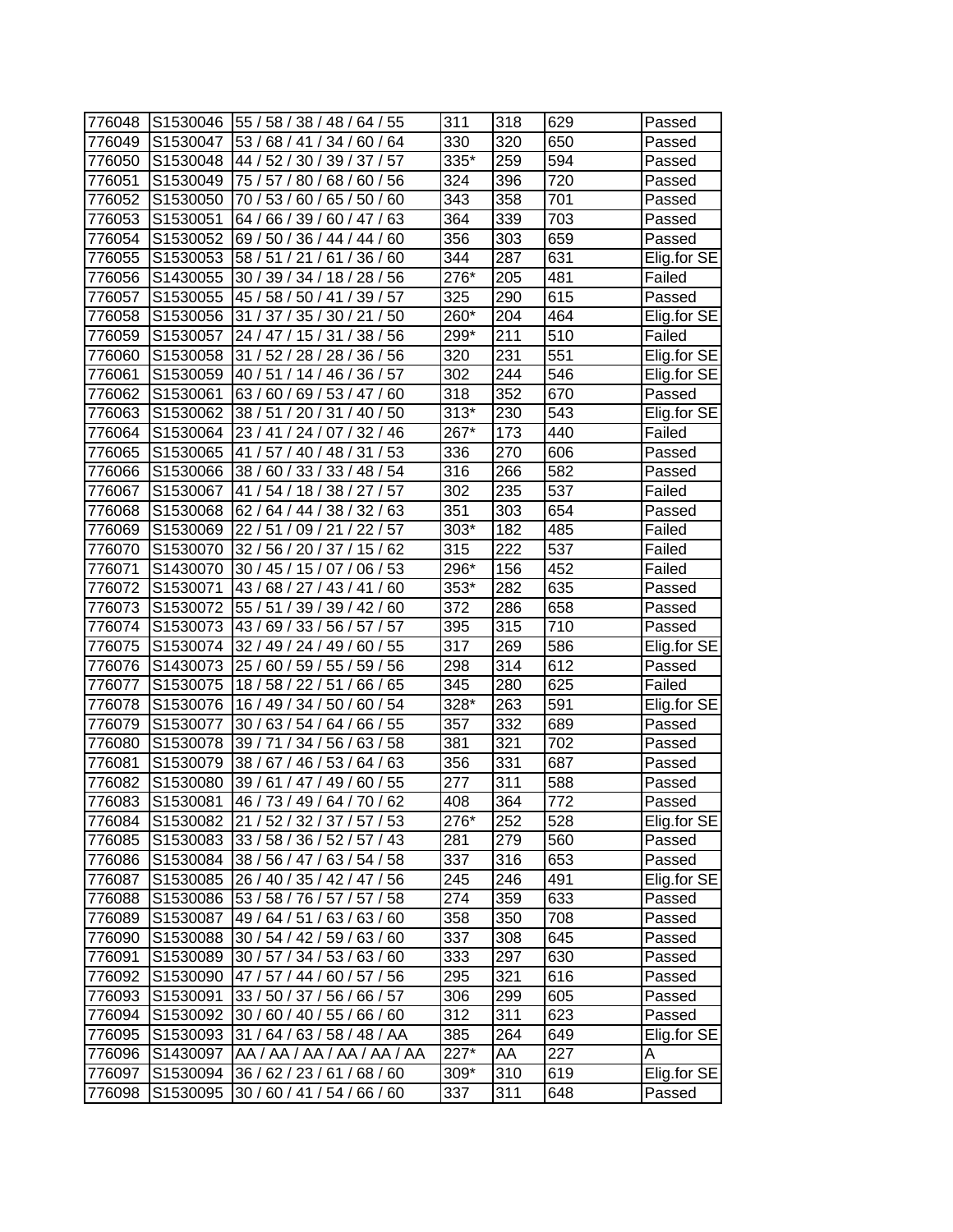| 776099 | S1530097 | 41/61/58/60/67/61                    | 320    | 348 | 668 | Passed      |
|--------|----------|--------------------------------------|--------|-----|-----|-------------|
| 776100 | S1530098 | 56/<br>64/<br>60<br>54/56/<br>60/    | 326    | 350 | 676 | Passed      |
| 776101 | S1530100 | 44 /<br>63/<br>42/51/<br>59/<br>60   | 283*   | 319 | 602 | Passed      |
| 776102 | S1430004 | 60 / 64 / 32 / 50 / 60 / 58          | 333    | 324 | 657 | Passed      |
| 776103 | S1430011 | 46 / 66 / 28 / 53 / 55 / 60          | 231    | 308 | 539 | Passed      |
| 776104 | S1430029 | 41 / 57 / 16 / 50 / 60 / 54          | 271    | 278 | 549 | Elig.for SE |
| 776105 | S1330045 | 43 / 57 / 51 / 47 / 52 / 58          | 246*   | 308 | 554 | Passed      |
| 776106 | S1330074 | 60/52<br>46 / 53 / 44 / 48 /         | $271*$ | 303 | 574 | Passed      |
| 776501 | G1530002 | 46 / 60 / 41 / 48 / 53 / 58          | 226*   | 306 | 532 | Passed      |
| 776502 | G1430005 | 18 / 46 / 61 / 26 / 53 / 55          | 261    | 259 | 520 | Failed      |
| 776503 | G1530005 | 26 / 61 / 33 / 44 / 49 / 52          | 243    | 265 | 508 | Passed      |
| 776504 | G1430012 | 58/67/<br>66/57/<br>63/67            | 351    | 378 | 729 | Passed      |
| 776505 | G1530006 | 53/66/<br>63/51<br>/ 64<br>61        | 349*   | 358 | 707 | Passed      |
| 776506 | G1530007 | 56/67/<br>56/51/<br>65<br>61         | 319    | 356 | 675 | Passed      |
| 776507 | G1530008 | 38/56/<br>36/49/<br>55<br>53         | 269*   | 287 | 556 | Passed      |
| 776508 | G1530009 | 62<br>42 / 62 / 49 / 57<br>64/       | 315    | 336 | 651 | Passed      |
| 776509 | G1530012 | 44 / 52 /<br>31<br>AA / 52 / 49      | $251*$ | 228 | 479 | Elig.for SE |
| 776510 | G1530013 | 35 / 63 / 52 / 50 /<br>/57<br>57     | $311*$ | 314 | 625 | Passed      |
| 776511 | G1530014 | 38/51<br>/38/55<br>/50<br>33         | 289*   | 265 | 554 | Passed      |
| 776512 | G1530023 | 54/54<br>47 / 57 /<br>39/47/         | 263*   | 298 | 561 | Passed      |
| 776513 | G1530024 | 47 / 63 / 55 / 53 / 56 / 57          | 364    | 331 | 695 | Passed      |
| 776514 | G1530027 | 56 / 56<br>45 / 56 / 37 / 53 /       | 303*   | 303 | 606 | Passed      |
| 776515 | G1530036 | 54 / 58 / 53 / 00 / 60 / 65          | 291    | 290 | 581 | Elig.for SE |
| 776516 | G1530040 | 45 / 59 / 33 / 52 /<br>/56<br>61     | 293*   | 306 | 599 | Passed      |
| 776517 | G1430041 | 60/65/<br>62 / 58 / 63 / 46          | 324    | 354 | 678 | Passed      |
| 776518 | G1530046 | 45 / 64 / 49 / 52 /<br>63/60         | 335*   | 333 | 668 | Passed      |
| 776519 | G1530047 | 51<br>58 / 42 / 45 / 57 /<br>57      | $314*$ | 310 | 624 | Passed      |
| 776520 | G1430046 | 54/<br>54/41/54/<br>57/58            | 308    | 318 | 626 | Passed      |
| 776521 | G1530051 | 41/60/45/62/60/57                    | 345    | 325 | 670 | Passed      |
| 776522 | G1530054 | 54 / 62 / 48 / 63 /<br>63/63         | 306    | 353 | 659 | Passed      |
| 776523 | G1530056 | 39 / 54 / 40 / 59 / 61<br>/62        | 331    | 315 | 646 | Passed      |
| 776524 | G1530057 | 28 / 44 / 41 / 44 / 53 / 44          | $222*$ | 254 | 476 | Passed      |
| 776525 | G1530059 | 45 / 60 / 33 / 58 /<br>63/60         | 337*   | 319 | 656 | Passed      |
| 776526 | G1530061 | 39 / 49 / 33 / 54 / 54 / 51          | 253*   | 280 | 533 | Passed      |
| 776527 | G1530062 | 19/50/35/46/54/56                    | 285*   | 260 | 545 | Elig.for SE |
| 776528 | G1530064 | 41/61/50/64/61/59                    | 280    | 336 | 616 | Passed      |
| 776529 |          | G1530065 34 / 56 / 37 / 55 / 61 / 57 | 277    | 300 | 577 | Passed      |
| 776530 |          | G1530066 39 / 57 / 46 / 51 / 60 / 53 | 255*   | 306 | 561 | Passed      |
| 776531 | G1530070 | 65 / 63 / 64 / 64 / 63 / 64          | 296    | 383 | 679 | Passed      |
| 776532 |          | G1530072 33 / 42 / 36 / 43 / 40 / 47 | 248*   | 241 | 489 | Passed      |
| 776533 | G1530073 | 62 / 58 / 50 / 54 / 59 / 61          | $331*$ | 344 | 675 | Passed      |
| 776534 |          | G1530074 55 / 58 / 42 / 49 / 57 / 56 | 363    | 317 | 680 | Passed      |
| 776535 |          | G1530075 44 / 57 / 30 / 45 / 58 / 52 | 291    | 286 | 577 | Passed      |
| 776536 | G1530076 | 38 / 47 / 48 / 50 / 55 / 53          | 291    | 291 | 582 | Passed      |
| 776537 | G1530077 | 37 / 55 / 33 / 50 / 55 / 56          | 288    | 286 | 574 | Passed      |
| 776538 | G1530078 | 35 / 54 / 47 / 48 / 51 / 53          | $271*$ | 288 | 559 | Passed      |
| 776539 | G1530079 | 33 / 43 / 17 / 47 / 54 / 52          | 303    | 246 | 549 | Elig.for SE |
| 776540 | G1530080 | 38 / 52 / 53 / 56 / 54 / 51          | 300    | 304 | 604 | Passed      |
| 776541 | G1530155 | 27 / 56 / 30 / 56 / 53 / 54          | 259    | 276 | 535 | Passed      |
| 776542 | G1530081 | 36 / 39 / 19 / 43 / 45 / 53          | 241    | 235 | 476 | Elig.for SE |
| 776543 | G1530082 | 36 / 51 / 33 / 56 / 58 / 60          | 292    | 294 | 586 | Passed      |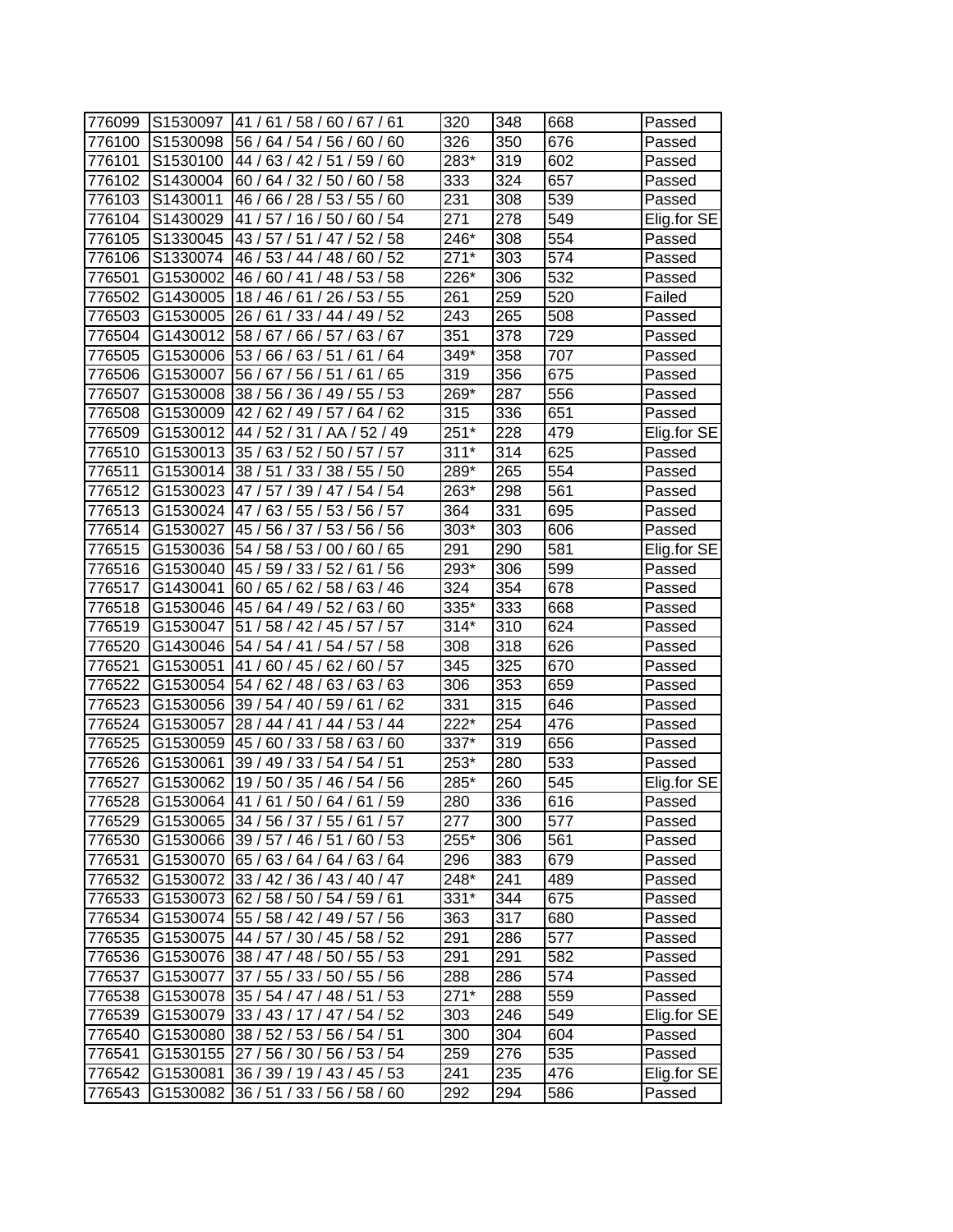| 776544 |          | G1530084 44 / 58 / 45 / 64 / 61 / 63 | 365    | 335 | 700              | Passed      |
|--------|----------|--------------------------------------|--------|-----|------------------|-------------|
| 776545 | G1530085 | 39 / 46 / 20 / 43 / 53 / 53          | 293    | 254 | 547              | Elig.for SE |
| 776546 | G1530087 | 42/58/39/53/61/58                    | 327    | 311 | 638              | Passed      |
| 776547 |          | G1530089 43 / 49 / 09 / 52 / 58 / 55 | 307    | 266 | 573              | Elig.for SE |
| 776548 | G1530090 | 34 / 55 / 37 / 47 / 56 / 55          | 287    | 284 | $\overline{571}$ | Passed      |
| 776549 | G1530093 | 33 / 56 / 36 / 48 / 52 / 50          | 299    | 275 | 574              | Passed      |
| 776550 | G1530094 | 42 / 57 / 40 / 46 / 63 / 61          | 337    | 309 | 646              | Passed      |
| 776551 | G1530095 | 29 / 44 / 44 / 36 / 47 / 51          | 253*   | 251 | 504              | Passed      |
| 776552 | G1530096 | 45 / 61 / 53 / 50 / 60 / 55          | 358    | 324 | 682              | Passed      |
| 776553 | G1530097 | 43 / 48 / 19 / 42 / 54 / 48          | 251    | 254 | 505              | Elig.for SE |
| 776554 | G1530102 | 60 / 61 / 62 / 35 / 62 / 55          | 233*   | 335 | 568              | Passed      |
| 776555 | G1530106 | 46 / 62 / 31 / 56 / 61 / 61          | 263    | 317 | 580              | Passed      |
| 776556 | G1530108 | <b>UFM</b>                           | 254    |     |                  | <b>UFM</b>  |
| 776557 | G1530110 | 47/51/40/50/57/54                    | 274*   | 299 | 573              | Passed      |
| 776558 | G1530114 | 27/54/52/40/57/54                    | 242    | 284 | 526              | Passed      |
| 776559 | G1530115 | 38 / 52 / 51 / 44 / 55 / 52          | 255    | 292 | 547              | Passed      |
| 776560 | G1530116 | 54 / 63 / 57 / 57 /<br>66 / 64       | 325    | 361 | 686              | Passed      |
| 776561 | G1530118 | 53 / 58 / 60<br>/60/<br>62/57        | 334    | 350 | 684              | Passed      |
| 776562 | G1530120 | 38 / 51 / 46 / 45 / 51 / 56          | 261*   | 287 | 548              | Passed      |
| 776563 | G1530122 | 63/60/<br>/62<br>60/60/61            | $301*$ | 366 | 667              | Passed      |
| 776564 | G1530121 | 33 / 51 / 33 / 42 / 56 / 46          | 257*   | 261 | $\overline{518}$ | Passed      |
| 776565 | G1530123 | 37/63/53/51/61/63                    | 273    | 328 | 601              | Passed      |
| 776566 | G1530124 | 52 / 57 / 53 / 54 / 58 / 61          | 265    | 335 | 600              | Passed      |
| 776567 | G1530129 | 38 / 56 / 42 / 45 / 57 / 54          | 308    | 292 | 600              | Passed      |
| 776568 | G1530130 | 41 / 53 / 33 / 43 / 60 / 55          | 257*   | 285 | 542              | Passed      |
| 776569 | G1530132 | 30 / 52 / 16 / 37 / 56 / 52          | 244*   | 243 | 487              | Elig.for SE |
| 776570 | G1430113 | 37/52/42/60/58/54                    | 253    | 303 | 556              | Passed      |
| 776571 |          | G1530133 50 / 60 / 57 / 57 / 60 / 57 | 305    | 341 | 646              | Passed      |
| 776572 | G1530134 | 36 / 47 / 15 / 48 / 54 / 50          | 268*   | 250 | $\overline{518}$ | Elig.for SE |
| 776573 | G1430116 | 34 / 53 / 43 / 57 / 56 / 58          | 263    | 301 | 564              | Passed      |
| 776574 | G1530139 | 36 / 51 / 37 / 50 / 53 / 43          | 272    | 270 | 542              | Passed      |
| 776575 | G1530144 | 36 / 42 / 36 / 38 / 45 / 42          | 250*   | 239 | 489              | Passed      |
| 776576 | G1530145 | 49 / 62 / 48 / 63 / 66 / 66          | 345    | 354 | 699              | Passed      |
| 776577 | G1530146 | 39 / 42 / 15 / 51 /<br>55/41         | 247*   | 243 | 490              | Elig.for SE |
| 776578 | G1530147 | 51 / 60 / 35 / 63 / 62 / 63          | 321    | 334 | 655              | Passed      |
| 776579 |          | G1530148 43 / 57 / 56 / 60 / 60 / 60 | $313*$ | 336 | 649              | Passed      |
| 776580 | G1530150 | 58 / 57 / 42 / 55 / 60 / 55          | 258    | 327 | 585              | Passed      |
| 776581 | G1530151 | 66 / 61 / 64 / 61 / 63 / 62          | 296    | 377 | 673              | Passed      |
| 776582 | G1530152 | 40 / 58 / 16 / 56 / 61 / 53          | 260    | 284 | 544              | Elig.for SE |
| 776583 | G1530153 | 40/57/44/61/<br>63/60                | 316    | 325 | 641              | Passed      |
| 776584 | G1530154 | 158/61/63/63/65/65                   | 287    | 375 | 662              | Passed      |
| 776585 | G1530156 | 43 / 56 / 44 / 62 / 62 / 57          | 276    | 324 | 600              | Passed      |
| 776586 | G1530157 | 35 / 51 / 41 / 61 / 58 / 47          | 276    | 293 | 569              | Passed      |
| 776587 | G1530158 | 48 / 55 / 32 / 49 / 58 / 56          | $313*$ | 298 | 611              | Passed      |
| 776588 | G1530159 | 40 / 53 / 43 / 54 / 57 / 54          | 267*   | 301 | 568              | Passed      |
| 776589 | G1530160 | 48 / 57 / 55 / 60 / 61 / 57          | 327    | 338 | 665              | Passed      |
| 776590 | G1530161 | 43/56/40/56/62/57                    | 332    | 314 | 646              | Passed      |
| 776591 | G1530162 | 56 / 58 / 35 / 50 / 61 / 60          | 328    | 320 | 648              | Passed      |
| 776592 | G1530163 | 48/64/70/62/64/66                    | 356    | 374 | 730              | Passed      |
| 776593 | G1530164 | 50 / 53 / 48 / 49 / 57 / 57          | 263    | 314 | 577              | Passed      |
| 776594 | G1530165 | 49 / 58 / 45 / 58 / 58 / 59          | 300    | 327 | 627              | Passed      |
|        |          |                                      |        |     |                  |             |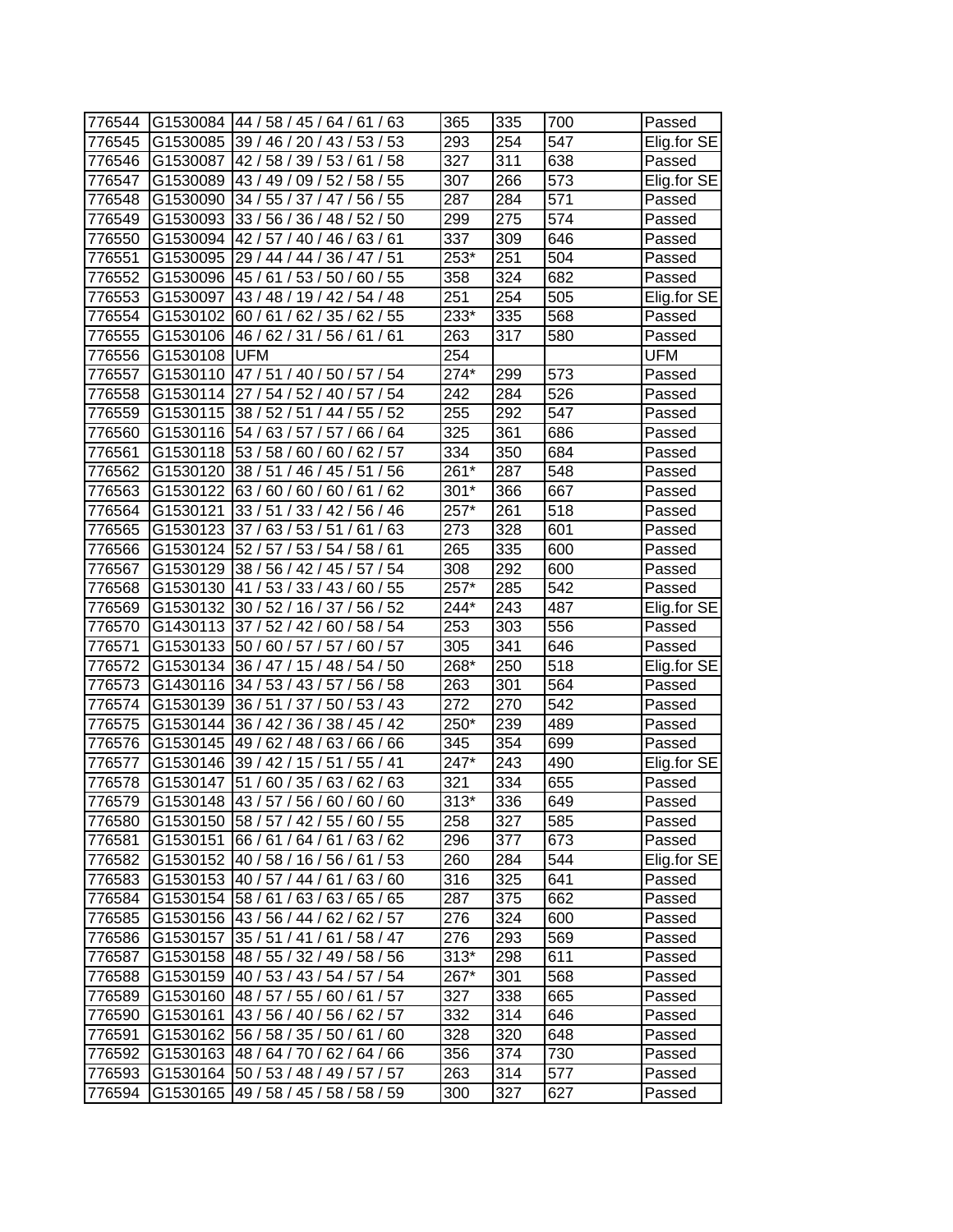| 776595 |          | G1530166 46 / 55 / 47 / 60 / 55 / 57 | 279*   | 320              | 599 | Passed      |
|--------|----------|--------------------------------------|--------|------------------|-----|-------------|
| 776596 | G1530167 | 68 / 63 / 65 / 67 / 65 / 65          | 350*   | 393              | 743 | Passed      |
| 776597 | G1530168 | 40 / 58 / 37 / 60 / 60 / 60          | 240*   | 315              | 555 | Passed      |
| 776598 | G1530170 | 37/60/38/49/53/53                    | 269*   | 290              | 559 | Passed      |
| 776599 | G1530171 | 52 / 60 / 52 / 62 / 65 / 62          | 311    | 353              | 664 | Passed      |
| 776600 |          | G1530173 47 / 56 / 45 / 56 / 60 / 57 | 305    | 321              | 626 | Passed      |
| 776601 | G1530174 | 48 / 57 / 33 / 51 / 50 / 58          | 303    | 297              | 600 | Passed      |
| 776602 | G1530175 | 47/60/42/57/63/61                    | 355    | 330              | 685 | Passed      |
| 776603 | G1530176 | 42 / 54 / 38 / 45 / 57 / 56          | 257*   | 292              | 549 | Passed      |
| 776604 | G1530177 | 66 / 62 / 65 / 61 / 64 / 62          | 312    | 380              | 692 | Passed      |
| 776605 | G1530178 | 34 / 46 / 16 / 39 / 53 / 51          | 244    | 239              | 483 | Elig.for SE |
| 776606 | G1530179 | 51 / 57 / 36 / 47 / 56 / 60          | 330    | 307              | 637 | Passed      |
| 776607 | G1530180 | 34 / 58 / 44 / 58 / 63 / 62          | 354    | 319              | 673 | Passed      |
| 776608 | G1530181 | 49 / 56 / 61 / 57 / 58 / 56          | 312    | 337              | 649 | Passed      |
| 776609 | G1430140 | 42 / 40 / 12 / 49 / 43 / 47          | 228*   | 233              | 461 | Elig.for SE |
| 776610 | G1530182 | 36 / 46 / 30 / 43 / 49 / 44          | $303*$ | 248              | 551 | Passed      |
| 776611 | G1530183 | 36 / AA / 19 / 54 / 56 / 53          | 293*   | 218              | 511 | Failed      |
| 776612 | G1430143 | 36 / 43 / 33 / 34 / 45 / 46          | 256    | 237              | 493 | Passed      |
| 776613 | G1530184 | 38 / 56 / 20 / 51 /<br>58 / 56       | $304*$ | 279              | 583 | Elig.for SE |
| 776614 | G1530185 | 39 / 58 / 50 / 51 /<br>58/56         | 297*   | 312              | 609 | Passed      |
| 776615 | G1530187 | 49 / 61 /<br>36 / 60 / 64 / 62       | 345    | 332              | 677 | Passed      |
| 776616 | G1530188 | 43 / 55 / 36 / 56 / 60 / 60          | 315    | 310              | 625 | Passed      |
| 776617 | G1530189 | 38 / 52 / 14 / 55 / 54 / 56          | 316    | 269              | 585 | Elig.for SE |
| 776618 | G1530190 | 37 / 55 / 46 / 51 / 58 / 56          | 319    | 303              | 622 | Passed      |
| 776619 | G1530191 | 44 / 55 / 36 / 54 / 53 / 54          | 342    | 296              | 638 | Passed      |
| 776620 | G1530192 | 47 / 53 / 45 / 57 / 58 / 56          | 303*   | 316              | 619 | Passed      |
| 776621 | G1530193 | 61 / 61 / 39 / 62 / 64 / 64          | 353    | 351              | 704 | Passed      |
| 776622 | G1530194 | 39 / 53 / 13 / 33 / 49 / 49          | 223*   | 236              | 459 | Elig.for SE |
| 776623 | G1530195 | 33 / 49 / 11 / 51 / 50 / 52          | 291*   | 246              | 537 | Elig.for SE |
| 776624 | G1530196 | 30/51/18/35/47/51                    | 269    | 232              | 501 | Elig.for SE |
| 776625 | G1530197 | 40 / 53 / 12 / 43 / 48 / 49          | $271*$ | 245              | 516 | Elig.for SE |
| 776626 | G1530198 | 53 / 60 / 56 / 50 / 64 / 58          | 330    | 341              | 671 | Passed      |
| 776627 | G1530199 | 66 / 62 / 62 / 62 / 66 / 61          | 301    | 379              | 680 | Passed      |
| 776628 | G1530200 | 40 / 53 / 33 / 42 / 48 / 50          | 251    | 266              | 517 | Passed      |
| 776629 | G1430161 | 60 / 64 / 60 / 66 / 64 / 65          | 259*   | 379              | 638 | Passed      |
| 776630 | G1530201 | 49 / 56 / 51 / 55 / 60 / 58          | 283    | $\overline{329}$ | 612 | Passed      |
| 776631 |          | G1530202 41 / 54 / 49 / 43 / 55 / 57 | 326    | 299              | 625 | Passed      |
| 776632 |          | G1530203 41 / 58 / 45 / 52 / 60 / 58 | 325    | 314              | 639 | Passed      |
| 776633 |          | G1530205 41 / 54 / 41 / 55 / 52 / 54 | 267    | 297              | 564 | Passed      |
| 776634 | G1530208 | 29 / 58 / 33 / 49 / 61 / 60          | 300    | 290              | 590 | Passed      |
| 776635 | G1430171 | 53 / 47 / 59 / 40 / 53 / 53          | 354    | 305              | 659 | Passed      |
| 776636 | G1530214 | 39 / 60 / 39 / 46 / 60 / 62          | 341    | 306              | 647 | Passed      |
| 776637 | G1530215 | 35 / 56 / 38 / 51 / 55 / 56          | 304    | 291              | 595 | Passed      |
| 776638 |          | G1530216 40 / 49 / 38 / 51 / 50 / 53 | 269    | 281              | 550 | Passed      |
| 776639 | G1530217 | 36 / 53 / 19 / 48 / 62 / 62          | 259    | 280              | 539 | Elig.for SE |
| 776640 | G1530218 | 34 / 50 / 14 / 42 / 53 / 47          | 259*   | 240              | 499 | Elig.for SE |
| 776641 | G1530220 | 34 / 58 / 36 / 51 / 59 / 58          | 270    | 296              | 566 | Passed      |
| 776642 | G1530221 | 43 / 55 / 45 / 57 / 57 / 55          | 302    | 312              | 614 | Passed      |
| 776643 | G1530222 | 14 / 38 / 05 / 33 / 37 / 40          | 244    | 167              | 411 | Failed      |
| 776644 |          | G1530223 48 / 60 / 45 / 58 / 47 / 55 | 321    | 313              | 634 | Passed      |
| 776645 | G1530224 | 21 / 44 / 12 / 41 / 39 / 52          | 245    | 209              | 454 | Failed      |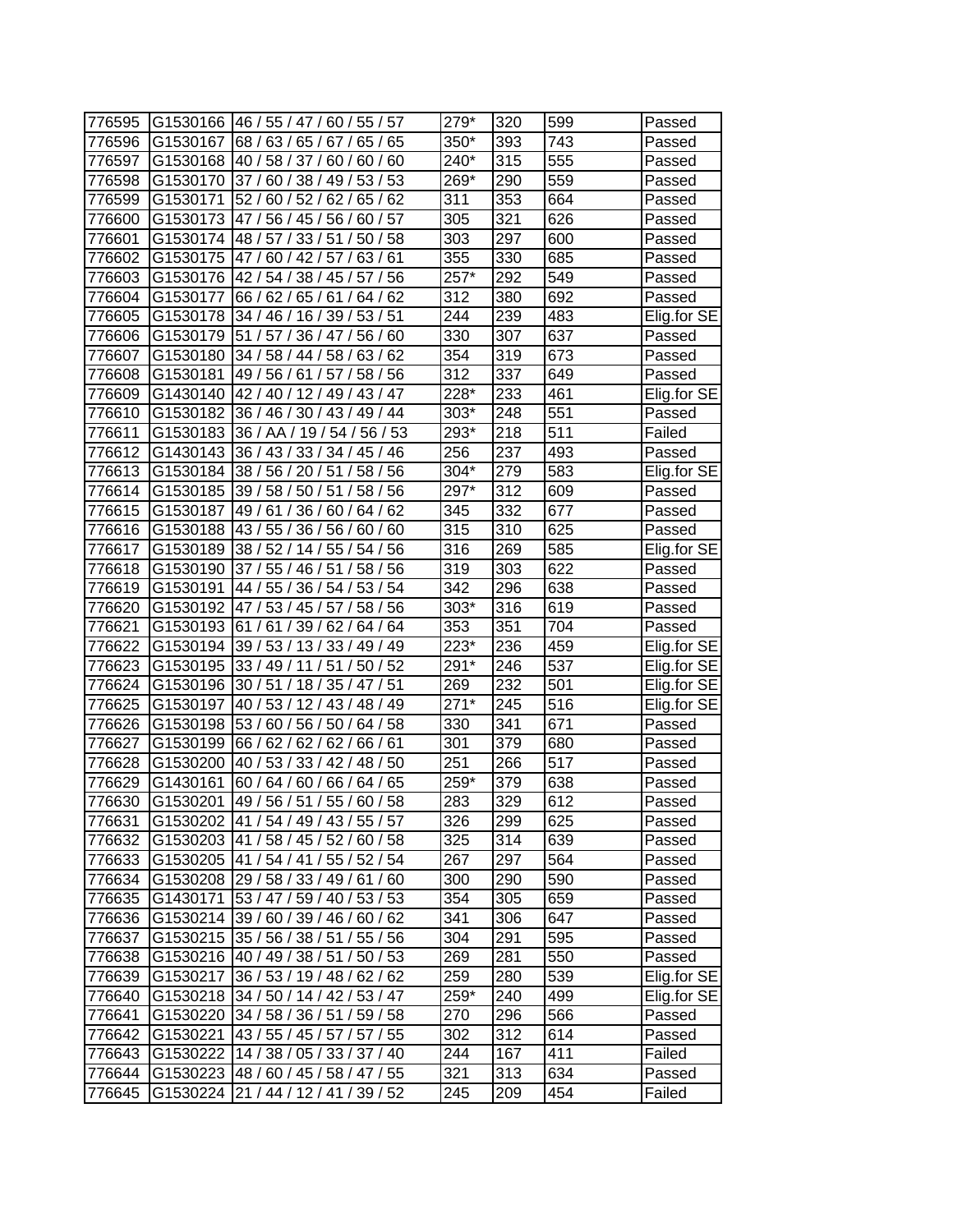| 776646 |                      | G1530225 30 / 56 / 30 / 50 / 35 / 51 | 266*   | 252 | 518 | Passed      |
|--------|----------------------|--------------------------------------|--------|-----|-----|-------------|
| 776647 | G1530226             | 41/52/<br>32/42/<br>53/50            | $271*$ | 270 | 541 | Passed      |
| 776648 | G1530228             | 54 / 56 / 50 / 58 / 54 / 62          | 289    | 334 | 623 | Passed      |
| 776649 | G1530229             | 30 / 61 / 20 / 48 / 28 / 56          | 270    | 243 | 513 | Failed      |
| 776650 | G1530230             | 50 / 56 / 33 / 54 / 28 / 47          | 250*   | 268 | 518 | Passed      |
| 776651 | G1530231             | 30 / 41 / 35 / 35 / 41 / 46          | 258*   | 228 | 486 | Passed      |
| 776652 | G1530232             | 36 / 58 / 26 / 50 / 50 / 55          | 318    | 275 | 593 | Passed      |
| 776653 | G1530233             | 31 / 51 / 54 / 49 / 44 / 58          | 285    | 287 | 572 | Passed      |
| 776654 | G1430195             | 18/60/30/54/33/61                    | 302    | 256 | 558 | Elig.for SE |
| 776655 | G1430196             | 09 / 44 / 31 / 50 / 43 / 48          | 224    | 225 | 449 | Elig.for SE |
| 776656 | G1530235             | /54<br>33/62/54/52/41                | 309*   | 296 | 605 | Passed      |
| 776657 | G1530236             | 34 / 63 / 58 / 63 / 44 / 60          | 343    | 322 | 665 | Passed      |
| 776658 | G1530237             | 03 / 56 / 27 / 52 / 37 / 52          | 316*   | 227 | 543 | Failed      |
| 776659 | G1530238             | 01 / 46 / 33 / 49 / 21 / 44          | 296*   | 194 | 490 | Failed      |
| 776660 | G1530239             | 18/61/AA/<br>56 / 20 / AA            | 278    | 155 | 433 | Failed      |
| 776661 | G1530240             | 22 / 50 / 20 / 52 / 33 / 53          | 277    | 230 | 507 | Failed      |
| 776662 | G1530241             | 33 / 47 / 30 / 45 / 59 / 48          | 292*   | 262 | 554 | Passed      |
| 776663 | G1530242             | 36 / 46 / 39 / 37 /<br>143/49        | 308    | 250 | 558 | Passed      |
| 776664 | G1530244             | 38/51<br>/ 55 / 34 / 49<br>31        | 287    | 258 | 545 | Passed      |
| 776665 | G1330060             | 39 / 58 / 34 / 56 / 42 / 53          | 259    | 282 | 541 | Passed      |
| 776666 | G1330081             | 02 / 54 / 23 / 53 / 19 / 48          | 264*   | 199 | 463 | Failed      |
| 776667 | G1430084             | 19 / 34 / 26 / 39 / 33 / 37          | 305*   | 188 | 493 | Failed      |
| 776668 | G1430091             | 33/63/41/51/50/61                    | 327    | 299 | 626 | Passed      |
| 776669 | G1330129             | 23 / 44 / 23 / 44 / 50 / 42          | 240*   | 226 | 466 | Failed      |
| 776670 | G1430095             | 27 / 23 / 22 / 37 / 51 / 44          | 225    | 204 | 429 | Failed      |
| 776671 | G1330146             | 10 / 47 / 35 / 40 / 48 / 40          | 248    | 220 | 468 | Elig.for SE |
| 776672 | G1430188             | 21/42/<br>31/36/47/54                | 238    | 231 | 469 | Elig.for SE |
| 777001 | D <sub>1530004</sub> | 45 / 47 / 28 / 50 / 56 / 56          | 247    | 282 | 529 | Passed      |
| 777002 | D1530005             | 46 / 50 / 42 / 53 / 56 / 54          | 278    | 301 | 579 | Passed      |
| 777003 | D1530006             | 63 / 55 / 51 / 53 / 61<br>/58        | 332    | 341 | 673 | Passed      |
| 777004 | D1430008             | 53 / 50 / 18 / 49 / 51<br>/ 49       | 250    | 270 | 520 | Elig.for SE |
| 777005 | D1430010             | 30 / 53 / 19 / 49 / 58 / 55          | 308    | 264 | 572 | Elig.for SE |
| 777006 | D1430011             | 57 / 48 / 21 / 48 / 55 / 56          | 306*   | 285 | 591 | Elig.for SE |
| 777007 | D1530009             | 37 / 53 / 25 / 47 /<br>60/60         | 262    | 282 | 544 | Passed      |
| 777008 | D <sub>1430016</sub> | 23 / 54 / 16 / 53 / 62 / 61          | 336    | 269 | 605 | Failed      |
| 777009 |                      | D1530012 16 / 51 / 11 / 51 / 57 / 60 | 261    | 246 | 507 | Failed      |
| 777010 |                      | D1530010 24 / 41 / 19 / 42 / 40 / 55 | 252    | 221 | 473 | Failed      |
| 777011 | D1530011             | 46 / 47 / 24 / 49 / 50 / 54          | 295*   | 270 | 565 | Elig.for SE |
| 777012 | D1530013             | 50 / 49 / 60 / 63 / 60 / 61          | 267    | 343 | 610 | Passed      |
| 777013 | D1530014             | 39 / 50 / 21 / 52 / 55 / 55          | 248    | 272 | 520 | Elig.for SE |
| 777014 | D1530016             | 37 / 54 / 40 / 53 / 57 / 54          | 286*   | 295 | 581 | Passed      |
| 777015 | D1530017             | 09 / 56 / 21 / 48 / 54 / 50          | 248    | 238 | 486 | Failed      |
| 777016 | D1530018             | 18 / 51 / 28 / 39 / 57 / 54          | 267    | 247 | 514 | Failed      |
| 777017 | D1530019             | 23 / 39 / 30 / 33 / 45 / 58          | $221*$ | 228 | 449 | Elig.for SE |
| 777018 | D1530020             | 16 / 54 / 24 / 51 / 53 / 57          | 304    | 255 | 559 | Failed      |
| 777019 | D1530022             | 19/57/20/52/46/53                    | 257*   | 247 | 504 | Failed      |
| 777020 | D1530023             | 63 / 59 / 45 / 46 / 60 / 56          | 280    | 329 | 609 | Passed      |
| 777021 |                      | D1530024 22 / 54 / 11 / 44 / 53 / 48 | 285    | 232 | 517 | Failed      |
| 777022 | D1530025             | 65 / 72 / 60 / 65 / 62 / 63          | 289    | 387 | 676 | Passed      |
| 777023 | D1530026             | 48/62/27/36/62/62                    | 346    | 297 | 643 | Passed      |
| 777024 | D1530027             | 49 / 59 / 41 / 20 / 58 / 61          | 289    | 288 | 577 | Elig.for SE |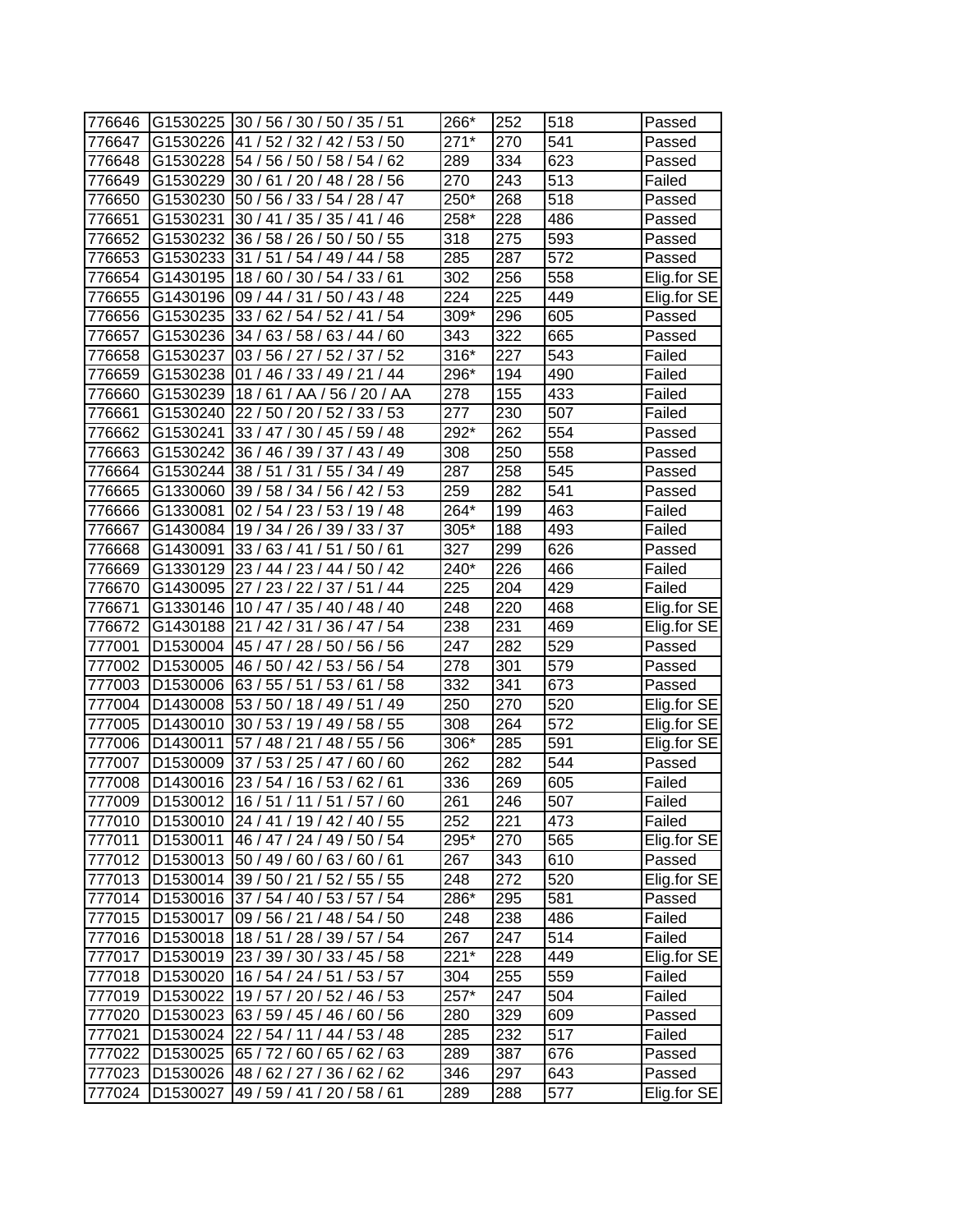| 777025           | D1530028                         | 34 / 54 / 19 / 07 / 52 / 51                                | 291        | 217        | 508              | Elig.for SE           |
|------------------|----------------------------------|------------------------------------------------------------|------------|------------|------------------|-----------------------|
| 777026           | D1530029                         | 47 / 58 / 19 / 42 /<br>57<br>57/                           | 309        | 280        | 589              | Elig.for SE           |
| 777027           | D1530030                         | 48 /<br>61/<br>84 / 50 / 58 / 58                           | 346        | 359        | 705              | Passed                |
| 777028           | D1530031                         | AA / 50 / 45 / 41 / 57 / 58                                | 296        | 251        | 547              | Elig.for SE           |
| 777029           | D1530032                         | 36 / 57 / 33 / 47 /<br>60/57                               | 311        | 290        | 601              | Passed                |
| 777030           | D1530033                         | 49 / 59 / 30 / 25 / 61<br>/62                              | 344        | 286        | 630              | Passed                |
| 777031           | D1530035                         | 46 / 60 / 33 / 44 / 56 / 58                                | 319        | 297        | 616              | Passed                |
| 777032           | D1430042                         | 29 / 43 / 30 / 36 / 52 / 45                                | 272        | 235        | 507              | Passed                |
| 777033           | D1530036                         | 19 / 33 / 23 / 30 / 45 / 41                                | 220*       | 191        | 411              | Failed                |
| 777034           | D1530038                         | 38 / 60 / 24 / 30 / 49 / 52                                | 319        | 253        | $\overline{572}$ | Elig.for SE           |
| 777035           | D1530041                         | 43 / 55 / 28 / 36 / 57 / 48                                | 295*       | 267        | 562              | Passed                |
| 777036           | D1530042                         | 09 / 36 / 23 / 35 / 22 / 57                                | 254*       | 182        | 436              | Failed                |
| 777037           | D1530043                         | 45 / 45 / 48 / 32 / 56 / 51                                | 316        | 277        | 593              | Passed                |
| 777038           | D <sub>1530044</sub>             | 40 / 59 / 51 / 50 /<br>54<br>61                            | 339        | 315        | 654              | Passed                |
| 777039           | D1530046                         | 64/53/<br>62/36/<br>65/<br>57                              | 344*       | 337        | 681              | Passed                |
| 777040           | D1530048                         | 44 / 57 /<br>33/50/<br>50<br>60                            | 322*       | 294        | 616              | Passed                |
| 777041           | D1530049                         | 33 / 48 / 19 / 26 /<br>/ 55<br>51 '                        | 248*       | 232        | 480              | Elig.for SE           |
| 777042           | D <sub>1530050</sub>             | 41 / 46 / 32 / 45 / 54 / 56                                | 327        | 274        | 601              | Passed                |
| 777043           | D1530051                         | 49/61<br>/54/<br>/62<br>/41<br>60                          | 308        | 327        | 635              | Passed                |
| 777044           | D1430062                         | 33/60/23/17/<br>56 / 49                                    | 308*       | 238        | 546              | Elig.for SE           |
| 777045           | D1430063                         | 40 / 54 / 44 / 40 / 48 / 55                                | 281        | 281        | 562              | Passed                |
| 777046           | D1530053                         | 50/53<br>49 / 60 / 41 / 35 /                               | 284        | 288        | $\overline{572}$ | Passed                |
| 777047           | D1530054                         | 37/53/27/19/46/51                                          | 263        | 233        | 496              |                       |
| 777048           | D1530055                         | 44 / 42 / 20 / 52 / 46 / 44                                | $254*$     | 248        | 502              | Elig.for SE           |
|                  |                                  | 66 / 58 / 42 / 58 / 62 / 57                                | 336        | 343        | 679              | Elig.for SE           |
| 777049           | D1530057                         | 47 / 45 / 53 / 50 / 48 / 57                                | 252        | 300        | 552              | Passed                |
| 777050           | D1530058<br>D1530059             |                                                            | 241        | 248        | 489              | Passed                |
| 777051<br>777052 | D1530060                         | 27/<br>43/46/44/38/50<br>54 / 36 / 49 / 47 / 57<br>52/     | 285        | 295        | 580              | Passed                |
| 777053           | D1530061                         | 56 / 60 / 51 / 48 / 52 / 61                                | 307        | 328        | 635              | Passed                |
| 777054           | D1530062                         | 60 / 53 / 24 / 42 / 50 / 60                                | 326        | 289        | 615              | Passed                |
|                  | D1530063                         | 60 / 61 / 43 / 60 / 56 / 60                                | 321        | 340        | 661              | Elig.for SE<br>Passed |
| 777055           |                                  |                                                            | 280*       | 224        | 504              | Elig.for SE           |
| 777056           | D1530065                         | 37 / 38 / 20 / 48 / 33 / 48<br>33/52                       | 309        | 271        | 580              |                       |
| 777057           | D1530066<br>D1530067             | 39/53/<br>40/54/<br>58 / 55 / 67 / 57 / 47                 | 319        | 347        | 666              | Passed                |
| 777058           | D1530068                         | 63<br>35 / 49 / 46 / 52 / 50 / 48                          | 307        | 280        | 587              | Passed                |
| 777059<br>777060 | D <sub>1530069</sub>             | 54 / 56 / 46 / 49 / 53 / 58                                | 313        | 316        | 629              | Passed                |
|                  |                                  |                                                            |            |            |                  | Passed                |
| 777061<br>777062 | D <sub>1530070</sub><br>D1530071 | 52 / 58 / 72 / 64 / 51 / 53<br>50 / 57 / 62 / 50 / 55 / 60 | 338<br>313 | 350<br>334 | 688<br>647       | Passed<br>Passed      |
|                  |                                  |                                                            | 332        |            |                  |                       |
| 777063           | D1530072<br>D1330091             | 48/58/37/64/48/63                                          |            | 318        | 650<br>457       | Passed<br>Failed      |
| 777064           |                                  | 35 / 26 / 22 / 46 / 24 / 48                                | 256        | 201<br>310 |                  |                       |
| 777065           | D1530073                         | 50 / 53 / 37 / 61 / 60 / 49<br>25 / 33 / 30 / 47 / 40 / 49 | 341<br>260 | 224        | 651<br>484       | Passed<br>Elig.for SE |
| 777066           | D1530074                         |                                                            |            |            |                  |                       |
| 777067           | D1530075                         | 31 / 40 / 57 / 47 / 55 / 54                                | 270        | 284        | 554              | Passed                |
| 777068           | D1530076                         | 57 / 57 / 31 / 54 / 55 / 61                                | 306        | 315        | 621              | Passed                |
| 777069           | D1530077                         | 42/46/51/AA/AA/AA                                          | 299        | 139        | 438              | Failed                |
| 777070           | D1530078                         | 45/62/74/60/60/60                                          | 359        | 361        | 720              | Passed                |
| 777071           | D1530079                         | 45 / 55 / 56 / 59 / 56 / 57                                | 324        | 328        | 652              | Passed                |
| 777072           | D1530080                         | 37 / 49 / 17 / 40 / 35 / 54                                | $315*$     | 232        | 547              | Elig.for SE           |
| 777073           | D1530081                         | 68 / 62 / 56 / 64 / 46 / 60                                | 393        | 356        | 749              | Passed                |
| 777074           | D1530082                         | 54 / 57 / 60 / 60 / 58 / 60                                | 338        | 349        | 687              | Passed                |
| 777075           | D1430110                         | 44 / 38 / 27 / 37 / 31 / 52                                | 290        | 229        | 519              | Elig for SE           |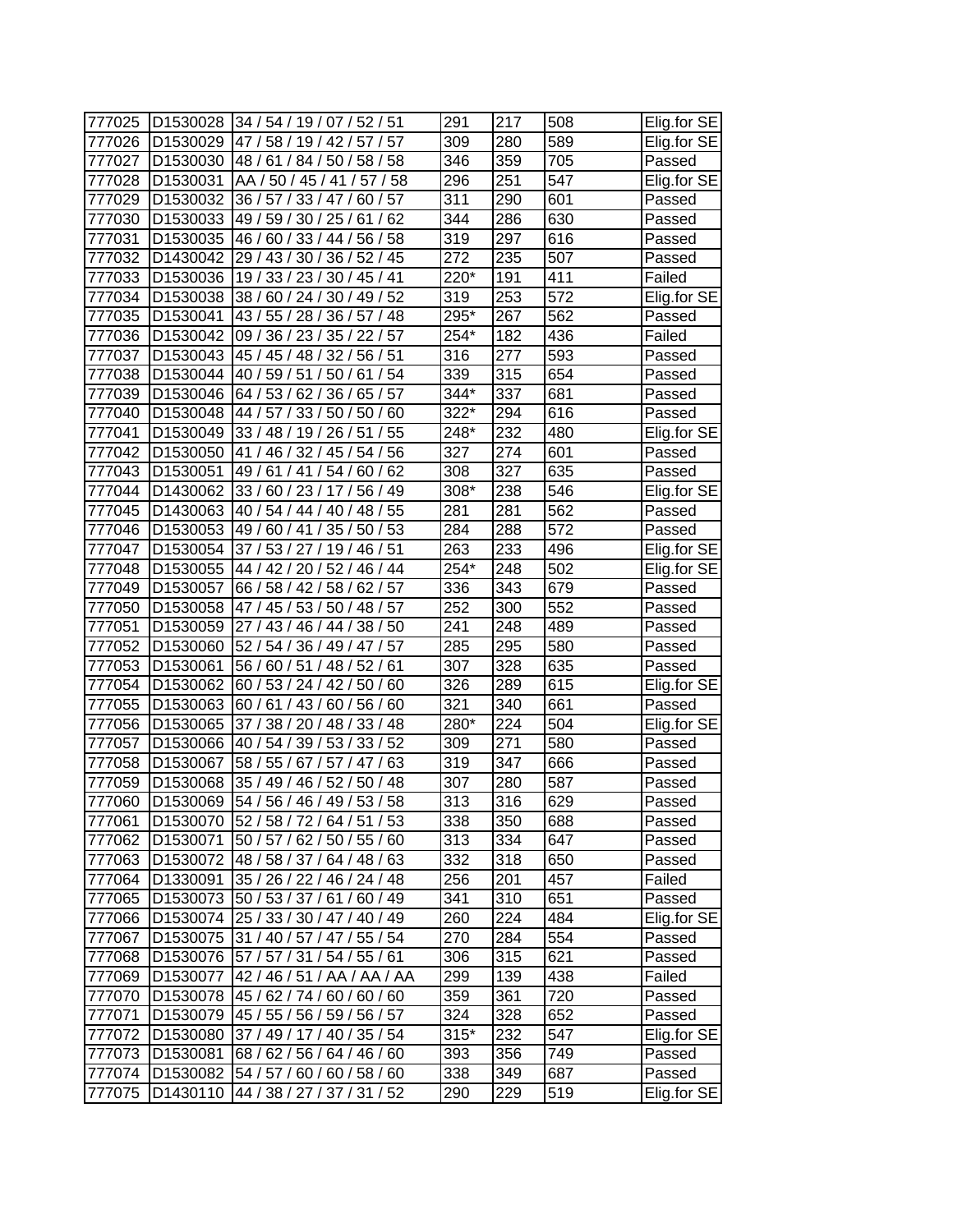| 777076 | D <sub>1530084</sub> | 38/54<br>37 / 55 / 21 / 57 /        | 275*   | 262              | 537              | Elig.for SE |
|--------|----------------------|-------------------------------------|--------|------------------|------------------|-------------|
| 777077 | D1530085             | 58/48/<br>51<br>60/30/57            | 334    | 304              | 638              | Passed      |
| 777078 | D1530086             | 51 / 29 / 34 / 55 / 33 / 47         | 287    | 249              | 536              | Passed      |
| 777079 | D1530087             | 49 / 51<br>69/60/47/63              | 325    | 339              | 664              | Passed      |
| 777080 | D1530088             | 53 / 58 / 48 / 62 / 48 / 63         | 334    | 332              | 666              | Passed      |
| 777081 | D1530091             | 46 / 60 / 35 / 58<br>47 / 57 /      | 339    | 303              | 642              | Passed      |
| 777082 | D <sub>1530093</sub> | 40 / 58 / 53 / 57 /<br>38/55        | 311    | 301              | 612              | Passed      |
| 777083 | D1330112             | 10 / 44 / 20 / 54 / 17 / 46         | 236*   | 191              | 427              | Failed      |
| 777084 | D <sub>1530094</sub> | 35 / 59 / 38 / 66 / 58 / 63         | 334    | 319              | 653              | Passed      |
| 777085 | D1530095             | 54 / 59 / 34 / 60 / 55 / 62         | 299    | 324              | 623              | Passed      |
| 777086 | D1530097             | 03 / 46 / 21 / 53 / 20 / 52         | 277    | 195              | 472              | Failed      |
| 777087 | D1530098             | 39 / 55 / 47 / 60 / 52 / 61         | 320    | 314              | 634              | Passed      |
| 777088 | D1530099             | 39/59/<br>60/62/45/<br>60           | 348    | 325              | 673              | Passed      |
| 777089 | D <sub>1530100</sub> | 42 / 54 / 58 / 57 / 45 /<br>56      | 326    | 312              | 638              | Passed      |
| 777090 | D1530101             | 41<br>61/<br>78/<br>63/<br>57<br>61 | 347    | 361              | 708              | Passed      |
| 777091 | D <sub>1530102</sub> | 33 / 54 / 57 / 63 / 50 / 55         | 335    | 312              | 647              | Passed      |
| 777092 | D1530103             | 27/51/16/44/AA/45                   | 254    | 183              | 437              | Failed      |
| 777093 | D1430133             | <b>UFM</b>                          | 302*   |                  |                  | <b>UFM</b>  |
| 777094 | D1530104             | 33 / 47 / 24 / 62 / 35 / 58         | $317*$ | 259              | 576              | Elig.for SE |
| 777095 | D <sub>1530105</sub> | 46 / 58 / 51 / 60 / 40 / 55         | 307    | 310              | 617              | Passed      |
| 777096 | D <sub>1530106</sub> | 55 / 53 / 21 / 60 /<br>55/62        | 349    | 306              | 655              | Elig.for SE |
| 777097 | D1530107             | 33/51<br>28 / 58 / 40 / 56          | 285*   | 266              | $\overline{551}$ | Passed      |
| 777098 | D1530108             | 51 / 60 / 54 / 65 / 60 / 62         | 363    | 352              | 715              | Passed      |
| 777099 | D1530110             | 41<br>/ 54 / 40 / 53 / 55 / 46      | 331    | 289              | 620              | Passed      |
| 777100 | D1530111             | 52 / 52 / 47 / 56 / 53 / 56         | 319    | 316              | 635              | Passed      |
| 777101 | D <sub>1530112</sub> | 55/57<br>46/58/<br>35/55/           | 329    | 306              | 635              | Passed      |
| 777102 | D <sub>1530113</sub> | 62/<br>61/<br>62/60/<br>61<br>60    | 375    | 366              | 741              | Passed      |
| 777103 | D1530115             | 33 / 57 / 34 / 46 / 61 / 61         | 309*   | 292              | 601              | Passed      |
| 777104 | D1530116             | 38 / 56 / 38 / 51<br>58 / 56        | 333    | 297              | 630              | Passed      |
| 777105 | D1530118             | 46 / 58 / 54 / 57 / 57<br>/61       | 358    | 333              | 691              | Passed      |
| 777106 | D1530119             | 44 / 51<br>/58<br>34/45/51          | 342    | 283              | 625              | Passed      |
| 777107 | D <sub>1530120</sub> | 27/46/<br>38 / 46 / 49 / 60         | 280    | 266              | 546              | Passed      |
| 777108 | D1430149             | 43 / 50 / 37 / 50 / 53 / 60         | 346    | 293              | 639              | Passed      |
| 777109 | D <sub>1530121</sub> | 50 / 52 / 43 / 43 / 51<br>/51       | 307*   | 290              | 597              | Passed      |
| 777110 | D <sub>1430152</sub> | 47 / 58 / 43 / 54 / 61 / 60         | 341    | 323              | 664              | Passed      |
| 777111 | D1530123             | 40 / 53 / 63 / 46 / 51 / 51         | 287    | $\overline{304}$ | 591              | Passed      |
| 777112 | D <sub>1530124</sub> | 51/61/57/54/65/66                   | 370    | 354              | 724              | Passed      |
| 777113 | D1430154             | 64/61/60/60/61/61                   | 369    | 367              | 736              | Passed      |
| 777114 | D1430156             | 34 / 49 / 43 / 42 / 49 / 30         | 307*   | 247              | 554              | Passed      |
| 777115 | D1530126             | 38 / 54 / 51 / 57 / 49 / 54         | 322    | 303              | 625              | Passed      |
| 777116 | D1530127             | 56 / 60 / 57 / 47 / 60 / 57         | 324    | 337              | 661              | Passed      |
| 777117 | D <sub>1530128</sub> | 34 / 43 / 36 / 44 / 53 / 55         | 288    | 265              | 553              | Passed      |
| 777118 | D1530132             | 36 / 56 / 51 / 57 / 57 / 60         | 345*   | 317              | 662              | Passed      |
| 777119 | D1530133             | 51 / 57 / 49 / 57 / 60 / 65         | 355*   | 339              | 694              | Passed      |
| 777120 | D1530135             | 36 / 54 / 14 / 45 / 50 / 52         | 274*   | 251              | 525              | Elig.for SE |
| 777121 | D1530136             | 33 / 51 / 08 / 36 / 44 / 44         | 238    | 216              | 454              | Elig.for SE |
| 777122 | D1530137             | 29 / 50 / 30 / 46 / 51 / 52         | 249    | 258              | 507              | Passed      |
| 777123 | D1530138             | 41 / 47 / 55 / 52 / 53 / 54         | 335    | 302              | 637              | Passed      |
| 777124 | D1530139             | 38 / 35 / 35 / 46 / 52 / 47         | 240*   | 253              | 493              | Passed      |
| 777125 | D1530140             | 37 / 38 / 46 / 44 / 50 / 53         | 286    | 268              | 554              | Passed      |
| 777126 | D <sub>1530141</sub> | 46 / 51 / 41 / 51 / 52 / 60         | 281*   | 301              | 582              | Passed      |
|        |                      |                                     |        |                  |                  |             |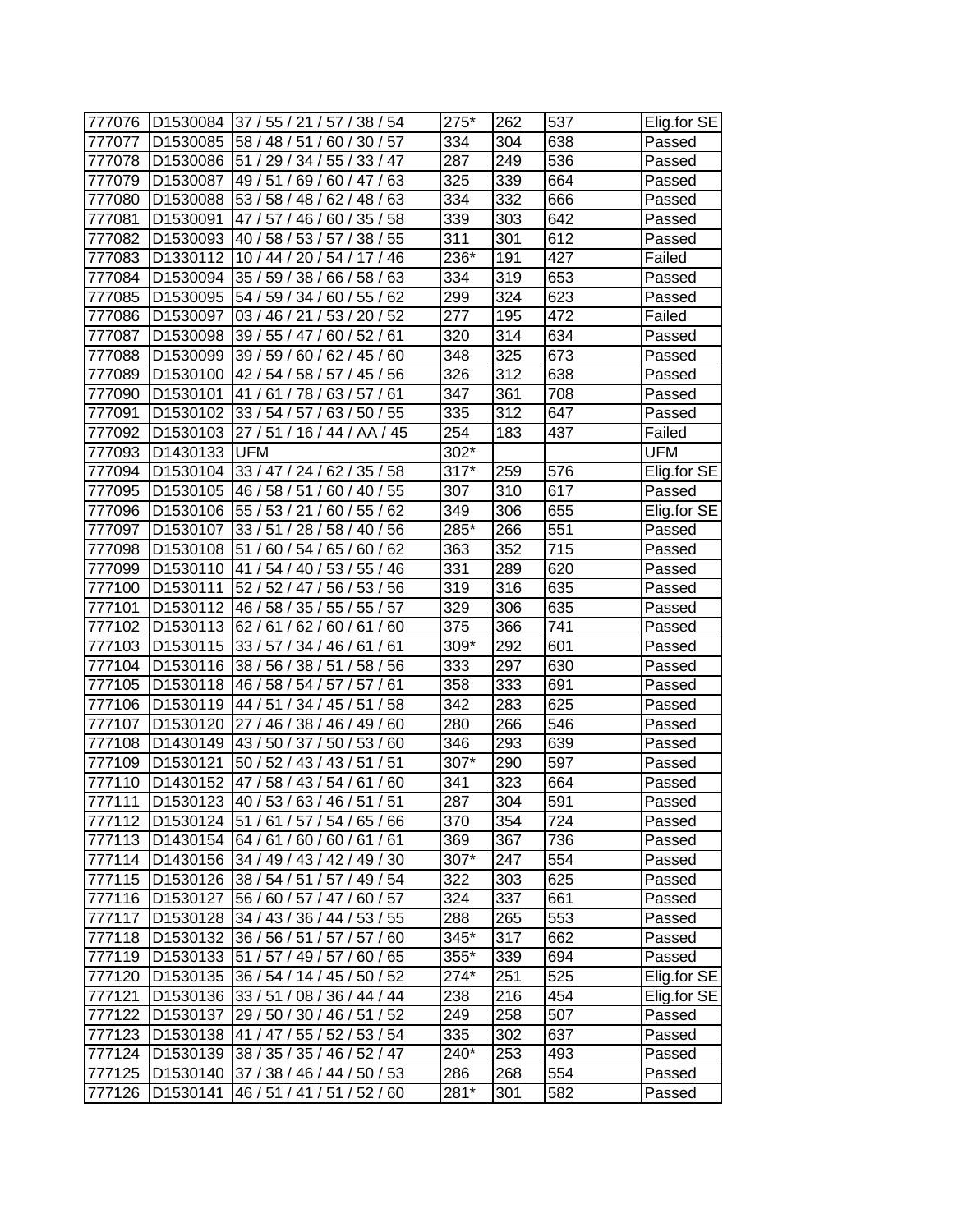| 777127 |                      | D1530145 53 / 62 / 50 / 57 / 61 / 64 | 361              | 347 | 708              | Passed      |
|--------|----------------------|--------------------------------------|------------------|-----|------------------|-------------|
| 777128 | D <sub>1530146</sub> | 50 / 55 / 48 / 47 /<br>58/56         | 354*             | 314 | 668              | Passed      |
| 777129 | D1530147             | 50 / 49 / 72 / 29 / 57 / 61          | 320              | 318 | 638              | Passed      |
| 777130 |                      | D1530148 42 / 52 / 36 / 38 / 63 / 60 | 283*             | 291 | 574              | Passed      |
| 777131 | D1430175             | 33 / 34 / 24 / 45 / 55 / 60          | 308*             | 251 | 559              | Elig.for SE |
| 777132 | D1530151             | 43 / 40 / 46 / 50 / 51<br>/58        | 283              | 288 | 571              | Passed      |
| 777133 | D1430179             | 30 / 38 / 60 / 60 / 44 / 42          | 295*             | 274 | 569              | Passed      |
| 777134 | D1530152             | 34 / 57 / 34 / 47 / 48 / 57          | 290              | 277 | 567              | Passed      |
| 777135 | D1530153             | 29 / 33 / 31 / 25 / 53 / 60          | 234              | 231 | 465              | Failed      |
| 777136 | D1530154             | 57 / 57 / 24 / 53 / 60 / 63          | 334              | 314 | 648              | Elig.for SE |
| 777137 | D1530155             | 41 / AA / AA / AA / AA / AA          | 326              | 41  | 367              | Failed      |
| 777138 | D1530156             | 41 / 40 / 22 / 44 / 51 / 57          | 271              | 255 | 526              | Elig.for SE |
| 777139 | D1530157             | 36 / 44 / 31 / 53 / 52 / 54          | 234*             | 270 | 504              | Passed      |
| 777140 | D1530160             | 44 / 63 / 24 / 54 / 63 / 64          | 325              | 312 | 637              | Elig for SE |
| 777141 | D1530161             | 45 / 48 / 40 / 55 /<br>57<br>60      | 340              | 305 | 645              | Passed      |
| 777142 | D1530162             | 61/60/27/60/61<br>66                 | 333              | 335 | 668              | Passed      |
| 777143 | D1430184             | 34 / 37 / 32 / 48 / 54 / 63          | 314              | 268 | 582              | Passed      |
| 777144 | D1530164             | /50/57<br>38 / 44 / 61<br>63         | 339              | 313 | 652              | Passed      |
| 777145 | D1530165             | 45 / 44 / 31 / 48 / 65 / 66          | 321              | 299 | 620              | Passed      |
| 777146 | D1530166             | 00 / 61 / 16 / 45 / 43 / 61          | 246              | 226 | 472              | Failed      |
| 777147 | D1530167             | 08 / 37 / 17 / 41 /<br>54/60         | 229              | 217 | 446              | Failed      |
| 777148 | D1430190             | 23 / 38 / 24 / 35 / 78 / 79          | 305              | 277 | 582              | Failed      |
| 777149 | D1530168             | 24 / 52 / 20 / 41 / 58 / 63          | $\overline{282}$ | 258 | 540              | Failed      |
| 777150 | D1430192             | 42 / 38 / 47 / 12 / 60 / 63          | 289              | 262 | 551              | Elig.for SE |
| 777151 | D1530169             | 50 / 47 / 36 / 53 / 64 / 63          | 319              | 313 | 632              | Passed      |
| 777152 | D1530170             | 30/56/30/39/60/41                    | $341*$           | 256 | 597              | Passed      |
| 777153 | D <sub>1530171</sub> | 62 / 55 / 58 / 60 / 61 / 64          | 337              | 360 | 697              | Passed      |
| 777154 | D1530172             | 64 / 66 / 60 / 48 / 63 / 66          | 377              | 367 | 744              | Passed      |
| 777155 |                      | D1530173 15 / 45 / 34 / 06 / 55 / 45 | 295              | 200 | 495              | Failed      |
| 777156 | D1530174             | 17/41/18/18/53/44                    | $271*$           | 191 | 462              | Failed      |
| 777157 | D1530175             | 41/52/27/31/<br>/49<br>61            | $317*$           | 261 | 578              | Passed      |
| 777158 | D1530176             | 42 / 46 / 23 / 44 / 57 / 49          | 313              | 261 | 574              | Elig.for SE |
| 777159 | D1430199             | 32 / 35 / 23 / 07 / 56 / 48          | 298              | 201 | 499              | Elig.for SE |
| 777160 | D <sub>1530178</sub> | 54 / 53 / 26 / 21 /<br>55/54         | 289              | 263 | $\overline{552}$ | Elig.for SE |
| 777161 | D1430202             | 48 / 42 / 23 / 08 / 61 / 42          | 318              | 224 | 542              | Elig.for SE |
| 777162 | D <sub>1530179</sub> | 34 / 45 / 30 / 21 / 62 / 51          | $251*$           | 243 | 494              | Elig.for SE |
| 777163 | D <sub>1430208</sub> | 31/52/43/23/62/60                    | 301              | 271 | 572              | Elig.for SE |
| 777164 | D <sub>1530180</sub> | 60 / 53 / 68 / 54 / 62 / 56          | 331              | 353 | 684              | Passed      |
| 777165 | D1530182             | 40/40/14/AA/AA/AA                    | 291*             | 94  | 385              | Failed      |
| 777166 | D1530183             | 51 / 50 / 57 / 02 / 60 / 52          | 283              | 272 | 555              | Elig.for SE |
| 777167 | D1530187             | 69 / 63 / 73 / 60 / 63 / 61          | 380              | 389 | 769              | Passed      |
| 777168 | D1530188             | 60 / 39 / 55 / 38 / 61 / 56          | 260              | 309 | 569              | Passed      |
| 777169 | D1530190             | 39 / 52 / 36 / 03 / 57 / 53          | 293              | 240 | 533              | Elig.for SE |
| 777170 | D1430225             | 23 / 47 / 18 / 05 / 63 / 49          | 284*             | 205 | 489              | Failed      |
| 777171 | D1530191             | 67 / 58 / 48 / 60 / 61 / 57          | 375              | 351 | 726              | Passed      |
| 777172 | D1530192             | 56 / 60 / 40 / 60 / 64 / 67          | 360              | 347 | 707              | Passed      |
| 777173 | D1530196             | 52 / 46 / 21 / 00 / 61 / 52          | 301              | 232 | 533              | Elig.for SE |
| 777174 | D1530198             | 53 / 55 / 18 / 22 / 61 / 54          | 285*             | 263 | 548              | Elig.for SE |
| 777175 | D1530199             | 75 / 61 / 44 / 70 / 65 / 60          | 351              | 375 | 726              | Passed      |
| 777176 |                      | D1530200 37 / 56 / 44 / 47 / 58 / 55 | $311*$           | 297 | 608              | Passed      |
|        |                      |                                      |                  |     | 591              |             |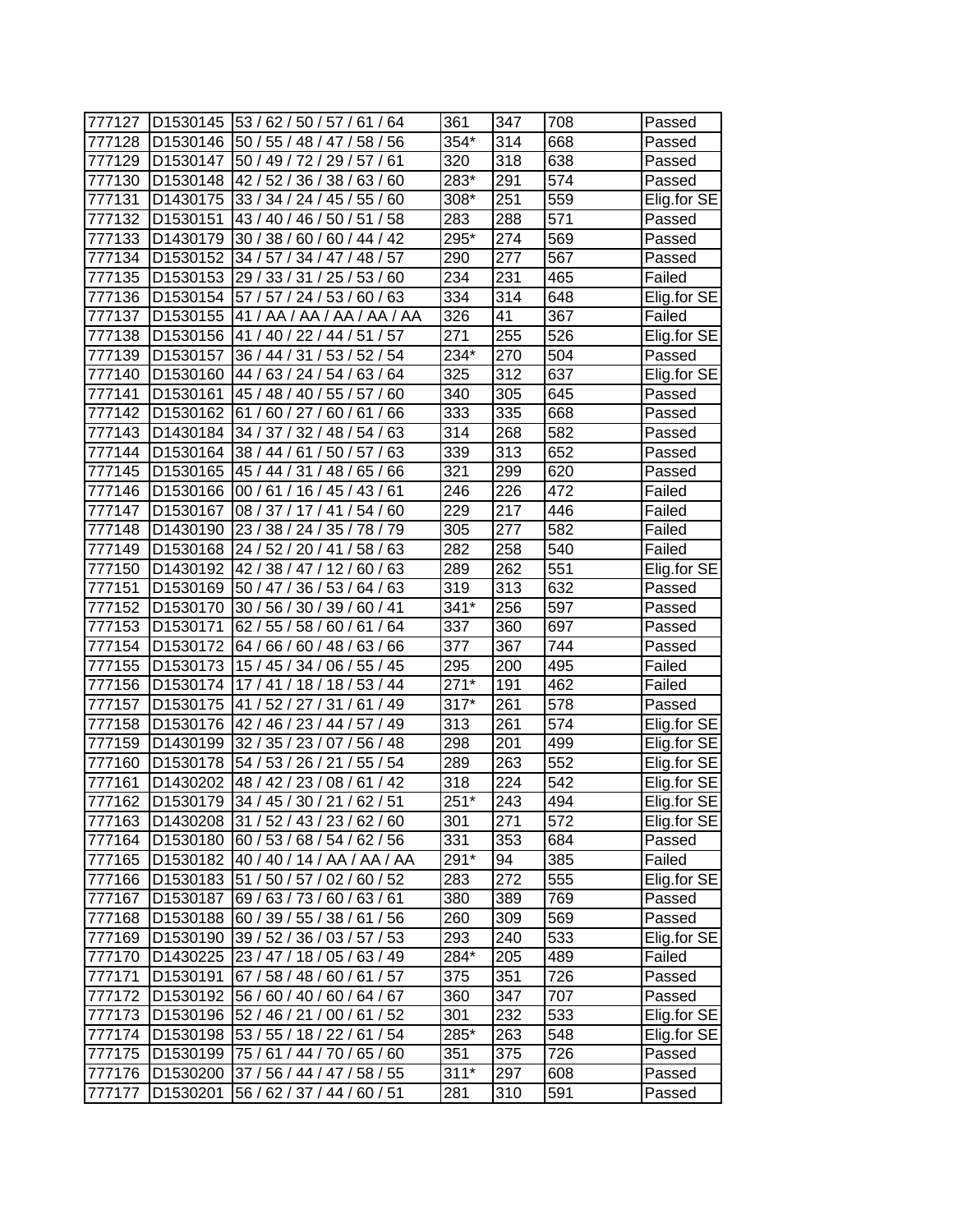| 777178 | D1530202             | 42 / 48 / 33 / 47 / 50 / 61          | 313    | 281 | 594 | Passed      |
|--------|----------------------|--------------------------------------|--------|-----|-----|-------------|
| 777179 | D1530203             | 43/50/39/46/<br>45<br>57/            | 263*   | 280 | 543 | Passed      |
| 777180 | D <sub>1530204</sub> | 49 / 46 / 33 / 59 /<br>65/<br>56     | 358*   | 308 | 666 | Passed      |
| 777181 | D1530205             | 60 / 59 / 37 / 56 / 57 / 59          | 294*   | 328 | 622 | Passed      |
| 777182 | D1530206             | 66 / 57 / 56 / 60 / 60 / 60          | 345    | 359 | 704 | Passed      |
| 777183 | D1530207             | 56 / 56 / 32 / 44 / 64 / 57          | 340*   | 309 | 649 | Passed      |
| 777184 | D1530208             | 23 / 47 / 27 / 39 / 64 / 51          | 305*   | 251 | 556 | Failed      |
| 777185 | D <sub>1530209</sub> | 43/61/41/46/58/48                    | 298    | 297 | 595 | Passed      |
| 777186 | D <sub>1530210</sub> | <b>UFM</b>                           | 302    |     |     | UFM         |
| 777187 | D1530211             | 80 / 51 / 70 / 50 / 51 / 59          | 304    | 361 | 665 | Passed      |
| 777188 | D1530214             | 46 / 63 / 64 / 51 / 64 / 63          | 314    | 351 | 665 | Passed      |
| 777189 | D1530215             | 59 / 50 / 35 / 53 / 55 / 57          | 298    | 309 | 607 | Passed      |
| 777190 | D1530216             | 52 / 57 / 34 / 44 / 61 / 55          | 317    | 303 | 620 | Passed      |
| 777191 | D <sub>1530217</sub> | 36 / 60 / 50 / 56 / 60 /<br>48       | 328*   | 310 | 638 | Passed      |
| 777192 | D <sub>1530218</sub> | 59/61/<br>56/54/<br>57<br>64 /       | 336    | 351 | 687 | Passed      |
| 777193 | D1530219             | 30/56/<br>54<br>37/<br>58/<br>60     | 327    | 295 | 622 | Passed      |
| 777194 | D1530221             | 67 / 60 / 37 / 56 /<br>65/60         | 300    | 345 | 645 | Passed      |
| 777195 | D1530222             | 78/62<br>/28/65/<br>60/65            | 321    | 358 | 679 | Passed      |
| 777196 | D1530223             | 52 / 59 / 29<br>/38/<br>65/53        | $301*$ | 296 | 597 | Passed      |
| 777197 | D <sub>1530224</sub> | 47 / 57 / 28 / 50 / 60 /<br>60       | 264    | 302 | 566 | Passed      |
| 777198 | D <sub>1530225</sub> | 68/61/37/61/<br>63/65                | 370    | 355 | 725 | Passed      |
| 777199 | D1530226             | 47/50/32/47/<br>56/<br>60            | 319*   | 292 | 611 | Passed      |
| 777200 | D1530227             | 54 / 44 / 37 / 47 /<br>60/46         | 290    | 288 | 578 | Passed      |
| 777201 | D1530228             | 59/43<br>44 / 44 / 19 / 51           | 268*   | 260 | 528 | Elig.for SE |
| 777202 | D1530229             | 52 / 42 / 25 / 49 / 64 / 49          | $312*$ | 281 | 593 | Passed      |
| 777203 | D1530230             | 32 / 48 / 23 / 47 / 53 / 52          | 270*   | 255 | 525 | Elig.for SE |
| 777204 | D1530234             | 60/41/<br>64/41/<br>66 /<br>56       | 320*   | 328 | 648 | Passed      |
| 777205 | D <sub>1530235</sub> | 39 / 44 / 33 / 47 /<br>52<br>59/     | 289    | 274 | 563 | Passed      |
| 777206 | D1530236             | 55 / 60 / 38 / 61 /<br>60/61         | 297    | 335 | 632 | Passed      |
| 777207 | D1530237             | 48 / 52 / 34 / 43 / 58 / 55          | 302*   | 290 | 592 | Passed      |
| 777208 | D1530238             | 45 / 50 / 22 / 54 / 62 / 54          | 304*   | 287 | 591 | Elig.for SE |
| 777209 | D1530239             | 37 / 46 / 44 / 38 / 60 / 52          | 264    | 277 | 541 | Passed      |
| 777210 | D1530240             | 50 / 59 / 48 / 47 /<br>59/58         | 304    | 321 | 625 | Passed      |
| 777211 | D1530241             | 30 / 47 / 21 / 44 /<br>50/50         | 291    | 242 | 533 | Elig.for SE |
| 777212 | D <sub>1530242</sub> | 39 / 51 / 23 / 49 / 66 / 56          | 302*   | 284 | 586 | Elig.for SE |
| 777213 | D <sub>1530243</sub> | AA / 35 / 20 / 40 / 65 / 41          | 273*   | 201 | 474 | Failed      |
| 777214 |                      | D1530245 55 / 57 / 20 / 58 / 61 / 58 | 303    | 309 | 612 | Elig.for SE |
| 777215 |                      | D1530246 64 / 42 / 60 / 43 / 55 / 50 | 250*   | 314 | 564 | Passed      |
| 777216 | D <sub>1530250</sub> | 54 / 54 / 35 / 43 / 59 / 55          | 342    | 300 | 642 | Passed      |
| 777217 | D1530251             | 42 / 55 / 28 / 44 / 59 / 56          | 301    | 284 | 585 | Passed      |
| 777218 | D1530252             | 52 / 52 / 54 / 46 / 51 / 60          | 306    | 315 | 621 | Passed      |
| 777219 |                      | D1530253 45 / 45 / 20 / 43 / 53 / 52 | 306    | 258 | 564 | Elig.for SE |
| 777220 |                      | D1530254 42 / 47 / 23 / 41 / 57 / 48 | 258*   | 258 | 516 | Elig.for SE |
| 777221 | D1530256             | 73 / 60 / 42 / 51 / 61 / 61          | 357    | 348 | 705 | Passed      |
| 777222 | D1530257             | 44 / 58 / 23 / 60 / 62 / 56          | 325    | 303 | 628 | Elig.for SE |
| 777223 | D1530258             | 69 / 62 / 62 / 60 / 65 / 64          | 385    | 382 | 767 | Passed      |
| 777224 | D1530259             | 45 / 54 / 57 / 42 / 59 / 61          | 310    | 318 | 628 | Passed      |
| 777225 | D1530261             | 45 / 62 / 41 / 54 / 56 / 60          | 317    | 318 | 635 | Passed      |
| 777226 | D1530262             | 25 / 47 / 25 / 38 / 56 / 52          | 267*   | 243 | 510 | Failed      |
| 777227 | D1530263             | 20/43/23/43/45/58                    | 256*   | 232 | 488 | Failed      |
| 777228 | D1530264             | 56 / 66 / 54 / 65 / 65 / 70          | 375    | 376 | 751 | Passed      |
|        |                      |                                      |        |     |     |             |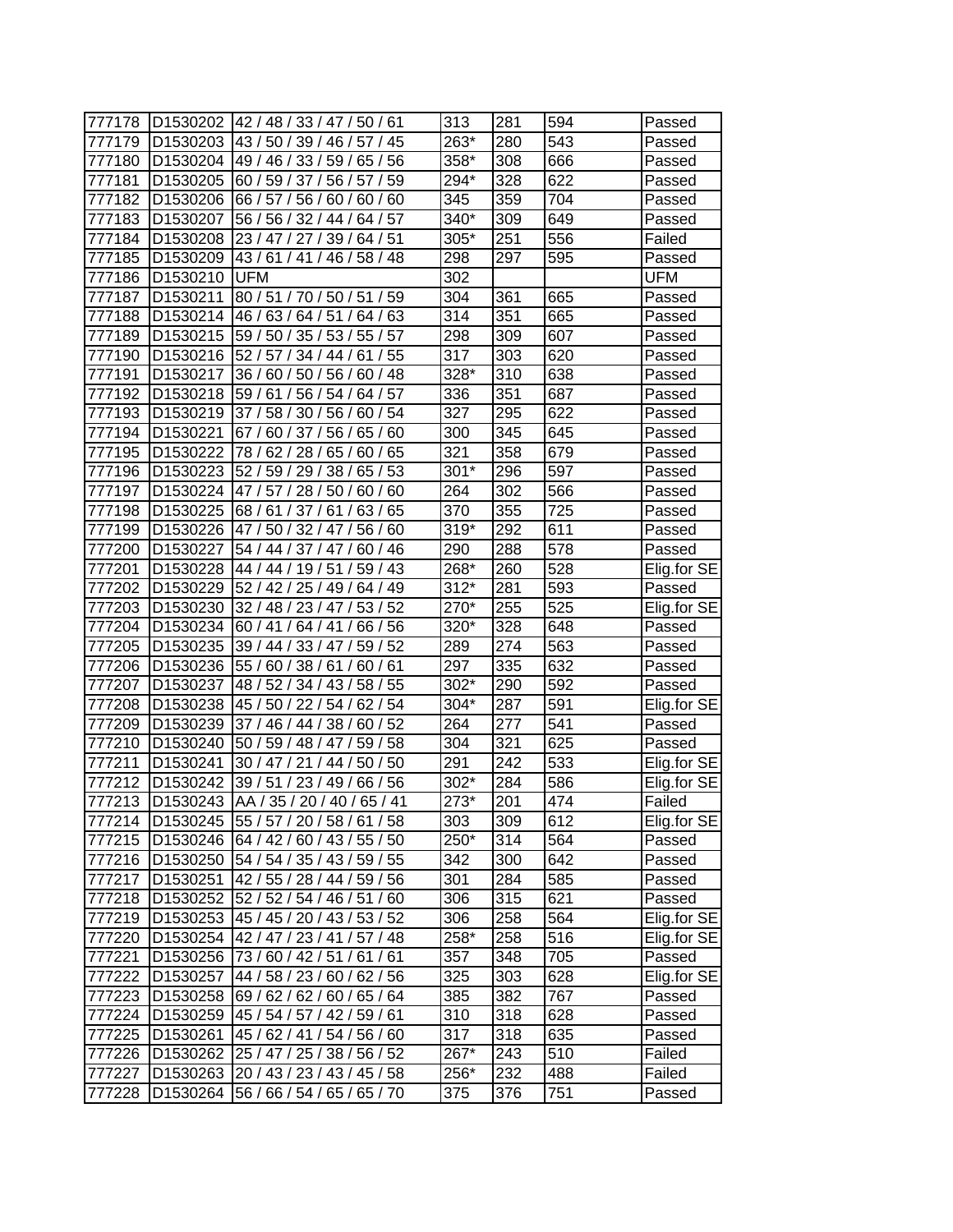| 777229 | D <sub>1530265</sub> | 64 / 57 / 68 / 54 / 60 / 63          | 322    | 366 | 688 | Passed      |
|--------|----------------------|--------------------------------------|--------|-----|-----|-------------|
| 777230 | D <sub>1530266</sub> | 44 / 45 /<br>33/51/<br>50<br>50/     | 270    | 273 | 543 | Passed      |
| 777231 | D <sub>1530267</sub> | 52/<br>53/31/42/<br>62/54            | 287*   | 294 | 581 | Passed      |
| 777232 | D1530268             | 32 / 62 / 37 / 52 /<br>64/60         | 301    | 307 | 608 | Passed      |
| 777233 | D1530269             | 27/<br>61<br>/ 25 / 53 / 54 / 56     | 343*   | 276 | 619 | Failed      |
| 777234 | D1530270             | 50 / 33 / 12 / 38 / 48 / 41          | 294*   | 222 | 516 | Elig.for SE |
| 777235 | D1530271             | 51 / 60 / 52 / 59 / 63 / 57          | 331    | 342 | 673 | Passed      |
| 777236 | D1530272             | 36 / 50 / 31 / 43 /<br>58 / 54       | 259    | 272 | 531 | Passed      |
| 777237 | D1530273             | 61 / 63 / 44 / 56 /<br>63/61         | 321    | 348 | 669 | Passed      |
| 777238 | D1530274             | 42/61/37/42/50/47                    | 306    | 279 | 585 | Passed      |
| 777239 | D1530275             | 39 / 56 / 26 / 46 / 57 / 60          | 259    | 284 | 543 | Passed      |
| 777240 | D1530276             | 55 / 61 / 61 / 47 / 57 / 51          | 265    | 332 | 597 | Passed      |
| 777241 | D1530278             | 33 / 64 / 31 / 57 /<br>/69<br>60     | 355    | 314 | 669 | Passed      |
| 777242 | D <sub>1530279</sub> | 58 / 56 /<br>60/59<br>66/44/         | 366    | 343 | 709 | Passed      |
| 777243 | D1530281             | 24/<br>54/<br>30/40/<br>37<br>60     | 238*   | 245 | 483 | Elig.for SE |
| 777244 | D1530282             | 39/50/<br>58/46/<br>53/41            | $316*$ | 287 | 603 | Passed      |
| 777245 | D1530284             | 26 / 59 / 37 / 55 /<br>55/57         | 312    | 289 | 601 | Passed      |
| 777246 | D1530285             | 22/<br>60 / 34 / 42<br>54/58         | 329    | 270 | 599 | Elig.for SE |
| 777247 | D1530286             | 56 / 64<br>26 / 47<br>26/<br>61      | 307    | 280 | 587 | Failed      |
| 777248 | D1530287             | 30 / 58 / 48 / 62 /<br>63/66         | 362    | 327 | 689 | Passed      |
| 777249 | D1530289             | 52 / 64 / 30 / 54 / 62 / 63          | 339    | 325 | 664 | Passed      |
| 777250 | D <sub>1530290</sub> | 39/61/<br>60 / 55<br>50/54/          | 320    | 319 | 639 | Passed      |
| 777251 | D1530291             | 34 / 60 / 27 / 60 /<br>/63<br>ั 61   | 310    | 305 | 615 | Passed      |
| 777252 | D1530292             | 48/61<br>/ 44 / 55 / 60 / 64         | 363    | 332 | 695 | Passed      |
| 777253 | D1530293             | 48 / 62 / 57 / 56 / 61<br>/61        | 324    | 345 | 669 | Passed      |
| 777254 | D1530294             | 57/46/61<br>/60<br>40/57/            | 358    | 321 | 679 | Passed      |
| 777255 | D1530295             | 58 / 57<br>57<br>56 / 49 / 54 /      | 349    | 331 | 680 | Passed      |
| 777256 | D1530296             | 32/38/<br>30<br>52/<br>54/53         | 255    | 259 | 514 | Passed      |
| 777257 | D1530297             | 20 / 52 / 38 / 39 / 51 / 45          | 288    | 245 | 533 | Elig.for SE |
| 777258 | D1530298             | 30 / 49 / 38 / 42 / 50 / 53          | 296    | 262 | 558 | Passed      |
| 777259 | D1530299             | 41<br>/ 53 / 48 / 54 / 63 / 58       | 334*   | 317 | 651 | Passed      |
| 777260 | D1530301             | 51 / 60 / 41 / 63 / 60 / 58          | 355    | 333 | 688 | Passed      |
| 777261 | D1530302             | 37 / 60 / 47 / 66 /<br>64/60         | 360    | 334 | 694 | Passed      |
| 777262 | D1530303             | 15 / 46 / 18 / 36 / 52 / 46          | 276    | 213 | 489 | Failed      |
| 777263 | D1430321             | 32 / 47 / 41 / 40 / 52 / 45          | 269    | 257 | 526 | Passed      |
| 777264 | D <sub>1530304</sub> | 48/51/37/46/61/62                    | $314*$ | 305 | 619 | Passed      |
| 777265 |                      | D1530305 43 / 59 / 32 / 63 / 62 / 61 | 316    | 320 | 636 | Passed      |
| 777266 | D1530306             | 61 / 59 / 41 / 62 / 68 / 62          | 378    | 353 | 731 | Passed      |
| 777267 | D1530307             | AA / 48 / 22 / 35 / 50 / 48          | 261*   | 203 | 464 | Failed      |
| 777268 | D1530308             | 37/60/38/58/66/60                    | 331    | 319 | 650 | Passed      |
| 777269 | D1530309             | 58 / 51 / 19 / 47 / 53 / 52          | 291    | 280 | 571 | Elig.for SE |
| 777270 |                      | D1530310 51 / 55 / 43 / 48 / 56 / 58 | 317    | 311 | 628 | Passed      |
| 777271 | D1530311             | 00 / 48 / 15 / 40 / 03 / 39          | 245*   | 145 | 390 | Failed      |
| 777272 | D1530312             | 18/51/35/43/43/53                    | 255*   | 243 | 498 | Elig.for SE |
| 777273 | D1430326             | 51 / 44 / 34 / 39 / 34 / 47          | 278*   | 249 | 527 | Passed      |
| 777274 |                      | D1530313 23 / 46 / 32 / 46 / 42 / 45 | 246*   | 234 | 480 | Elig.for SE |
| 777275 | D1530314             | 56 / 55 / 43 / 41 / 46 / 57          | 262    | 298 | 560 | Passed      |
| 777276 | D1530315             | 36 / 44 / 25 / 41 / 49 / 47          | 294    | 242 | 536 | Elig.for SE |
| 777277 | D <sub>1530316</sub> | 47 / 53 / 25 / 49 / 52 / 48          | 293    | 274 | 567 | Passed      |
| 777278 | D1530317             | 39 / 56 / 30 / 44 / 50 / 55          | 263    | 274 | 537 | Passed      |
| 777279 | D1530318             | 39 / 47 / 18 / 47 / 46 / 47          | 272    | 244 | 516 | Elig.for SE |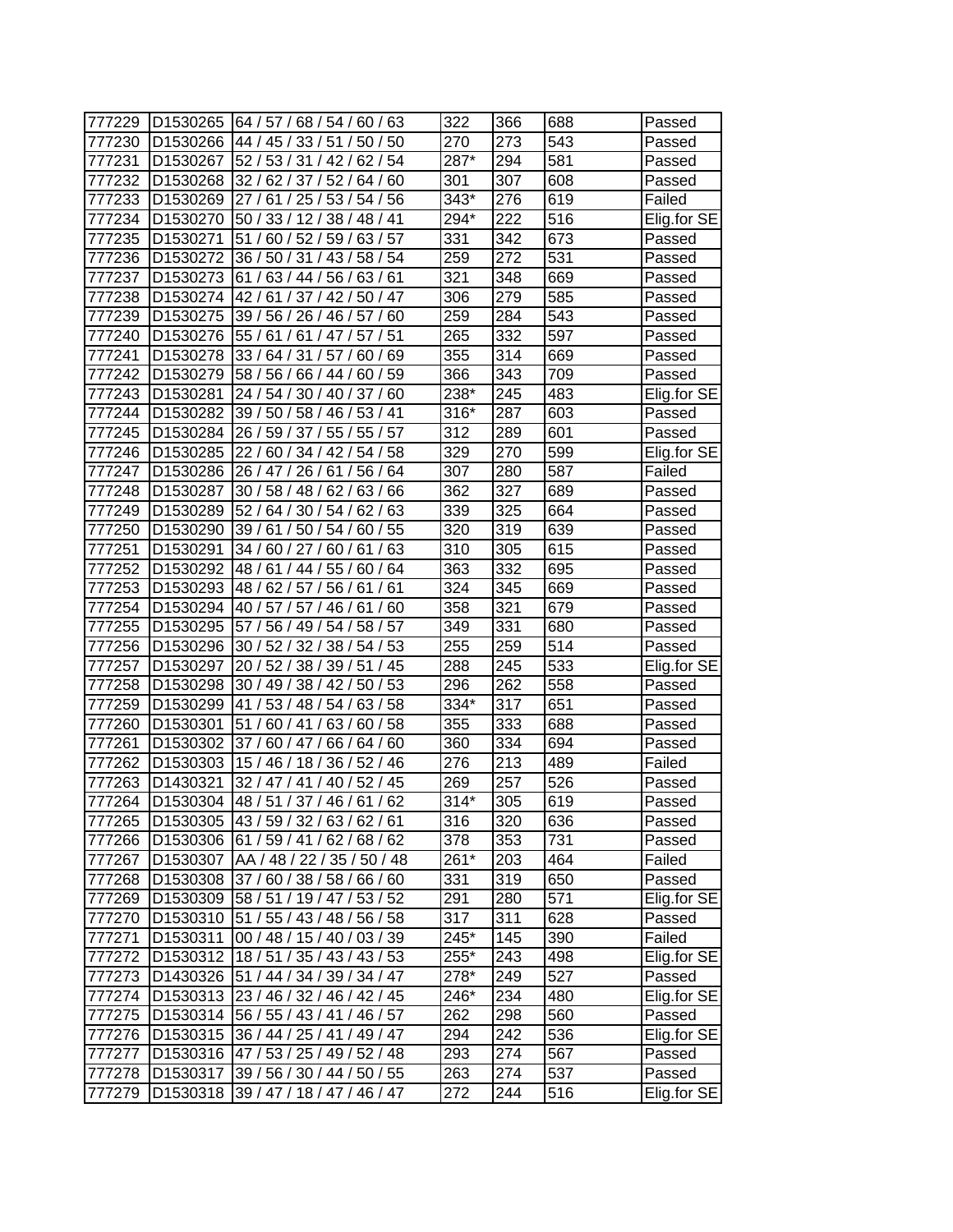| 777280 |                      | D1530319 40 / 55 / 21 / 46 / 60 / 51 | 286              | 273              | 559              | Elig.for SE |
|--------|----------------------|--------------------------------------|------------------|------------------|------------------|-------------|
| 777281 | D1530320             | 49 / 57 / 39 / 49 / 61 / 62          | 310              | 317              | 627              | Passed      |
| 777282 | D <sub>1530323</sub> | <b>UFM</b>                           | 294              |                  |                  | UFM         |
| 777283 | D1430349             | 39 / 45 / 24 / 37 / 48 / 49          | 245*             | 242              | 487              | Elig.for SE |
| 777284 | D1530324             | 61 / 55 / 60 / 57 / 60 / 58          | 316              | 351              | 667              | Passed      |
| 777285 | D1530325             | 53 / 56 / 40 / 47 / 60 / 53          | 313              | 309              | 622              | Passed      |
| 777286 | D1530326             | <b>UFM</b>                           | 300              |                  |                  | UFM         |
| 777287 | D1530327             | 47 / 54 / 35 / 49 / 62 / 57          | 305              | 304              | 609              | Passed      |
| 777288 | D1530329             | 35 / 45 / 19 / 45 / 51 / 45          | 278              | 240              | 518              | Elig.for SE |
| 777289 | D1530330             | 22 / 39 / 20 / 50 / 52 / 51          | 246              | 234              | 480              | Failed      |
| 777290 | D1530331             | 40 / 49 / 41 / 53 / 61 / 56          | 319              | 300              | 619              | Passed      |
| 777291 | D1530332             | 41 / 53 / 47 / 47 / 64 / 56          | 369              | 308              | $\overline{677}$ | Passed      |
| 777292 | D1530333             | 39 / 41 / 48 / 44 / 54 / 55          | 303              | 281              | 584              | Passed      |
| 777293 | D1530334             | 51 / 51 / 52 / 45 / 61 / 57          | 313              | 317              | 630              | Passed      |
| 777294 | D1530335             | 42 / 57 / 40 / 47 / 57 /<br>58       | 313              | 301              | 614              | Passed      |
| 777295 | D1530336             | 44 / 51 / 15 / 43 / 51<br>/53        | 295              | 257              | 552              | Elig.for SE |
| 777296 | D1530337             | 36 / 45 / 46 / 35 / 60 / 55          | 305              | 277              | 582              | Passed      |
| 777297 | D1530338             | 56 / 58 / 33 / 57 /<br>62/60         | 336              | 326              | 662              | Passed      |
| 777298 | D1530339             | 66 / 59 / 51 / 51 / 60 / 59          | 297              | 346              | 643              | Passed      |
| 777299 | D1530340             | 20 / 44 / 12 / 35 / 41<br>/52        | 239*             | $\overline{204}$ | 443              | Failed      |
| 777300 | D1530341             | 60/63/62/62/61<br>/65                | 370              | 373              | 743              | Passed      |
| 777301 | D1530342             | 35 / 46 / 38 / 48 / 62 / 56          | $271*$           | 285              | 556              | Passed      |
| 777302 | D1530343             | 30 / 41 / 09 / 30 / 33 / 47          | $227*$           | 190              | 417              | Elig.for SE |
| 777303 | D1530344             | 54 / 66 / 56 / 62 / 62 / 62          | 377              | 362              | 739              | Passed      |
| 777304 | D1430372             | 40 / 63 / 39 / 46 / 47 / 58          | 301              | 293              | 594              | Passed      |
| 777305 | D1530345             | 33 / 57 / 40 / 41 / 38 / 50          | 285              | 259              | 544              | Passed      |
| 777306 | D1530346             | 43 / 63 / 39 / 54 / 60 / 53          | 279              | 312              | 591              | Passed      |
| 777307 | D1530347             | 47 / 57 / 38 / 53 / 65 / 56          | 331              | 316              | 647              | Passed      |
| 777308 | D1530348             | 38 / 63 / 22 / 51 / 44 / 45          | 295*             | 263              | 558              | Elig.for SE |
| 777309 | D1530350             | 44 / 64 / 25 / 49 / 40 / 57          | 347*             | 279              | 626              | Passed      |
| 777310 | D1530351             | 50 / 62 / 33 / 55 / 50 / 60          | 319              | 310              | 629              | Passed      |
| 777311 | D1530353             | 40 / 59 / 41 / 48 / 51<br>/55        | 286              | 294              | 580              | Passed      |
| 777312 | D1530355             | 42 / 60 / 26 / 49 / 64 / 64          | 347              | 305              | 652              | Passed      |
| 777313 | D1530356             | 50 / 63 / 58 / 61 / 62 / 61          | 341              | 355              | 696              | Passed      |
| 777314 | D1530357             | 48 / 69 / 40 / 53 / 61 / 63          | 333              | 334              | 667              | Passed      |
| 777315 | D <sub>1530358</sub> | 41/63/24/44/56/55                    | $\overline{301}$ | 283              | 584              | Elig.for SE |
| 777316 | D <sub>1530359</sub> | 37/67/24/48/50/54                    | 320              | 280              | 600              | Elig.for SE |
| 777317 | D1530360             | 50 / 63 / 44 / 50 / 50 / 57          | 306              | 314              | 620              | Passed      |
| 777318 | D1530362             | 34 / 70 / 24 / 53 / 62 / 57          | 332              | 300              | 632              | Elig.for SE |
| 777319 | D1530364             | 48/64/30/41/50/47                    | 300              | 280              | 580              | Passed      |
| 777320 | D1530369             | 36 / 67 / 52 / 53 / 58 / 51          | 281              | 317              | 598              | Passed      |
| 777321 | D1530370             | 49 / 63 / 51 / 50 / 53 / 52          | 317              | 318              | 635              | Passed      |
| 777322 | D1530371             | 62 / 54 / 63 / 43 / 50 / 50          | 297*             | 322              | 619              | Passed      |
| 777323 | D <sub>1530373</sub> | 38 / 63 / 25 / 50 / 56 / 58          | 298              | 290              | 588              | Passed      |
| 777324 | D1530376             | 37 / 42 / 47 / 47 / 40 / 44          | 234*             | 257              | 491              | Passed      |
| 777325 | D1530379             | 57 / 52 / 66 / 52 / 60 / 49          | 309              | 336              | 645              | Passed      |
| 777326 | D1530380             | 08 / 36 / 28 / 34 / 61 / 48          | 231*             | 215              | 446              | Failed      |
| 777327 | D1430399             | 19/46/25/42/44/53                    | 249*             | 229              | 478              | Failed      |
| 777328 | D1530381             | 36 / 62 / 14 / 40 / 39 / 63          | 241              | 254              | 495              | Elig.for SE |
| 777329 | D1530382             | 50 / 52 / 15 / 46 / 48 / 59          | 262              | 270              | 532              | Elig.for SE |
| 777330 | D1530383             | 74 / 62 / 79 / 55 / 64 / 68          | 360              | 402              | 762              | Passed      |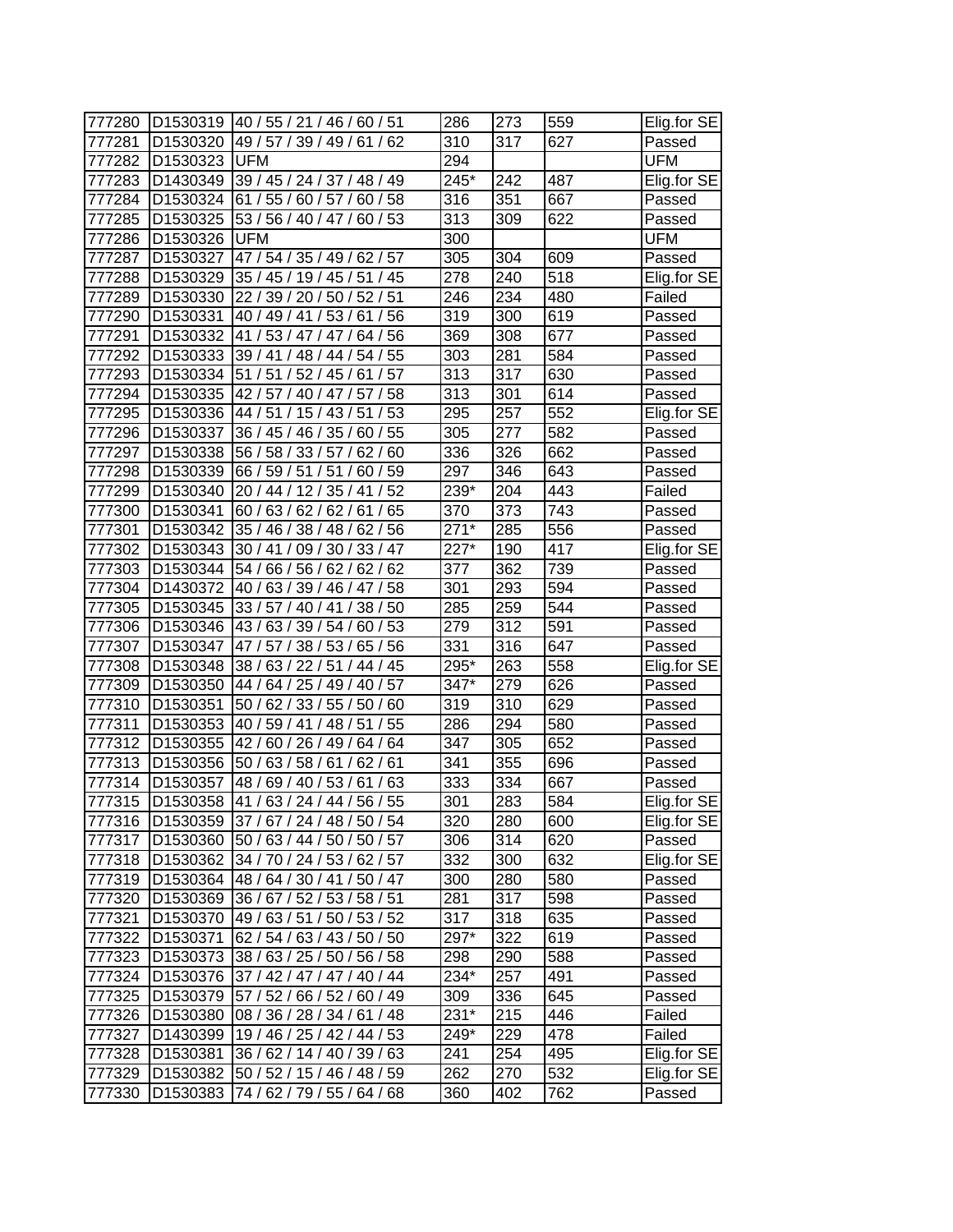| 777331 | D1530384             | 09 / 47 / 12 / 30 / 48 / 54      | 264*             | 200 | 464               | Failed      |
|--------|----------------------|----------------------------------|------------------|-----|-------------------|-------------|
| 777332 | D1530385             | 23 / 45 / 13 / 34 / 44 / 53      | 289              | 212 | 501               | Failed      |
| 777333 | D1530386             | 10 / 46 / 07 / 34 / 38 / 55      | $241*$           | 190 | 431               | Failed      |
| 777334 | D1530387             | 60 / 60 / 23 / 51 / 62 / 57      | 301              | 313 | $\overline{6}$ 14 | Elig.for SE |
| 777335 | D1530388             | 12/41/19/42/51<br>/54            | 269              | 219 | 488               | Failed      |
| 777336 | D1530389             | 29 / 47 / 13 / 45 / 54 / 60      | 326              | 248 | 574               | Failed      |
| 777337 | D1530390             | 39 / 50 / 25 / 49 / 57 / 57      | 307              | 277 | 584               | Passed      |
| 777338 | D1530391             | 50 / 56 / 38 / 53 / 65 / 60      | 317              | 322 | 639               | Passed      |
| 777339 | D1530392             | AA / AA / AA / AA / AA / AA      | 254*             | AA  | 254               | Α           |
| 777340 | D1530393             | 28 / 44 / 11 / 32 / 49 / 55      | 244              | 219 | 463               | Failed      |
| 777341 | D1530394             | <b>UFM</b>                       | 242              |     |                   | UFM         |
| 777342 | D1530397             | 48 / 47 / 13 / 42 / 60 / 57      | 298*             | 267 | 565               | Elig.for SE |
| 777343 | D1530398             | 39 / 37 / 12 / 31 / 36 / 52      | 245*             | 207 | 452               | Elig.for SE |
| 777344 | D1530399             | 54 / 51 / 53 / 51 /<br>66/58     | 320              | 333 | 653               | Passed      |
| 777345 | D1530401             | 38 / 36 / 24 / 40 /<br>54/55     | 252              | 247 | 499               | Elig.for SE |
| 777346 | D1530402             | 55 / 48 / 24 / 55 /<br>63/59     | 284              | 304 | 588               | Elig.for SE |
| 777347 | D1530404             | 52 / 47 / 37 / 40 / 41<br>/58    | 262*             | 275 | 537               | Passed      |
| 777348 | D1530405             | 48 / 45 / 38 / 37 /<br>' 48 / 56 | 299              | 272 | 571               | Passed      |
| 777349 | D1430428             | 51 / 52 / 20<br>55/52<br>/35/    | 296              | 265 | 561               | Elig.for SE |
| 777350 | D1530406             | 49 / 47 / 19 / 40 / 60 / 55      | 320*             | 270 | 590               | Elig.for SE |
| 777351 | D1530408             | 31 / 48 / 20 / 32 / 52 / 55      | 274*             | 238 | 512               | Elig.for SE |
| 777352 | D <sub>1530409</sub> | 55 / 52 / 33 / 36 / 47 / 57      | 244              | 280 | 524               | Passed      |
| 777353 | D1530410             | 69 / 61 / 57 / 66 / 70 / 68      | 409              | 391 | 800               | Passed      |
| 777354 | D1530411             | 50 / 53 / 35 / 60 / 54 / 56      | 269              | 308 | 577               | Passed      |
| 777355 | D1530412             | 41 / 56 / 17 / 57 / 45 / 52      | $272*$           | 268 | 540               | Elig.for SE |
| 777356 | D1530413             | 72 / 61 / 59 / 63 / 68 / 62      | 382              | 385 | 767               | Passed      |
| 777357 | D <sub>1530414</sub> | 38/47/16/61/<br>54/47            | 297*             | 263 | 560               | Elig.for SE |
| 777358 | D1530415             | 43 / 49 / 37 / 55 /<br>58/58     | 281              | 300 | 581               | Passed      |
| 777359 | D1530417             | 40 / 63 / 35 / 63 / 50 / 56      | $319*$           | 307 | 626               | Passed      |
| 777360 | D1530418             | 44 / 57 / 39 / 63 / 57 / 59      | 306              | 319 | 625               | Passed      |
| 777361 | D1530420             | 41 / 43 / 30 / 56 / 53 / 52      | 243*             | 275 | 518               | Passed      |
| 777362 | D1530421             | 30 / 38 / 03 / 56 / 38 / 39      | 239*             | 204 | 443               | Elig.for SE |
| 777363 | D1530425             | 30 / 45 / 15 / 53 / 52 / 46      | 303*             | 241 | 544               | Elig.for SE |
| 777364 | D <sub>1530426</sub> | 59 / 64 / 22 / 61 / 57 / 58      | 293              | 321 | 614               | Elig.for SE |
| 777365 | D1430444             | 38 / 50 / 24 / 61 / 52 / 53      | 278              | 278 | 556               | Elig.for SE |
| 777366 | D <sub>1530427</sub> | 46 / 57 / 33 / 65 / 38 / 50      | $\overline{282}$ | 289 | $\overline{571}$  | Passed      |
| 777367 | D1430447             | 48 / 56 / 17 / 60 / 46 / 55      | 307*             | 282 | 589               | Elig.for SE |
| 777368 | D1530430             | 35 / 57 / 21 / 60 / 62 / 48      | 295              | 283 | 578               | Elig.for SE |
| 777369 | D1530432             | 72 / 63 / 63 / 61 / 67 / 58      | 338              | 384 | 722               | Passed      |
| 777370 | D1530433             | 58 / 57 / 23 / 58 / 57 / 54      | 293              | 307 | 600               | Elig.for SE |
| 777371 | D1530434             | 35 / 52 / 22 / 57 / 57 / 45      | 279              | 268 | 547               | Elig.for SE |
| 777372 | D1530435             | 43 / 52 / 33 / 60 / 57 / 54      | 290              | 299 | 589               | Passed      |
| 777373 | D1530436             | 48 / 56 / 14 / 60 / 54 / 52      | 289              | 284 | 573               | Elig.for SE |
| 777374 | D1530440             | 39 / 61 / 42 / 61 / 62 / 51      | 363              | 316 | 679               | Passed      |
| 777375 | D1530441             | 45 / 59 / 61 / 62 / 65 / 61      | 329              | 353 | 682               | Passed      |
| 777376 | D1530442             | 69 / 56 / 59 / 61 / 63 / 57      | 326              | 365 | 691               | Passed      |
| 777377 | D1530443             | 38 / 54 / 26 / 62 / 53 / 56      | 257              | 289 | 546               | Passed      |
| 777378 | D1530444             | 66 / 62 / 41 / 63 / 65 / 63      | 325              | 360 | 685               | Passed      |
| 777379 | D1530445             | <b>UFM</b>                       | 304              |     |                   | <b>UFM</b>  |
| 777380 | D1530446             | 41 / 57 / 20 / 45 / 50 / 62      | 224              | 275 | 499               | Elig.for SE |
| 777381 | D1530447             | 60 / 63 / 47 / 63 / 65 / 66      | 361              | 364 | 725               | Passed      |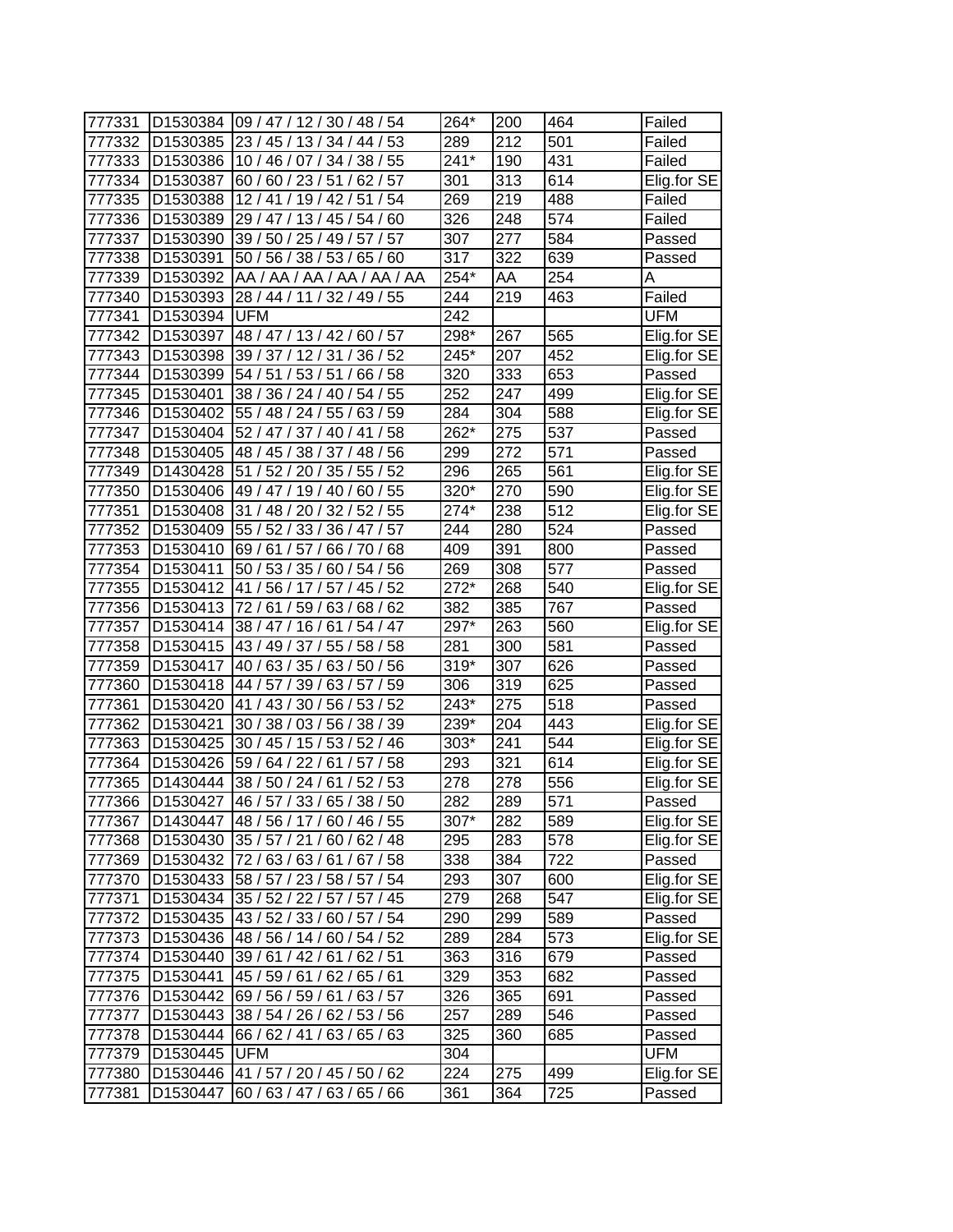| 777382           | D1530448                         | 39/52/31/51/55/61                                | 273*              | 289              | 562        | Passed                |
|------------------|----------------------------------|--------------------------------------------------|-------------------|------------------|------------|-----------------------|
| 777383           | D <sub>1530449</sub>             | 43/49/34/45/47/60                                | 257*              | 278              | 535        | Passed                |
| 777384           | D <sub>1430460</sub>             | 45 / 57 / 41 / 46 / 43 / 57                      | 274               | 289              | 563        | Passed                |
| 777385           | D <sub>1530451</sub>             | 35 / 53 / 38 / 54 / 56 / 61                      | 268               | 297              | 565        | Passed                |
| 777386           | D1530452                         | 34 / 59 / 55 / 53 / 65 / 56                      | 273               | 322              | 595        | Passed                |
| 777387           | D1530453                         | 63/57/<br>61/57/<br>62/48                        | 276               | 348              | 624        | Passed                |
| 777388           | D <sub>1530454</sub>             | 61 / 55 / 34 / 63 / 55 / 60                      | 278               | 328              | 606        | Passed                |
| 777389           | D1430463                         | 48 / 57 / 28 / 44 / 52 / 57                      | 251               | 286              | 537        | Passed                |
| 777390           | D1530455                         | 58/61/<br>34 / 60 / 58 / 61                      | $\overline{3}$ 15 | $\overline{3}32$ | 647        | Passed                |
| 777391           | D <sub>1530458</sub>             | 48 / 58 / 59 / 48 / 48 / 53                      | 273               | 314              | 587        | Passed                |
| 777392           | D <sub>1530459</sub>             | 11 / 53 / 39 / 48 / 47 / 62                      | 259*              | 260              | 519        | Elig.for SE           |
| 777393           | D <sub>1530462</sub>             | 63 / 56 / 49 / 58 / 62 / 57                      | 283*              | 345              | 628        | Passed                |
| 777394           | D1530463                         | 51<br>/61/37/56/60/64                            | 258               | 329              | 587        | Passed                |
| 777395           | D1530464                         | 76 / 60 / 65 / 66 / 64 / 68                      | 330               | 399              | 729        | Passed                |
| 777396           | D1530467                         | 62/<br>61/<br>64/65/<br>64/<br>65                | 324*              | 381              | 705        | Passed                |
| 777397           | D <sub>1530471</sub>             | 40/48/<br>50/46/<br>38/<br>55                    | 242               | 277              | 519        | Passed                |
| 777398           | D1530472                         | 62/56/<br>57 / 55 /<br>62/50                     | 307               | 342              | 649        | Passed                |
| 777399           | D1530473                         | 60 / 55 /<br>62/59/<br>58 / 58                   | 291               | 352              | 643        | Passed                |
| 777400           | D1530474                         | 43 / 58 / 46 / 46 /<br>63/58                     | $317*$            | 314              | 631        | Passed                |
| 777401           | D1530475                         | 45 / 52 /<br>60/53/57/<br>65                     | 257*              | 332              | 589        | Passed                |
| 777402           | D <sub>1530476</sub>             | 63/62<br>49 / 60 / 47 / 61 /                     | 311               | 342              | 653        | Passed                |
| 777403           | D1530477                         | 53 / 64 / 67 / 52 /<br>62<br>60/                 | 329               | 358              | 687        | Passed                |
| 777404           | D <sub>1530478</sub>             | 36 / 60 / 46 / 58 /<br>60/65                     | 265*              | 325              | 590        | Passed                |
| 777405           | D <sub>1530479</sub>             | 41/60/37/61/58/61                                | 288               | 318              | 606        | Passed                |
| 777406           | D <sub>1530480</sub>             | 47/61/19/52/51/52                                | 264*              | 282              | 546        | Elig.for SE           |
| 777407           | D1530481                         | 43 / 55 / 33 / 48 / 47 / 56                      | 263*              | 282              | 545        | Passed                |
| 777408           | D1530482                         | 55 / 54 / 37 / 58 / 60 / 61                      | 315               | 325              | 640        | Passed                |
| 777409           | D1530484                         | 60/60/37/62/63/68                                | 337               | 350              | 687        | Passed                |
| 777410           | D <sub>1530485</sub>             | 63<br>47/<br>60/40/68/<br>60/                    | 333               | 338              | 671        | Passed                |
| 777411           | D1530486                         | 63 / 56 / 37 / 53 / 62 / 63                      | 337               | 334              | 671        | Passed                |
| 777412           | D1430497                         | 46 / 63 / 42 / 53 / 60 / 60                      | 281               | 324              | 605        | Passed                |
| 777413           |                                  | 43 / 62 / 42 / 52 / 61 / 65                      | 348               | 325              | 673        |                       |
| 777414           | D <sub>1530487</sub><br>D1530488 | <b>UFM</b>                                       | 290*              |                  |            | Passed<br>UFM         |
| 777415           | D1530489                         | 60 / 54 / 62 / 51 / 57 /<br>53                   | 258*              | 337              | 595        |                       |
| 777416           | D1530490                         | 47/61/38/43/50/55                                | 377*              | 294              | 671        | Passed<br>Passed      |
| 777417           | D <sub>1530491</sub>             | 47/59/33/54/63/60                                | $\overline{326}$  | 316              | 642        | Passed                |
| 777418           |                                  | D1530492 39 / 60 / 07 / 48 / 50 / 55             | 297*              | 259              | 556        | Elig.for SE           |
| 777419           |                                  | D1530493 30 / 60 / 37 / 57 / 68 / 65             | 353               | 317              | 670        | Passed                |
| 777420           | D1530494                         |                                                  | 345               | 364              | 709        | Passed                |
| 777421           | D1530495                         | 63 / 64 / 48 / 60 / 65 / 64                      | 280               | 294              | 574        | Passed                |
|                  |                                  | 41 / 59 / 30 / 55 / 53 / 56                      | 327               | 291              |            |                       |
| 777422<br>777423 | D1530496                         | 42/62/20/50/61/56<br>51 / 62 / 34 / 58 / 60 / 57 | 319               | 322              | 618<br>641 | Elig.for SE<br>Passed |
|                  | D1530497                         | 28 / 60 / 40 / 50 / 51 / 58                      | 268*              | 287              |            |                       |
| 777424           | D1530498                         |                                                  |                   |                  | 555        | Passed                |
| 777425           | D <sub>1530499</sub>             | 35 / 60 / 63 / 47 / 45 / 58                      | 253*              | 308              | 561        | Passed                |
| 777426           | D1430508                         | 66 / 57 / 56 / 48 / 51 / 54                      | 258               | 332              | 590        | Passed                |
| 777427           | D1530500                         | 51 / 54 / 26 / 45 / 40 / 52                      | 323*              | 268              | 591        | Passed                |
| 777428           | D <sub>1530501</sub>             | 55 / 61 / 31 / 54 / 61 / 61                      | 335               | 323              | 658        | Passed                |
| 777429           |                                  | D1530502 34 / 66 / 21 / 51 / 60 / 60             | 293               | 292              | 585        | Elig.for SE           |
| 777430           |                                  | D1530503 39 / 54 / 36 / 47 / 44 / 46             | 237               | 266              | 503        | Passed                |
| 777431           | D1530505 UFM                     |                                                  | 294               |                  |            | <b>UFM</b>            |
| 777432           |                                  | D1530506 40 / 54 / 33 / 47 / 48 / 48             | 288               | 270              | 558        | Passed                |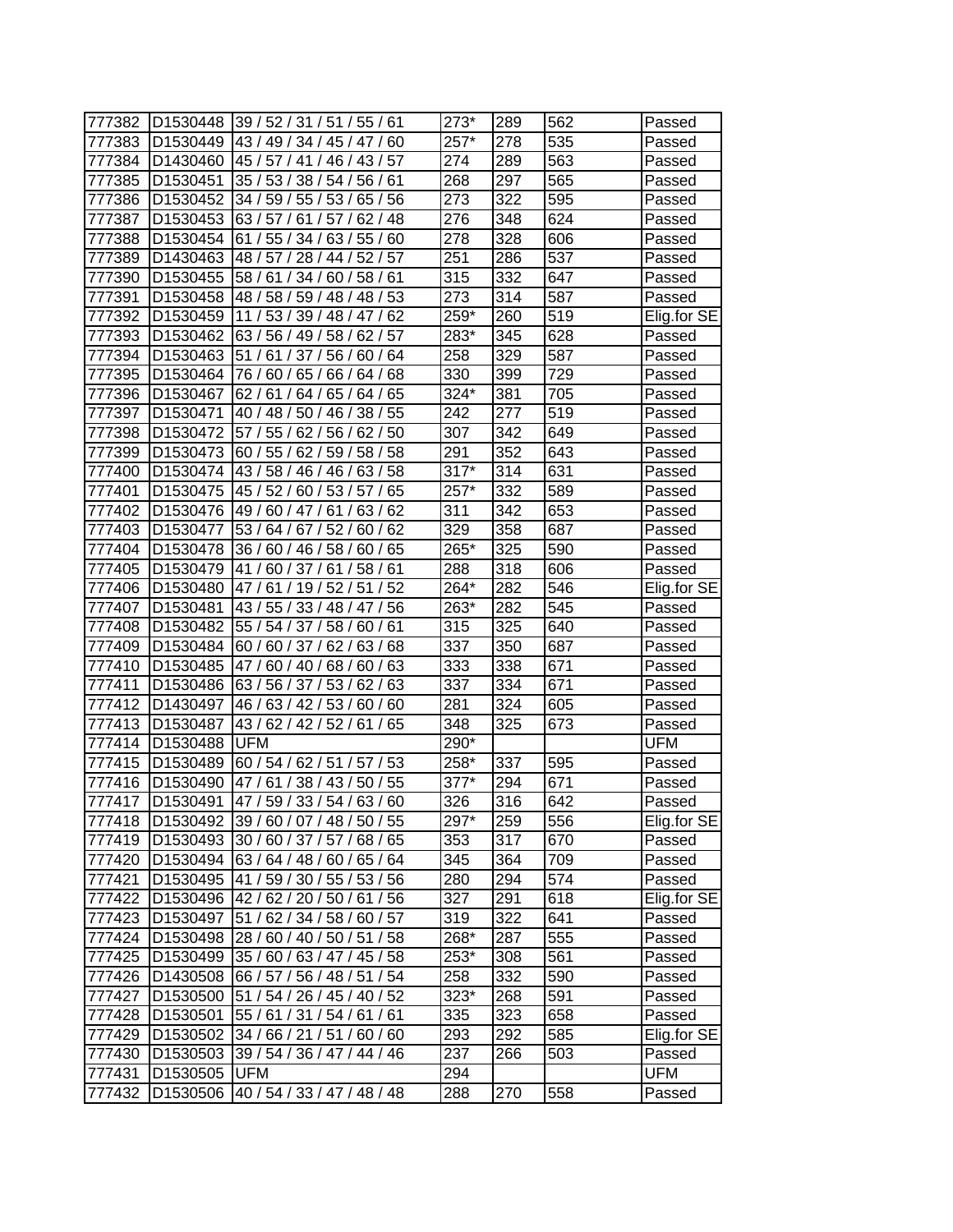| 777433 |                      | D1530507 49 / 55 / 41 / 46 / 35 / 48   | 307*   | 274              | 581 | Passed      |
|--------|----------------------|----------------------------------------|--------|------------------|-----|-------------|
| 777434 | D1530508             | 41 / 47 / 40 / 48 / 41 / 58            | 302    | 275              | 577 | Passed      |
| 777435 | D <sub>1530509</sub> | 37/63/36/40/40/55                      | 245*   | 271              | 516 | Passed      |
| 777436 | D1430521             | 54 / 54 / 25 / 46 / 46 / 49            | 283    | 274              | 557 | Passed      |
| 777437 | D1530510 UFM         |                                        | 323    |                  |     | UFM         |
| 777438 | D1530511             | 40 / 63 / 37 / 59 / 51 / 54            | 326    | 304              | 630 | Passed      |
| 777439 |                      | D1530514 48 / 60 / 38 / 42 / 37 / 48   | 293*   | 273              | 566 | Passed      |
| 777440 | D1530515             | 32 / 54 / 36 / 47 / 54 / 50            | 298    | 273              | 571 | Passed      |
| 777441 | D1530516             | <b>UFM</b>                             | 318    |                  |     | UFM         |
| 777442 | D1530517             | 37/63/39/54/54/55                      | 327    | 302              | 629 | Passed      |
| 777443 | D1530518             | 36 / 62 / 24 / 52 / 48 / 49            | 282    | 271              | 553 | Elig.for SE |
| 777444 | D1530519             | 45/61/37/60/63/63                      | 355    | 329              | 684 | Passed      |
| 777445 | D1530520             | 53 / 55 / 48 / 50 / 51 / 60            | 318    | 317              | 635 | Passed      |
| 777446 | D1530521             | 57 / 60 / 33 / 52 / 55 / 61            | 334    | 318              | 652 | Passed      |
| 777447 | D1530522             | 62<br>36/64/39/60/60/                  | 353    | 321              | 674 | Passed      |
| 777448 | D1530523             | 35 / 63 / 33 / 37 / 35 / 49            | 250    | 252              | 502 | Passed      |
| 777449 | D1530525             | 17/63/20/39/41/55                      | 230*   | 235              | 465 | Failed      |
| 777450 | D1530527             | 48 / 59 / 37 / 56 / 60 / 61            | 341    | 321              | 662 | Passed      |
| 777451 | D1430037             | 07 / 45 / 25 / 42 / 33 / 50            | 295*   | 202              | 497 | Failed      |
| 777452 | D1230067             | 36 / 45 / 42 / 47 / 36 / 47            | 223*   | 253              | 476 | Passed      |
| 777453 | D1430135             | <b>UFM</b>                             | 254*   |                  |     | UFM         |
| 777454 | D1430222             | 33 / 44 / 33 / 28 / 40 / 38            | 233*   | 216              | 449 | Elig.for SE |
| 777455 | D1430242             | 70 / 44 / 36 / 63 / 42 / 56            | 303    | 311              | 614 | Passed      |
| 777456 |                      | D1430244 45 / 46 / 14 / 54 / 37 / 53   | 258    | 249              | 507 | Elig.for SE |
| 777457 |                      | D1430286 62 / 50 / 40 / 63 / 44 / 62   | 260    | 321              | 581 | Passed      |
| 777458 | D1430291             | 35 / 49 / 41 / 56 / 33 / 57            | 311    | 271              | 582 | Passed      |
| 777459 | D1430316             | 57 / 47 / 33 / 58 / 33 / 46            | 244    | 274              | 518 | Passed      |
| 777460 | D1330303             | 17 / 41 / 39 / 53 / 34 / 57            | $241*$ | 241              | 482 | Elig.for SE |
| 777461 | D1430354             | 47/60/23/58/35/52                      | 293*   | 275              | 568 | Elig.for SE |
| 777462 | D1430360             | 43 / 48 / 42 / 54 / 33 / 55            | $301*$ | 275              | 576 | Passed      |
| 777463 | D1430398             | 35 / 40 / 29 / 36 / 28 / 41            | 240    | 209              | 449 | Failed      |
| 777464 | D1330382             | AA / AA / 26 / 50 / 30 / 50            | 234*   | 156              | 390 | Failed      |
| 777465 | D1430406             | 51 / 39 / 22 / 47 / 23 / 49            | 223*   | 231              | 454 | Failed      |
| 777466 | D1430419             | 36 / 41 / 15 / 47 / 09 / 48            | 232*   | 196              | 428 | Failed      |
| 777467 | D1430420             | 42 / 41 / 41 / 49 / 40 / 57            | 309    | 270              | 579 | Passed      |
| 777468 |                      | D1430480 23 / 34 / 30 / 48 / 33 / 54   | $314*$ | $\overline{222}$ | 536 | Elig.for SE |
| 777469 |                      | D1430487   15 / 41 / 30 / 42 / 20 / 45 | 252    | 193              | 445 | Failed      |
| 777470 | D1430491             | <b>UFM</b>                             | 263    |                  |     | <b>UFM</b>  |
| 777471 | D1430493             | 53 / 58 / 38 / 41 / 37 / 57            | 321    | 284              | 605 | Passed      |
| 777472 | D1430505             | 31 / 43 / 36 / 41 / 25 / 54            | 277    | 230              | 507 | Elig.for SE |
| 777473 | D1430507             | 35 / 48 / 34 / 48 / 22 / 53            | 273    | 240              | 513 | Elig.for SE |
| 777474 | D1430513             | 60 / 42 / 41 / 50 / 36 / 54            | 303*   | 283              | 586 | Passed      |
| 777475 | D1430516             | 30 / 46 / 38 / 45 / 33 / 55            | 297    | 247              | 544 | Passed      |
| 777476 | D1430522             | 66 / 52 / 36 / 44 / 36 / 53            | $312*$ | 287              | 599 | Passed      |
| 778001 | D1530529             | 42 / 54 / 30 / 56 / 57 / 55            | 301    | 294              | 595 | Passed      |
| 778002 | D1530530             | 65 / 62 / 54 / 54 / 64 / 64            | 316    | 363              | 679 | Passed      |
| 778003 | D1530531             | 58 / 64 / 40 / 60 / 66 / 66            | 340    | 354              | 694 | Passed      |
| 778004 | D1530532             | 66 / 63 / 67 / 59 / 68 / 64            | 389    | 387              | 776 | Passed      |
| 778005 | D1530533             | 40 / 57 / 30 / 51 / 60 / 57            | 280    | 295              | 575 | Passed      |
| 778006 |                      | D1530534 55 / 59 / 54 / 56 / 64 / 61   | 302    | 349              | 651 | Passed      |
| 778007 | D1530535             | 56 / 61 / 42 / 62 / 60 / 68            | 340    | 349              | 689 | Passed      |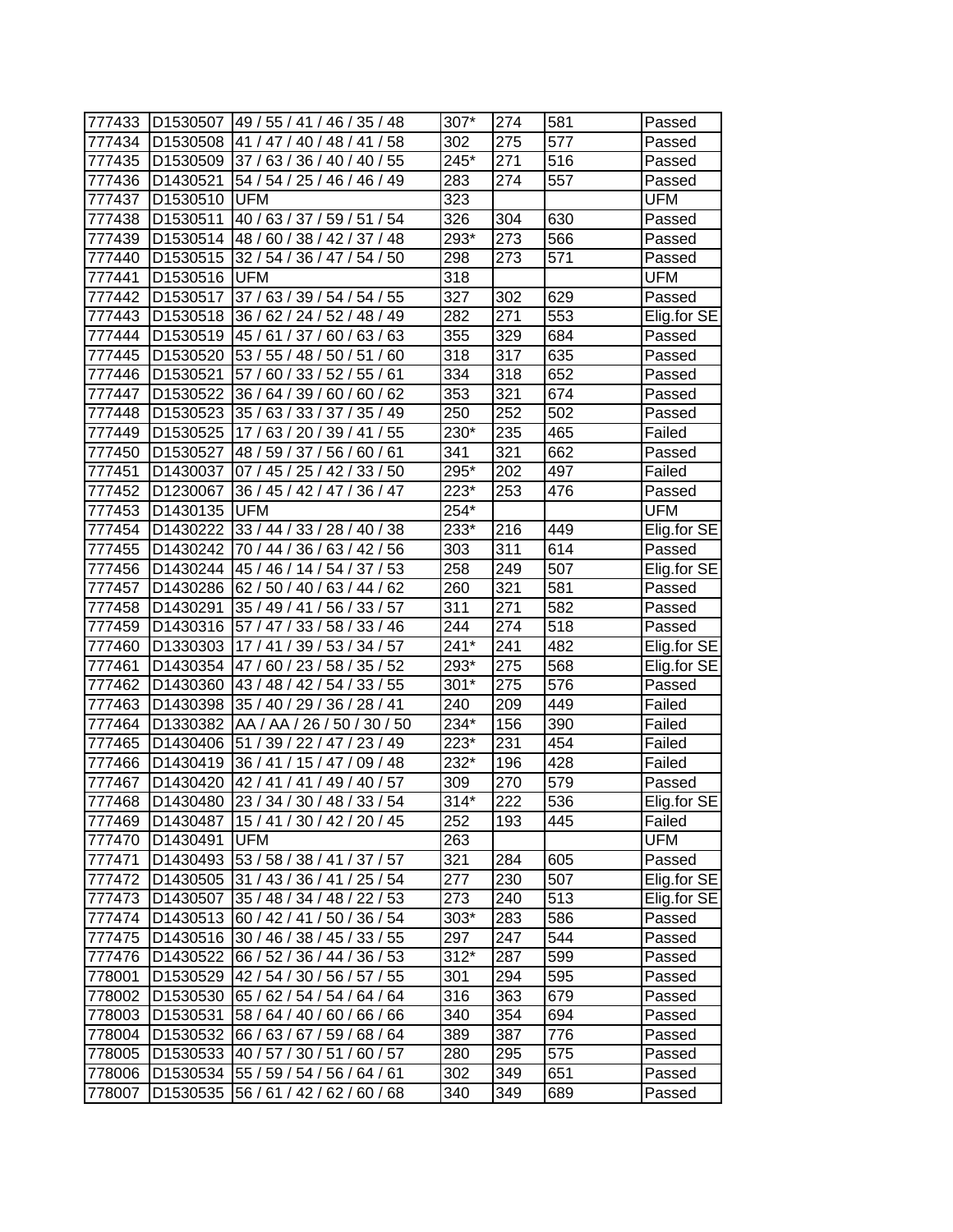| 778008 | D1530536             | 56 / 58 / 38 / 62 / 68 / 59         | 351    | 341 | 692 | Passed      |
|--------|----------------------|-------------------------------------|--------|-----|-----|-------------|
| 778009 | D1530537             | 46/59/<br>52/54/<br>65<br>64 /      | 347    | 340 | 687 | Passed      |
| 778010 | D <sub>1530538</sub> | 25 / 46 / 14 / 37 / 42 /<br>53      | 237    | 217 | 454 | Failed      |
| 778011 | D <sub>1530539</sub> | 42/53/36/48/53/56                   | 300*   | 288 | 588 | Passed      |
| 778012 | D1530540             | 59 / 60 / 52 / 56 / 69 /<br>65      | 345    | 361 | 706 | Passed      |
| 778013 | D1530543             | 54 / 59 / 28 / 54 / 54 / 66         | 350    | 315 | 665 | Passed      |
| 778014 | D1530545             | 56 / 58 / 48 / 53 / 66 / 61         | 345    | 342 | 687 | Passed      |
| 778015 | D1530546             | 32/54/<br>60 / 49 / 62 / 59         | 371    | 316 | 687 | Passed      |
| 778016 | D <sub>1530547</sub> | 44 / 40 / 24 / 34 / 42 / 55         | 241    | 239 | 480 | Elig.for SE |
| 778017 | D <sub>1530548</sub> | 45 / 55 / 24 / 44 / 47 / 55         | 259*   | 270 | 529 | Elig.for SE |
| 778018 | D1530549             | 75 / 62 / 80 / 62 / 69 / 67         | 376    | 415 | 791 | Passed      |
| 778019 | D1530551             | 55 / 55 / 46 / 49 / 60 / 61         | 337    | 326 | 663 | Passed      |
| 778020 | D1530554             | 64 / 54 / 47 / 56 /<br>62/61        | 310    | 344 | 654 | Passed      |
| 778021 | D1530555             | 56/55/<br>58/<br>62<br>61<br>65/    | 345    | 357 | 702 | Passed      |
| 778022 | D1530556             | 53/<br>61<br>55/<br>56<br>61<br>64  | 347    | 350 | 697 | Passed      |
| 778023 | D1530557             | 50/52/<br>65/46/<br>62<br>67        | 349    | 342 | 691 | Passed      |
| 778024 | D1530558             | 58 / 54 / 52 / 61<br>66/60          | 327    | 351 | 678 | Passed      |
| 778025 | D1530559             | 58 / 56 / 50 / 46 / 50 / 56         | 305*   | 316 | 621 | Passed      |
| 778026 | D1530560             | 57/<br>60<br>50<br>/60<br>56/<br>65 | 341    | 348 | 689 | Passed      |
| 778027 | D1530561             | 63/68/50/63/64/<br>63               | 374    | 371 | 745 | Passed      |
| 778028 | D1530562             | 26 / 57 / 26 / 54 / 48 / 63         | 294    | 274 | 568 | Failed      |
| 778029 | D <sub>1530563</sub> | 61/<br>65/40/61<br>52/69            | 335    | 348 | 683 | Passed      |
| 778030 | D1430569             | 43/51<br>/ 23 / 54 / 50 / 52        | 254    | 273 | 527 | Elig.for SE |
| 778031 | D1530564             | / 50 / 27 / 43 / 54 / 61<br>41      | 274    | 276 | 550 | Passed      |
| 778032 | D1530565             | 63/52/60/65/71<br>57/               | 358*   | 368 | 726 | Passed      |
| 778033 | D1530567             | 61/<br>41 / 56 / 50 / 62<br>57/     | 338    | 327 | 665 | Passed      |
| 778034 | D1530568             | 57<br>62/<br>44/60/<br>60/<br>56    | 359*   | 339 | 698 | Passed      |
| 778035 | D <sub>1530570</sub> | 59/<br>54 / 38 / 48 / 57 / 61       | 278    | 317 | 595 | Passed      |
| 778036 | D1530571             | 69 / AA / AA / AA / AA / AA         | 382    | 69  | 451 | Failed      |
| 778037 | D1530572             | 64 / 60 / 57 / 61 / 57 / 60         | 319    | 359 | 678 | Passed      |
| 778038 | D1530573             | 42 / 62 / 65 / 62 / 61 / 65         | 315    | 357 | 672 | Passed      |
| 778039 | D1530574             | 71 / 61 / 59 / 61 / 61 / 60         | 367    | 373 | 740 | Passed      |
| 778040 | D1530575             | 52 / 59 / 51 / 52 /<br>65<br>60     | 333*   | 339 | 672 | Passed      |
| 778041 | D1530576             | 54 / 57 / 52 / 58 /<br>60/<br>61    | $301*$ | 342 | 643 | Passed      |
| 778042 | D <sub>1530577</sub> | 53 / 62 / 49 / 60 / 63 / 63         | 329    | 350 | 679 | Passed      |
| 778043 | D <sub>1530578</sub> | 63 / 56 / 43 / 62 / 60 / 64         | 324    | 348 | 672 | Passed      |
| 778044 | D <sub>1530579</sub> | 55 / 63 / 54 / 54 / 66 / 64         | 355    | 356 | 711 | Passed      |
| 778045 | D1530580             | 51 / 58 / 43 / 52 / 60 / 61         | 305    | 325 | 630 | Passed      |
| 778046 | D1530581             | 49 / 56 / 37 / 60 / 50 / 61         | $312*$ | 313 | 625 | Passed      |
| 778047 | D1530582             | 52 / 55 / 38 / 61 / 55 / 55         | 317    | 316 | 633 | Passed      |
| 778048 | D1530583             | 53 / 56 / 49 / 54 / 58 / 60         | 318    | 330 | 648 | Passed      |
| 778049 | D1530584             | 67 / 62 / 47 / 56 / 60 / 60         | 381    | 352 | 733 | Passed      |
| 778050 | D1430590             | 23 / 43 / 48 / 36 / 40 / 53         | 291    | 243 | 534 | Elig.for SE |
| 778051 | D1530585             | 45 / 61 / 39 / 53 / 50 / 58         | 284    | 306 | 590 | Passed      |
| 778052 | D1530586             | 56 / 55 / 52 / 56 / 62 / 53         | 338    | 334 | 672 | Passed      |
| 778053 | D1530587             | 74 / 56 / 63 / 63 / 63 / 60         | 344    | 379 | 723 | Passed      |
| 778054 | D1530589             | 26 / 50 / 25 / 47 / 41 / 58         | 261    | 247 | 508 | Failed      |
| 778055 | D1530590             | 53 / 49 / 31 / 52 / 55 / 56         | 291*   | 296 | 587 | Passed      |
| 778056 | D1530592             | 67 / 52 / 41 / 58 / 61 / 54         | 340*   | 333 | 673 | Passed      |
| 778057 | D1430600             | 08 / 31 / 09 / 40 / 36 / 51         | 246*   | 175 | 421 | Failed      |
| 778058 | D1530593             | 57 / 51 / 46 / 59 / 66 / 60         | 369    | 339 | 708 | Passed      |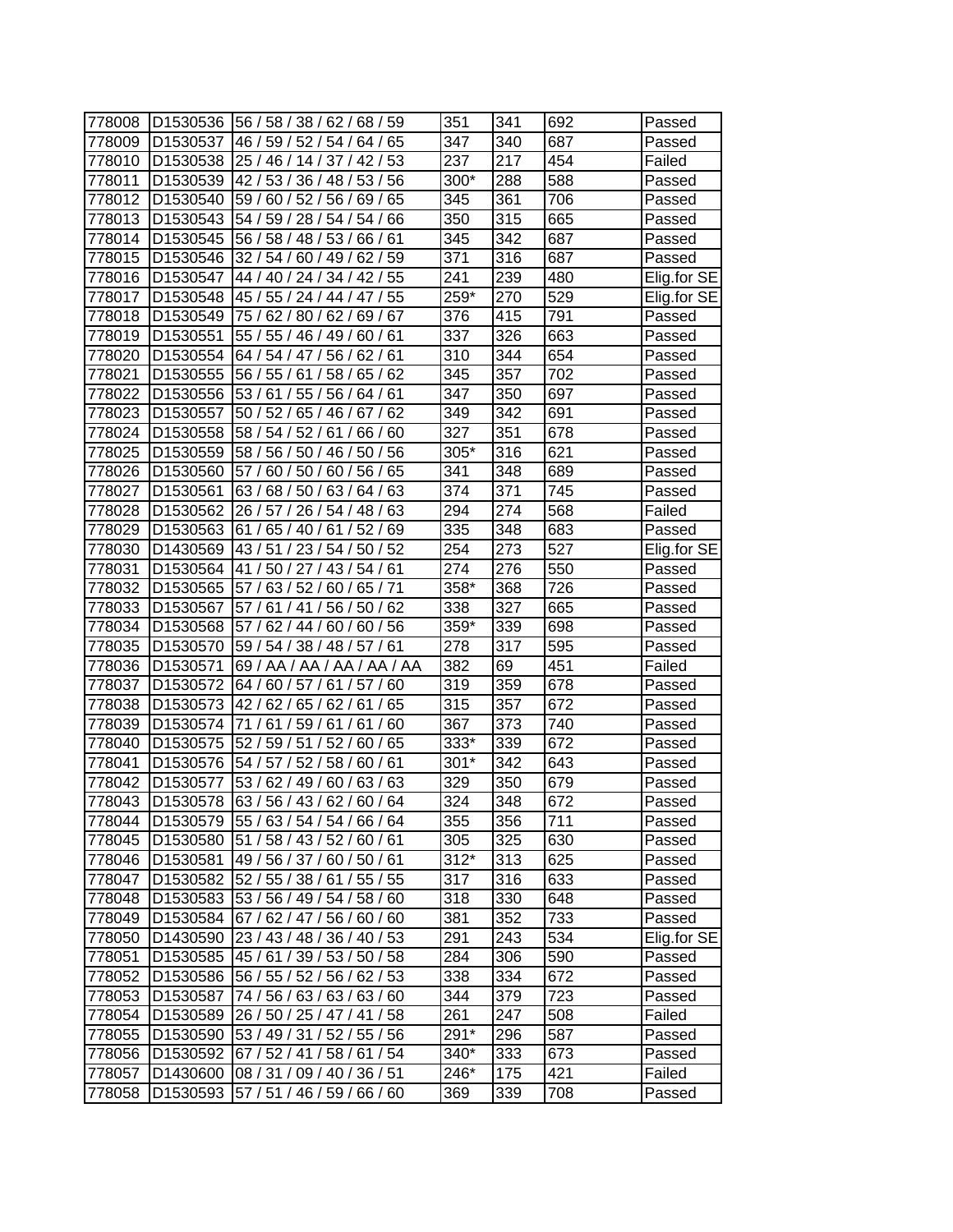| 778059 | D1530594             | 69 / 52 / 52 / 61 / 66 / 58          | 346    | 358 | 704 | Passed      |
|--------|----------------------|--------------------------------------|--------|-----|-----|-------------|
| 778060 | D1530595             | 25 / 46 / 22 / 54 / 41<br>58         | $281*$ | 246 | 527 | Failed      |
| 778061 | D1530596             | 15 / 25 / 10 / 35 / 42 / 46          | 245*   | 173 | 418 | Failed      |
| 778062 | D1530597             | 86 / 51 / 78 / 64 / 66 / 58          | 347    | 403 | 750 | Passed      |
| 778063 | D1530598             | 60 / 50 / 38 / 53 / 58 / 61          | 324    | 320 | 644 | Passed      |
| 778064 | D1530599             | 41 / 45 / 23 / 49 / 48 / 55          | 303*   | 261 | 564 | Elig.for SE |
| 778065 | D1530600             | 61 / 54 / 42 / 58 / 68 / 58          | 356    | 341 | 697 | Passed      |
| 778066 | D1530602             | 75/61/<br>32/64/60/60                | 331    | 352 | 683 | Passed      |
| 778067 | D1530603             | 50 / 49 / 30 / 60 / 58 / 55          | 287    | 302 | 589 | Passed      |
| 778068 | D1530604             | 28 / 51 / 38 / 50 / 62 / 56          | 310    | 285 | 595 | Passed      |
| 778069 | D1430613             | 34 / 43 / 33 / 39 / 53 / 52          | 311    | 254 | 565 | Passed      |
| 778070 | D1530606             | 66 / 54 / 44 / 49 / 61 / 60          | 367    | 334 | 701 | Passed      |
| 778071 | D1530607             | 43 / 32 / 13 / 37 / 45 / 53          | 258    | 223 | 481 | Elig.for SE |
| 778072 | D1530608             | 79/57/<br>69 / 54 / 65 / 61          | 340    | 385 | 725 | Passed      |
| 778073 | D1530609             | 82/<br>69 / 39 / 60 /<br>62<br>72 /  | 373    | 384 | 757 | Passed      |
| 778074 | D1530610             | 54/57<br>66/<br>60/24/54/            | 300    | 315 | 615 | Elig.for SE |
| 778075 | D1530611             | 22 / 59 / 17 / 51 /<br>46 / 57       | 274    | 252 | 526 | Failed      |
| 778076 | D1530613             | 73 / 60 / 48 / 56 / 55 / 56          | 308    | 348 | 656 | Passed      |
| 778077 | D1530614             | 53 / 49 / 33 / 51<br>53<br>17        | 276*   | 256 | 532 | Elig.for SE |
| 778078 | D1530615             | 66 / 61 / 52 / 60 / 46 / 57          | 321    | 342 | 663 | Passed      |
| 778079 | D1430630             | 37 / 55 / 27 / 39 / 26 / 44          | 331    | 228 | 559 | Failed      |
| 778080 | D1530618             | 73 / 61 / 47 / 58 / 37 / 64          | 347    | 340 | 687 | Passed      |
| 778081 | D1530619             | 36 / 52 / 39 / 55 / 36 / 60          | 349    | 278 | 627 | Passed      |
| 778082 | D1530620             | 55 / 63 / 51 / 64 / 36 / 58          | 352    | 327 | 679 | Passed      |
| 778083 | D1530621             | 54 / 59 / 45 / 55 / 36 / 53          | 364    | 302 | 666 | Passed      |
| 778084 | D1530622             | 62 / 65 / 70 / 66 / 58 / 65          | 389    | 386 | 775 | Passed      |
| 778085 | D1530624             | 55<br>55 / 58 / 20 / 50 / 31         | 298    | 269 | 567 | Elig.for SE |
| 778086 | D1530625             | 44 / 54 / 38 / 51 /<br>62<br>30/     | 321    | 279 | 600 | Passed      |
| 778087 | D <sub>1530626</sub> | 68 / 64 / 56 / 64 / 58 / 64          | 383    | 374 | 757 | Passed      |
| 778088 | D1530627             | 23 / 45 / 29 / 40 / 17 / 48          | 301    | 202 | 503 | Failed      |
| 778089 | D1530629             | 35 / 59 / 29 / 47 / 38 / 62          | 338    | 270 | 608 | Passed      |
| 778090 | D1530631             | 38 / 51 / 35 / 54 / 45 / 55          | 299    | 278 | 577 | Passed      |
| 778091 | D1530632             | 13 / 45 / 19 / 38 / 16 / 45          | 282*   | 176 | 458 | Failed      |
| 778092 | D1530633             | 72 / 56 / 58 / 59 / 39 / 61          | 338    | 345 | 683 | Passed      |
| 778093 | D1530635             | 30 / 50 / 22 / 37 / 11 / 50          | 278    | 200 | 478 | Failed      |
| 778094 |                      | D1530636 69 / 67 / 66 / 69 / 52 / 64 | 410    | 387 | 797 | Passed      |
| 778095 | D <sub>1530637</sub> | 70 / 64 / 63 / 63 / 32 / 66          | 377    | 358 | 735 | Passed      |
| 778096 | D1530638             | 55 / 64 / 35 / 65 / 42 / 60          | 376    | 321 | 697 | Passed      |
| 778097 | D1530639             | 38 / 60 / 27 / 55 / 32 / 55          | 343    | 267 | 610 | Passed      |
| 778098 | D1530640             | 52 / 65 / 35 / 58 / 30 / 63          | 343    | 303 | 646 | Passed      |
| 778099 | D1530641             | 54 / 55 / 22 / 52 / 17 / 42          | 309    | 242 | 551 | Failed      |
| 778100 | D1530642             | AA / AA / AA / AA / AA / AA          | 370    | AA  | 370 | Α           |
| 778101 | D1430648             | 68 / 53 / 37 / 53 / 24 / 57          | 317    | 292 | 609 | Elig.for SE |
| 778102 | D1430650             | 20 / 19 / 13 / 24 / 15 / 42          | 249*   | 133 | 382 | Failed      |
| 778103 | D1530643             | 61 / 51 / 26 / 47 / 64 / 57          | 329    | 306 | 635 | Passed      |
| 778104 | D1530644             | 73/68/55/66/63/66                    | 380    | 391 | 771 | Passed      |
| 778105 | D1430587             | 59 / 66 / 49 / 56 / 60 / 60          | 406    | 350 | 756 | Passed      |
| 778106 | D1230592             | 48 / 47 / 21 / 47 / 48 / 51          | 286    | 262 | 548 | Elig.for SE |
| 778107 | D1230593             | 30 / 47 / 17 / 47 / 60 / 44          | 310*   | 245 | 555 | Elig.for SE |
| 778108 | D1430625             | 27 / 43 / 22 / 46 / 61 / 41          | 250    | 240 | 490 | Failed      |
| 778109 | D1430639             | 40 / 48 / 24 / 36 / 52 / 28          | 252*   | 228 | 480 | Failed      |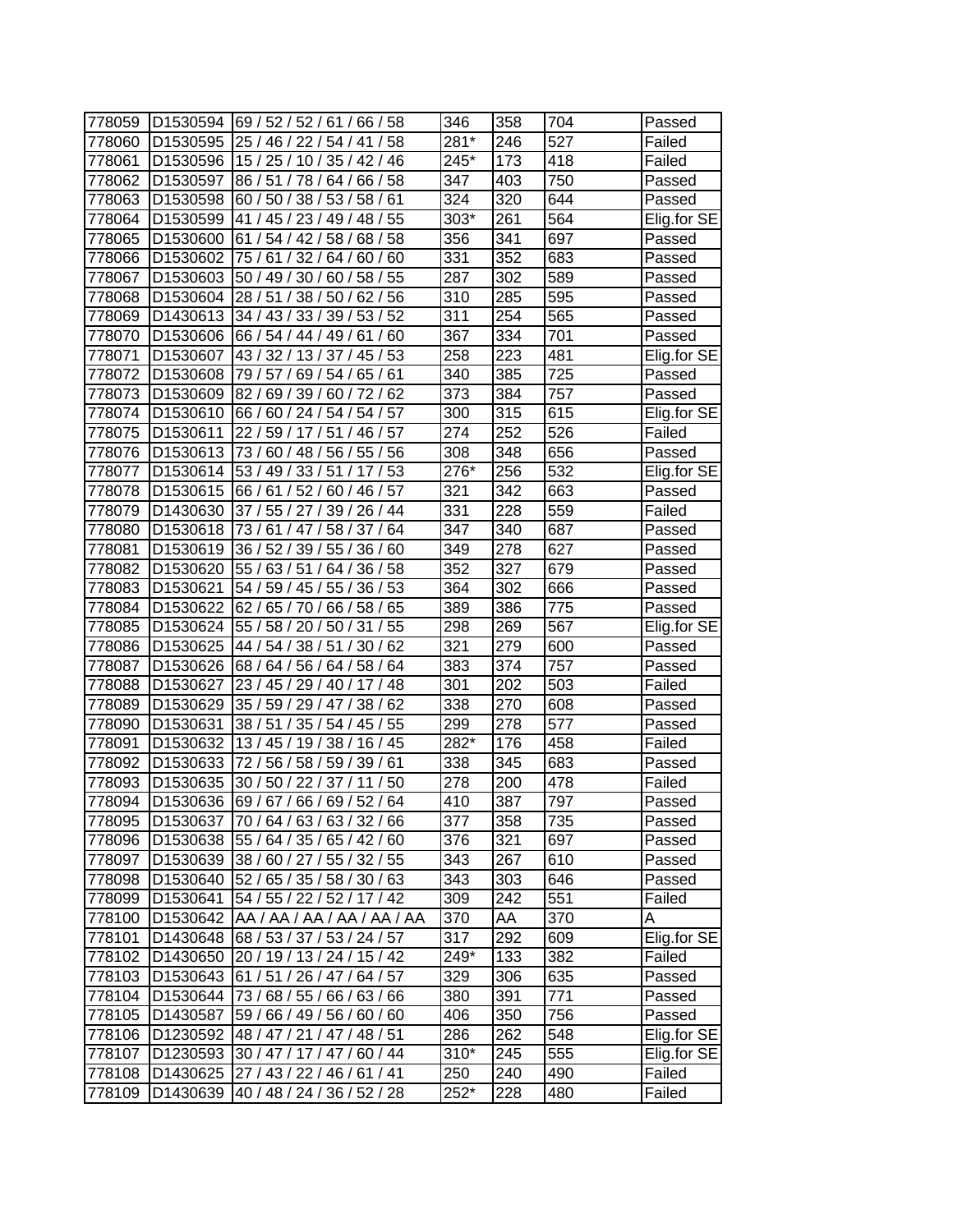| 778501 |          | M1530001 46 / 49 / 26 / 46 / 54 / 45   | 303        | 266              | 569        | Passed      |
|--------|----------|----------------------------------------|------------|------------------|------------|-------------|
| 778502 | M1530002 | 40/54/22/44/61/42                      | 277        | 263              | 540        | Elig.for SE |
| 778503 |          | M1530004 56 / 62 / 46 / 46 / 58 / 44   | 301        | 312              | 613        | Passed      |
| 778504 |          | M1530005 41 / 54 / 54 / 57 / 62 / 48   | 317        | 316              | 633        | Passed      |
| 778505 |          | M1530006 45 / 58 / 46 / 47 / 63 / 49   | 315        | 308              | 623        | Passed      |
| 778506 | M1530007 | 20 / 36 / 03 / 40 / 59 / 35            | 263*       | 193              | 456        | Failed      |
| 778507 | M1530008 | AA / AA / AA / AA / AA / AA            | 288        | AA               | 288        | Α           |
|        |          |                                        |            | 291              | 576        |             |
| 778508 | M1530009 | 38 / 46 / 51 / 49 / 63 / 44            | 285        |                  | 544        | Passed      |
| 778509 |          | M1530010 46 / 50 / 20 / 43 / 57 / 48   | 280        | 264              |            | Elig.for SE |
| 778510 | M1530011 | 57/62/41/63/61/53                      | 331        | $\overline{337}$ | 668        | Passed      |
| 778511 |          | M1530012 25 / 56 / 22 / 53 / 56 / 46   | 268        | 258              | 526        | Failed      |
| 778512 |          | M1530013 41 / 56 / 26 / 53 / 51 / 40   | 270*       | 267              | 537        | Passed      |
| 778513 | M1430007 | 58 / 51 / 25 / 45 / 64 / 30            | 287        | 273              | 560        | Passed      |
| 778514 | M1530014 | 53 / 53 / 21 / 52 / 63 / 47            | 316        | 289              | 605        | Elig.for SE |
| 778515 | M1530017 | 63/52<br>46/60/20/51/                  | 288        | 292              | 580        | Elig.for SE |
| 778516 | M1530019 | 42 / 57 / 26 / 58 /<br>60/52           | 302        | 295              | 597        | Passed      |
| 778517 | M1530020 | 61/50<br>150/66/39/61/                 | 336        | 327              | 663        | Passed      |
| 778518 |          | M1430034 36 / 42 / 16 / 26 /<br>60/36  | 240        | 216              | 456        | Elig.for SE |
| 778519 |          | M1530023 35 / 51 / 36 / 49 / 56 / 39   | 232        | 266              | 498        | Passed      |
| 778520 | M1530024 | 53 / 60 / 36 / 50 / 57 / 35            | 264        | 291              | 555        | Passed      |
| 778521 | M1530027 | 48 / 52 / 48 / 47 / 55 / 61            | 248        | 311              | 559        | Passed      |
| 778522 | M1530028 | 38 / 55 / 41 / 53 / 61 / 61            | $314*$     | 309              | 623        | Passed      |
| 778523 | M1530029 | 35 / 40 / 38 / 50 / 58 / 59            | 237*       | 280              | 517        | Passed      |
| 778524 | M1530032 | 18/60/43/52/52/60                      | 355*       | 285              | 640        | Elig.for SE |
| 778525 |          | M1530033 39 / 54 / 46 / 46 / 55 / 58   | 244        | 298              | 542        | Passed      |
| 778526 |          | M1430047 61 / 60 / 62 / 60 / 62 / 61   | 269*       | 366              | 635        | Passed      |
| 778527 | M1530036 | 43 / 53 / 58 / 47 / 58 / 62            | 287*       | 321              | 608        | Passed      |
| 778528 |          | M1530038 26 / 50 / 18 / 45 / 50 / 51   | 266        | 240              | 506        | Failed      |
| 778529 |          | M1530039 47 / 60 / 54 / 49 / 61 / 63   | 322        | 334              | 656        | Passed      |
| 778530 |          | M1530041 35 / 54 / 30 / 40 / 60 / 55   | 321        | 274              | 595        | Passed      |
| 778531 |          | M1530042 39 / 46 / 54 / 47 / 49 / 60   | 273        | 295              | 568        | Passed      |
| 778532 |          | M1530044 55 / 56 / 43 / 51 /<br>158/64 | 309        | 327              | 636        | Passed      |
| 778533 | M1530045 | 48 / 56 / 35 / 48 / 60 / 57            | 330        | 304              | 634        | Passed      |
| 778534 | M1530047 | 43 / 57 / 39 / 54 / 60 / 60            | 281        | 313              | 594        | Passed      |
| 778535 | M1430068 | 26 / 47 / 44 / 41 / 55 / 56            | 253        | 269              | 522        | Passed      |
| 778536 |          | M1530049 47 / 60 / 30 / 51 / 58 / 58   | 287        | $\overline{304}$ | 591        | Passed      |
| 778537 |          | M1530050 43 / 56 / 43 / 53 / 55 / 57   | 287        | 307              | 594        | Passed      |
| 778538 |          | M1430072 28 / 35 / 08 / 25 / 34 / 42   | 239*       | 172              | 411        | Failed      |
| 778539 |          | M1530051 36 / 47 / 37 / 48 / 52 / 58   | 314        | 278              | 592        | Passed      |
| 778540 |          | M1430081 36 / 51 / 46 / 41 / 50 / 54   | 253        | 278              | 531        | Passed      |
| 778541 |          | M1430084 50 / 49 / 19 / 40 / 53 / 50   | 253        | 261              | 514        | Elig.for SE |
| 778542 |          | M1530052 52 / 53 / 37 / 41 / 56 / 51   | 270        | 290              | 560        | Passed      |
| 778543 |          | M1530053 50 / 60 / 38 / 51 /<br>60/60  | 289        | 319              | 608        | Passed      |
| 778544 |          | M1530055 38 / 54 / 30 / 46 / 62 / 58   |            |                  |            |             |
| 778545 |          | M1530056 40 / 55 / 41 / 52 / 54 / 57   | 293<br>289 | 288<br>299       | 581<br>588 | Passed      |
|        |          |                                        |            |                  |            | Passed      |
| 778546 | M1530057 | 12/36/20/33/43/48                      | 229        | 192              | 421        | Failed      |
| 778547 |          | M1530058 34 / 54 / 43 / 54 / 53 / 60   | 299*       | 298              | 597        | Passed      |
| 778548 |          | M1530059 51 / 56 / 32 / 49 / 52 / 55   | 263        | 295              | 558        | Passed      |
| 778549 |          | M1530061 39 / 53 / 52 / 53 / 51 / 49   | 256        | 297              | 553        | Passed      |
| 778550 |          | M1530062 44 / 48 / 37 / 47 / 49 / 52   | 287*       | 277              | 564        | Passed      |
| 778551 |          | M1530063 37 / 50 / 13 / 44 / 50 / 55   | 235*       | 249              | 484        | Elig.for SE |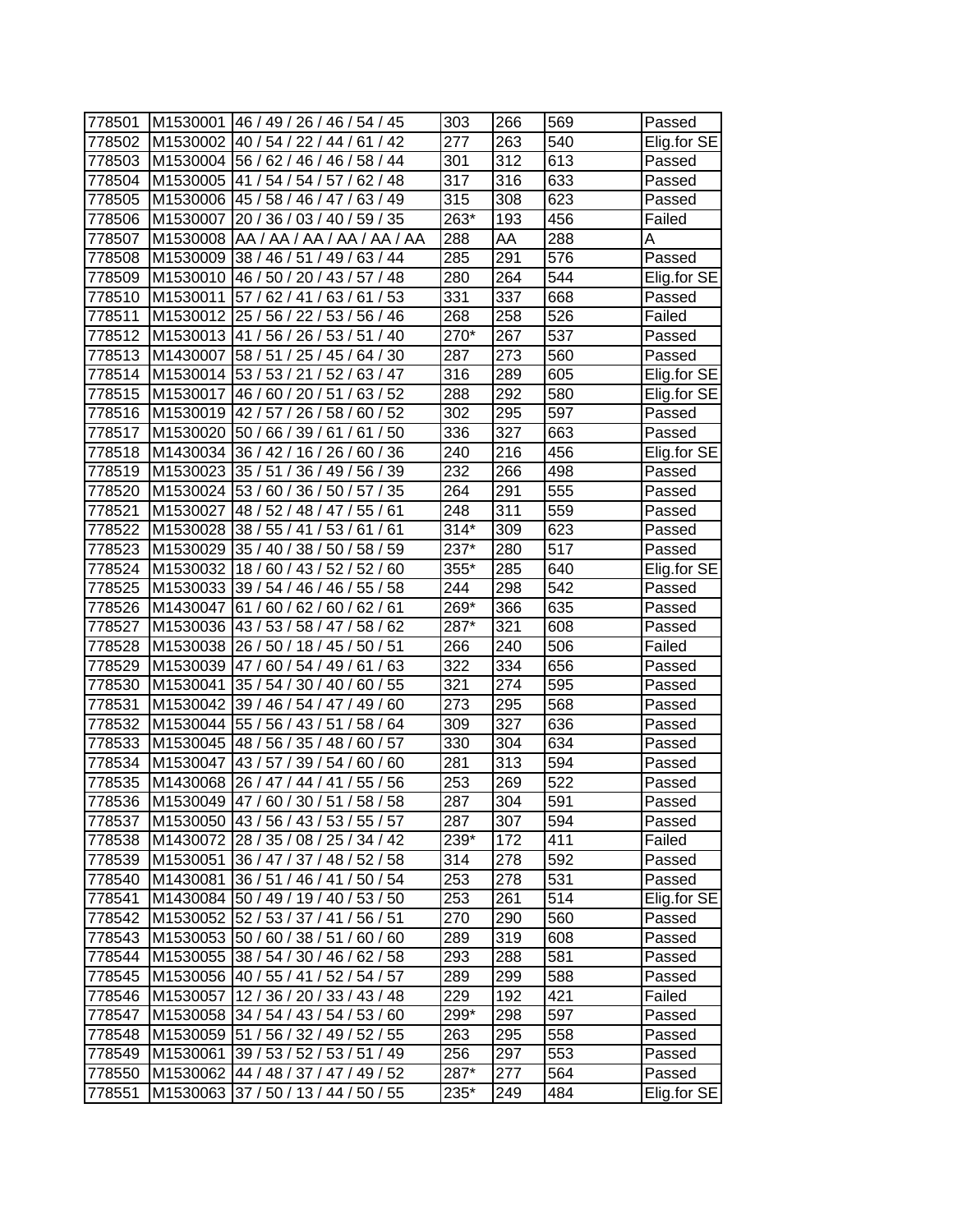|        |          |                                                 | 364               | 326 | 690              |             |
|--------|----------|-------------------------------------------------|-------------------|-----|------------------|-------------|
| 778552 |          | M1530064 39 / 61 / 51 / 55 / 60 / 60<br>65 / 65 | $301*$            |     | 685              | Passed      |
| 778553 |          | M1530065 60 / 63 / 64 / 67 /                    |                   | 384 |                  | Passed      |
| 778554 |          | M1430099 47 / 48 / 54 / 49 / 58 / 58            | $316*$            | 314 | 630              | Passed      |
| 778555 |          | M1530070 54 / 49 / 20 / 42 / 54 / 50            | 243*              | 269 | 512              | Elig.for SE |
| 778556 |          | M1530072 44 / 55 / 19 / 49 / 57 / 53            | 333               | 277 | 610              | Elig.for SE |
| 778557 |          | M1530075 47 / 49 / 18 / 41 /<br>56 / 55         | 285               | 266 | 551              | Elig.for SE |
| 778558 | M1530076 | 45 / 60 / 50 / 51 / 57 / 57                     | 286*              | 320 | 606              | Passed      |
| 778559 | M1530078 | 26 / 47 / 10 / 30 / 46 / 50                     | 264               | 209 | 473              | Failed      |
| 778560 |          | M1330083 AA / 39 / 06 / 35 / 51 / 47            | 282               | 178 | 460              | Failed      |
| 778561 |          | M1530080 57 / 62 / 49 / 51 / 61 / 61            | 316               | 341 | 657              | Passed      |
| 778562 | M1530081 | 34 / 45 / 07 / 36 / 51 / 51                     | 247               | 224 | 471              | Elig.for SE |
| 778563 | M1530082 | 47 / 56 / 48 / 42 / 56 / 56                     | 313               | 305 | 618              | Passed      |
| 778564 | M1530084 | 63/60/61/63/64/63                               | 294*              | 374 | 668              | Passed      |
| 778565 | M1530085 | 34 / 52 / 53 / 40 / 55 / 54                     | 280               | 288 | 568              | Passed      |
| 778566 | M1530089 | 42/61/<br>09/37/<br>57/58                       | 247               | 264 | 511              | Elig.for SE |
| 778567 |          | M1530090 43 / 61 / 38 / 57 / 61<br>/ 61         | 327               | 321 | 648              | Passed      |
| 778568 | M1530092 | 24 / 46 / 16 / 36 / 57 / 57                     | $221*$            | 236 | 457              | Failed      |
| 778569 | M1530095 | 32 / 50 / 30 / 44<br>49 / 54                    | 258               | 259 | 517              | Passed      |
| 778570 | M1530096 | 43/52/15/46/42/58                               | 293               | 256 | 549              | Elig.for SE |
| 778571 | M1530097 | 21 / 58 / 13 / 57 /<br>32/60                    | $\overline{3}$ 16 | 241 | 557              | Failed      |
| 778572 | M1530100 | 30 / 50 / 42 / 52 / 43 / 56                     | 286               | 273 | 559              | Passed      |
| 778573 | M1530101 | 24 / 54 / 35 / 53 / 27 / 61                     | 257               | 254 | $\overline{511}$ | Failed      |
| 778574 |          | M1530102 38 / 55 / 32 / 60 / 32 / 60            | 347               | 277 | 624              | Passed      |
| 778575 | M1530103 | 23 / 49 / 32 / 55 / 39 / 57                     | 324               | 255 | 579              | Elig.for SE |
| 778576 |          | M1530104 30 / 49 / 26 / 45 / 31 / 54            | 274               | 235 | 509              | Elig.for SE |
| 778577 |          | M1530105 69 / 63 / 72 / 53 / 48 / 62            | 380               | 367 | 747              | Passed      |
| 778578 |          | M1530106 07 / 54 / 35 / 51 / 32 / 56            | 308               | 235 | 543              | Elig.for SE |
| 778579 | M1530107 | 30 / 57 / 49 / 51 / 59 / 56                     | 335*              | 302 | 637              | Passed      |
| 778580 |          | M1530108 10 / 36 / 20 / 34 / 08 / 55            | 250               | 163 | 413              | Failed      |
| 778581 | M1530111 | 19 / 49 / 55 / 51 / 36 / 56                     | 298               | 266 | 564              | Elig.for SE |
| 778582 | M1530112 | 34 / 52 / 65 / 49 / 35 / 60                     | 328               | 295 | 623              | Passed      |
| 778583 | M1530115 | 33 / 51 / 37 / 47 / 44 / 58                     | 294               | 270 | 564              | Passed      |
| 778584 | M1530117 | 52 / 63 / 46 / 60 / 54 / 62                     | 368               | 337 | 705              | Passed      |
| 778585 | M1530118 | 14 / 37 / 30 / 33 / 29 / 40                     | 221               | 183 | 404              | Failed      |
| 778586 |          | M1530122 32 / 50 / 31 / 51 / 38 / 54            | 304               | 256 | 560              | Passed      |
| 778587 |          | M1530124 52 / 51 / 34 / 54 / 49 / 58            | 359               | 298 | 657              | Passed      |
| 778588 | M1530125 | 32/63/28/46/47/60                               | 324               | 276 | 600              | Passed      |
| 778589 |          | M1530126 50 / 54 / 31 / 53 / 49 / 60            | 331               | 297 | 628              | Passed      |
| 778590 |          | M1530128 69 / 57 / 66 / 47 / 44 / 55            | 295               | 338 | 633              | Passed      |
| 778591 |          | M1530129 20 / 51 / 20 / 53 / 49 / 56            | $341*$            | 249 | 590              | Failed      |
| 778592 | M1530131 | 30 / 48 / 39 / 47 / 37 / 52                     | 299               | 253 | 552              | Passed      |
| 778593 |          | M1530132 08 / 55 / 33 / 51 / 27 / 60            | 316               | 234 | 550              | Failed      |
| 778594 | M1530133 | 43/56/50/60/53/62                               | 342               | 324 | 666              | Passed      |
| 778595 |          | M1430173 60 / 65 / 61 / 64 / 62 / 62            | 262*              | 374 | 636              | Passed      |
| 778596 |          | M1530134 47 / 48 / 59 / 61 / 58 / 61            | 352               | 334 | 686              | Passed      |
| 778597 | M1530135 | 43 / 50 / 52 / 55 / 58 / 62                     | 348               | 320 | 668              | Passed      |
| 778598 |          | M1530137 64 / 53 / 53 / 52 / 60 / 62            | 352               | 344 | 696              |             |
| 778599 |          | M1530140 43 / 52 / 47 / 42 / 57 / 53            | 311               | 294 | 605              | Passed      |
| 778600 | M1430197 | 42 / 53 / 50 / 49 / 57 / 58                     | 304*              | 309 | 613              | Passed      |
| 778601 |          | M1530141 29 / 51 / 54 / 41 / 57 / 60            | 354               |     | 646              | Passed      |
|        |          |                                                 |                   | 292 |                  | Passed      |
| 778602 | M1530142 | 44 / 47 / 48 / 43 / 56 / 59                     | 297               | 297 | 594              | Passed      |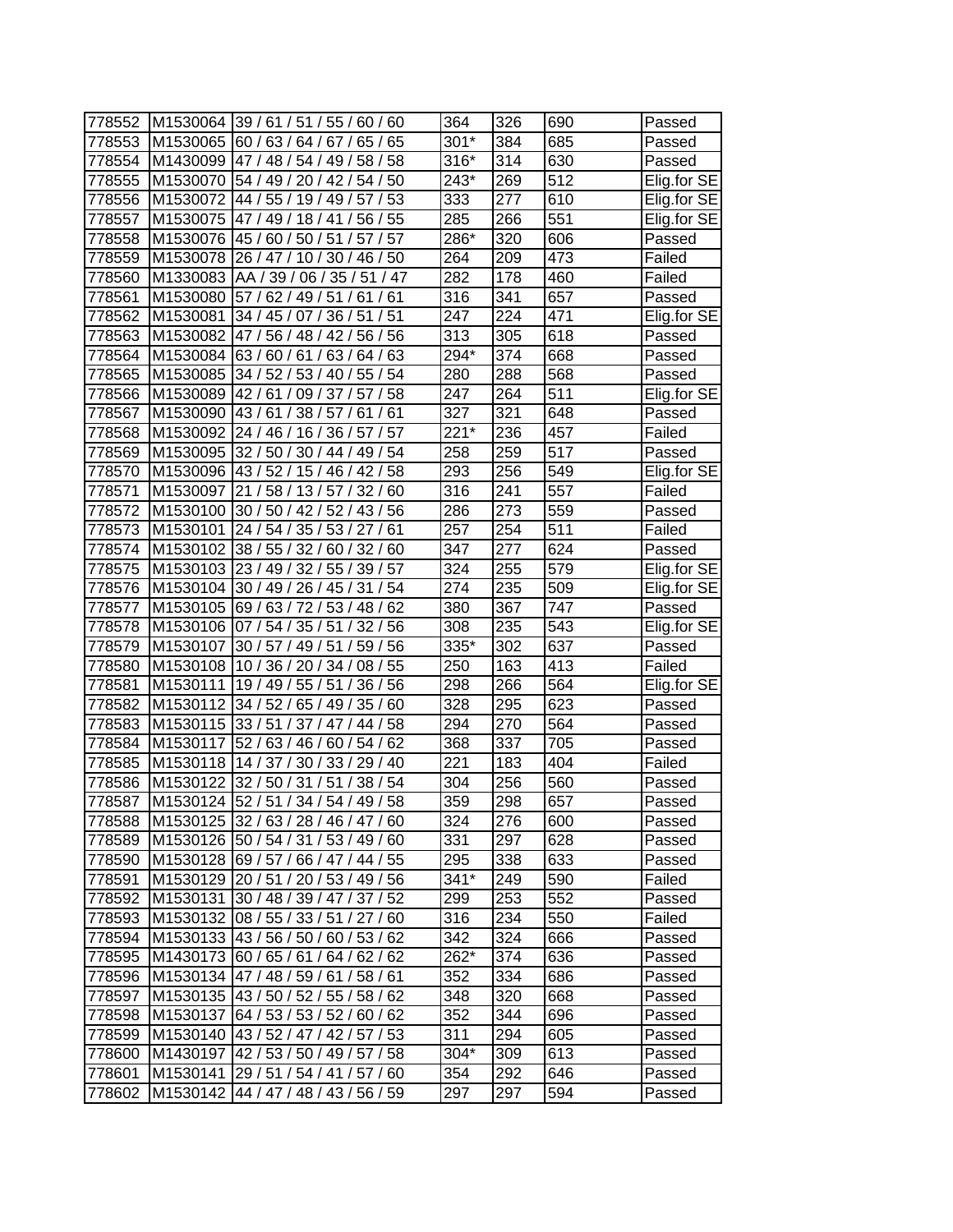| 778603 |          | M1430209 40 / 41 / 42 / 43 / 53 / 48        | 282    | 267 | 549              | Passed      |
|--------|----------|---------------------------------------------|--------|-----|------------------|-------------|
| 778604 |          | M1530143  50 / 54 / 57 / 51 /<br>60<br>61/  | 361    | 333 | 694              | Passed      |
| 778605 | M1530144 | 42 / 51 / 36 / 54 /<br>50/44                | 314    | 277 | 591              | Passed      |
| 778606 |          | M1430212 46 / 47 / 17 / 51 / 51 / 52        | 285*   | 264 | 549              | Elig.for SE |
| 778607 |          | M1530145 50 / 48 / 30 / 44 / 54 / 52        | $315*$ | 278 | 593              | Passed      |
| 778608 |          | M1530146 60 / 54 / 65 / 60 / 62 / 65        | 331    | 366 | 697              | Passed      |
| 778609 | M1530147 | 41 / 47 / 38 / 47 / 52 / 58                 | 317    | 283 | 600              | Passed      |
| 778610 | M1530148 | 33 / 53 / 47 / 40 /<br>54/57                | 306    | 284 | 590              | Passed      |
| 778611 | M1530149 | 49 / 46 / 45 / 49 / 57 / 59                 | 320    | 305 | 625              | Passed      |
| 778612 | M1530151 | 41 / 51 / 23 / 53 / 64 / 55                 | 295    | 287 | 582              | Elig.for SE |
| 778613 | M1530152 | 44 / 61 / 60 / 47 / 60 / 63                 | 348    | 335 | 683              | Passed      |
| 778614 | M1530153 | 46 / 48 / 55 / 53 / 55 / 46                 | 309    | 303 | 612              | Passed      |
| 778615 | M1530154 | /47<br>36 / 39 / 25 / 51<br>/51             | 277    | 249 | 526              | Elig.for SE |
| 778616 | M1430234 | 28 / 33 / 39 / 48 / 46 / 53                 | 269*   | 247 | 516              | Passed      |
| 778617 | M1530155 | 52/35/<br>62/63/<br>69<br>60/               | 289    | 341 | 630              | Passed      |
| 778618 | M1530156 | 52 / 47 / 48 / 55 /<br>56/<br>60            | 331    | 318 | 649              | Passed      |
| 778619 | M1430237 | 38 / 60 / 32 / 49 /<br>58 / 59              | 287    | 296 | 583              | Passed      |
| 778620 | M1530158 | 48 / 56 / 43 / 48 /<br>64<br>' 57           | 313    | 316 | 629              | Passed      |
| 778621 | M1530159 | /51<br>43 / 48 / 41<br>56 / 48              | 294    | 287 | 581              | Passed      |
| 778622 | M1530160 | 45 / 55 / 54 / 63 / 62 / 65                 | 330    | 344 | 674              | Passed      |
| 778623 | M1530161 | 43 / 55 / 52 / 54 / 60 / 65                 | 319    | 329 | $\overline{648}$ | Passed      |
| 778624 | M1530162 | 50 / 60 / 48 / 56 / 58 / 66                 | 334    | 338 | 672              | Passed      |
| 778625 | M1530167 | 51 / 47 / 38 / 54 / 52 / 47                 | 246    | 289 | 535              | Passed      |
| 778626 | M1530163 | 48 / 45 / 18 / 53 / 55 / 48                 | 305    | 267 | 572              | Elig.for SE |
| 778627 | M1530164 | 63/71/<br>61/68/64/67                       | 276    | 394 | 670              | Passed      |
| 778628 |          | M1530165 39 / 48 / 44 / 53 / 51 / 59        | 317    | 294 | $\overline{6}11$ | Passed      |
| 778629 | M1530166 | 38/54/40/46/57/<br>57                       | 336    | 292 | 628              | Passed      |
| 778630 | M1530157 | 47 / 50 / 31 / 54 /<br>58/56                | 326    | 296 | 622              | Passed      |
| 778631 |          | M1530169 53 / 70 / 56 / 58 / 58 / 61        | 333    | 356 | 689              | Passed      |
| 778632 |          | M1530170 41 / 59 / 47 / 59 /<br>60/64       | 376    | 330 | 706              | Passed      |
| 778633 |          | M1430249 46 / 49 / 12 / 50 / 52 / 60        | $319*$ | 269 | 588              | Elig.for SE |
| 778634 | M1530171 | 42 / 58 / 56 / 60 / 61 / 62                 | 342    | 339 | 681              | Passed      |
| 778635 | M1530172 | 49 / 45 / 46 / 43 / 45 / 50                 | 281    | 278 | 559              | Passed      |
| 778636 | M1530174 | 42 / 52 / 40 / 52 / 56 / 50                 | 275    | 292 | 567              | Passed      |
| 778637 | M1530175 | 10 / 38 / 07 / 38 / 37 / 42                 | 233    | 172 | 405              | Failed      |
| 778638 |          | M1530176 49 / 52 / 47 / 56 / 60 / 55        | 353    | 319 | 672              | Passed      |
|        |          | 778639 M1530180 40 / 47 / 51 / 41 / 48 / 52 | 247    | 279 | 526              | Passed      |
| 778640 |          | M1530181 42 / 36 / 11 / 48 / 55 / 50        | 299    | 242 | 541              | Elig.for SE |
| 778641 |          | M1530182 51 / 58 / 40 / 60 / 61 / 64        | 359    | 334 | 693              | Passed      |
| 778642 | M1530183 | 41 / 52 / 33 / 53 / 58 / 60                 | 278    | 297 | 575              | Passed      |
| 778643 |          | M1430290 40 / 45 / 33 / 46 / 50 / 51        | 290*   | 265 | 555              | Passed      |
| 778644 |          | M1530184 25 / 56 / 51 / 64 / 66 / 64        | 336    | 326 | 662              | Passed      |
| 778645 |          | M1530185 15 / 51 / 08 / 56 / 53 / 53        | 341    | 236 | 577              | Failed      |
| 778646 |          | M1530187 22 / 54 / 40 / 52 / 50 / 63        | 287    | 281 | 568              | Elig.for SE |
| 778647 |          | M1530189 14 / 49 / 42 / 41 / 53 / 36        | 289*   | 235 | 524              | Elig.for SE |
| 778648 |          | M1430296 31 / 41 / 21 / 35 / 48 / 50        | 241    | 226 | 467              | Elig.for SE |
| 778649 |          | M1530191 26 / 53 / 35 / 37 / 58 / 42        | 317    | 251 | 568              | Passed      |
| 778650 |          | M1530192 32 / 52 / 25 / 34 / 60 / 48        | 302    | 251 | 553              | Elig.for SE |
| 778651 | M1430307 | 20 / 50 / 31 / 36 / 60 / 19                 | 292    | 216 | 508              | Failed      |
| 778652 |          | M1530193 64 / 60 / 58 / 51 / 60 / 49        | 396    | 342 | 738              | Passed      |
| 778653 |          | M1530194 39 / 51 / 33 / 46 / 57 / 54        | 334    | 280 | 614              | Passed      |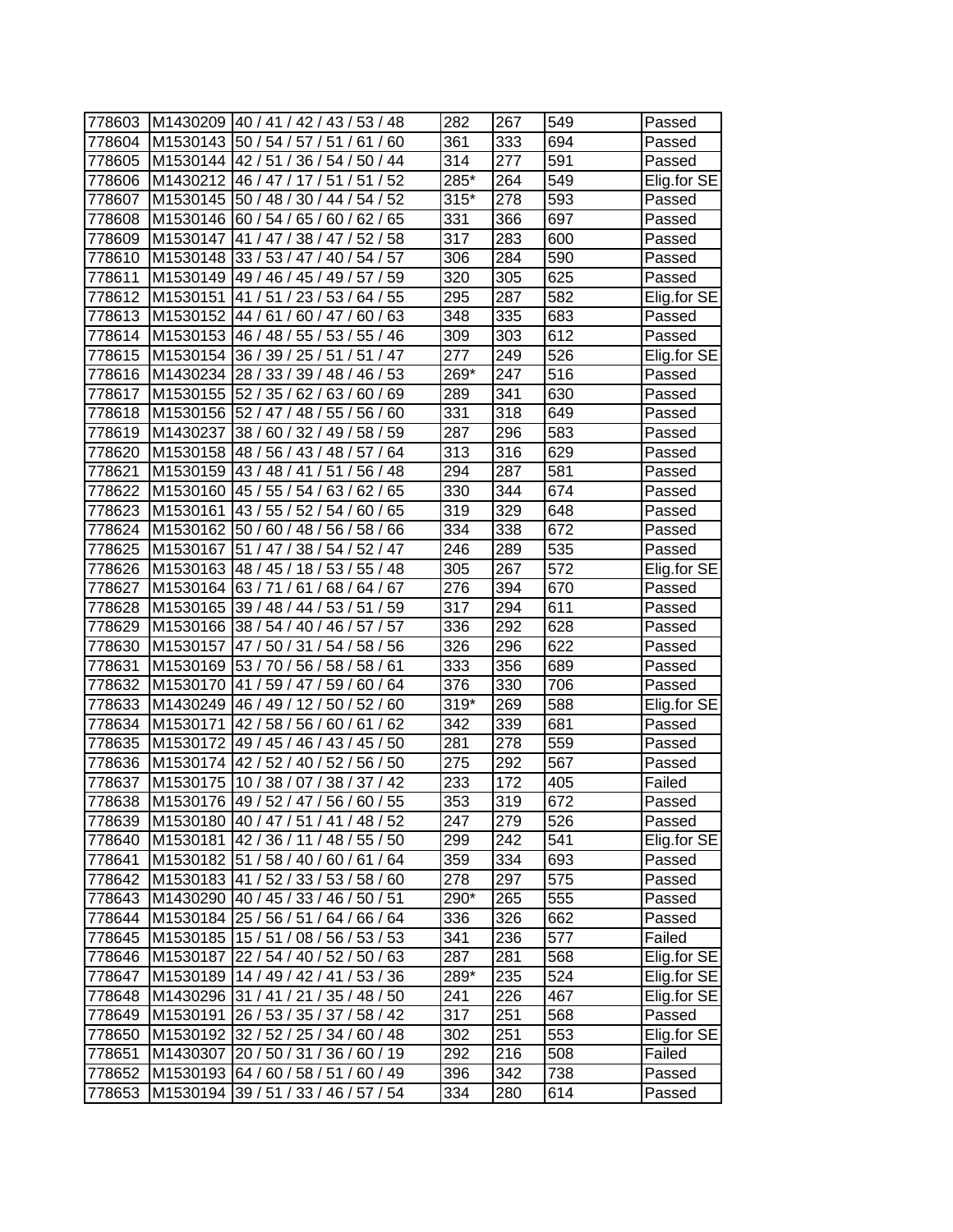| 778654 |                    | M1530195 31 / 46 / 48 / 45 / 57 / 45    | 360    | 272 | 632 | Passed      |
|--------|--------------------|-----------------------------------------|--------|-----|-----|-------------|
| 778655 | M1530196 39 / 51 / | 40/37/<br>38<br>57/                     | 314    | 262 | 576 | Passed      |
| 778656 | M1530197           | 60/57<br>60/58/<br>63/49/               | 342    | 347 | 689 | Passed      |
| 778657 |                    | M1530198 34 / 56 / 50 / 47 / 58 / 54    | 339    | 299 | 638 | Passed      |
| 778658 | M1530199           | 33 / 52 / 54 / 37 /<br>57/53            | 328    | 286 | 614 | Passed      |
| 778659 |                    | M1530200 26 / 55 / 35 / 32 /<br>80 / 17 | 292    | 225 | 517 | Failed      |
| 778660 | M1530201           | 19 / 42 / 22 / 24 / 55 / 38             | 238*   | 200 | 438 | Failed      |
| 778661 | M1530202           | 10 / 46 / 25 / 32 /<br>54/33            | 261*   | 200 | 461 | Failed      |
| 778662 | M1530207           | 36 / 64 / 30 / 48 /<br>60/60            | 385    | 298 | 683 | Passed      |
| 778663 | M1530210           | 17/53/39/35/56/51                       | 307    | 251 | 558 | Elig.for SE |
| 778664 | M1530212           | 32 / 54 / 43 / 45 / 61<br>/60           | 360    | 295 | 655 | Passed      |
| 778665 | M1530213           | 18 / 45 / 39 / 35 / 52 / 46             | 270    | 235 | 505 | Elig.for SE |
| 778666 | M1530214           | 39 / 55 / 33 / 49 / 53 / 50             | 300    | 279 | 579 | Passed      |
| 778667 | M1530215           | 49 / 52 / 42 / 41 /<br>56/48            | 301    | 288 | 589 | Passed      |
| 778668 | M1430349           | 36 / 49 / 30 / 35 /<br>48<br>60/        | 308    | 258 | 566 | Passed      |
| 778669 | M1530218           | 25/<br>57<br>60/27/47/<br>61            | 333    | 277 | 610 | Failed      |
| 778670 | M1530219           | 36 / 56 / 24 / 44 /<br>' 45 / 50        | 311    | 255 | 566 | Elig.for SE |
| 778671 | M1530221           | 27/51/28/41<br>40 / 50                  | 321    | 237 | 558 | Failed      |
| 778672 | M1530224           | 43 / 52 / 53 / 46 / 51<br>63            | 344    | 308 | 652 | Passed      |
| 778673 | M1530226           | 20 / 40 / 36 / 42 / 25 / 41             | $277*$ | 204 | 481 | Failed      |
| 778674 | M1530231           | 39 / 55 / 34 / 54 / 41<br>/58           | 340    | 281 | 621 | Passed      |
| 778675 | M1530235           | 30 / 53 / 48 / 48 / 42 / 56             | 302    | 277 | 579 | Passed      |
| 778676 | M1530236           | 41 / 62 / 67 / 57 / 52 / 61             | 347    | 340 | 687 | Passed      |
| 778677 | M1530237           | 56 / 57 / 80 / 61 / 40 / 47             | 339*   | 341 | 680 | Passed      |
| 778678 | M1530238           | 30 / 54 / 44 / 46 / 60 / 57             | 302    | 291 | 593 | Passed      |
| 778679 | M1530240           | 30 / 52 / 35 / 43 / 37 / 55             | 306    | 252 | 558 | Passed      |
| 778680 | M1530242           | 30/42/<br>60 / 58 / 44 / 57             | 284    | 291 | 575 | Passed      |
| 778681 | M1530243           | 33/58/56/59/47/<br>63                   | 342    | 316 | 658 | Passed      |
| 778682 | M1530244           | 44 / 58 / 55 / 61 / 34 / 60             | 339    | 312 | 651 | Passed      |
| 778683 | M1530245           | 32 / 52 / 35 / 56 / 33 / 58             | 333*   | 266 | 599 | Passed      |
| 778684 | M1530247           | 23 / 44 / 25 / 44 / 10 / 49             | 237*   | 195 | 432 | Failed      |
| 778685 | M1530248           | 34 / 51 / 40 / 63 / 52 / 47             | 302    | 287 | 589 | Passed      |
| 778686 | M1530249           | 31 / 51 / 25 / 54 /<br>36/44            | 253    | 241 | 494 | Elig.for SE |
| 778687 | M1530250           | 37/53/42/57/45/60                       | 327    | 294 | 621 | Passed      |
| 778688 |                    | M1530252 35 / 55 / 53 / 53 / 40 / 54    | 305    | 290 | 595 | Passed      |
| 778689 |                    | M1530253 30 / 49 / 27 / 60 / 40 / 50    | 304*   | 256 | 560 | Passed      |
| 778690 |                    | M1530254 35 / 50 / 41 / 61 / 48 / 64    | 339    | 299 | 638 | Passed      |
| 778691 |                    | M1530255 22 / 49 / 19 / 44 / 23 / 53    | 279    | 210 | 489 | Failed      |
| 778692 |                    | M1530256 18 / 56 / 61 / 57 / 43 / 62    | 357    | 297 | 654 | Elig.for SE |
| 778693 | M1530257           | 19 / 46 / 34 / 43 / 45 / 54             | 304*   | 241 | 545 | Elig.for SE |
| 778694 | M1530258           | 41 / 52 / 70 / 60 / 52 / 56             | 326    | 331 | 657 | Passed      |
| 778695 |                    | M1530259 66 / 63 / 80 / 63 / 61 / 57    | 314    | 390 | 704 | Passed      |
| 778696 | M1530261           | 49 / 53 / 62 / 58 / 59 / 43             | 307    | 324 | 631 | Passed      |
| 778697 | M1530262           | 46 / 44 / 52 / 51 / 54 / 63             | $321*$ | 310 | 631 | Passed      |
| 778698 | M1430415           | 60 / 52 / 62 / 63 / 64 / 61             | 232*   | 362 | 594 | Passed      |
| 778699 | M1530263           | 48 / 58 / 45 / 50 / 46 / 65             | 269*   | 312 | 581 | Passed      |
| 778700 |                    | M1530265 42 / 50 / 40 / 57 / 55 / 59    | 324    | 303 | 627 | Passed      |
| 778701 |                    | M1530266 55 / 68 / 46 / 62 / 64 / 73    | 351    | 368 | 719 | Passed      |
| 778702 |                    | M1530269 45 / 64 / 52 / 58 / 64 / 67    | 347    | 350 | 697 | Passed      |
| 778703 |                    | M1530270 53 / 46 / 68 / 60 / 62 / 63    | 352    | 352 | 704 | Passed      |
| 778704 | M1530271           | 33 / 45 / 18 / 58 / 58 / 56             | 331*   | 268 | 599 | Elig.for SE |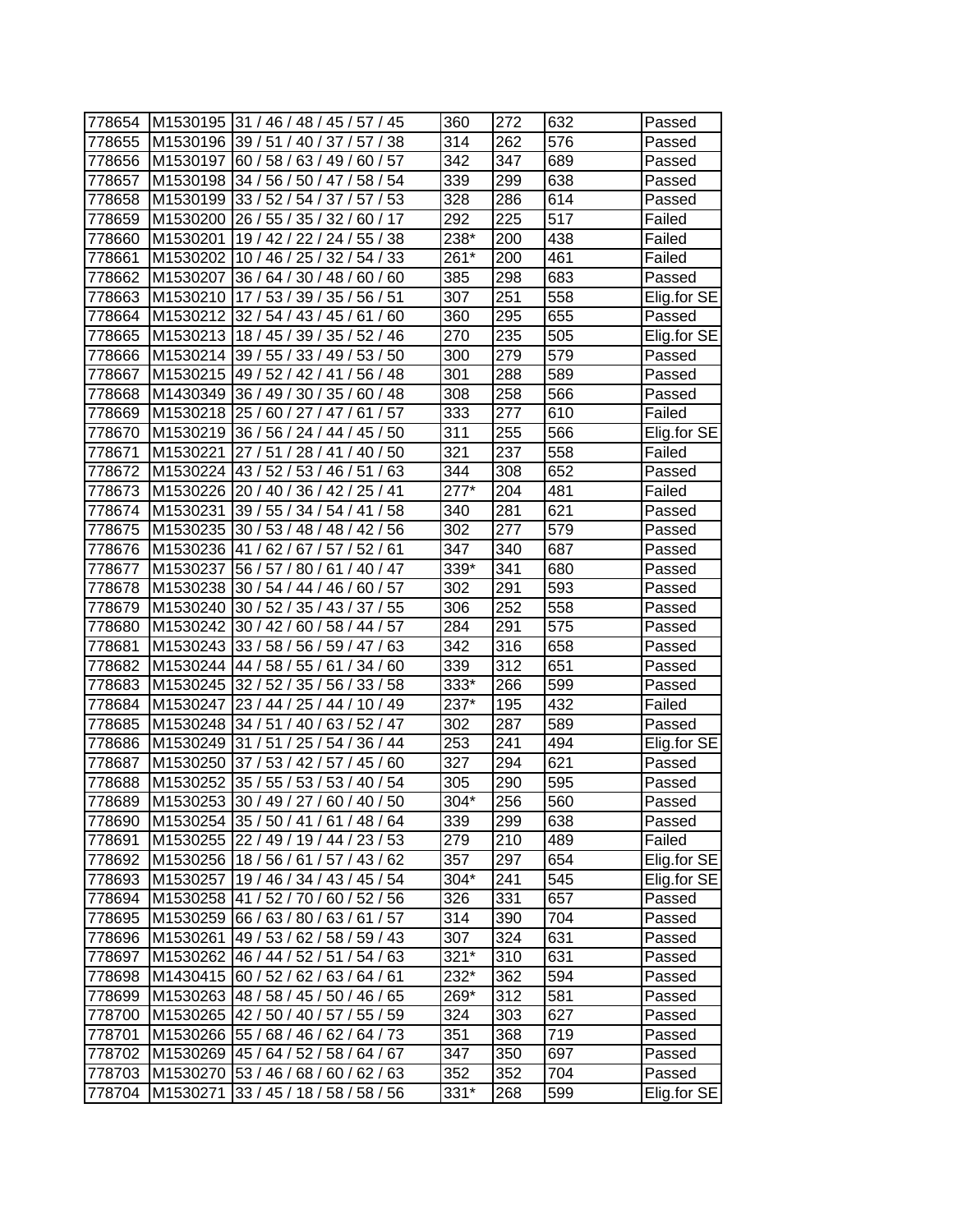| 778705 |          | M1530272  40 / 54 / 47 / 56 / 61 /<br>63 | 322    | 321              | 643              | Passed      |
|--------|----------|------------------------------------------|--------|------------------|------------------|-------------|
| 778706 | M1530273 | 44 / 52 / 10 / 50 / 58 / 55              | 307    | 269              | 576              | Elig.for SE |
| 778707 |          | M1530274 42 / 49 / 13 / 56 / 52 / 51     | 299*   | 263              | 562              | Elig.for SE |
| 778708 |          | M1430429 38 / 43 / 17 / 46 / 54 / 52     | 284    | 250              | 534              | Elig.for SE |
| 778709 |          | M1530276 36 / 55 / 57 / 54 / 58 / 61     | 333*   | 321              | 654              | Passed      |
| 778710 | M1530278 | 43 / 50 / 45 / 54 / 58 / 62              | 300*   | 312              | 612              | Passed      |
| 778711 | M1530279 | 40 / 48 / 10 / 56 / 53 / 49              | 305*   | 256              | 561              | Elig.for SE |
| 778712 | M1530280 | 49 / 64 / 48 / 62 / 64 / 67              | 347    | 354              | 701              | Passed      |
| 778713 | M1530281 | 50 / 63 / 48 / 60 /<br>60/70             | 337    | 351              | 688              | Passed      |
| 778714 |          | M1530283 44 / 60 / 53 / 57 / 60 / 62     | 287    | 336              | 623              | Passed      |
| 778715 | M1530284 | 52/63/63/66/64/70                        | 337    | 378              | 715              | Passed      |
| 778716 | M1530292 | 46 / 50 / 47 / 54 / 57 / 64              | 285*   | 318              | 603              | Passed      |
| 778717 | M1430442 | 60 / 42 / 51 / 52 / 45 / 60              | 281*   | 310              | 591              | Passed      |
| 778718 | M1530295 | 49/53/51/54/<br>57/<br>59                | 263    | 323              | 586              | Passed      |
| 778719 | M1530297 | 45 / 52 / 52 / 60 /<br>57<br>63/         | 303    | 329              | 632              | Passed      |
| 778720 | M1430445 | 13/46/33/54/<br>02/48                    | 368    | 196              | 564              | Failed      |
| 778721 |          | M1530299 47 / 53 / 50 / 65 / 53 / 61     | 276    | 329              | 605              | Passed      |
| 778722 | M1530300 | 57/51<br>51<br>57<br>/66/57/             | 318    | 339              | 657              | Passed      |
| 778723 | M1530302 | 49 / 48 / 57 / 67 / 48 / 49              | 298*   | $\overline{318}$ | 616              | Passed      |
| 778724 | M1530304 | 62/63/80/71<br>65<br>/46/                | 326    | 387              | 713              | Passed      |
| 778725 | M1530311 | 39 / 51 / 48 / 56 /<br>59/<br>58         | 270    | 311              | 581              | Passed      |
| 778726 |          | M1530313 53 / 51 / 66 / 61<br>/48/57     | 271    | 336              | 607              | Passed      |
| 778727 | M1530314 | 37/52/61/53/35/63                        | 258    | 301              | 559              | Passed      |
| 778728 |          | M1530315 40 / 56 / 53 / 60 / 44 / 61     | 300    | 314              | 614              | Passed      |
| 778729 |          | M1530318 33 / 47 / 43 / 46 / 33 / 55     | 247*   | 257              | 504              | Passed      |
| 778730 | M1430481 | 55<br>31 / 53 / 45 / 54 / 40 /           | 298*   | 278              | 576              | Passed      |
| 778731 |          | M1530323 39 / 61 / 45 / 64 / 49 /<br>60  | 277    | 318              | 595              | Passed      |
| 778732 |          | M1530324 36 / 53 / 37 / 59 / 44 / 57     | 305    | 286              | 591              | Passed      |
| 778733 |          | M1530326 39 / 61 / 45 / 67 / 44 / 61     | 311    | 317              | 628              | Passed      |
| 778734 | M1530327 | 53 / 62 / 63 / 66 / 44 / 65              | 348    | 353              | 701              | Passed      |
| 778735 | M1530330 | 27 / 47 / 41 / 46 / 45 / 54              | 264*   | 260              | 524              | Passed      |
| 778736 | M1530331 | 41 / 41 / 48 / 42 /<br>38/56             | 277    | 266              | 543              | Passed      |
| 778737 | M1530333 | 55 / 50 / 49 / 52 /<br>34/55             | 293    | 295              | 588              | Passed      |
| 778738 | M1530336 | 30 / 47 / 61 / 40 / 47 / 56              | 276*   | 281              | $\overline{5}57$ | Passed      |
| 778739 |          | M1530339 41 / 57 / 68 / 51 / 46 / 62     | 293    | $\overline{325}$ | 618              | Passed      |
| 778740 |          | M1530341 30 / 51 / 55 / 56 / 48 / 58     | $315*$ | 298              | 613              | Passed      |
| 778741 |          | M1530344 34 / 62 / 59 / 61 / 51 / 57     | 311    | 324              | 635              | Passed      |
| 778742 |          | M1530345 30 / 48 / 40 / 51 / 36 / 57     | 278    | 262              | 540              | Passed      |
| 778743 |          | M1530346 33 / 45 / 44 / 45 / 31 / 51     | 293    | 249              | 542              | Passed      |
| 778744 |          | M1530348 25 / 50 / 17 / 40 / 27 / 43     | 238    | 202              | 440              | Failed      |
| 778745 |          | M1430526 30 / 58 / 31 / 48 / 60 / 46     | 316    | 273              | 589              | Passed      |
| 778746 |          | M1530350 19 / 30 / 55 / 42 / 58 / 38     | 253    | 242              | 495              | Elig.for SE |
| 778747 |          | M1530351 62 / 56 / 56 / 40 / 59 / 48     | 264    | 321              | 585              | Passed      |
| 778748 |          | M1530352 53 / 64 / 39 / 53 / 60 / 57     | 289    | 326              | 615              | Passed      |
| 778749 |          | M1530354 AA / AA / AA / AA / AA / AA     | 346    | AA               | 346              | A           |
| 778750 |          | M1530357 76 / 58 / 58 / 53 / 64 / 58     | 333    | 367              | 700              | Passed      |
| 778751 |          | M1430002 31 / 50 / 36 / 37 / 60 / 49     | 284    | 263              | 547              | Passed      |
| 778752 |          | M1430012 10 / 56 / 33 / 42 / 62 / 48     | $251*$ | 251              | 502              | Elig.for SE |
| 778753 |          | M1330035 30 / 56 / 36 / AA / AA / AA     | 260*   | 122              | 382              | Failed      |
| 778754 |          | M1330037 43 / 58 / 39 / 46 / 60 / 53     | 317    | 299              | 616              | Passed      |
| 778755 |          | M1430159 38 / 62 / 36 / 48 / 61 / 50     | 263*   | 295              | 558              | Passed      |
|        |          |                                          |        |                  |                  |             |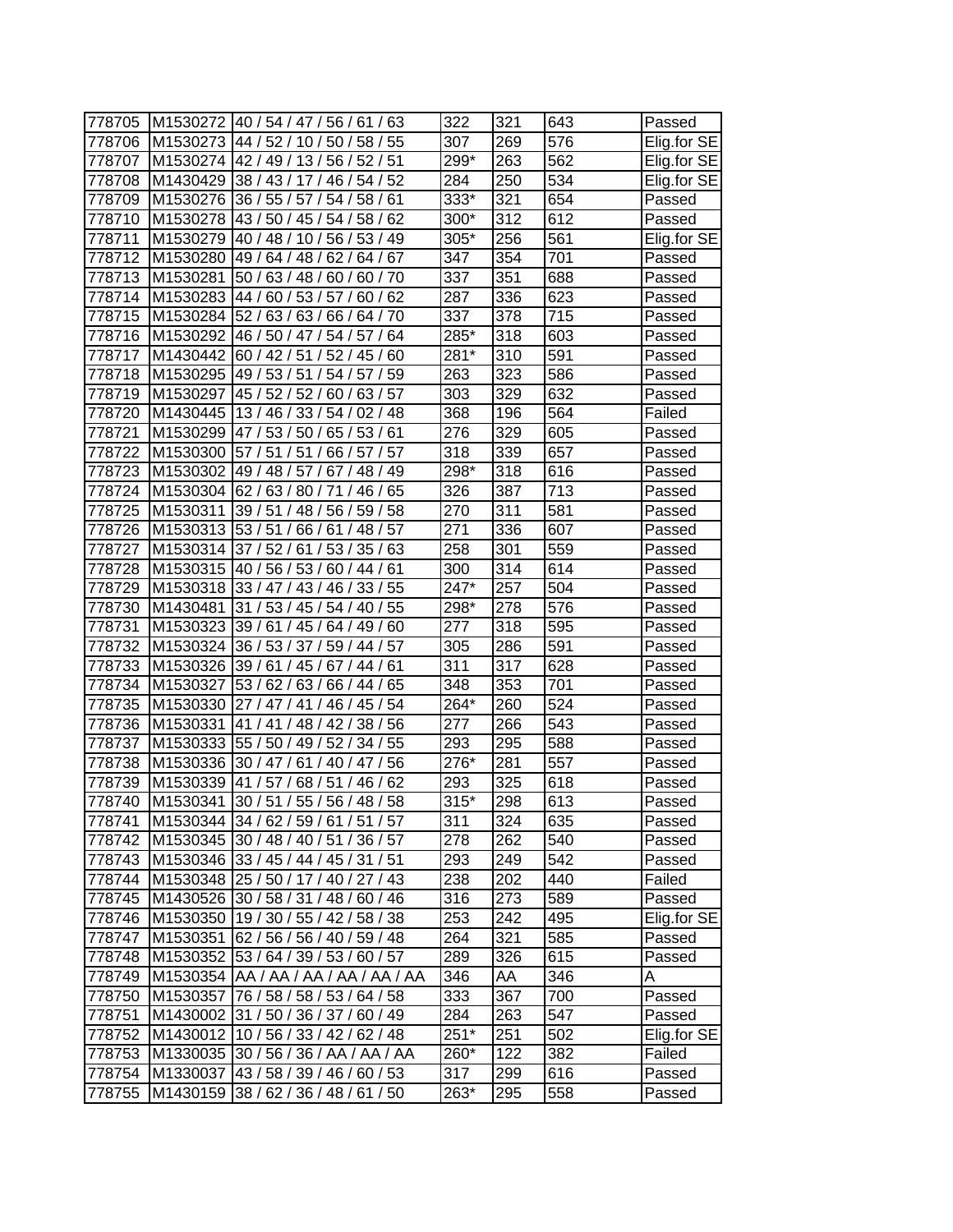| 778756 |          | M1430166 21 / 48 / 21 / 39 / 60 / 56  | 229               | 245              | 474              | Failed      |
|--------|----------|---------------------------------------|-------------------|------------------|------------------|-------------|
| 778757 | M1330178 | 16/51/<br>/ 45<br>21/<br>36/<br>61    | 261               | 230              | 491              | Failed      |
| 778758 | M1230229 | 05 / 38 / 22 / 41 /<br>63/44          | 220*              | 213              | 433              | Failed      |
| 778759 |          | M1430354 50 / 48 / 22 / 35 /<br>60/50 | 271               | 265              | 536              | Elig.for SE |
| 778760 | M1330224 | 14/29/21<br>/ 30 / 60 / 37            | 265               | 191              | 456              | Failed      |
| 778761 | M1330233 | 16 / 58 / 36 / 46 / 64 / 53           | 253*              | 273              | 526              | Elig.for SE |
| 778762 | M1230280 | AA / AA / AA / AA / AA / AA           | 305*              | AA               | 305              | Α           |
| 778763 | M1430424 | 35 / 52 / 38 / 49 / 63 / 44           | $\frac{1}{248}$   | 281              | $\overline{529}$ | Passed      |
| 778764 | M1330274 | 33 / 49 / 30 / 34 / 61 / 47           | 230               | 254              | 484              | Passed      |
| 778765 | M1430525 | 04 / 53 / 36 / 35 / 63 / 45           | 263               | 236              | 499              | Elig.for SE |
| 778766 | M1330354 | 50 / 57 / 53 / 49 / 61<br>/60         | 275               | 330              | 605              | Passed      |
| 779501 | M1530358 | 80 / 64 / 59 / 64 / 60 / 61           | 384               | 388              | 772              | Passed      |
| 779502 | M1530359 | 46 / 60 / 39 / 60 / 63 / 55           | 313               | 323              | 636              | Passed      |
| 779503 | M1530360 | 59/61/<br>46/54/<br>62<br>64/         | 368               | 346              | 714              | Passed      |
| 779504 | M1530361 | 58/68/<br>50/63/<br>63/<br>58         | 350               | 360              | 710              | Passed      |
| 779505 | M1430045 | 52/38/<br>51<br>62/<br>62/49          | 269               | 314              | 583              | Passed      |
| 779506 | M1530362 | 55 / 45 / 47 / 51<br>60/54            | 314               | 312              | 626              | Passed      |
| 779507 | M1530363 | 51<br>/57/51<br>/56/<br>60/58         | 371               | 333              | 704              | Passed      |
| 779508 | M1530364 | 59/61<br>59/61<br>58 / 57             | 363               | 355              | 718              | Passed      |
| 779509 | M1530365 | 49 / 58 / 67 / 56 / 62 / 53           | 343               | 345              | 688              | Passed      |
| 779510 | M1530367 | 54 / 58 / 78 / 58 / 60 / 49           | 353               | 357              | 710              | Passed      |
| 779511 | M1530368 | 48 / 52 / 23 / 52 / 24 / 45           | $\overline{2}94*$ | 244              | 538              | Failed      |
| 779512 | M1530369 | 53 / 55 / 48 / 49 / 44 / 56           | 306               | 305              | 611              | Passed      |
| 779513 | M1530370 | 44 / 47 / 42 / 53 / 45 / 49           | 332               | 280              | 612              | Passed      |
| 779514 | M1530371 | 59/60/<br>60/60/58/61                 | 337               | 358              | 695              | Passed      |
| 779515 | M1530372 | 56 / 51 / 40 / 56 / 58 / 41           | 327*              | 302              | 629              | Passed      |
| 779516 | M1530373 | 60/66<br>36/<br>65/<br>67/60/         | 382               | 354              | 736              | Passed      |
| 779517 | M1530374 | 52/51<br>48 / 48 / 51 / 54 /          | 315               | 304              | 619              | Passed      |
| 779518 | M1530375 | 45 / 60 / 48 / 54 / 55 / 57           | 294               | 319              | 613              | Passed      |
| 779519 | M1530377 | 37 / 44 / 49 / 54 /<br>60/54          | 338*              | 298              | 636              | Passed      |
| 779520 | M1530378 | 40 / 60 / 54 / 57 / 57 / 54           | 309               | 322              | 631              | Passed      |
| 779521 | M1530379 | 34 / 46 / 47 / 53 / 51 / 44           | 249               | 275              | 524              | Passed      |
| 779522 | M1530380 | 27/<br>29/41<br>36/22/51/             | 242               | 206              | 448              | Failed      |
| 779523 | M1530381 | 48 / 50 / 36 / 58 / 57 / 56           | 363               | 305              | 668              | Passed      |
| 779524 | M1530382 | 44 / 56 / 30 / 54 / 60 / 62           | 283               | 306              | 589              | Passed      |
| 779525 |          | M1530383 44 / 58 / 30 / 52 / 60 / 58  | 312               | $\overline{302}$ | 614              | Passed      |
| 779526 |          | M1530384 17 / 36 / 19 / 40 / 39 / 30  | 251               | 181              | 432              | Failed      |
| 779527 |          | M1530385 49 / 52 / 30 / 48 / 43 / 52  | 304               | 274              | 578              | Passed      |
| 779528 |          | M1530386 52 / 63 / 78 / 55 / 61 / 56  | 358               | 365              | 723              | Passed      |
| 779529 | M1530387 | 37 / 48 / 42 / 51 / 40 / 53           | 290               | 271              | 561              | Passed      |
| 779530 | M1530388 | 60 / 61 / 37 / 55 / 55 / 57           | 337               | 325              | 662              | Passed      |
| 779531 |          | M1530389 47 / 54 / 37 / 57 / 36 / 43  | 332               | 274              | 606              | Passed      |
| 779532 | M1530390 | 48 / 58 / 46 / 43 / 49 / 50           | 316               | 294              | 610              | Passed      |
| 779533 | M1530391 | 40 / 59 / 30 / 48 / 54 / 50           | 299               | 281              | 580              | Passed      |
| 779534 | M1530392 | 48 / 63 / 20 / 52 / 56 / 59           | 286               | 298              | 584              | Elig.for SE |
| 779535 | M1530393 | 49 / 55 / 42 / 54 / 61 / 58           | 330               | 319              | 649              | Passed      |
| 779536 |          | M1530394 42 / 44 / 19 / 40 / 46 / 51  | 245               | 242              | 487              | Elig.for SE |
| 779537 |          | M1530395 34 / 55 / 21 / 42 / 43 / 38  | 237               | 233              | 470              | Elig.for SE |
| 779538 |          | M1530397 43 / 44 / 16 / 47 / 43 / 54  | 258*              | 247              | 505              | Elig.for SE |
| 779539 | M1530398 | 42 / 54 / 24 / 54 / 58 / 62           | 323               | 294              | 617              | Elig.for SE |
| 779540 |          | M1530399 88 / 70 / 93 / 68 / 65 / 67  | 409               | 451              | 860              | Passed      |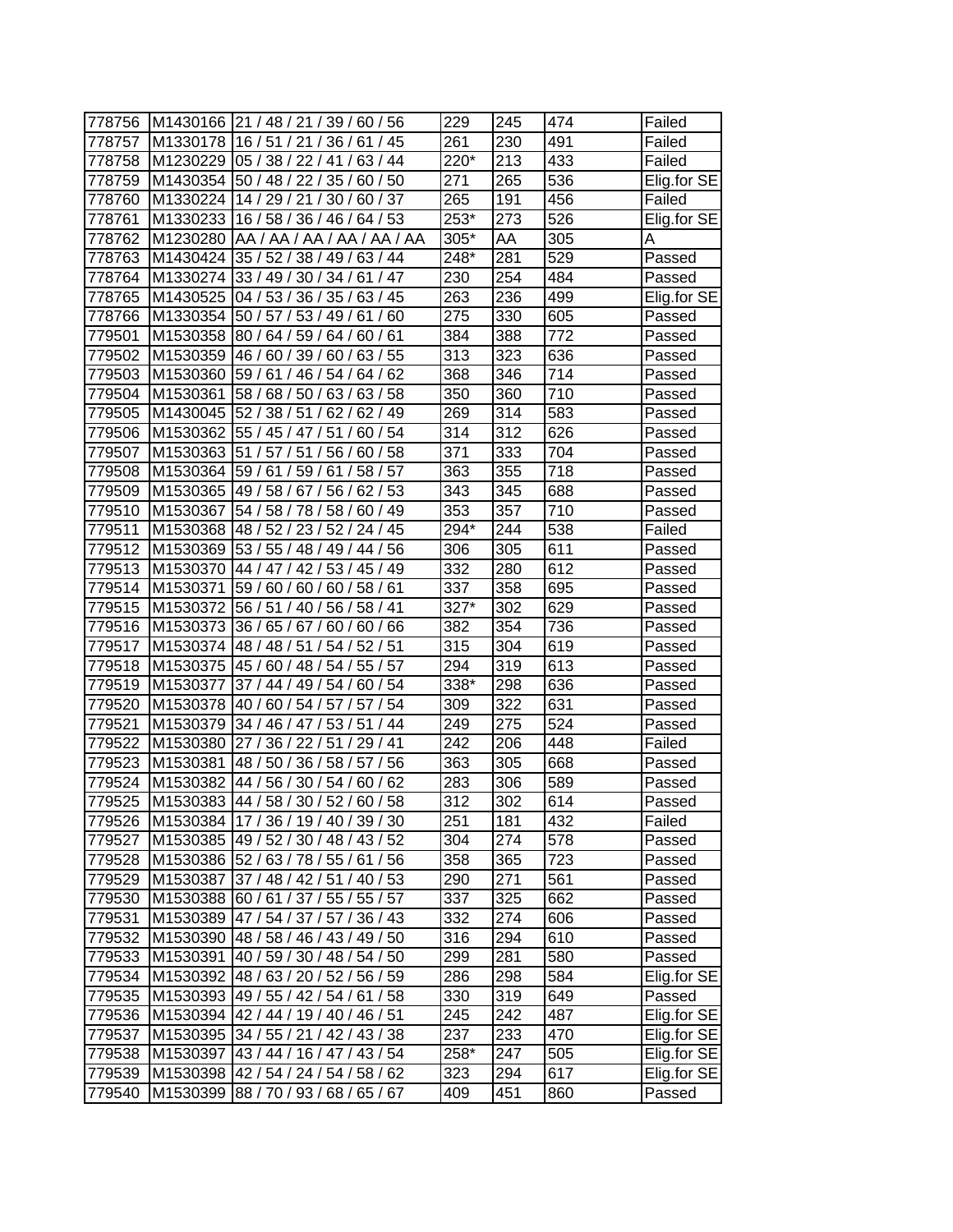| 779541           |                      | M1530400 48 / 62 / 28 / 62 / 61 / 54                        | 376        | 315        | 691        | Passed      |
|------------------|----------------------|-------------------------------------------------------------|------------|------------|------------|-------------|
| 779542           | M1530401             | 40 / 46 /<br>08 / 43 / 49 / 51                              | 286        | 237        | 523        | Elig.for SE |
| 779543           | M1530402             | 61/<br>64/42/66/<br>65/63                                   | 364        | 361        | 725        | Passed      |
| 779544           |                      | M1530404 41 / 57 / 27 / 60 / 55 / 54                        | 312        | 294        | 606        | Passed      |
| 779545           |                      | M1530405 51 / 48 / 25 / 54 / 58 / 55                        | 341        | 291        | 632        | Passed      |
| 779546           |                      | M1530406 60 / 68 / 56 / 63 / 65 / 63                        | 371        | 375        | 746        | Passed      |
| 779547           | M1530407             | 50 / 57 / 55 / 55 / 57 / 57                                 | 373        | 331        | 704        | Passed      |
| 779548           | M1530408             | 57 / 56 / 30 / 63 / 61 / 60                                 | 338        | 327        | 665        | Passed      |
| 779549           | M1530409             | 56 / 57 / 23 / 51 / 57 / 61                                 | 358        | 305        | 663        | Elig.for SE |
| 779550           |                      | M1530410 42 / 54 / 16 / 54 / 53 / 50                        | 309        | 269        | 578        | Elig.for SE |
| 779551           | M1530411             | 19 / 50 / 20 / 57 / 54 / 62                                 | 313        | 262        | 575        | Failed      |
| 779552           | M1530412             | 47 / 60 / 52 / 62 / 60 / 60                                 | 376        | 341        | 717        | Passed      |
| 779553           | M1530413             | 54 / 61 / 37 / 63 /<br>/61<br>61                            | 382        | 337        | 719        | Passed      |
| 779554           | M1530414             | 25 / 43 / 25 / 58 /<br>50/61                                | 353        | 262        | 615        | Failed      |
| 779555           |                      |                                                             | 285        |            | 603        |             |
|                  | M1430177<br>M1530415 | 60/57/<br>37/<br>54/<br>56/<br>54<br>73/63/<br>35/62/<br>63 |            | 318<br>357 | 742        | Passed      |
| 779556<br>779557 | M1530416             | 61<br>44 / 44 / 24 / 44 /<br>/ 58                           | 385<br>288 | 265        | 553        | Passed      |
|                  |                      | ′ 51                                                        |            |            |            | Elig.for SE |
| 779558           | M1430185             | 77 / 53 / 35 / 44<br>55<br>/56                              | $301*$     | 320        | 621<br>685 | Passed      |
| 779559           | M1530417             | 68/51<br>/56/<br>40<br>61<br>63                             | 346        | 339        |            | Passed      |
| 779560           | M1530418             | /56/77/51/<br>67/62<br>71                                   | 409        | 384        | 793        | Passed      |
| 779561           | M1530419             | 46 / 57 / 46 / 51 /<br>60/49                                | 321        | 309        | 630        | Passed      |
| 779562           | M1530421             | 53/55<br>34 / 48 / 24 / 45 /                                | 284        | 259        | 543        | Elig.for SE |
| 779563           |                      | M1530422 68 / 49 / 41 / 56 / 61 / 58                        | 326        | 333        | 659        | Passed      |
| 779564           | M1530423             | 63/58/36/61/<br>64/55                                       | 375        | 337        | 712        | Passed      |
| 779565           |                      | M1530424 68 / 53 / 21 / 56 / 58 / 53                        | 356        | 309        | 665        | Elig.for SE |
| 779566           | M1530425             | 41 / 47 / 36 / 48 / 56 / 47                                 | 322        | 275        | 597        | Passed      |
| 779567           | M1530427             | 65/53<br>34/45/<br>25/40/                                   | 325        | 262        | 587        | Passed      |
| 779568           | M1530428             | 44 / 39 / 18 / 38 /<br>53/46                                | 286        | 238        | 524        | Elig.for SE |
| 779569           |                      | M1530429 52 / 58 / 35 / 62 / 61 / 63                        | 379        | 331        | 710        | Passed      |
| 779570           |                      | M1530430 40 / 46 / 34 / 63 / 60 / 61                        | 377        | 304        | 681        | Passed      |
| 779571           | M1530431             | 41 / 57 / 36 / 50 / 58 / 54                                 | 307        | 296        | 603        | Passed      |
| 779572           | M1530432             | 60 / 51 / 52 / 43 / 54 / 51                                 | 343        | 311        | 654        | Passed      |
| 779573           | M1530433             | 87/61/<br>34 / 58 / 65 / 61                                 | 387        | 366        | 753        | Passed      |
| 779574           | M1530434             | 78 / 57 / 43 / 54 /<br>65/65                                | 375        | 362        | 737        | Passed      |
| 779575           |                      | M1430216 42 / 40 / 11 / 30 / 47 / 48                        | 260*       | 218        | 478        | Elig.for SE |
| 779576           |                      | M1530435 59 / 51 / 38 / 63 / 58 / 60                        | 353        | 329        | 682        | Passed      |
| 779577           |                      | M1530436 67 / 56 / 49 / 64 / 62 / 57                        | 342        | 355        | 697        | Passed      |
| 779578           |                      | M1530437 45 / 46 / 33 / 53 / 60 / 64                        | 320        | 301        | 621        | Passed      |
| 779579           |                      | M1530438 67 / 53 / 42 / 61 / 65 / 64                        | 365        | 352        | 717        | Passed      |
| 779580           |                      | M1530439 48 / 63 / 27 / 65 / 55 / 54                        | 322        | 312        | 634        | Passed      |
| 779581           | M1530441             | 66 / 65 / 67 / 63 / 65 / 64                                 | 377        | 390        | 767        | Passed      |
| 779582           |                      | M1430250 34 / 43 / 21 / 37 / 49 / 48                        | 248        | 232        | 480        | Elig.for SE |
| 779583           | M1530442             | 54 / 60 / 45 / 65 / 66 / 63                                 | 336        | 353        | 689        | Passed      |
| 779584           |                      | M1530443 42 / 44 / 32 / 26 / 47 / 47                        | 284        | 238        | 522        | Elig.for SE |
| 779585           | M1430257             | 53 / 60 / 27 / 40 / 57 / 53                                 | 296*       | 290        | 586        | Passed      |
| 779586           |                      | M1530444 67 / 58 / 39 / 47 / 70 / 62                        | $325*$     | 343        | 668        | Passed      |
| 779587           | M1530445             | 54 / 60 / 30 / 53 / 64 / 63                                 | 303        | 324        | 627        | Passed      |
| 779588           |                      | M1530447 44 / 64 / 32 / 56 / 67 / 67                        | 349        | 330        | 679        | Passed      |
| 779589           |                      | M1530448 34 / 51 / 30 / 42 / 47 / 58                        | 251        | 262        | 513        | Passed      |
| 779590           |                      | M1530450 37 / 56 / 33 / 41 / 63 / 61                        | 295        | 291        | 586        | Passed      |
| 779591           |                      | M1530451 47 / 63 / 34 / 56 / 61 / 61                        | 316        | 322        | 638        | Passed      |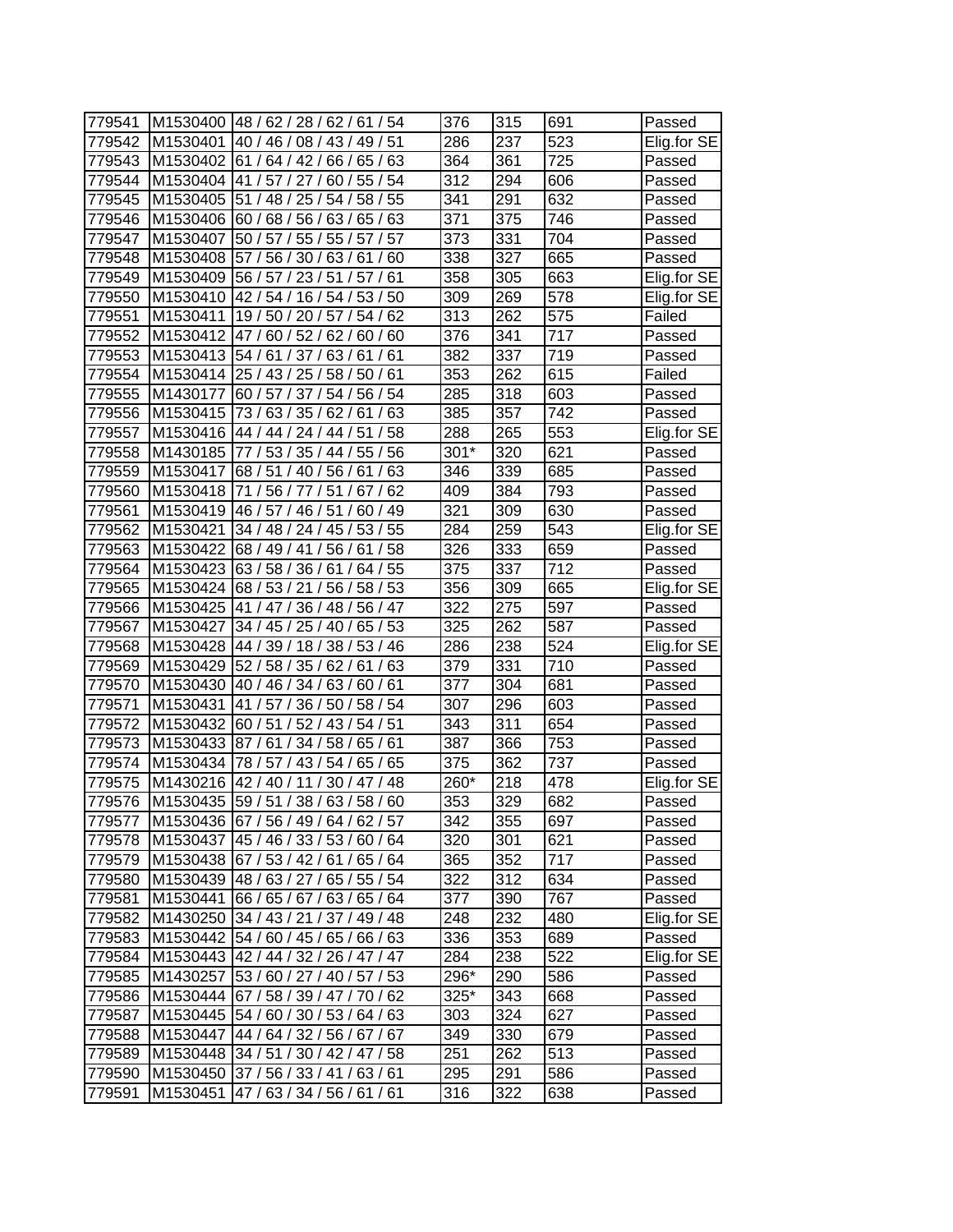| 779592 |          | M1430275 53 / 43 / 25 / 41 / 50 / 57      | 303*              | 269 | 572              | Passed      |
|--------|----------|-------------------------------------------|-------------------|-----|------------------|-------------|
| 779593 | M1430281 | 37/60/24/27/<br>50<br>47 /                | 224*              | 245 | 469              | Elig.for SE |
| 779594 | M1530452 | 46 / 56 / 38 / 47 /<br>55/<br>62          | 329               | 304 | 633              | Passed      |
| 779595 |          | M1530453 59 / 65 / 42 / 51 / 70 / 62      | 347               | 349 | 696              | Passed      |
| 779596 |          | M1530454 36 / 50 / 25 / 38 / 42 / 49      | 255*              | 240 | 495              | Elig.for SE |
| 779597 | M1530455 | 59 / 69 / 35 / 50 / 70 / 66               | 369               | 349 | 718              | Passed      |
| 779598 |          | M1530456 45 / 59 / 30 / 46 / 47 / 61      | 333               | 288 | 621              | Passed      |
| 779599 | M1530457 | 42 / 54 / 31 / 19 / 55 / 52               | $257*$            | 253 | $\overline{510}$ | Elig.for SE |
| 779600 | M1530458 | 36 / 52 / 30 / 30 / 47 / 48               | 258*              | 243 | 501              | Passed      |
| 779601 | M1530459 | 52/60/72/52/61/65                         | 382               | 362 | 744              | Passed      |
| 779602 | M1530460 | 55 / 63 / 63 / 47 / 64 / 57               | 351               | 349 | 700              | Passed      |
| 779603 | M1530461 | 48 / 47 / 40 / 31 / 52 / 62               | $322*$            | 280 | 602              | Passed      |
| 779604 | M1530462 | 60/57<br>60 / 60 / 36 / 47 /              | 332               | 320 | 652              | Passed      |
| 779605 | M1530463 | 39/61/<br>38/43/<br>62/63                 | 338               | 306 | 644              | Passed      |
| 779606 | M1530464 | 63/57<br>32 / 49 / 38 / 48 /              | 268*              | 287 | 555              | Passed      |
| 779607 | M1530466 | 22/46/<br>30/25/<br>54/51                 | $301*$            | 228 | 529              | Failed      |
| 779608 | M1530467 | 34/48/<br>51/60/<br>66/66                 | 334               | 325 | 659              | Passed      |
| 779609 |          | M1530468 67 / 55 / 40 / 64 /<br>61<br>/62 | 338               | 349 | 687              | Passed      |
| 779610 | M1430310 | 08 / 38 /<br>06/54/<br>49 / 54            | 256*              | 209 | 465              | Failed      |
| 779611 | M1430314 | 24 / 46 / 17 / 53 / 45 / 40               | 250*              | 225 | 475              | Failed      |
| 779612 | M1530469 | 50 / 53 / 47 / 59 / 61 / 61               | 335*              | 331 | 666              | Passed      |
| 779613 | M1530470 | 41 / 60 / 45 / 56 /<br>60/62              | 362*              | 324 | 686              | Passed      |
| 779614 | M1530471 | 40 / 54 / 37 / 56 / 58 / 64               | $\overline{3}42*$ | 309 | 651              | Passed      |
| 779615 | M1530472 | 45 / 52 / 33 / 53 / 58 / 58               | 306               | 299 | 605              | Passed      |
| 779616 | M1430339 | 18 / 39 / 12 / 48 / 44 / 50               | 220*              | 211 | 431              | Failed      |
| 779617 | M1530473 | 58 / 60 / 41 / 66 / 64 / 63               | 350*              | 352 | 702              | Passed      |
| 779618 | M1530474 | 60/60<br>60/50/47/<br>60/                 | 322               | 337 | 659              | Passed      |
| 779619 | M1530475 | 36 / 37 / 13 / 48 /<br>50/46              | 236*              | 230 | 466              | Elig.for SE |
| 779620 |          | M1530476 52 / 66 / 65 / 61 / 62 / 64      | 358               | 370 | 728              | Passed      |
| 779621 |          | M1430345 30 / 44 / 14 / 45 / 50 / 50      | 267*              | 233 | 500              | Elig.for SE |
| 779622 | M1530477 | 63/71/63/67/<br>64/64                     | 372*              | 392 | 764              | Passed      |
| 779623 | M1530478 | 31 / 54 / 38 / 62 / 62 / 63               | 339               | 310 | 649              | Passed      |
| 779624 | M1530479 | 61 / 55 / 46 / 61 /<br>60/58              | 313               | 341 | 654              | Passed      |
| 779625 | M1530480 | 54 / 60 / 42 / 58 / 52 / 58               | 338               | 324 | 662              | Passed      |
| 779626 |          | M1530481 69 / 62 / 49 / 62 / 64 / 64      | 386               | 370 | 756              | Passed      |
| 779627 |          | M1430367 34 / 52 / 19 / 55 / 57 / 58      | $271*$            | 275 | 546              | Elig.for SE |
| 779628 |          | M1430368 50 / 47 / 33 / 54 / 58 / 57      | 291               | 299 | 590              | Passed      |
| 779629 |          | M1530482 31 / 51 / 35 / 53 / 60 / 57      | 298               | 287 | 585              | Passed      |
| 779630 |          | M1530483 75 / 62 / 51 / 66 / 67 / 64      | 337               | 385 | 722              | Passed      |
| 779631 |          | M1530484 38 / 55 / 22 / 54 / 60 / 59      | 327               | 288 | 615              | Elig.for SE |
| 779632 |          | M1530485 46 / 54 / 42 / 61 / 45 / 57      | 329               | 305 | 634              | Passed      |
| 779633 |          | M1530487 54 / 61 / 60 / 60 / 50 / 61      | 348               | 346 | 694              | Passed      |
| 779634 |          | M1530488 39 / 59 / 48 / 46 / 47 / 52      | 334               | 291 | 625              | Passed      |
| 779635 | M1530489 | 35 / 55 / 13 / 48 / 31 / 56               | $327*$            | 238 | 565              | Elig.for SE |
| 779636 |          | M1530490 26 / 53 / 26 / 38 / 37 / 52      | 299               | 232 | 531              | Failed      |
| 779637 | M1530491 | 38 / 57 / 48 / 45 / 42 / 57               | 344               | 287 | 631              | Passed      |
| 779638 |          | M1530493 36 / 55 / 26 / 30 / 36 / 55      | 297               | 238 | 535              | Elig.for SE |
| 779639 |          | M1530494 57 / 67 / 61 / 58 / 45 / 60      | 369               | 348 | 717              | Passed      |
| 779640 |          | M1530495 30 / 39 / 44 / 37 / 18 / 51      | 289               | 219 | 508              | Elig.for SE |
| 779641 |          | M1530496 52 / 49 / 43 / 43 / 36 / 54      | 335               | 277 | 612              | Passed      |
| 779642 |          | M1530497 60 / 61 / 37 / 43 / 30 / 51      | 320               | 282 | 602              | Passed      |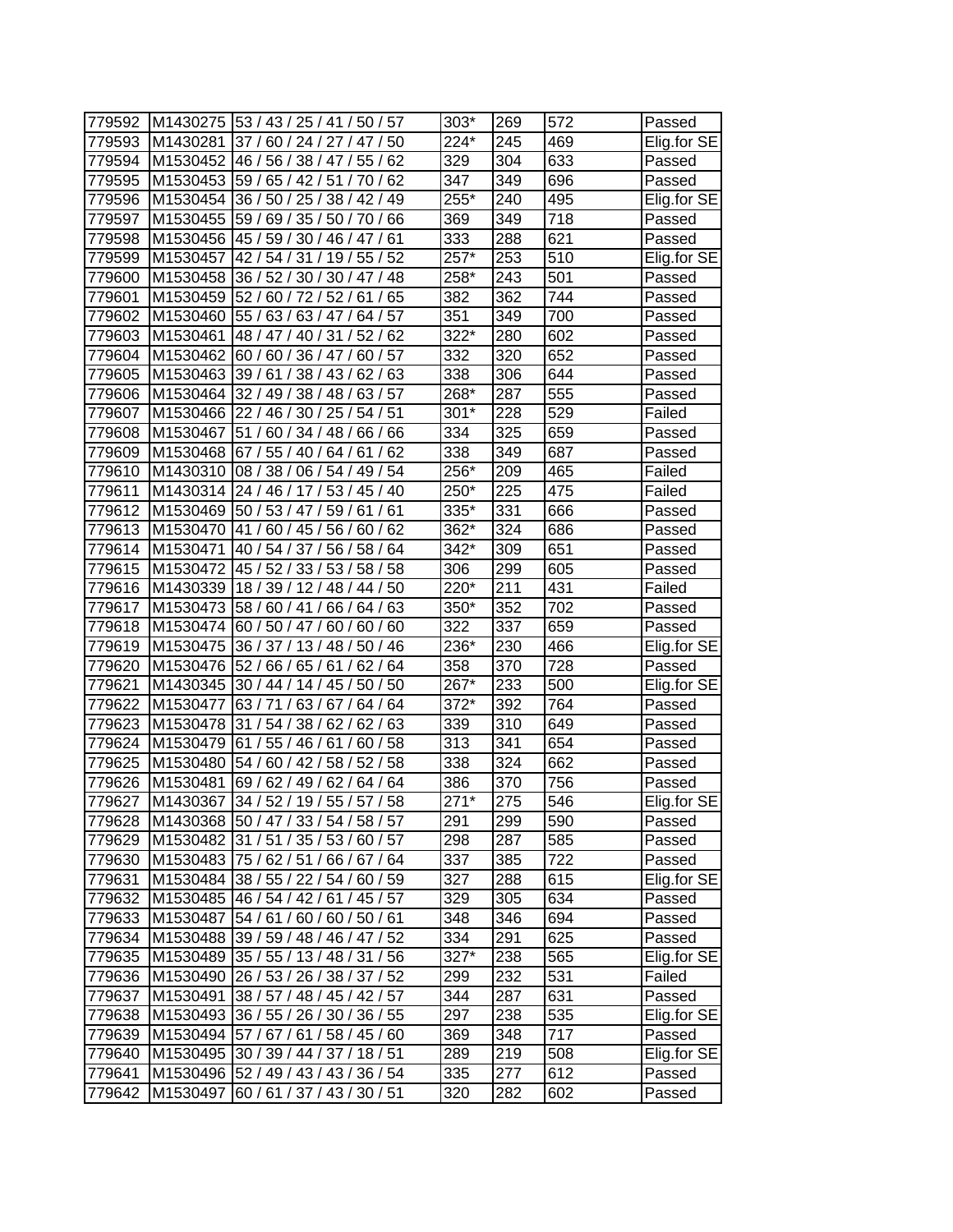| 779643 |          | M1530498 27 / 48 / 34 / 31 / 09 / 54    | 289              | 203              | 492 | Failed      |
|--------|----------|-----------------------------------------|------------------|------------------|-----|-------------|
| 779644 |          | M1530499 38 / 60 / 36 / 49 / 26 / 57    | 327              | 266              | 593 | Passed      |
| 779645 | M1530500 | 32/57/18/36/37/56                       | 292              | 236              | 528 | Elig.for SE |
| 779646 |          | M1530502 32 / 61 / 35 / 52 / 51 / 60    | 351              | 291              | 642 | Passed      |
| 779647 |          | M1530503 39 / 46 / 36 / 49 / 55 / 61    | 398              | 286              | 684 | Passed      |
| 779648 |          | M1530504 30 / 59 / 24 / 54 / 43 / 61    | 340              | 271              | 611 | Elig.for SE |
| 779649 | M1530505 | 37 / 49 / 20 / 37 / 23 / 50             | 231              | 216              | 447 | Failed      |
| 779650 | M1530506 | 39 / 55 / 27 / 38 / 26 / 55             | 332              | 240              | 572 | Failed      |
| 779651 | M1530507 | 34 / 59 / 31 / 43 / 16 / 54             | 304*             | 237              | 541 | Elig.for SE |
| 779652 | M1530508 | 22/60/22/31/27/50                       | 263*             | 212              | 475 | Failed      |
| 779653 | M1530509 | 37/54/40/47/49/61                       | 349              | 288              | 637 | Passed      |
| 779654 | M1530510 | 23/58/35/38/16/57                       | 256*             | 227              | 483 | Failed      |
| 779655 | M1530512 | 58 / 58 / 30 / 35 / 39 / 54             | 271              | 274              | 545 | Passed      |
| 779656 | M1530513 | 63/65/73/43/<br>48/60                   | 363              | 352              | 715 | Passed      |
| 779657 | M1530514 | 50/61/<br>63/42/<br>63/<br>62           | 355              | 341              | 696 | Passed      |
| 779658 | M1530515 | 42 / 58 / 24 / 45 /<br>64/<br>60        | 325              | 293              | 618 | Elig.for SE |
| 779659 | M1430455 | 57 / 59 / 33 / 62 /<br>'59/31           | 291*             | 301              | 592 | Passed      |
| 779660 | M1530516 | 58 / 63 / 33 / 52 /<br>60/54            | 326*             | 320              | 646 | Passed      |
| 779661 | M1530517 | 42/61<br>/44<br>/61<br>62/57            | 317              | 327              | 644 | Passed      |
| 779662 | M1530518 | 25 / 50 / 20 / 48 / 57 / 00             | 259              | 200              | 459 | Failed      |
| 779663 | M1530519 | 60/61/47/64/64/30                       | 353              | 326              | 679 | Passed      |
| 779664 | M1430473 | 45/60/26/60/<br>63/35                   | 271              | 289              | 560 | Passed      |
| 779665 | M1530520 | 38 / 46 / 33 / 48 / 51 / 30             | $\overline{2}77$ | 246              | 523 | Passed      |
| 779666 | M1530521 | 55 / 63 / 36 / 63 / 61<br>/48           | 365              | 326              | 691 | Passed      |
| 779667 | M1430482 | 46 / 54 / 23 / 60 / 63 / 24             | 264*             | 270              | 534 | Failed      |
| 779668 | M1530522 | 59 / 64 / 45 / 53 / 65 / 50             | 356              | 336              | 692 | Passed      |
| 779669 | M1530523 | 60/46<br>39/57/<br>36/61/               | 312              | 299              | 611 | Passed      |
| 779670 | M1530524 | 65 / 66 / 40 / 64 /<br>62/46            | 346              | 343              | 689 | Passed      |
| 779671 | M1530525 | 63 / 62 / 50 / 58 / 66 / 58             | $\overline{375}$ | 357              | 732 | Passed      |
| 779672 |          | M1530526 59 / 66 / 67 / 60 /<br>65 / 48 | 316              | 365              | 681 | Passed      |
| 779673 | M1530527 | 66 / 65 / 61 / 64 / 64 / 54             | 353              | 374              | 727 | Passed      |
| 779674 | M1530528 | 38 / 62 / 45 / 60 / 64 / 41             | $319*$           | 310              | 629 | Passed      |
| 779675 | M1530529 | 69 / 53 / 42 / 60 / 61 / 43             | 321              | $\overline{328}$ | 649 | Passed      |
| 779676 | M1430506 | 54 / 54 / 40 / 57 /<br>64 / 44          | 226              | 313              | 539 | Passed      |
| 779677 | M1530530 | 56 / 62 / 51 / 63 / 64 / 52             | 359              | 348              | 707 | Passed      |
| 779678 |          | M1530531 49 / 62 / 45 / 57 / 63 / 56    | 341              | 332              | 673 | Passed      |
| 779679 |          | M1530532 41 / 57 / 37 / 62 / 64 / 22    | 336*             | 283              | 619 | Elig.for SE |
| 779680 |          | M1530533 46 / 57 / 38 / 64 / 63 / 39    | $314*$           | 307              | 621 | Passed      |
| 779681 | M1530534 | 46 / 57 / 31 / 50 / 63 / 38             | 296*             | 285              | 581 | Passed      |
| 779682 | M1530535 | 55 / 62 / 39 / 50 / 60 / 48             | 268              | 314              | 582 | Passed      |
| 779683 |          | M1530536 50 / 58 / 38 / 58 / 55 / 35    | 284              | 294              | 578 | Passed      |
| 779684 |          | M1430321 35 / 60 / 22 / 56 / 55 / 50    | 247*             | 278              | 525 | Elig.for SE |
| 779685 |          | M1430344 55 / 57 / 28 / 61 / 60 / 65    | 321              | 326              | 647 | Passed      |
| 779686 |          | M1430382 33 / 52 / 36 / 57 / 55 / 49    | 269*             | 282              | 551 | Passed      |
| 779687 | M1430502 | 31 / 52 / 33 / 49 / 50 / 44             | 241*             | 259              | 500 | Passed      |
| 780001 | 11530207 | AA / AA / 35 / 60 / 61 / 52             | 324              | 208              | 532 | Elig.for SE |
| 780002 | 11530208 | 68/64/64/67/65/62                       | 351              | 390              | 741 | Passed      |
| 780003 | 11530001 | 51 / 57 / 30 / 59 / 57 / 55             | 320              | 309              | 629 | Passed      |
| 780004 | 11530002 | 67 / 62 / 65 / 61 / 65 / 62             | 359              | 382              | 741 | Passed      |
| 780005 | 11530003 | 55 / 60 / 59 / 64 / 60 / 52             | 336              | 350              | 686 | Passed      |
| 780006 | 11530004 | 50 / 55 / 39 / 62 / 56 / 57             | 314              | 319              | 633 | Passed      |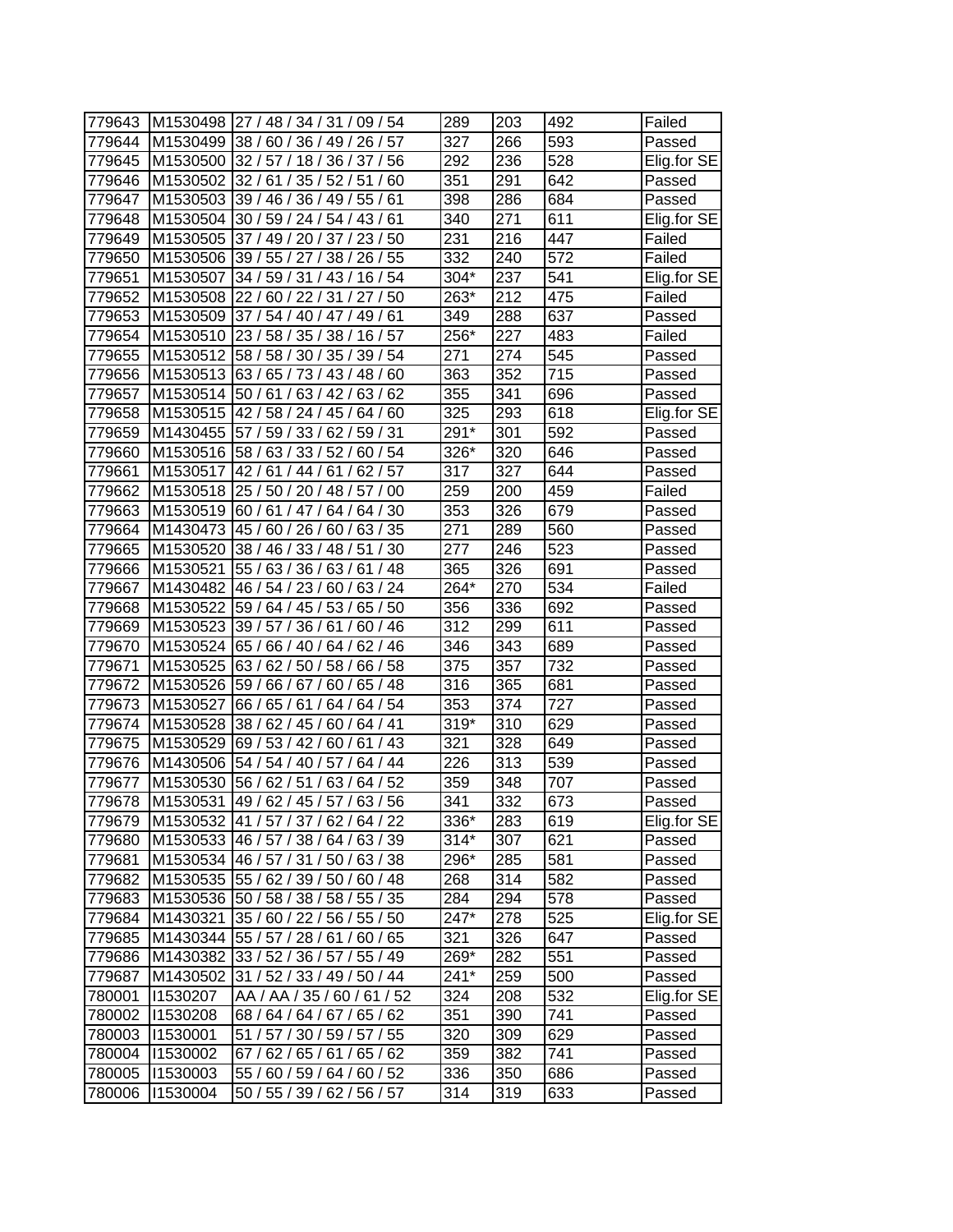| 780007 | 11530005 | 45 / 46 /<br>38/53/57/<br>55       | 280    | 294 | 574 | Passed      |
|--------|----------|------------------------------------|--------|-----|-----|-------------|
| 780008 | 11530006 | 59/<br>62/<br>58/60/<br>60/52      | 300    | 351 | 651 | Passed      |
| 780009 | 11530008 | 53 / 55 / 47 / 53 / 58 / 52        | 328*   | 318 | 646 | Passed      |
| 780010 | 11530009 | 60/61<br>64 / 60 / 56 / 60         | 349    | 361 | 710 | Passed      |
| 780011 | 11530010 | 63/64/72/63/61<br>/63              | 288    | 386 | 674 | Passed      |
| 780012 | 1530012  | 59 / 57 /<br>52 / 56 / 59 / 58     | 290*   | 341 | 631 | Passed      |
| 780013 | 11530209 | 59 / 59 / 48 / 63 / 65 / 62        | 359    | 356 | 715 | Passed      |
| 780014 | 11530013 | 41 / 44 / 37 / 56 / 49 / 50        | 245*   | 277 | 522 | Passed      |
| 780015 | 11530014 | 43/58/37/57/<br>50/60              | 290*   | 305 | 595 | Passed      |
| 780016 | 11530015 | 50 / 54 / 36 / 55 / 55 / 49        | 222    | 299 | 521 | Passed      |
| 780017 | 11530210 | 38 / 59 / 25 / 58 / 61 / 51        | 294*   | 292 | 586 | Passed      |
| 780018 | 1530020  | 56 / 63 / 60 / 54 / 58 / 56        | 302    | 347 | 649 | Passed      |
| 780019 | 11530021 | 47 / 48 / 51 / 58 /<br>60 / 55     | 353*   | 319 | 672 | Passed      |
| 780020 | 11530023 | 50<br>31/<br>45 / 27 / 57 /<br>56/ | 342    | 266 | 608 | Passed      |
| 780021 | 11530024 | 55<br>40/48/<br>57/61<br>60        | 363    | 321 | 684 | Passed      |
| 780022 | 11530025 | 05/<br>36/21/51/<br>60/57          | 259    | 230 | 489 | Failed      |
| 780023 | 11530028 | 38 / 41 / 38 / 47 /<br>53/55       | 239    | 272 | 511 | Passed      |
| 780024 | 11530030 | 35 / 36 / 27 / 47<br>59/54         | 247*   | 258 | 505 | Passed      |
| 780025 | 11530031 | 30 / 40 / 20 / 43 / 57 / 60        | 278*   | 250 | 528 | Elig.for SE |
| 780026 | 11530032 | 27/47/<br>36/42/<br>60/53          | 246*   | 265 | 511 | Passed      |
| 780027 | 11530034 | 57/53<br>34 / 46 / 33 / 48 /       | 257*   | 271 | 528 | Passed      |
| 780028 | 11530211 | /64<br>44 / 55 / 52 / 57 /<br>61   | 362    | 333 | 695 | Passed      |
| 780029 | 11530036 | 46 / 47 / 73 / 57 / 59 / 61        | 309*   | 343 | 652 | Passed      |
| 780030 | 11530037 | 60 / 56 / 43 / 53 / 61 / 61        | 358    | 334 | 692 | Passed      |
| 780031 | 11530212 | 35 / 50 / 51 / 53 / 61 / 63        | 329    | 313 | 642 | Passed      |
| 780032 | 11530038 | 32/<br>39 / 55 / 45 / 56 / 45      | 250*   | 272 | 522 | Passed      |
| 780033 | 11530039 | 60/53<br>39 / 44 / 55 / 47 /       | 292    | 298 | 590 | Passed      |
| 780034 | 11530040 | 30 / 48 / 36 / 49 / 53 / 60        | 308    | 276 | 584 | Passed      |
| 780035 | 11530214 | 55 / 59 / 68 / 48 / 61<br>62       | 347    | 353 | 700 | Passed      |
| 780036 | 11430059 | 13 / 40 / 25 / 46 / 55 / 52        | 280*   | 231 | 511 | Failed      |
| 780037 | 1530215  | 14 / 41 / 21 / 46 / 61<br>/56      | 283    | 239 | 522 | Failed      |
| 780038 | 11530041 | 27 / 53 / 22 / 51 /<br>/58<br>61   | 275*   | 272 | 547 | Failed      |
| 780039 | 11530216 | 22 / 53 / 41 / 56 /<br>64/62       | 337    | 298 | 635 | Elig.for SE |
| 780040 | 11530042 | 21 / 44 / 39 / 53 / 62 / 60        | 290    | 279 | 569 | Elig.for SE |
| 780041 | 11530043 | 40 / 47 / 33 / 52 / 62 / 53        | 354    | 287 | 641 | Passed      |
| 780042 | 11530044 | 32 / 55 / 59 / 50 / 59 / 56        | 309    | 311 | 620 | Passed      |
| 780043 | 11530217 | 23 / 54 / 47 / 57 / 62 / 62        | 305    | 305 | 610 | Elig.for SE |
| 780044 | 11530218 | 45 / 62 / 60 / 53 / 63 / 62        | 377    | 345 | 722 | Passed      |
| 780045 | 11530045 | 28 / 43 / 56 / 42 / 50 / 50        | 288    | 269 | 557 | Passed      |
| 780046 | 11530046 | 61 / 70 / 62 / 62 / 64 / 63        | 328*   | 382 | 710 | Passed      |
| 780047 | 11530047 | 42/61/56/53/53/55                  | 343    | 320 | 663 | Passed      |
| 780048 | 11530048 | 60 / 63 / 47 / 52 / 62 / 61        | 311    | 345 | 656 | Passed      |
| 780049 | 11530049 | 41 / 60 / 36 / 46 / 58 / 51        | 319*   | 292 | 611 | Passed      |
| 780050 | 11530050 | 52 / 56 / 43 / 55 / 58 / 58        | 322*   | 322 | 644 | Passed      |
| 780051 | 11530053 | 54 / 56 / 20 / 51 / 60 / 58        | $316*$ | 299 | 615 | Elig.for SE |
| 780052 | 11530054 | 45 / 50 / 18 / 41 / 51 / 54        | 297*   | 259 | 556 | Elig.for SE |
| 780053 | 11530055 | 52 / 42 / 49 / 49 / 60 / 57        | 306*   | 309 | 615 | Passed      |
| 780054 | 11530219 | 36 / 54 / 13 / 40 / 51 / 47        | 287    | 241 | 528 | Elig.for SE |
| 780055 | 11530220 | 56 / 55 / 46 / 57 / 58 / 62        | 288    | 334 | 622 | Passed      |
| 780056 | 11530221 | 46 / 54 / 48 / 51 / 61 / 62        | 342    | 322 | 664 | Passed      |
| 780057 | 11530222 | 42/58/52/53/63/64                  | 351    | 332 | 683 | Passed      |
|        |          |                                    |        |     |     |             |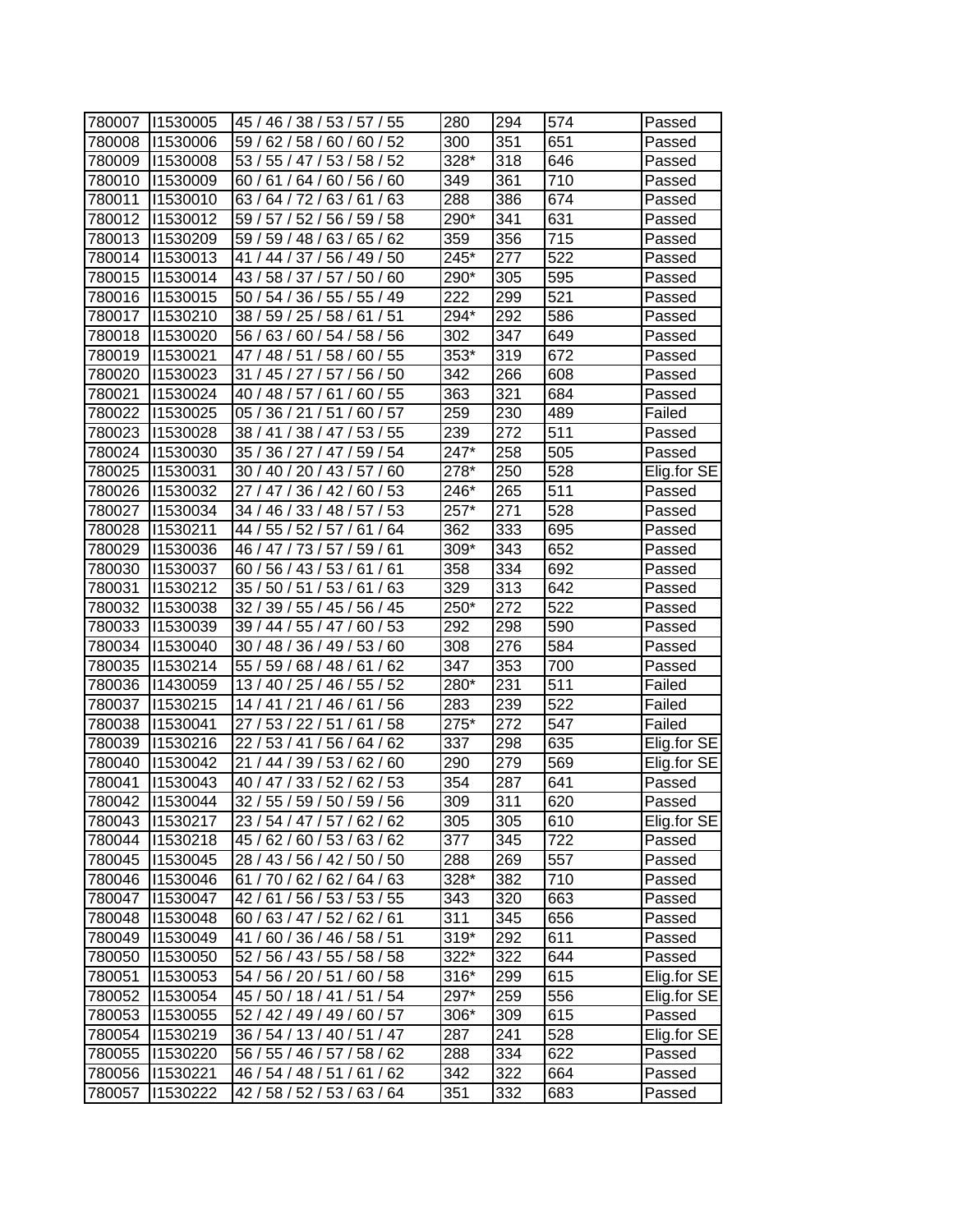| 780058 | 11530056        | 38 / 50 / 20 / 34 / 50 / 51    | 302*   | 243 | 545 | Elig.for SE |
|--------|-----------------|--------------------------------|--------|-----|-----|-------------|
| 780059 | 11530057        | 55/52<br>23/34/<br>33/22/      | 242*   | 219 | 461 | Failed      |
| 780060 | 11530059        | 30 / 48 / 40 / 29 / 54 / 48    | 291    | 249 | 540 | Passed      |
| 780061 | 11530060        | 42 / AA / AA / 33 / AA / AA    | 267*   | 75  | 342 | Failed      |
| 780062 | 1530061         | 37 / 40 / 48 / 35 / 55 / 53    | 353*   | 268 | 621 | Passed      |
| 780063 | 11530063        | 36 / 44 / 20 / 36 / 44 / 42    | $272*$ | 222 | 494 | Elig.for SE |
| 780064 | 11530066        | 40 / 42 / 33 / 43 / 51 / 49    | 298*   | 258 | 556 | Passed      |
| 780065 | 11530224        | 36 / 49 / 37 / 34 / 58 / 60    | 284*   | 274 | 558 | Passed      |
| 780066 | 11530068        | 49 / 62 / 57 / 54 / 64 / 63    | 387    | 349 | 736 | Passed      |
| 780067 | 11530225        | 43 / 55 / 44 / 51 / 65 / 63    | 338    | 321 | 659 | Passed      |
| 780068 | 11530226        | 43 / 61 / 56 / 61 / 66 / 64    | 385    | 351 | 736 | Passed      |
| 780069 | 11530069        | 45 / 55 / 44 / 53 / 60 / 60    | 352*   | 317 | 669 | Passed      |
| 780070 | 11530070        | 60 / 72 / 66 / 63 / 62 / 62    | 293*   | 385 | 678 | Passed      |
| 780071 | 11530071        | 51<br>/49/<br>36/45/<br>60/57  | 312    | 298 | 610 | Passed      |
| 780072 | 11530227        | 55/54/<br>52/63/<br>61<br>62   | 324    | 347 | 671 | Passed      |
| 780073 | 11530072        | 46 / 55 / 37 / 61 /<br>54/52   | 322    | 305 | 627 | Passed      |
| 780074 | 11530073        | 46 / 56 / 35 / 63 / 45 / 56    | 328    | 301 | 629 | Passed      |
| 780075 | 11530074        | 30 / 47 / 38 / 51<br>51<br>/54 | 284    | 271 | 555 | Passed      |
| 780076 | 11530077        | 43/57/<br>37/57/<br>/52<br>57  | 321    | 303 | 624 | Passed      |
| 780077 | 11530228        | 33 / 42 / 33 / 50 / 37 / 53    | 295    | 248 | 543 | Passed      |
| 780078 | 11530230        | 43 / 49 / 35 / 60 / 51 / 58    | 320*   | 296 | 616 | Passed      |
| 780079 | 1530231         | 43 / 58 / 43 / 66 / 64 / 58    | 313    | 332 | 645 | Passed      |
| 780080 | 11530232        | 58 / 51 / 51 / 61 / 61 / 60    | 371    | 342 | 713 | Passed      |
| 780081 | 11530233        | /58<br>50 / 58 / 38 / 67 / 51  | 298    | 322 | 620 | Passed      |
| 780082 | 11530234        | 45 / 55 / 24 / 71 / 56 / 54    | 334    | 305 | 639 | Elig.for SE |
| 780083 | 11530235        | 49 / 47 / 46 / 63 / 63 / 62    | 314    | 330 | 644 | Passed      |
| 780084 | 11530236        | 66 / 57<br>46 / 55 / 26 / 66 / | 342    | 316 | 658 | Passed      |
| 780085 | 11530237        | 67/55<br>44 /<br>61/<br>62/63/ | 340    | 352 | 692 | Passed      |
| 780086 | 11530239        | 50 / 51 / 35 / 61 / 56 / 49    | 309    | 302 | 611 | Passed      |
| 780087 | 1530240         | 35/57/51<br>/68/58/53          | 337    | 322 | 659 | Passed      |
| 780088 | 11430134        | 23 / 44 / 21 / 45 / 37 / 44    | 228*   | 214 | 442 | Failed      |
| 780089 | 11430136        | 35 / 45 / 25 / 46 / 47 / 45    | 264    | 243 | 507 | Elig.for SE |
| 780090 | 11530241        | 48 / 57 / 50 / 61 / 57 / 58    | 310    | 331 | 641 | Passed      |
| 780091 | 11530242        | 49 / 61 / 37 / 61 / 58 / 63    | 318    | 329 | 647 | Passed      |
| 780092 | 11530085        | 60 / 63 / 35 / 64 / 55 / 60    | 338    | 337 | 675 | Passed      |
| 780093 | 1530086         | 41 / 52 / 36 / 56 / 58 / 50    | 341    | 293 | 634 | Passed      |
|        | 780094 11530087 | 53 / 52 / 35 / 56 / 61 / 57    | 304    | 314 | 618 | Passed      |
| 780095 | 11530088        | 62 / 60 / 67 / 60 / 60 / 50    | 341    | 359 | 700 | Passed      |
| 780096 | 11530244        | 35 / 43 / 17 / 56 / 51 / 56    | 266    | 258 | 524 | Elig.for SE |
| 780097 | 11530090        | 35 / 58 / 51 / 38 / 56 / 55    | 325*   | 293 | 618 | Passed      |
| 780098 | 11530091        | 64 / 55 / 53 / 50 / 54 / 58    | 330    | 334 | 664 | Passed      |
| 780099 | 11530092        | 34 / 47 / 56 / 51 / 55 / 57    | 340    | 300 | 640 | Passed      |
| 780100 | 11530094        | 46 / 52 / 31 / 43 / 55 / 54    | 308*   | 281 | 589 | Passed      |
| 780101 | 11530095        | 45 / 52 / 36 / 38 / 53 / 53    | 322*   | 277 | 599 | Passed      |
| 780102 | 11530096        | 28 / 54 / 18 / 47 / 54 / 53    | 309    | 254 | 563 | Failed      |
| 780103 | 11530098        | AA / 50 / 30 / 36 / 52 / 50    | 309    | 218 | 527 | Elig.for SE |
| 780104 | 1530099         | 38 / 45 / 10 / 36 / 43 / 43    | 275    | 215 | 490 | Elig.for SE |
| 780105 | 11530100        | 46 / 51 / 15 / 51 / 58 / 51    | 307    | 272 | 579 | Elig.for SE |
| 780106 | 11530101        | 45 / 34 / 12 / 37 / 46 / 51    | 247*   | 225 | 472 | Elig.for SE |
| 780107 | 11530247        | 36/54/17/30/44/48              | 313    | 229 | 542 | Elig.for SE |
| 780108 | 11530248        | 28 / 48 / 30 / 38 / 54 / 56    | 300    | 254 | 554 | Passed      |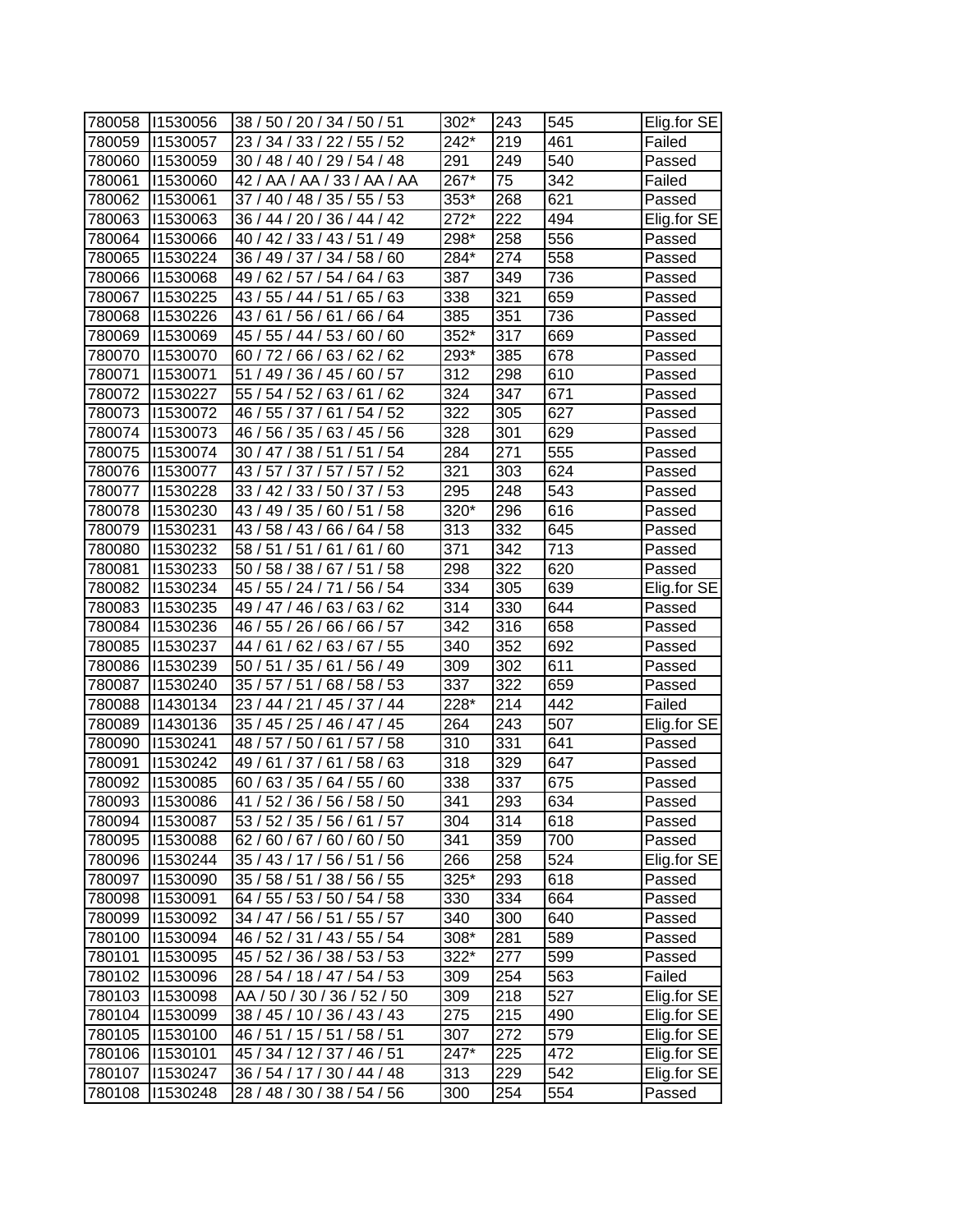| 780109 | 11530249        | 37 / 57 / 33 / 49 / 57 / 60         | 317  | 293 | 610              | Passed      |
|--------|-----------------|-------------------------------------|------|-----|------------------|-------------|
| 780110 | 11530250        | AA / AA / AA / AA / AA / AA         | 312  | AA  | 312              | A           |
| 780111 | 11530251        | 44 / 62 / 50 / 48 / 63 / 65         | 331  | 332 | 663              | Passed      |
| 780112 | 11530103        | 52 / 61 / 43 / 61 / 66 / 64         | 367  | 347 | $\overline{71}4$ | Passed      |
| 780113 | 11530252        | 55 / 58 / 40 / 55 / 60 / 57         | 353  | 325 | 678              | Passed      |
| 780114 | 11530253        | 44 / 62 / 53 / 54 / 65 / 64         | 367  | 342 | 709              | Passed      |
| 780115 | 11530254        | 50 / 58 / 44 / 55 / 58 / 60         | 332  | 325 | 657              | Passed      |
| 780116 | 11530105        | 43 / 52 / 21 / 40 / 56 / 51         | 301  | 263 | 564              | Elig.for SE |
| 780117 | 11530106        | 63/60/61/60/63/61                   | 380  | 368 | 748              | Passed      |
| 780118 | 11530107        | 48 / 60 / 39 / 52 / 55 / 55         | 335  | 309 | 644              | Passed      |
| 780119 | 11530108        | 36 / 61 / 41 / 54 / 60 / 59         | 334  | 311 | 645              | Passed      |
| 780120 | 11530255        | 41 / 60 / 42 / 57 / 58 / 60         | 340  | 318 | 658              | Passed      |
| 780121 | 11430166        | 37 / 53 / 18 / 36 / 56 / 52         | 319  | 252 | $\overline{571}$ | Elig.for SE |
| 780122 | 11530256        | 48/68/41/54/63/<br>62               | 341  | 336 | 677              | Passed      |
| 780123 | 11530112        | 45 /<br>58 / 30 / 54 /<br>60/<br>61 | 299  | 308 | 607              | Passed      |
| 780124 | 11530113        | 35 / 49 / 38 / 51 /<br>54<br>50/    | 265  | 277 | 542              | Passed      |
| 780125 | 11530257        | 42 / 55 / 45 / 47 /<br>/59<br>61    | 302  | 309 | 611              | Passed      |
| 780126 | 11530258        | 37/51<br>/ 45 / 40 / 58 / 60        | 275  | 291 | 566              | Passed      |
| 780127 | 11530259        | 40 / 57 / 54 / 52 / 55 / 60         | 297  | 318 | 615              | Passed      |
| 780128 | 11530260        | 37 / 57 / 41 / 47 /<br>56 / 57      | 348  | 295 | 643              | Passed      |
| 780129 | 11530115        | 20 / 54 / 41 / 46 / 56 / 62         | 324  | 279 | 603              | Elig.for SE |
| 780130 | 11530116        | 40 / 60 / 52 / 50 /<br>60/61        | 335* | 323 | 658              | Passed      |
| 780131 | 11530261        | 50 / 55 / 54 / 51 / 62 / 63         | 344  | 335 | 679              | Passed      |
| 780132 | 11530262        | 30 / 49 / 49 / 52 / 56 / 54         | 262  | 290 | $\overline{552}$ | Passed      |
| 780133 | 11530117        | 44 / 58 / 38 / 49 / 60 / 57         | 280  | 306 | 586              | Passed      |
| 780134 | 11530263        | 53 / 65 / 64 / 60 / 63 / 70         | 380  | 375 | 755              | Passed      |
| 780135 | 11530264        | 52<br>35 / 46 / 39 / 43 / 57 /      | 306  | 272 | 578              | Passed      |
| 780136 | 11530265        | 51<br>54 / 70 / 50 / 61<br>62       | 333  | 348 | 681              | Passed      |
| 780137 | 1530266         | 32 / 53 / 36 / 55 / 57 / 57         | 307  | 290 | 597              | Passed      |
| 780138 | 11530119        | 32 / 62 / 54 / 55 / 60 / 62         | 303  | 325 | 628              | Passed      |
| 780139 | 11530267        | 25 / 53 / 36 / 40 / 54 / 58         | 258  | 266 | 524              | Passed      |
| 780140 | 11530120        | 15 / 47 / 28 / 39 / 48 / 46         | 247* | 223 | 470              | Failed      |
| 780141 | 11530121        | 51 / 52 / 50 / 48 / 61<br>/50       | 329  | 312 | 641              | Passed      |
| 780142 | 11530127        | 30 / 54 / 50 / 41 /<br>53/56        | 281  | 284 | 565              | Passed      |
| 780143 | 11530128        | 20 / 52 / 39 / 47 / 55 / 57         | 288  | 270 | 558              | Elig.for SE |
| 780144 | 11530129        | 23 / 57 / 44 / 51 / 60 / 62         | 327  | 297 | 624              | Elig.for SE |
|        | 780145 11530130 | 49 / 47 / 50 / 38 / 57 / 52         | 307* | 293 | 600              | Passed      |
| 780146 | 11530131        | 61 / 60 / 38 / 48 / 60 / 54         | 308  | 321 | 629              | Passed      |
| 780147 | 1530132         | 66 / 67 / 60 / 65 / 64 / 69         | 305  | 391 | 696              | Passed      |
| 780148 | 11530268        | 44 / 63 / 46 / 54 / 55 / 59         | 341  | 321 | 662              | Passed      |
| 780149 | 11530269        | 46 / 60 / 38 / 55 / 60 / 56         | 367  | 315 | 682              | Passed      |
| 780150 | 11530270        | 50 / 67 / 35 / 60 / 58 / 60         | 339  | 330 | 669              | Passed      |
| 780151 | 11530133        | 47/63/46/64/61/58                   | 316  | 339 | 655              | Passed      |
| 780152 | 11530136        | 34 / 60 / 18 / 43 / 53 / 55         | 279* | 263 | 542              | Elig.for SE |
| 780153 | 11430204        | 34 / 44 / 17 / 42 / 41 / AA         | 269  | 178 | 447              | Failed      |
| 780154 | 1530271         | 45 / 71 / 23 / 41 / 62 / 60         | 345  | 302 | 647              | Elig.for SE |
| 780155 | 11530138        | 48 / 63 / 34 / 56 / 58 / 55         | 301  | 314 | 615              | Passed      |
| 780156 | 11530139        | 40 / 51 / 39 / 50 / 51 / 53         | 261  | 284 | 545              | Passed      |
| 780157 | 11530272        | 42 / 61 / 23 / 52 / 54 / 58         | 310  | 290 | 600              | Elig.for SE |
| 780158 | 11530273        | 46 / 67 / 34 / 59 / 63 / 61         | 361  | 330 | 691              | Passed      |
| 780159 | 11530274        | 40/63/51/60/63/62                   | 392  | 339 | 731              | Passed      |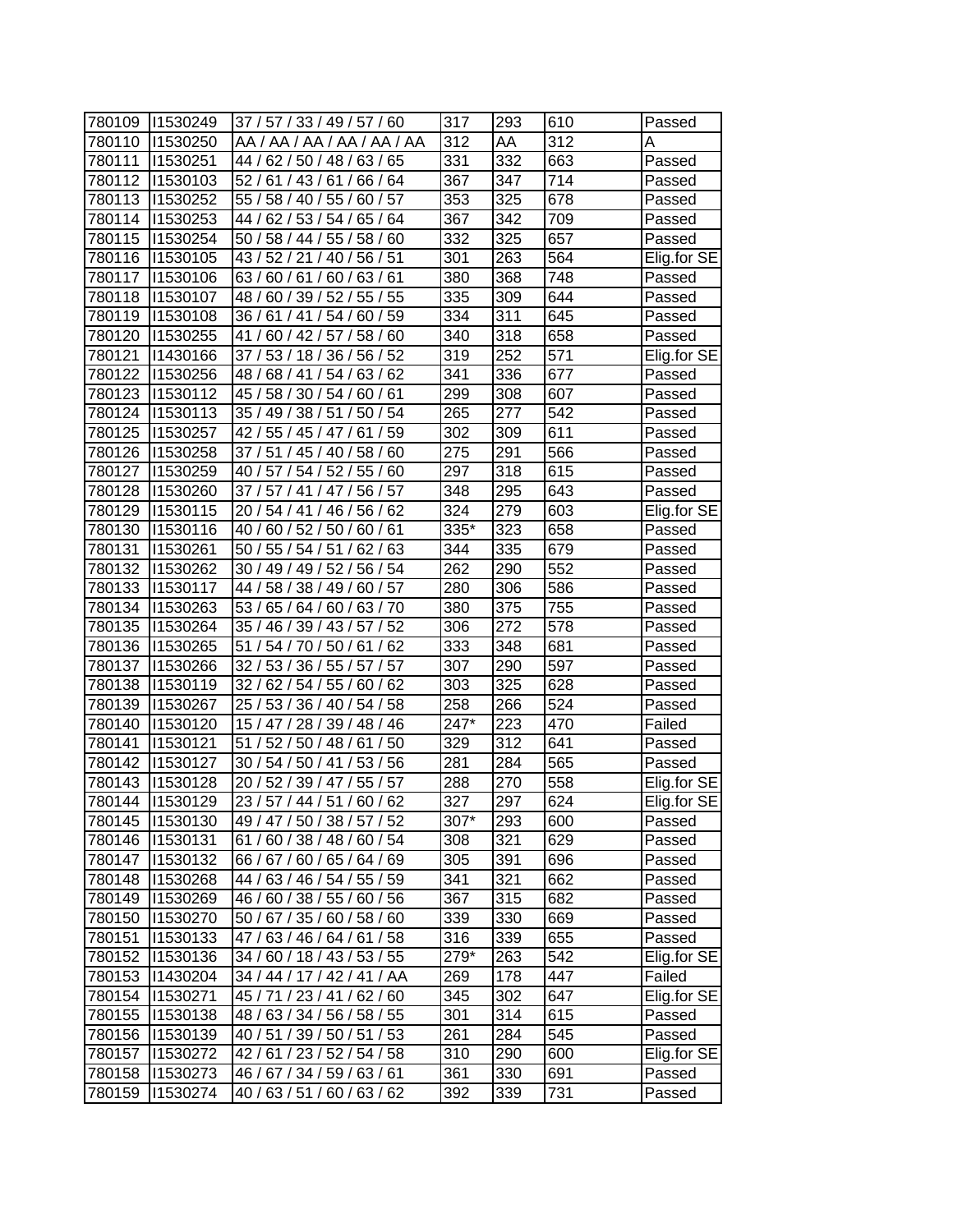| 780160 | 11530142        | 44 / 60 / 62 / 63 / 64 / 61  | 284              | 354              | 638              | Passed      |
|--------|-----------------|------------------------------|------------------|------------------|------------------|-------------|
| 780161 | 11530143        | 33/57/<br>55 / 40 / 56 / 51  | 315              | 292              | 607              | Passed      |
| 780162 | 11530275        | 63/62/57/51/<br>61/<br>60    | 361              | 354              | 715              | Passed      |
| 780163 | 11530144        | 29 / 57 / 15 / 43 / 43 / 47  | 377              | 234              | 611              | Failed      |
| 780164 | 11530145        | 41 / 54 / 16 / 54 / 56 / 53  | 319              | 274              | 593              | Elig.for SE |
| 780165 | 11530146        | 41/63/AA/54/55/55            | 315              | 268              | 583              | Elig.for SE |
| 780166 | 11530148        | 30 / 53 / 57 / 52 / 55 / 50  | 305              | 297              | 602              | Passed      |
| 780167 | 11530149        | 45 / 57 / 28 / 56 / 57 / 54  | 336*             | 297              | 633              | Passed      |
| 780168 | 11530151        | 43 / 56 / 60 / 66 / 59 / 57  | $321*$           | 341              | 662              | Passed      |
| 780169 | 11530152        | 34 / 50 / 30 / 38 / 49 / 51  | 282              | $\overline{252}$ | $\overline{534}$ | Passed      |
| 780170 | 11530153        | 41 / 63 / 40 / 61 / 58 / 57  | 317              | 320              | 637              | Passed      |
| 780171 | 11530154        | 50 / 56 / 56 / 50 / 60 / 60  | $\overline{352}$ | 332              | 684              | Passed      |
| 780172 | 11530156        | 45 / 58 / 32 / 53 / 57 / 60  | 311              | 305              | 616              | Passed      |
| 780173 | 11530157        | 45 / 54 / 23 / 55 / 61<br>61 | 336              | 299              | 635              | Elig.for SE |
| 780174 | 11530158        | 55 / 57 / 28 / 47 /<br>58/57 | 328              | 302              | 630              | Passed      |
| 780175 | 11530159        | 60/58<br>46 /<br>60/42/51/   | 345              | 317              | 662              | Passed      |
| 780176 | 11530160        | 33 / 40 / 06 / 39 / 45 / 47  | 227*             | 210              | 437              | Elig.for SE |
| 780177 | 11530161        | 40 / 56 / 47 / 41 /<br>57/57 | 310              | 298              | 608              | Passed      |
| 780178 | 11530277        | 35 / 48 / 43 / 44 /<br>50/58 | 307              | 278              | 585              | Passed      |
| 780179 | 11530278        | 43 / 60 / 68 / 54 / 62 / 62  | 367              | 349              | 716              | Passed      |
| 780180 | 11530279        | 33 / 49 / 47 / 49 / 51 / 50  | 285*             | 279              | 564              | Passed      |
| 780181 | 11530162        | 60 / 54 / 63 / 49 / 55 / 61  | $313*$           | 342              | 655              | Passed      |
| 780182 | 11530163        | 46 / 55 / 21 / 47 / 57 / 61  | 292              | 287              | 579              | Elig.for SE |
| 780183 | 11530164        | 67 / 62 / 64 / 65 / 64 / 64  | 386              | 386              | 772              | Passed      |
| 780184 | 11530280        | 41 / 60 / 51 / 45 / 61 / 62  | 346              | 320              | 666              | Passed      |
| 780185 | 11530165        | 60 / 62 / 65 / 64 / 64 / 64  | 259              | 379              | 638              | Passed      |
| 780186 | 11530166        | 40 / 54 / 13 / 49 / 57 / 56  | 295              | 269              | 564              | Elig.for SE |
| 780187 | 11530167        | 36/55/37/48/<br>62/<br>60    | 282              | 298              | 580              | Passed      |
| 780188 | 11530282        | 44 / 60 / 49 / 57 / 61 / 64  | 385              | 335              | 720              | Passed      |
| 780189 | 11530283        | 24 / 51 / 47 / 53 / 54 / 57  | 272              | 286              | 558              | Elig.for SE |
| 780190 | 11530284        | 36 / 58 / 54 / 57 / 60 / 62  | 352              | 327              | 679              | Passed      |
| 780191 | 11530168        | 52 / 56 / 16 / 49 / 58 / 56  | 304              | 287              | 591              | Elig.for SE |
| 780192 | 11530285        | 50 / 62 / 71 / 62 /<br>65/66 | 390              | 376              | 766              | Passed      |
| 780193 | 11530286        | 36 / 53 / 56 / 47 /<br>60/57 | 314              | 309              | 623              | Passed      |
| 780194 | 11530287        | 45 / 56 / 15 / 45 / 55 / 58  | 311              | 274              | 585              | Elig.for SE |
| 780195 | 11530288        | 50 / 60 / 41 / 53 / 61 / 61  | 353              | 326              | 679              | Passed      |
|        | 780196 11530169 | 46 / 61 / 52 / 60 / 61 / 58  | 345              | 338              | 683              | Passed      |
| 780197 | 11530289        | 53 / 66 / 63 / 57 / 61 / 62  | 384              | 362              | 746              | Passed      |
| 780198 | 11530290        | 62/60/50/62/61/62            | 285              | 357              | 642              | Passed      |
| 780199 | 11530291        | 61/69/55/66/71/64            | 380              | 386              | 766              | Passed      |
| 780200 | 11530292        | 40 / 63 / 32 / 50 / 51 / 57  | 311              | 293              | 604              | Passed      |
| 780201 | 11530293        | 40 / 66 / 57 / 63 / 72 / 60  | 363              | 358              | 721              | Passed      |
| 780202 | 11530294        | 65 / 63 / 52 / 57 / 59 / 54  | 331              | 350              | 681              | Passed      |
| 780203 | 11530296        | 47 / 67 / 55 / 60 / 72 / 62  | 356              | 363              | 719              | Passed      |
| 780204 | 11530171        | 42 / 63 / 53 / 54 / 65 / 63  | 354              | 340              | 694              | Passed      |
| 780205 | 11530172        | 55 / 63 / 87 / 63 / 67 / 58  | 366              | 393              | 759              | Passed      |
| 780206 | 11430266        | AA / AA / AA / AA / AA / AA  | 268              | AA               | 268              | A           |
| 780207 | 11530174        | <b>UFM</b>                   | 346*             |                  |                  | <b>UFM</b>  |
| 780208 | 11530175        | 47 / 52 / 54 / 51 / 59 / 58  | 348              | 321              | 669              | Passed      |
| 780209 | 11530176        | 70 / 60 / 54 / 60 / 66 / 56  | 334              | 366              | 700              | Passed      |
| 780210 | 11530177        | 21 / 67 / 26 / 56 / 64 / 62  | 329*             | 296              | 625              | Failed      |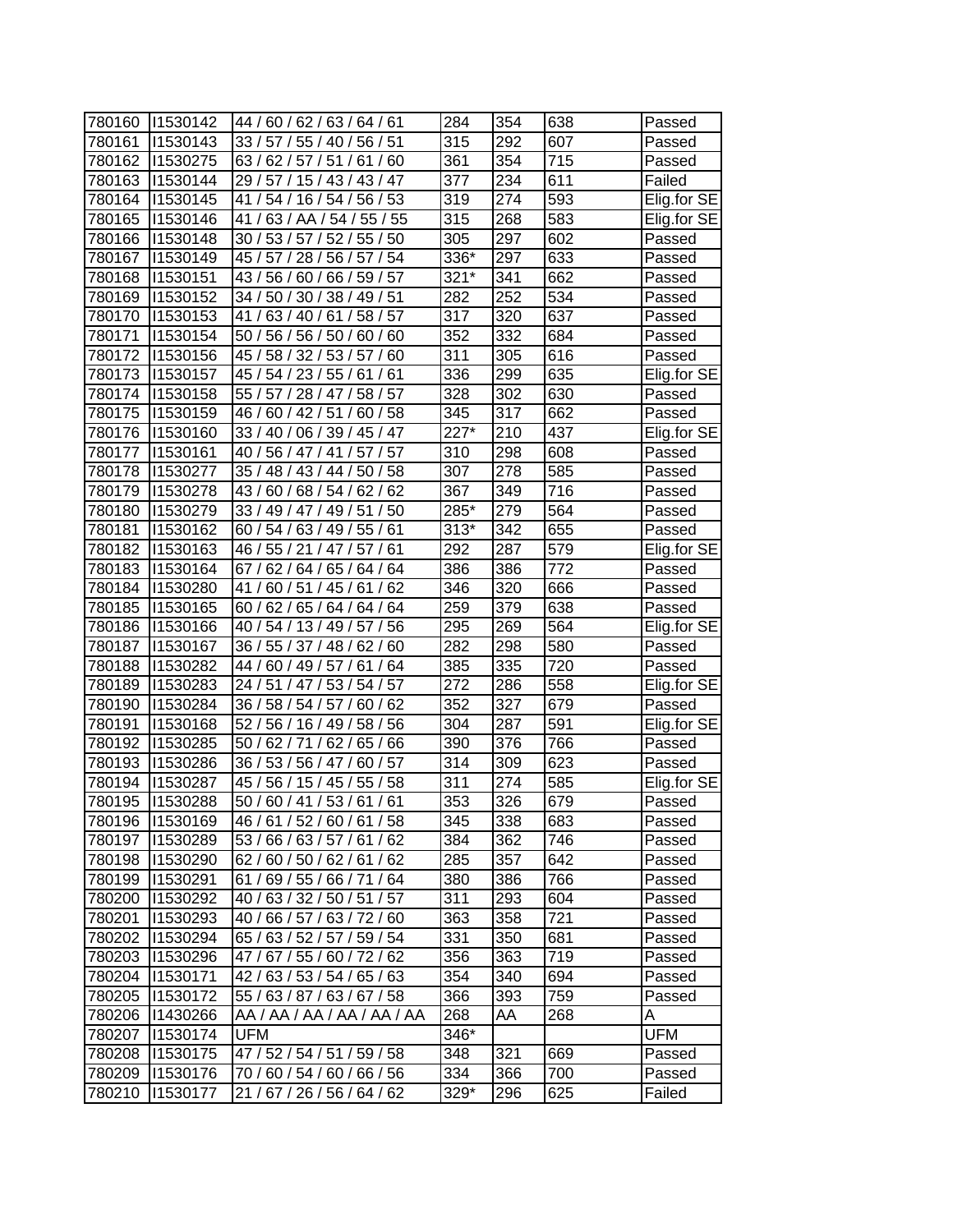| 780211 | 11530178         | 24/61/48/47/57/56                 | 315    | 293 | 608 | Elig.for SE |
|--------|------------------|-----------------------------------|--------|-----|-----|-------------|
| 780212 | 11530179         | 19 / 54 / 25 / 48 / 52 / 49       | 309*   | 247 | 556 | Failed      |
| 780213 | 11530298         | 26/63/42/63/61/<br>61             | $321*$ | 316 | 637 | Passed      |
| 780214 | 11530180         | 42 / 59 / 38 / 56 / 73 / 62       | 325    | 330 | 655 | Passed      |
| 780215 | 11530181         | 37/51/48/39/41<br>/47             | 274    | 263 | 537 | Passed      |
| 780216 | 11530182         | 62 / 63 / 50 / 58 / 67 / 63       | 331    | 363 | 694 | Passed      |
| 780217 | 11530183         | 55 / 47 / 31 / 35 / 51 / 43       | $252*$ | 262 | 514 | Passed      |
| 780218 | 11530299         | 55 / 70 / 57 / 66 / 67 / 66       | 396    | 381 | 777 | Passed      |
| 780219 | 11530302         | 63/63/57/64/63/60                 | 328    | 370 | 698 | Passed      |
| 780220 | 11530184         | 10 / 54 / 22 / 46 / 44 / 51       | 314    | 227 | 541 | Failed      |
| 780221 | 11530185         | 22 / 60 / 23 / 54 / 72 / 53       | 316    | 284 | 600 | Failed      |
| 780222 | 11530186         | 38 / 58 / 59 / 65 / 69 / 56       | 354    | 345 | 699 | Passed      |
| 780223 | 11530189         | 60 / 62 / 62 / 62 / 48 / 56       | 342    | 350 | 692 | Passed      |
| 780224 | 11430285         | 35 / 50 / AA / 36 / 40 / 46       | 253    | 207 | 460 | Elig.for SE |
| 780225 | 11530190         | 46/57/<br>54/47/<br>58/<br>56     | 315    | 318 | 633 | Passed      |
| 780226 | 11530192         | 49 /<br>61/<br>59/50/<br>61<br>60 | 347    | 340 | 687 | Passed      |
| 780227 | 11530193         | 62/<br>60 / 64 / 64 / 62 / 60     | 370    | 372 | 742 | Passed      |
| 780228 | 11530194         | 48 / 55 / 49 / 54 / 55 / 51       | 319    | 312 | 631 | Passed      |
| 780229 | 11530195         | 49 / 58 / 71<br>/53/61<br>/62     | 332    | 354 | 686 | Passed      |
| 780230 | 11530196         | 51/53/49/43/53/52                 | 291*   | 301 | 592 | Passed      |
| 780231 | 11530197         | 60 / 57 / 51 / 54 / 62 / 52       | 351    | 336 | 687 | Passed      |
| 780232 | 11530198         | 60/60/61/64/61/61                 | 365    | 367 | 732 | Passed      |
| 780233 | 11530199         | 62 / 54 / 63 / 51 / 54 / 57       | $314*$ | 341 | 655 | Passed      |
| 780234 | 11530201         | 51 / 64 / 69 / 61 / 63 / 66       | 345    | 374 | 719 | Passed      |
| 780235 | 11530202         | 46 / 54 / 50 / 57 / 54 / 56       | 315    | 317 | 632 | Passed      |
| 780236 | 11530203         | 51 / 60 / 42 / 53 / 61 / 61       | 332    | 328 | 660 | Passed      |
| 780237 | 11530204         | 33 / 54 / 50 / 45 / 53 / 54       | 332*   | 289 | 621 | Passed      |
| 780238 | 11530205         | 62/58<br>44 / 58 / 55 / 60 /      | 332    | 337 | 669 | Passed      |
| 780239 | 1530206          | 37 / 56 / 58 / 49 / 62 / 58       | 332    | 320 | 652 | Passed      |
| 780240 | 1530304          | 45 / 57 / 55 / 54 / 63 / 63       | 344*   | 337 | 681 | Passed      |
| 780241 | 11430023         | 64 / 61 / 39 / 54 / 52 / 51       | $271*$ | 321 | 592 | Passed      |
| 780242 | 11430024         | 33 / 47 / 21 / 46 / 43 / 46       | 234*   | 236 | 470 | Elig.for SE |
| 780243 | 11430042         | 38 / 45 / 18 / 35 /<br>39/40      | 253    | 215 | 468 | Elig.for SE |
| 780244 | 11430046         | 36 / 26 / 16 / 29 / 45 / 48       | 255*   | 200 | 455 | Failed      |
| 780245 | 11430048         | 42 / 44 / 19 / 45 / 52 / 47       | 259    | 249 | 508 | Elig.for SE |
| 780246 | 11430050         | 62/60/60/66/61/63                 | 338*   | 372 | 710 | Passed      |
|        | 780247   1430056 | 33 / 50 / 23 / 46 / 55 / 50       | 286*   | 257 | 543 | Elig.for SE |
| 780248 | 11430061         | 29 / 46 / 23 / 36 / 48 / 51       | 253    | 233 | 486 | Failed      |
| 780249 | 1430069          | 33 / 61 / 44 / 56 / 52 / 50       | 300*   | 296 | 596 | Passed      |
| 780250 | 11330056         | 35 / 43 / 32 / 37 / 42 / 41       | 257*   | 230 | 487 | Passed      |
| 780251 | 11430074         | 39 / 51 / 39 / 57 / 59 / 53       | $321*$ | 298 | 619 | Passed      |
| 780252 | 11430085         | 34 / 43 / 23 / 48 / 46 / 52       | 282*   | 246 | 528 | Elig.for SE |
| 780253 | 11430107         | 33 / 50 / 24 / 53 / 56 / 57       | 291    | 273 | 564 | Elig.for SE |
| 780254 | 11430110         | 38 / 53 / 19 / 54 / 55 / 58       | 320    | 277 | 597 | Elig.for SE |
| 780255 | 11430121         | 26 / 39 / 19 / 34 / 50 / 44       | 230*   | 212 | 442 | Failed      |
| 780256 | 11430172         | 28 / 43 / 24 / 43 / 52 / 48       | $257*$ | 238 | 495 | Failed      |
| 780257 | 1430259          | 33 / 57 / 33 / 54 / 58 / 64       | 289    | 299 | 588 | Passed      |
| 780258 | 11230265         | 35 / 43 / 36 / 48 / 53 / 52       | 241    | 267 | 508 | Passed      |
| 780259 | 11330302         | AA / AA / AA / AA / AA / AA       | 282    | AA  | 282 | A           |
| 780260 | 11430293         | 39 / 50 / 32 / 52 / 55 / 58       | 304*   | 286 | 590 | Passed      |
| 781001 | C1530413         | 41 / 48 / 28 / 48 / 62 / 60       | 305*   | 287 | 592 | Passed      |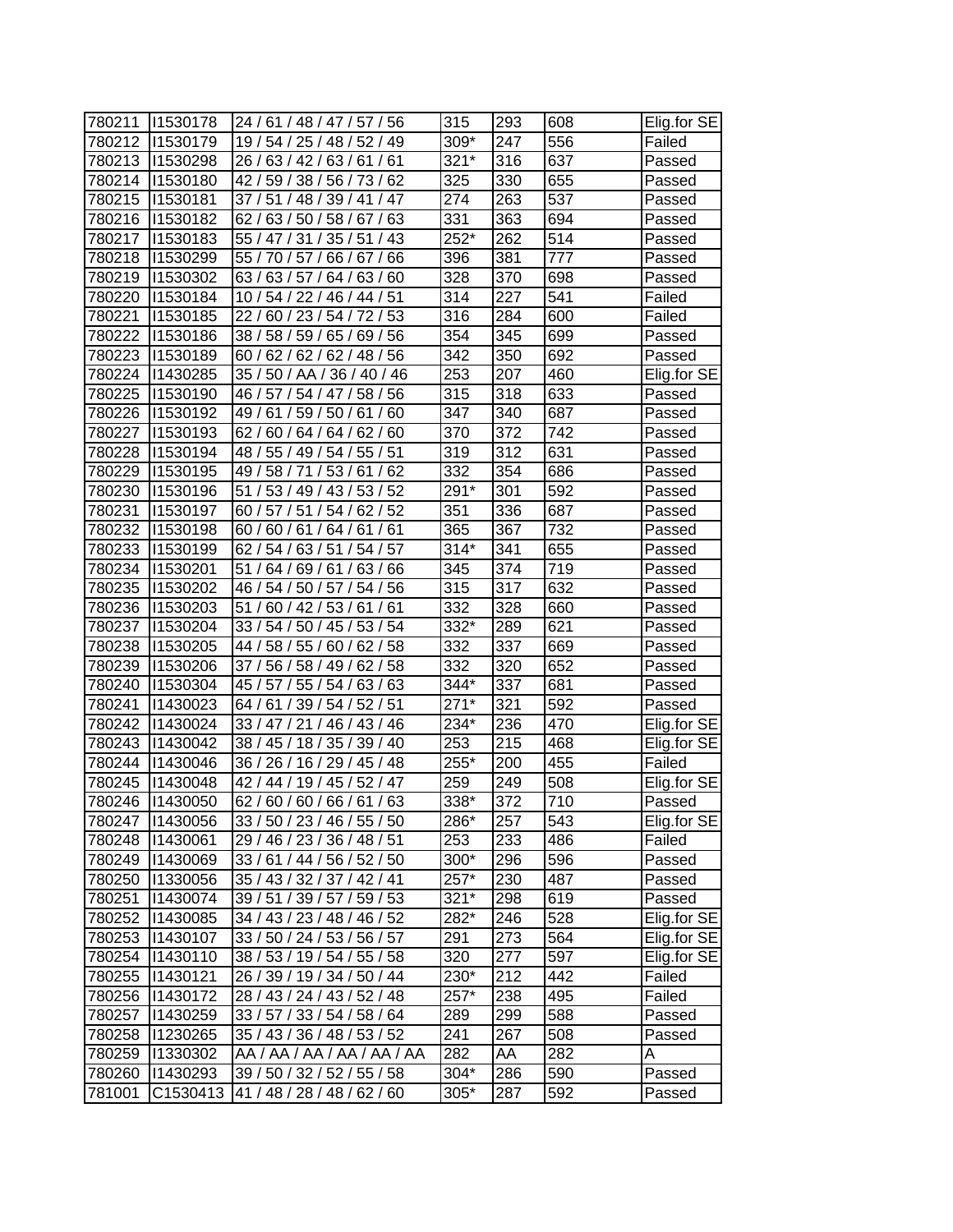| 781002 | C1530414             | 41 / 47 / 39 / 57 / 58 / 61         | 294               | 303              | 597 | Passed      |
|--------|----------------------|-------------------------------------|-------------------|------------------|-----|-------------|
| 781003 | C1530415             | 46/60/51/63/<br>60<br><sup>61</sup> | 372               | 341              | 713 | Passed      |
| 781004 | C1430003             | 22/34/<br>08/26/34/41               | 223*              | 165              | 388 | Failed      |
| 781005 | C1530004             | 54 / 56 / 41 / 66 / 62 / 63         | 345               | 342              | 687 | Passed      |
| 781006 | C1430005             | 54 / 56 / 48 / 65 / 61<br>/61       | 315               | 345              | 660 | Passed      |
| 781007 | C1530005             | 64 / 63 / 63 / 63 / 58 / 61         | 336               | 372              | 708 | Passed      |
| 781008 | C1530006             | 39 / 50 / 33 / 54 / 58 / 54         | 272               | 288              | 560 | Passed      |
| 781009 | C1430007             | 35 / 49 / 20 / 45 / 50 / 54         | 249*              | 253              | 502 | Elig.for SE |
| 781010 | C1430009             | 60 / 61 / 55 / 63 / 63 / 62         | 281               | 364              | 645 | Passed      |
| 781011 | C1530009             | 30 / 40 / 62 / 44 / 45 / 44         | Z <sub>38</sub> * | 265              | 503 | Passed      |
| 781012 | C1530012             | AA / AA / AA / AA / 46 / 44         | 268               | 90               | 358 | Failed      |
| 781013 | C1530013             | 50 / 64 / 41 / 66 / 63 / 61         | 345               | 345              | 690 | Passed      |
| 781014 | C1530014             | 33 / 50 / 45 / 46 / 57 / 50         | 274*              | 281              | 555 | Passed      |
| 781015 | C <sub>1530015</sub> | 33 / 40 / 17 / 45 / 52 / 50         | 253*              | 237              | 490 | Elig.for SE |
| 781016 | C1530017             | 54/52/<br>58<br>54 /<br>60/<br>61   | 305               | 339              | 644 | Passed      |
| 781017 | C1430014             | 61/<br>61/<br>60/67/<br>62/61       | 368               | 372              | 740 | Passed      |
| 781018 | C1530018             | 48 / 54 / 21<br>53/58<br>/56/       | 309*              | 290              | 599 | Elig.for SE |
| 781019 | C1530020             | 63/61<br>64/63/<br>66 / 64          | 295*              | 381              | 676 | Passed      |
| 781020 | C1530021             | 33/51<br>33/51<br>/58<br>57         | 276*              | 283              | 559 | Passed      |
| 781021 | C1530416             | 45 / 61 / 60 / 53 / 64 / 63         | 349               | 346              | 695 | Passed      |
| 781022 | C1530417             | 40 / 52 / 37 / 49 / 61 / 61         | 298*              | 300              | 598 | Passed      |
| 781023 | C1530418             | 43 / 55 / 50 / 51 /<br>62<br>61     | 306               | 322              | 628 | Passed      |
| 781024 | C1530419             | 58 / 61 / 61 / 62 / 64 / 64         | 307               | 370              | 677 | Passed      |
| 781025 | C1530023             | 27 / 49 / 52 / 41 / 53 / 50         | 289               | 272              | 561 | Passed      |
| 781026 | C1430024             | 20 / 41 / 21 / 44 / 36 / 45         | $222*$            | 207              | 429 | Failed      |
| 781027 | C1530024             | 41 / 45 / 43 / 52 / 55 / 52         | 247               | 288              | 535 | Passed      |
| 781028 | C1530026             | 51 / 34 / 55 / 55<br>27/46/         | 309*              | 268              | 577 | Passed      |
| 781029 | C1530420             | 48 / 55 / 41 / 60 / 50 / 41         | 277               | 295              | 572 | Passed      |
| 781030 | C1530421             | 45 / 44 / 13 / 52 / 58 / 51         | 291               | 263              | 554 | Elig.for SE |
| 781031 | C1530422             | 50 / 56 / 58 / 57 /<br>62/57        | $\overline{302}$  | 340              | 642 | Passed      |
| 781032 | C1530423             | 42 / 46 / 17 / 50 / 56 / 53         | 290*              | 264              | 554 | Elig.for SE |
| 781033 | C1530424             | 43/61/38/57/61/61                   | 347               | 321              | 668 | Passed      |
| 781034 | C1530426             | 44 / 49 / 49 / 55 / 63 / 61         | 357               | 321              | 678 | Passed      |
| 781035 | C1530427             | 34 / 44 / 30 / 45 / 56 / 54         | 378               | 263              | 641 | Passed      |
| 781036 | C1530029             | 60 / 46 / 63 / 48 / 56 / 58         | 298*              | 331              | 629 | Passed      |
| 781037 | C1530032             | 38/43/30/46/49/49                   | 239               | $\overline{255}$ | 494 | Passed      |
| 781038 | C1530034 UFM         |                                     | 286               |                  |     | UFM         |
| 781039 | C1530428             | 33 / 50 / 30 / 47 / 54 / 57         | 310               | 271              | 581 | Passed      |
| 781040 | C1530430             | 44 / 65 / 50 / 60 / 58 / 57         | 355               | 334              | 689 | Passed      |
| 781041 | C1530041             | 41/50/15/41/54/53                   | 293*              | 254              | 547 | Elig.for SE |
| 781042 | C1530043             | 44 / 46 / 55 / 56 / 52 / 39         | 259               | 292              | 551 | Passed      |
| 781043 | C1530044             | 35 / 49 / 36 / 50 / 53 / 58         | 235*              | 281              | 516 | Passed      |
| 781044 | C1530045             | 29 / 43 / 40 / 37 / 55 / 48         | $252*$            | 252              | 504 | Passed      |
| 781045 | C1430049             | 61 / 45 / 44 / 47 / 48 / 51         | 307               | 296              | 603 | Passed      |
| 781046 | C1530046             | 50 / 55 / 54 / 57 / 55 / 60         | 323               | 331              | 654 | Passed      |
| 781047 | C1530047             | 64 / 62 / 64 / 49 / 63 / 64         | 376               | 366              | 742 | Passed      |
| 781048 | C1530048             | 54 / 49 / 59 / 55 / 57 / 58         | 302               | 332              | 634 | Passed      |
| 781049 | C1530049             | 44 / 53 / 44 / 46 / 54 / 56         | 290               | 297              | 587 | Passed      |
| 781050 | C1530431             | 34 / 44 / 23 / 43 / 56 / 54         | 307               | 254              | 561 | Elig.for SE |
| 781051 | C1530432             | 48 / 62 / 65 / 58 / 65 / 65         | 357               | 363              | 720 | Passed      |
| 781052 | C1530433             | 26 / 33 / 20 / 24 / 37 / 29         | 255*              | 169              | 424 | Failed      |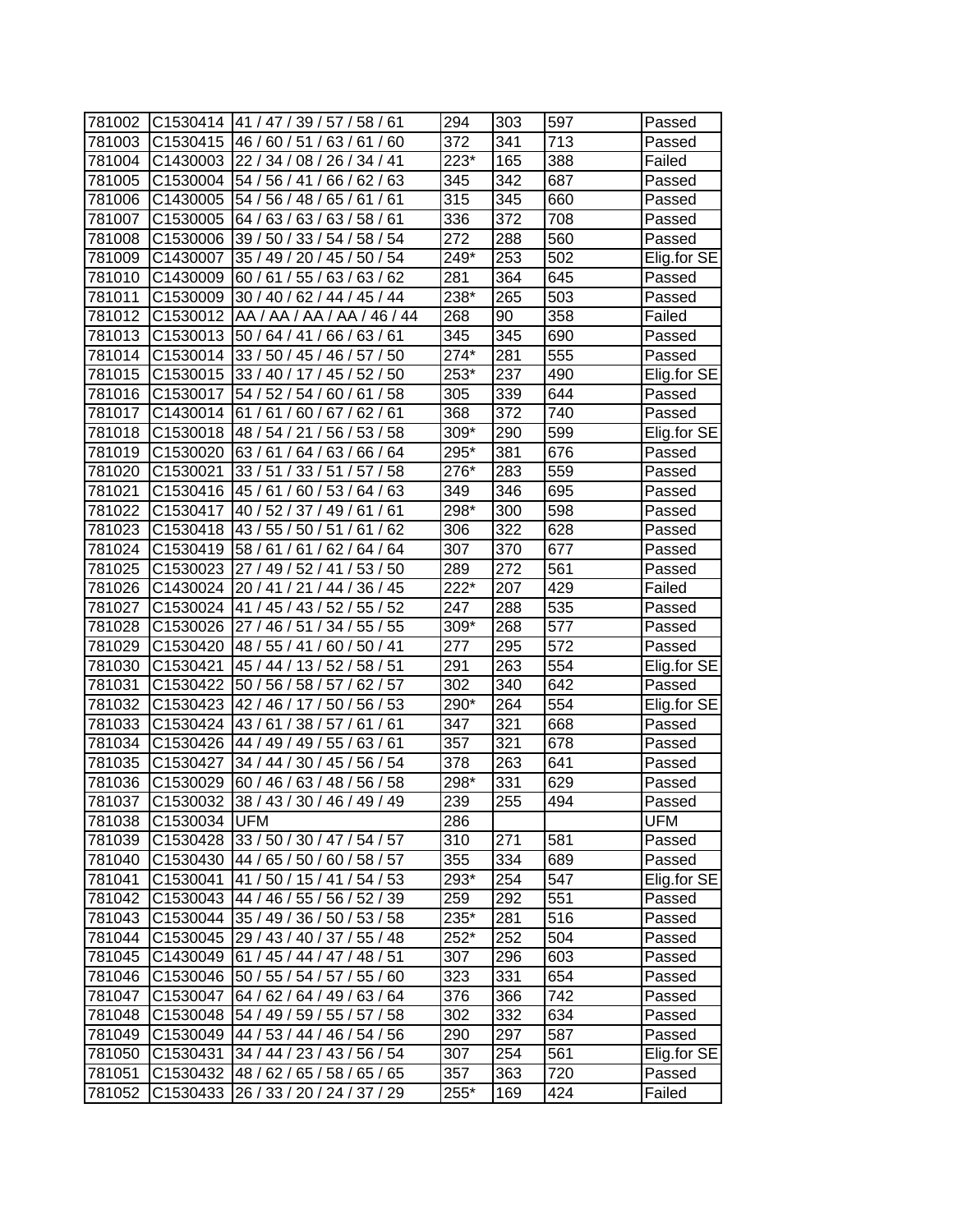| 781053 |                      | C1530434 47 / 46 / 34 / 40 / 47 / 47 | $316*$            | 261 | 577 | Passed      |
|--------|----------------------|--------------------------------------|-------------------|-----|-----|-------------|
| 781054 |                      | C1530052 39 / 58 / 55 / 56 / 60 / 57 | 313               | 325 | 638 | Passed      |
| 781055 | C1430054             | 17 / 44 / 49 / 36 / 48 / 37          | 308               | 231 | 539 | Elig.for SE |
| 781056 | C1530054             | 53 / 56 / 24 / 40 / 57 / 56          | 294*              | 286 | 580 | Elig.for SE |
| 781057 |                      | C1530435 36 / 42 / 25 / 47 / 55 / 50 | 314               | 255 | 569 | Elig.for SE |
| 781058 | C1530056             | 47 / 54 / 22 / 47 /<br>60/60         | 318               | 290 | 608 | Elig.for SE |
| 781059 | C1530436             | 61 / 57 / 36 / 56 / 63 / 65          | 365               | 338 | 703 | Passed      |
| 781060 | C1530437             | 43 / 47 / 19 / 46 / 60 / 60          | 291               | 275 | 566 | Elig.for SE |
| 781061 | C1530438             | 47 / 52 / 53 / 53 / 52 / 58          | 302               | 315 | 617 | Passed      |
| 781062 | C1530439             | <b>UFM</b>                           | 245*              |     |     | UFM         |
| 781063 |                      | C1530440 33 / 49 / 45 / 39 / 57 / 58 | $\overline{3}13*$ | 281 | 594 | Passed      |
| 781064 | C1530441             | 42 / 45 / 34 / 36 / 33 / 48          | 253               | 238 | 491 | Passed      |
| 781065 | C1530059             | 39 / 57 / 55 / 49 / 50 / 55          | 310               | 305 | 615 | Passed      |
| 781066 | C1530442             | 48 / 48 / 49 / 47 / 44 / 55          | 268*              | 291 | 559 | Passed      |
| 781067 | C1430062             | 41 / 39 / 27 / 36 / 33 / 45          | 280               | 221 | 501 | Elig.for SE |
| 781068 | C1530443             | 09 / 38 / 20 / 36 / 25 / 52          | 250*              | 180 | 430 | Failed      |
| 781069 | C1530060             | 09 / 44 / 21 / 42 / 13 / 45          | 281               | 174 | 455 | Failed      |
| 781070 | C1530444             | 60 / 64 / 67 / 62 / 58 / 65          | 383               | 376 | 759 | Passed      |
| 781071 | C1530062             | 05 / 46 / 10 / 36 / 08 / 43          | 260               | 148 | 408 | Failed      |
| 781072 | C1530063             | 07 / 42 / 23 / 37 / 28 / 54          | 284               | 191 | 475 | Failed      |
| 781073 | C1530445             | 04 / 60 / 41 / 45 / 16 / 60          | 361               | 226 | 587 | Failed      |
| 781074 | C1530446             | 31/44/35/41/29/55                    | 305               | 235 | 540 | Passed      |
| 781075 | C1530447             | 33 / 60 / 27 / 44 / 27 / 61          | 349               | 252 | 601 | Failed      |
| 781076 | C1530448             | 07 / 54 / 43 / 41 / 19 / 52          | $\overline{302}$  | 216 | 518 | Failed      |
| 781077 | C1430066             | 03 / 51 / 51 / 48 / 23 / 60          | 316               | 236 | 552 | Failed      |
| 781078 | C1430071             | 03 / 47 / 27 / 39 / 37 / 55          | $277*$            | 208 | 485 | Failed      |
| 781079 | C1530064             | 04 / 40 / 24 / 38 / 12 / 44          | 280*              | 162 | 442 | Failed      |
| 781080 | C1330100             | 00 / 25 / 40 / 23 / 22 / 33          | 230               | 143 | 373 | Failed      |
| 781081 | C1530065             | 06 / 54 / 45 / 49 / 20 / 60          | 303*              | 234 | 537 | Failed      |
| 781082 | C1530449             | 16 / 58 / 24 / 48 / 33 / 61          | 313               | 240 | 553 | Failed      |
| 781083 | C1530450             | 38 / 53 / 50 / 52 / 45 / 61          | 355               | 299 | 654 | Passed      |
| 781084 | C1530451             | 02 / 32 / 31 / 39 / 20 / 46          | $245*$            | 170 | 415 | Failed      |
| 781085 | C1530452             | 35 / 45 / 43 / 40 / 39 / 52          | 335               | 254 | 589 | Passed      |
| 781086 | C1530453             | 42 / 62 / 67 / 59 / 52 / 64          | 358               | 346 | 704 | Passed      |
| 781087 | C1530454             | 30 / 65 / 55 / 63 / 49 / 64          | 363               | 326 | 689 | Passed      |
| 781088 | C1530455             | 30 / 55 / 45 / 54 / 47 / 62          | 345               | 293 | 638 | Passed      |
| 781089 | C <sub>1530456</sub> | 59 / 52 / 57 / 52 / 60 / 56          | 314               | 336 | 650 | Passed      |
| 781090 |                      | C1530070 42 / 48 / 24 / 45 / 57 / 60 | 283               | 276 | 559 | Elig.for SE |
| 781091 | C1530071             | 60 / 60 / 61 / 54 / 60 / 62          | 375               | 357 | 732 | Passed      |
| 781092 | C1530072             | 37 / 47 / 19 / 51 / 60 / 54          | 282               | 268 | 550 | Elig.for SE |
| 781093 | C1530457             | 53 / 49 / 34 / 58 / 64 / 58          | 335               | 316 | 651 | Passed      |
| 781094 | C1530458             | 42 / 48 / 33 / 45 / 57 / 51          | 302               | 276 | 578 | Passed      |
| 781095 | C1530459             | 47 / 53 / 52 / 52 / 61 / 59          | 255               | 324 | 579 | Passed      |
| 781096 | C1530460             | 41 / 47 / 30 / 51 / 60 / 55          | 310               | 284 | 594 | Passed      |
| 781097 | C1530461             | 47 / 51 / 16 / 57 / 61 / 55          | 318               | 287 | 605 | Elig.for SE |
| 781098 | C1530462             | 51/60/18/60/61/60                    | 313               | 310 | 623 | Elig.for SE |
| 781099 | C1530463             | 37 / 45 / 16 / 53 / 53 / 48          | 273               | 252 | 525 | Elig.for SE |
| 781100 | C1530073             | 58 / 46 / 14 / 46 / 56 / 55          | 327               | 275 | 602 | Elig.for SE |
| 781101 | C1530464             | 48 / 54 / 15 / 51 / 60 / 61          | 334               | 289 | 623 | Elig.for SE |
| 781102 |                      | C1530465 43 / 49 / 23 / 47 / 53 / 55 | 244*              | 270 | 514 | Elig.for SE |
| 781103 | C1530466             | 49 / 49 / 33 / 40 / 52 / 54          | 277               | 277 | 554 | Passed      |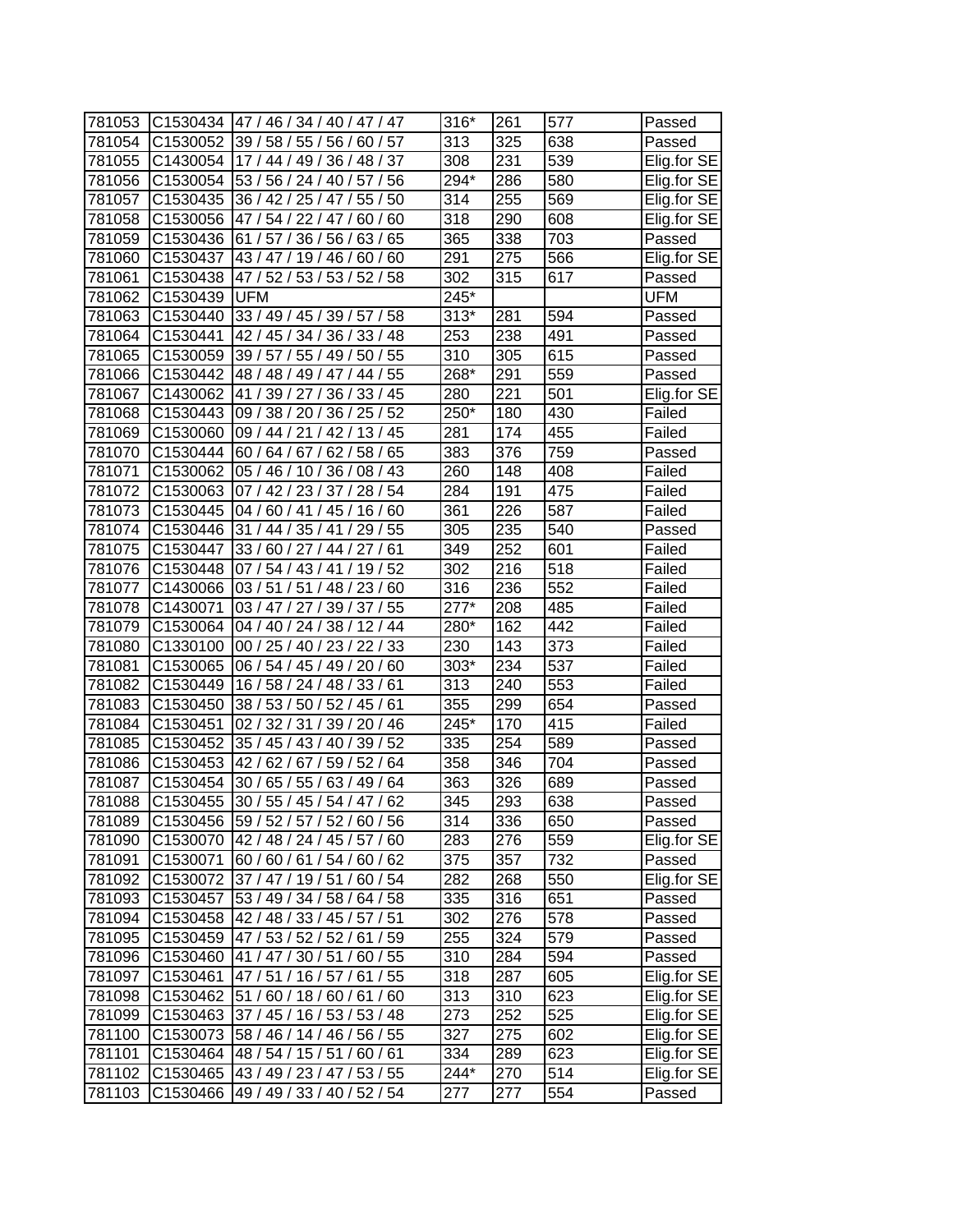| 781104 | C <sub>1530074</sub> | 42 / 45 / 09 / 47 / 60 / 52          | 301    | 255 | 556 | Elig.for SE |
|--------|----------------------|--------------------------------------|--------|-----|-----|-------------|
| 781105 | C1530467             | 48 /<br>60/53/61/<br>63<br>67 /      | 358    | 352 | 710 | Passed      |
| 781106 | C1530468             | 49 / 46 / 36 / 51 /<br>60/56         | 319    | 298 | 617 | Passed      |
| 781107 | C1430103             | 57 / 55 / 39 / 57 / 62 / 62          | 331    | 332 | 663 | Passed      |
| 781108 | C1530076             | 76 / 52 / 58 / 53 / 63 / 55          | 358    | 357 | 715 | Passed      |
| 781109 | C1530077             | 48 / 50 / 17 / 44 / 56 / 57          | 286    | 272 | 558 | Elig.for SE |
| 781110 | C1530474             | 59 / 55 / 19 / 52 / 56 / 60          | 293    | 301 | 594 | Elig.for SE |
| 781111 | C1530078             | 67 / 50 / 43 / 55 / 58 / 60          | 311    | 333 | 644 | Passed      |
| 781112 | C1530079             | 57 / 50 / 48 / 51 /<br>58/60         | 333    | 324 | 657 | Passed      |
| 781113 | C1530476             | 44 / 43 / 14 / 44 / 55 / 54          | 235    | 254 | 489 | Elig.for SE |
| 781114 | C1530082             | 27 / 40 / 12 / 33 / 51 / 43          | 297    | 206 | 503 | Failed      |
| 781115 | C1530087             | 63 / 74 / 61 / 62 / 64 / 65          | 368    | 389 | 757 | Passed      |
| 781116 | C1530088             | 53 / 69 / 20 / 53 / 60 / 48          | 305    | 303 | 608 | Elig.for SE |
| 781117 | C1530478             | 43 / 56 / 16 / 49 / 53 / 57          | 261    | 274 | 535 | Elig.for SE |
| 781118 | C1430115             | 60 / 59 / 64 / 42 / 49 / 54          | 294    | 328 | 622 | Passed      |
| 781119 | C1530089             | 60/62/20/53/57<br>60                 | 350    | 312 | 662 | Elig.for SE |
| 781120 | C1430117             | 54 / 70 / 18 / 47 / 61<br>/ 48       | 320    | 298 | 618 | Elig.for SE |
| 781121 | C1530091             | 43/60/15/47<br>60/57                 | 217    | 282 | 499 | Elig.for SE |
| 781122 | C1530092             | 54 / 55 / 30 / 52 /<br>54/50         | 303    | 295 | 598 | Passed      |
| 781123 | C1530093             | 60 / 63 / 51 / 49 /<br>62/58         | 339    | 343 | 682 | Passed      |
| 781124 | C1530094             | 60 / 70 / 61 / 66 / 65 / 66          | 254    | 388 | 642 | Passed      |
| 781125 | C1530479             | 66 / 65 / 65 / 53 /<br>65/64         | 305    | 378 | 683 | Passed      |
| 781126 | C1530095             | 61 / 62 / 62 / 64 / 63 / 66          | 381    | 378 | 759 | Passed      |
| 781127 | C1530096             | 48 / 65 / 21 / 57 / 57 / 50          | 330    | 298 | 628 | Elig.for SE |
| 781128 | C1530481             | 61 / 58 / 41 / 57 / 61 / 66          | 332*   | 344 | 676 | Passed      |
| 781129 | C1530098             | 37 / 54 / 11 / 47 / 50 / 57          | 312    | 256 | 568 | Elig.for SE |
| 781130 | C1530483             | 60<br>48 / 45 / 19 / 43 / 57 /       | 252*   | 272 | 524 | Elig.for SE |
| 781131 | C1430138             | 48/64/43/60/61/<br>64                | 350    | 340 | 690 | Passed      |
| 781132 | C1430139             | 53 / 64 / 20 / 53 / 60 / 54          | 301    | 304 | 605 | Elig.for SE |
| 781133 | C1530100             | 46 / 67 / 33 / 47 / 52 / 61          | 327    | 306 | 633 | Passed      |
| 781134 | C1530484             | 36 / 58 / 18 / 33 / 50 / 52          | 234*   | 247 | 481 | Elig.for SE |
| 781135 | C1530485             | 56 / 63 / 48 / 50 / 60 / 62          | $312*$ | 339 | 651 | Passed      |
| 781136 | C1530101             | 44 / 60 / 40 / 51 /<br>56/53         | 309    | 304 | 613 | Passed      |
| 781137 | C1530102             | 52/64/41/55/58/59                    | 293*   | 329 | 622 | Passed      |
| 781138 | C1530487             | 54 / 60 / 22 / 52 / 58 / 56          | 271    | 302 | 573 | Elig.for SE |
| 781139 | C1530488             | 53 / 57 / 17 / 49 / 64 / 55          | 289*   | 295 | 584 | Elig.for SE |
| 781140 |                      | C1530489 25/63/22/45/60/63           | 278    | 278 | 556 | Failed      |
| 781141 | C1530490             | 20 / 48 / 37 / 40 / 59 / 60          | 252    | 264 | 516 | Elig.for SE |
| 781142 | C1530103             | 52 / 49 / 36 / 62 / 61 / 55          | 314    | 315 | 629 | Passed      |
| 781143 |                      | C1530104 24 / 42 / 33 / 38 / 58 / 51 | 335    | 246 | 581 | Elig.for SE |
| 781144 | C1530491             | 67 / 56 / 37 / 62 / 58 / 61          | 313    | 341 | 654 | Passed      |
| 781145 | C1530492             | 18 / 56 / 30 / 48 / 60 / 58          | 317    | 270 | 587 | Elig.for SE |
| 781146 | C1430155             | 07 / 39 / 23 / 39 / 56 / 38          | 261*   | 202 | 463 | Failed      |
| 781147 | C1530105             | 22 / 50 / 24 / 47 / 58 / 50          | 244    | 251 | 495 | Failed      |
| 781148 | C1530493             | 19/65/31/60/61/62                    | 325    | 298 | 623 | Elig.for SE |
| 781149 | C1530494             | AA / AA / AA / AA / AA / AA          | 373    | AA  | 373 | A           |
| 781150 | C1530495             | 22 / 42 / 37 / 36 / 49 / 51          | 254*   | 237 | 491 | Elig.for SE |
| 781151 | C1530496             | 03 / 49 / 19 / 45 / 62 / 58          | 246    | 236 | 482 | Failed      |
| 781152 | C1530497             | 17 / 50 / 36 / 38 / 55 / 48          | 269    | 244 | 513 | Elig.for SE |
| 781153 | C1530106             | 14 / 38 / 29 / 38 / 49 / 51          | 253    | 219 | 472 | Failed      |
| 781154 | C1530107             | 16 / 45 / 25 / 40 / 48 / 53          | 243    | 227 | 470 | Failed      |
|        |                      |                                      |        |     |     |             |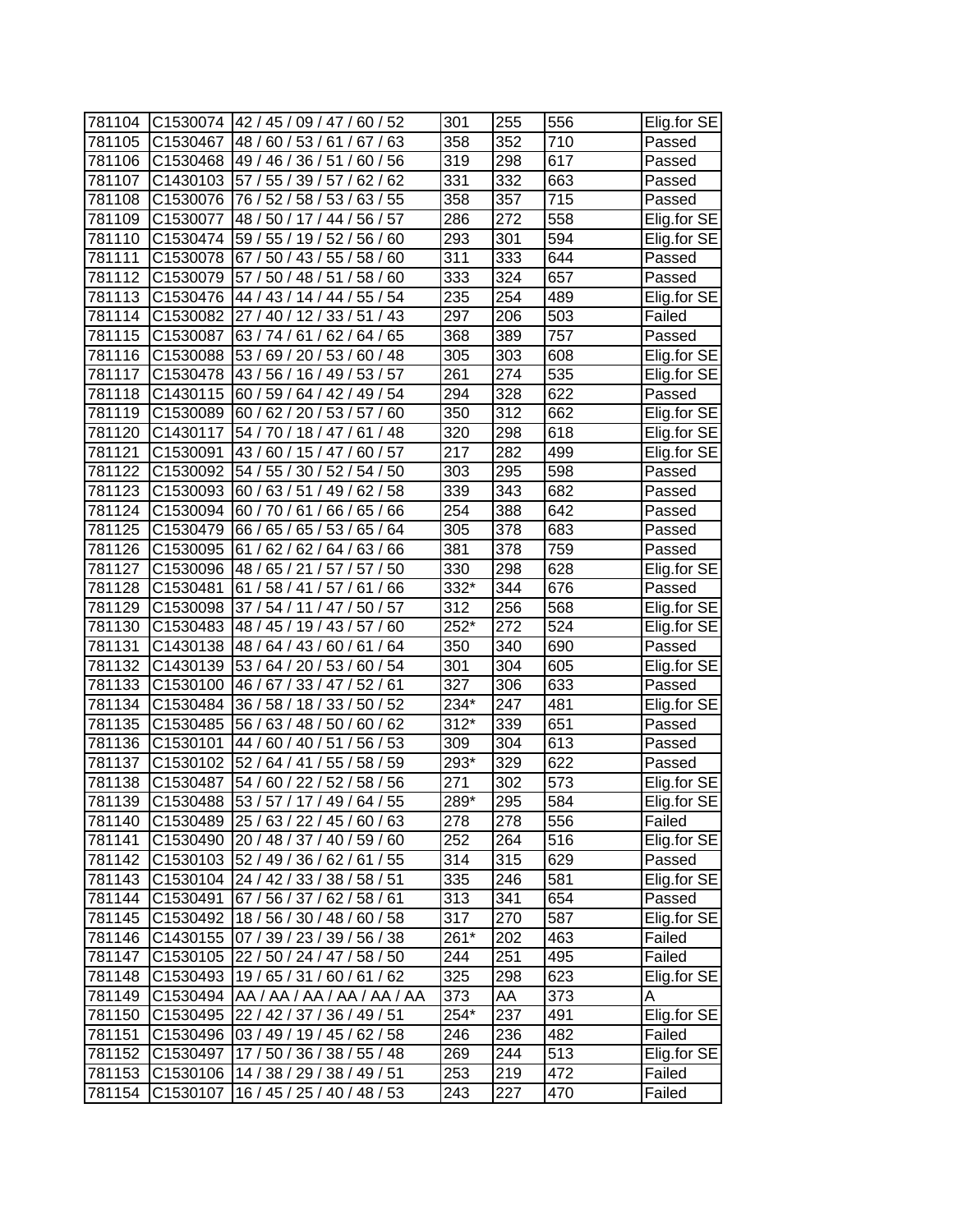| 781155 | C1530108             | 16/58/61/48/<br>60/53                | 336*             | 296 | 632 | Elig.for SE |
|--------|----------------------|--------------------------------------|------------------|-----|-----|-------------|
| 781156 | C <sub>1530110</sub> | 41 / 45 / 26 / 47 /<br>62/50         | 273              | 271 | 544 | Passed      |
| 781157 | C1530499             | 18 / 53 / 24 / 47 / 56 / 58          | 269              | 256 | 525 | Failed      |
| 781158 | C1530500             | 20 / 51 / 31 / 54 / 59 / 64          | 311              | 279 | 590 | Elig.for SE |
| 781159 | C1530501             | 25 / 64 / 45 / 54 / 64 / 65          | $\overline{3}27$ | 317 | 644 | Passed      |
| 781160 | C1530111             | 12/51/42/48/<br>63/58                | 315              | 274 | 589 | Elig.for SE |
| 781161 | C1530112             | 21 / 47 / 27 / 50 / 60 / 54          | 306*             | 259 | 565 | Failed      |
| 781162 | C1530502             | 41/61/44/54/61/60                    | 351              | 321 | 672 | Passed      |
| 781163 | C1530503             | 46 / 61 / 26 / 54 / 61 / 57          | 327              | 305 | 632 | Passed      |
| 781164 | C1530504             | 30 / 54 / 45 / 50 / 56 / 54          | 299              | 289 | 588 | Passed      |
| 781165 | C1530114             | 40 / 39 / 38 / 46 / 50 / 50          | 279              | 263 | 542 | Passed      |
| 781166 | C1530115             | 42 / 61 / 32 / 50 / 52 / 49          | 294              | 286 | 580 | Passed      |
| 781167 | C1530505             | 50 / 61 / 57 / 51 /<br>62/60         | 320              | 341 | 661 | Passed      |
| 781168 | C1530116             | 42 / 52 / 26 / 51 /<br>56/48         | 247              | 275 | 522 | Passed      |
| 781169 | C1530506             | 51<br>/50/47/48/<br>64/<br>66        | 329              | 326 | 655 | Passed      |
| 781170 | C1530117             | 52 / 59 / 21 / 47 / 53 / 52          | 306              | 284 | 590 | Elig.for SE |
| 781171 | C1530118             | 37/51/48/58/<br>65/61                | 252              | 320 | 572 | Passed      |
| 781172 | C1430197             | 42/51/<br>53/50<br>52/51             | 326              | 299 | 625 | Passed      |
| 781173 | C1530119             | 41 / 42 / 47 / 43 / 57 / 50          | 251              | 280 | 531 | Passed      |
| 781174 | C1530509             | 50/48/<br>33 / 42 / 52 / 56          | 299              | 281 | 580 | Passed      |
| 781175 | C1530121             | 06 / 38 / 49 / 51<br>39/34/          | 238              | 217 | 455 | Elig.for SE |
| 781176 | C1530511             | 46 / 54 / 12 / 55 / 58 / 60          | 287              | 285 | 572 | Elig.for SE |
| 781177 | C1530512             | 60 / 56 / 24 / 60 / 62 / 53          | 320              | 315 | 635 | Elig.for SE |
| 781178 | C1530123             | 35 / 43 / 07 / 40 / 40 / 46          | 256*             | 211 | 467 | Elig.for SE |
| 781179 | C1530145             | 36 / 51 / 34 / 50 / 54 / 62          | 342              | 287 | 629 | Passed      |
| 781180 | C1530124             | 35/51/<br>35/47/<br>60/60            | 264              | 288 | 552 | Passed      |
| 781181 | C1530126             | 34 / 51 / 43 / 48 / 57 / 58          | 314              | 291 | 605 | Passed      |
| 781182 | C1530514             | 41 / 56 / 33 / 55 / 58 / 63          | 307              | 306 | 613 | Passed      |
| 781183 | C1530128             | 54 / 49 / 54 / 48 / 52 / 55          | $277*$           | 312 | 589 | Passed      |
| 781184 | C1530129             | 52 / 54 / 42 / 51 /<br>60/57         | 281*             | 316 | 597 | Passed      |
| 781185 | C1530131             | 61/65/67/60/<br>62/70                | 310              | 385 | 695 | Passed      |
| 781186 | C1530516             | 46 / 50 / 47 / 43 / 45 / 52          | 293*             | 283 | 576 | Passed      |
| 781187 | C1530517             | 41 / 58 / 36 / 60 / 62 / 67          | 337              | 324 | 661 | Passed      |
| 781188 | C1530518             | 46 / 42 / 33 / 52 / 55 / 61          | 276*             | 289 | 565 | Passed      |
| 781189 | C1530519             | 50 / 55 / 57 / 62 / 64 / 62          | 323              | 350 | 673 | Passed      |
| 781190 | C1530132             | 38 / 62 / 45 / 49 / 62 / 59          | 316              | 315 | 631 | Passed      |
| 781191 | C1530521             | 54 / 60 / 40 / 45 / 56 / 61          | 300              | 316 | 616 | Passed      |
| 781192 | C1530522             | 43/61/34/54/60/60                    | 267              | 312 | 579 | Passed      |
| 781193 | C1530133             | 38/63/30/46/52/52                    | 236*             | 281 | 517 | Passed      |
| 781194 | C1530523             | 50 / 66 / 49 / 53 / 56 / 56          | 316              | 330 | 646 | Passed      |
| 781195 |                      | C1530135 42 / 61 / 14 / 55 / 54 / 60 | 275              | 286 | 561 | Elig.for SE |
| 781196 | C1530524             | 41/62/43/47/53/54                    | 306              | 300 | 606 | Passed      |
| 781197 | C1530526             | 53 / 61 / 42 / 53 / 62 / 58          | 337              | 329 | 666 | Passed      |
| 781198 | C1530136             | 20 / 58 / 20 / 45 / 58 / 58          | 250*             | 259 | 509 | Failed      |
| 781199 | C1530137             | 31 / 54 / 35 / 45 / 53 / 51          | 272              | 269 | 541 | Passed      |
| 781200 | C1430224             | 53 / 70 / 36 / 54 / 61 / 61          | 316              | 335 | 651 | Passed      |
| 781201 | C1530138             | 36 / 48 / 63 / 51 / 56 / 54          | 314              | 308 | 622 | Passed      |
| 781202 | C1530529             | 52 / 66 / 38 / 56 / 58 / 60          | 271              | 330 | 601 | Passed      |
| 781203 | C1530139             | 64/63/56/61/61/62                    | 287*             | 367 | 654 | Passed      |
| 781204 | C1530530             | 54 / 63 / 43 / 57 / 64 / 62          | 298              | 343 | 641 | Passed      |
| 781205 | C1530141             | 30 / 61 / 45 / 52 / 52 / 54          | 301              | 294 | 595 | Passed      |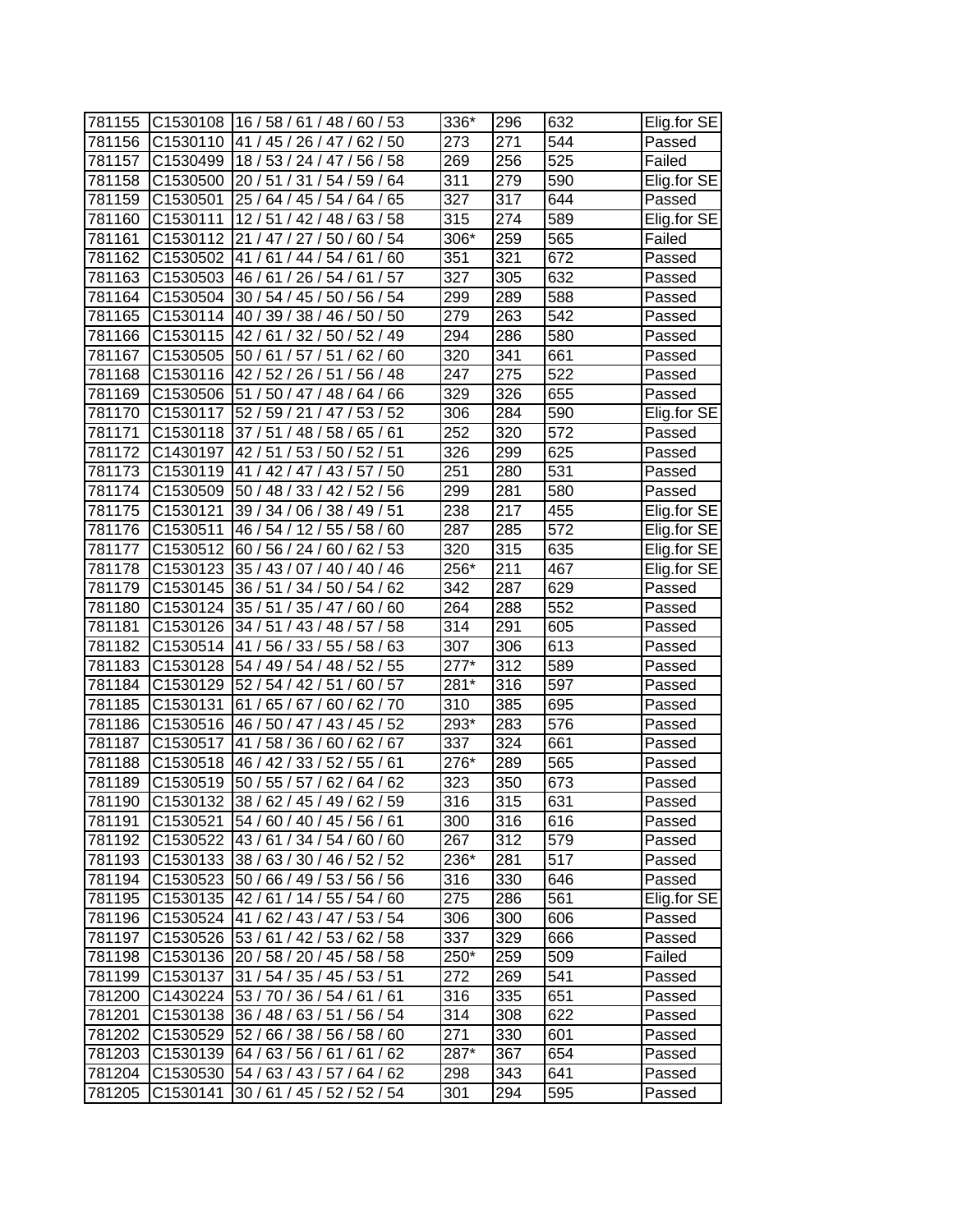| 781206 | C1430235             | 41/63/42/55/53/55                    | 306                | 309 | 615 | Passed      |
|--------|----------------------|--------------------------------------|--------------------|-----|-----|-------------|
| 781207 | C1530531             | 37/<br>56 / 20 / 53 /<br>55<br>56/   | 293                | 277 | 570 | Elig.for SE |
| 781208 | C <sub>1530532</sub> | 57/<br>56/39/51/<br>51/<br>56        | 297*               | 310 | 607 | Passed      |
| 781209 | C1530533             | 39 / 48 / 43 / 47 / 61 /<br>60       | 288                | 298 | 586 | Passed      |
| 781210 | C1430242             | 39 / 54 / 23 / 47 / 51<br>/50        | 303                | 264 | 567 | Elig.for SE |
| 781211 | C1530534             | 43 / 63 / 40 / 53 / 51 / 56          | 260*               | 306 | 566 | Passed      |
| 781212 | C1430248             | 57 / 70 / 40 / 60 / 61 / 63          | 336                | 351 | 687 | Passed      |
| 781213 | C1530536             | 50 / 62 / 47 / 48 / 54 / 57          | 288                | 318 | 606 | Passed      |
| 781214 | C1530538             | 50 / 63 / 46 / 57 /<br>60/61         | 327                | 337 | 664 | Passed      |
| 781215 | C1430250             | 48 / 52 / 37 / 51<br>58 / 58         | 258                | 304 | 562 | Passed      |
| 781216 | C1530539             | 56 / 60 / 43 / 53 / 61 / 57          | 280                | 330 | 610 | Passed      |
| 781217 | C1530146             | 46 / 54 / 65 / 42 / 51 / 53          | $315*$             | 311 | 626 | Passed      |
| 781218 | C1530147             | 29 / 54 / 42 / 35 / 43 / 43          | 275*               | 246 | 521 | Passed      |
| 781219 | C <sub>1530148</sub> | 50/52/<br>64/52/<br>58<br>60/        | 251                | 336 | 587 | Passed      |
| 781220 | C1530149             | 56/60/70/<br>63<br>60/<br>62/        | 244                | 371 | 615 | Passed      |
| 781221 | C1530150             | 55/<br>60/45/<br>55/<br>65<br>64     | 297                | 344 | 641 | Passed      |
| 781222 | C1530542             | 43 / 58 / 33 / 42 /<br>60/57         | 269                | 293 | 562 | Passed      |
| 781223 | C1530543             | 43/47<br>22/37<br>50/49              | 257*               | 248 | 505 | Elig.for SE |
| 781224 | C1530153             | 33 / 36 / 18 / 34 / 34 / 34          | 228*               | 189 | 417 | Elig.for SE |
| 781225 | C1530155             | 17 / 40 / 20 / 35 / 42 / 40          | 246                | 194 | 440 | Failed      |
| 781226 | C1530156             | 30 / 42 / 20 / 37 / 42 / 37          | 249                | 208 | 457 | Elig.for SE |
| 781227 | C1530545             | 49 / 64 / 23 / 53 /<br>65/65         | 376                | 319 | 695 | Elig.for SE |
| 781228 | C1330310             | 36 / 37 / 22 / 36 / 51 / 48          | 277                | 230 | 507 | Elig.for SE |
| 781229 | C1530546             | 46 / 60 / 32 / 53 / 60 / 60          | 291*               | 311 | 602 | Passed      |
| 781230 | C1530159             | 48 / 60 / 28 / 52 / 62 / 62          | 250                | 312 | 562 | Passed      |
| 781231 | C1530161             | 51 / 57 / 30 / 48 / 56 / 54          | 249                | 296 | 545 | Passed      |
| 781232 | C1530547             | 54<br>54 / 40 / 45 /<br>62/<br>41 /  | 301                | 296 | 597 | Passed      |
| 781233 | C1330312             | 46 / 57 / 64 / 55 /<br>61/<br>60     | 312                | 343 | 655 | Passed      |
| 781234 | C1530549             | 61/61/64/46/63/61                    | 357                | 356 | 713 | Passed      |
| 781235 | C1530548             | 34 / 45 / 30 / 43 / 47 / 54          | 247*               | 253 | 500 | Passed      |
| 781236 | C1530160             | 36 / 49 / 22 / 40 / 50 / 53          | 254                | 250 | 504 | Elig.for SE |
| 781237 | C1530550             | 47/61/25/53/62/62                    | 370                | 310 | 680 | Passed      |
| 781238 | C1530551             | 52 / 62 / 54 / 55 / 63 /<br>62       | 360                | 348 | 708 | Passed      |
| 781239 | C1530162             | 54 / 58 / 49 / 52 / 59 /<br>60       | 361                | 332 | 693 | Passed      |
| 781240 | C1530553             | 33 / 58 / 11 / 33 / 41 / 53          | 281                | 229 | 510 | Elig.for SE |
| 781241 | C1530554             | 149/61/48/60/61/59                   | 357                | 338 | 695 | Passed      |
| 781242 |                      | C1530555 41/60/23/60/33/59           | 284                | 276 | 560 | Elig.for SE |
| 781243 |                      | C1530163 23 / 43 / 14 / 34 / 09 / 33 | 226                | 156 | 382 | Failed      |
| 781244 |                      | C1530556 51 / 57 / 39 / 51 / 24 / 61 | 306*               | 283 | 589 | Elig.for SE |
| 781245 | C1430271             | 56 / 54 / 36 / 49 / 60 / 53          | 339                | 308 | 647 | Passed      |
| 781246 |                      | C1530169 27 / 50 / 30 / 41 / 30 / 56 | 275                | 234 | 509 | Elig.for SE |
| 781247 |                      | C1530172 24 / 50 / 19 / 44 / 16 / 48 | 230*               | 201 | 431 | Failed      |
| 781248 |                      | C1530175 41 / 51 / 20 / 46 / 48 / 54 | 269                | 260 | 529 | Elig.for SE |
| 781249 | C1430282             | 49 / 59 / 24 / 54 / 43 / 59          | 310*               | 288 | 598 | Elig.for SE |
| 781250 | C1530180             | 68 / 56 / 60 / 50 / 41 / 54          | 280                | 329 | 609 | Passed      |
| 781251 | C1530181             | 40 / 51 / 31 / 45 / 11 / 48          | 250*               | 226 | 476 | Elig.for SE |
| 781252 | C1530182             | 63 / 48 / 31 / 48 / 40 / 57          | 298                | 287 | 585 | Passed      |
| 781253 |                      | C1530184 45 / 60 / 46 / 60 / 62 / 60 | 363                | 333 | 696 | Passed      |
| 781254 | C1430290             | 33 / 55 / 45 / 48 / 27 / 54          | $\overline{3}$ 13* | 262 | 575 | Passed      |
| 781255 | C1530187             | 50 / 57 / 64 / 59 / 49 / 53          | 323                | 332 | 655 | Passed      |
| 781256 | C1530190             | 46 / 58 / 45 / 51 / 50 / 56          | 322                | 306 | 628 | Passed      |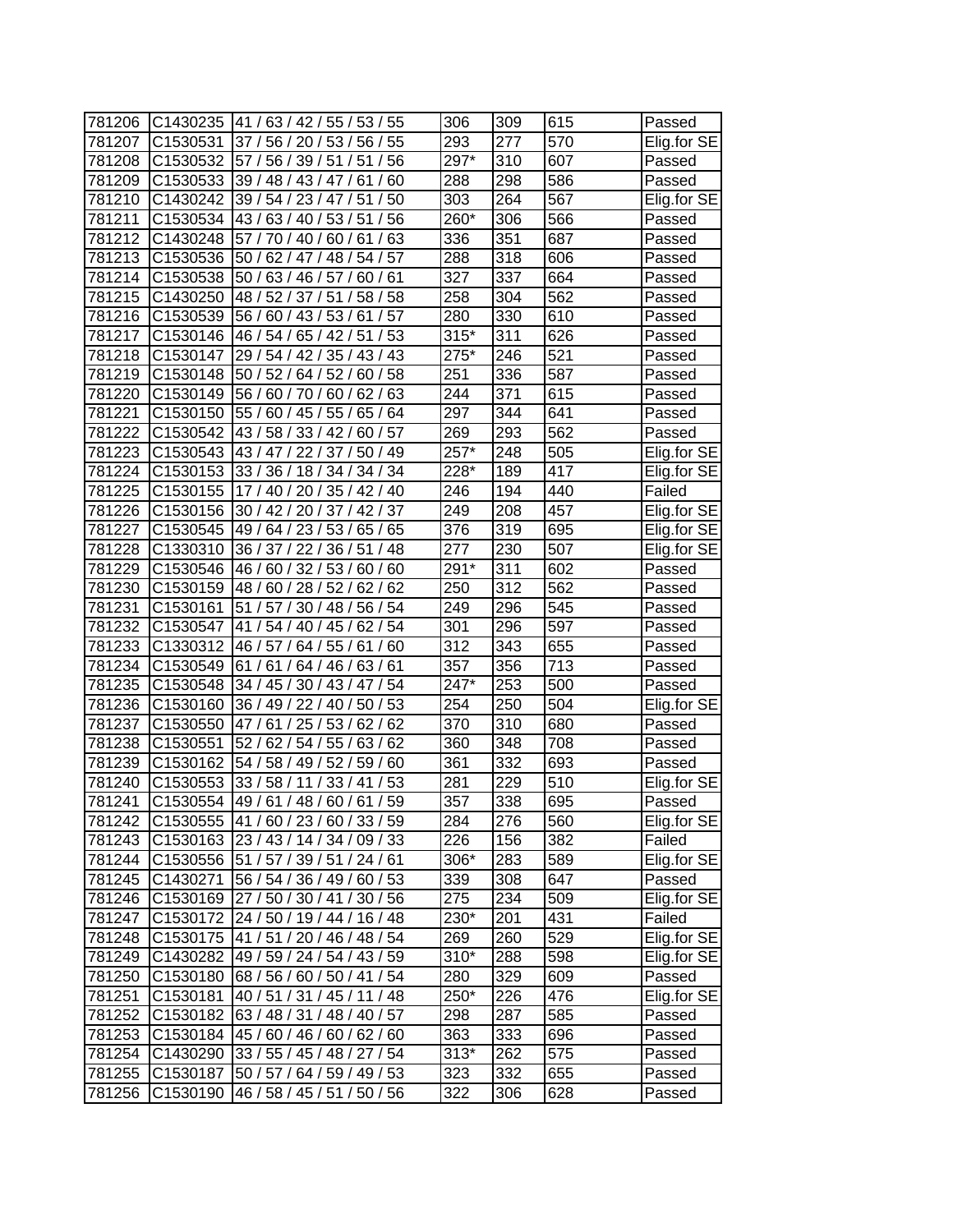| 781257 |                      | C1530195 45 / 47 / 44 / 45 / 38 / 51 | 271    | 270              | 541              | Passed      |
|--------|----------------------|--------------------------------------|--------|------------------|------------------|-------------|
| 781258 | C1530196             | 46 / 58 / 45 / 50 / 19 / 57          | 262    | 275              | 537              | Elig.for SE |
| 781259 | C1530197             | 33/51/36/48/11/<br>45                | 247*   | 224              | 471              | Elig.for SE |
| 781260 | C1530198             | 55 / 60 / 37 / 60 / 35 / 56          | 308    | 303              | 611              | Passed      |
| 781261 | C1530560             | 56 / 58 / 42 / 53 / 50 / 52          | 313    | 311              | 624              | Passed      |
| 781262 | C1530200             | 30 / 51 / 47 / 40 / 43 / 53          | 248    | 264              | 512              | Passed      |
| 781263 | C1530201             | 54 / 63 / 53 / 44 / 27 / 54          | 293*   | 295              | 588              | Passed      |
| 781264 | C1530203             | 63/64/61/53/47/37                    | 282    | $\overline{3}25$ | 607              | Passed      |
| 781265 | C1530561             | 42/58/48/54/14/60                    | 299    | 276              | 575              | Elig.for SE |
| 781266 | C1530204             | 34 / 41 / 41 / 43 / 20 / 56          | 236*   | 235              | 471              | Elig.for SE |
| 781267 | C1530206             | 37 / 50 / 44 / 30 / 44 / 58          | 281    | 263              | 544              | Passed      |
| 781268 | C1530563             | 42 / 61 / 55 / 26 / 35 / 65          | 309    | 284              | 593              | Passed      |
| 781269 | C1430313             | /54<br>21 / 45 / 41 / 00 / 21        | 301    | 182              | 483              | Failed      |
| 781270 | C1530564             | 57<br>34 / 46 / 24 / 00 / 35 /       | 261    | 196              | 457              | Elig.for SE |
| 781271 | C1530566             | 21/44/28/<br>13/30/<br>55            | 295    | 191              | 486              | Failed      |
| 781272 | C1530567             | 10 / 44 / 24 / 00 / 15 / 61          | 274*   | 154              | 428              | Failed      |
| 781273 | C1530568             | 55 / 54 / 41 / 60 / 41<br>71         | 337    | 322              | 659              | Passed      |
| 781274 | C1530570             | 11 / 38 / 16 / 13 / 25 / 33          | $277*$ | 136              | 413              | Failed      |
| 781275 | C1530571             | 33/41<br>12/35/55<br>22/             | 277    | 198              | 475              | Elig.for SE |
| 781276 | C1530573             | 30 / 53 / 36 / 32 / 21 / 60          | 255    | 232              | 487              | Elig.for SE |
| 781277 | C1530575             | 34 / 43 / 38 / 17 / 25 / 54          | 258    | 211              | 469              | Failed      |
| 781278 | C1530576             | /58<br>12/44/27/00/17                | 324*   | 158              | 482              | Failed      |
| 781279 | C1530580             | 46 / 45 / 39 / 38 / 40 / 60          | 279    | 268              | $\overline{547}$ | Passed      |
| 781280 | C1530581             | 16 / 42 / 40 / 00 / 25 / 54          | 281*   | 177              | 458              | Failed      |
| 781281 | C1430327             | 17/30/16/01/16/47                    | $251*$ | 127              | 378              | Failed      |
| 781282 | C1530582             | 62 / 55 / 46 / 66 / 56 / 63          | 344    | 348              | 692              | Passed      |
| 781283 | C1530583             | 13/52/25/00/11<br>58                 | $341*$ | 159              | 500              | Failed      |
| 781284 | C1530584             | 59<br>22 / 47 / 27 / 20 / 29 /       | $317*$ | 204              | $\overline{5}21$ | Failed      |
| 781285 | C1530587             | 30 / 51 / 36 / 32 / 47 / 56          | 332    | 252              | 584              | Passed      |
| 781286 | C1530589             | 16 / 47 / 25 / 08 / 22 / 52          | 252*   | 170              | 422              | Failed      |
| 781287 | C1530590             | 27 / 40 / 33 / 03 / 27 / 60          | 353*   | 190              | 543              | Failed      |
| 781288 | C1530591             | 53 / 56 / 51 / 67 / 51 / 60          | 365    | 338              | 703              | Passed      |
| 781289 | C1330420             | 33 / 37 / 41 / 07 / 22 / 50          | 280    | 190              | 470              | Failed      |
| 781290 | C1530594             | 42/62/45/48/61<br>/58                | 324    | 316              | 640              | Passed      |
| 781291 | C1530595             | 09 / 48 / 33 / 08 / 53 / 54          | 259*   | 205              | 464              | Failed      |
| 781292 | C1530215             | 18/58/27/48/52/55                    | 278*   | 258              | 536              | Failed      |
| 781293 | C <sub>1530597</sub> | 11/61/36/50/60/54                    | $318*$ | 272              | 590              | Elig.for SE |
| 781294 | C1530598             | 33 / 58 / 42 / 54 / 63 / 64          | 296    | 314              | 610              | Passed      |
| 781295 | C1530217             | 12/49/17/34/54/49                    | 276*   | 215              | 491              | Failed      |
| 781296 | C1530599             | 40 / 62 / 39 / 60 / 65 / 63          | 344*   | 329              | 673              | Passed      |
| 781297 | C1530600             | 10 / 49 / 28 / 43 / 54 / 51          | 273*   | 235              | 508              | Failed      |
| 781298 | C1430347             | 16/43/33/37/47/46                    | 268*   | 222              | 490              | Elig.for SE |
| 781299 | C1530601             | 17 / 57 / 44 / 54 / 56 / 58          | $321*$ | 286              | 607              | Elig.for SE |
| 781300 | C1530602             | 05 / 58 / 29 / 43 / 54 / 47          | 272    | 236              | 508              | Failed      |
| 781301 | C1530603             | 27 / 60 / 50 / 54 / 60 / 60          | 322    | 311              | 633              | Passed      |
| 781302 | C1530604             | 11 / 58 / 41 / 48 / 55 / 54          | 296    | 267              | 563              | Elig.for SE |
| 781303 | C1530605             | 47/56/40/48/60/58                    | 297    | 309              | 606              | Passed      |
| 781304 | C1530218             | 19 / 48 / 28 / 41 / 37 / 51          | 250*   | 224              | 474              | Failed      |
| 781305 | C1530219             | 40 / 54 / 39 / 49 / 54 / 56          | 284    | 292              | 576              | Passed      |
| 781306 |                      | C1530606 30 / 62 / 42 / 54 / 57 / 62 | 304    | 307              | 611              | Passed      |
| 781307 | C1530607             | 22 / 45 / 34 / 36 / 38 / 49          | 253    | 224              | 477              | Elig.for SE |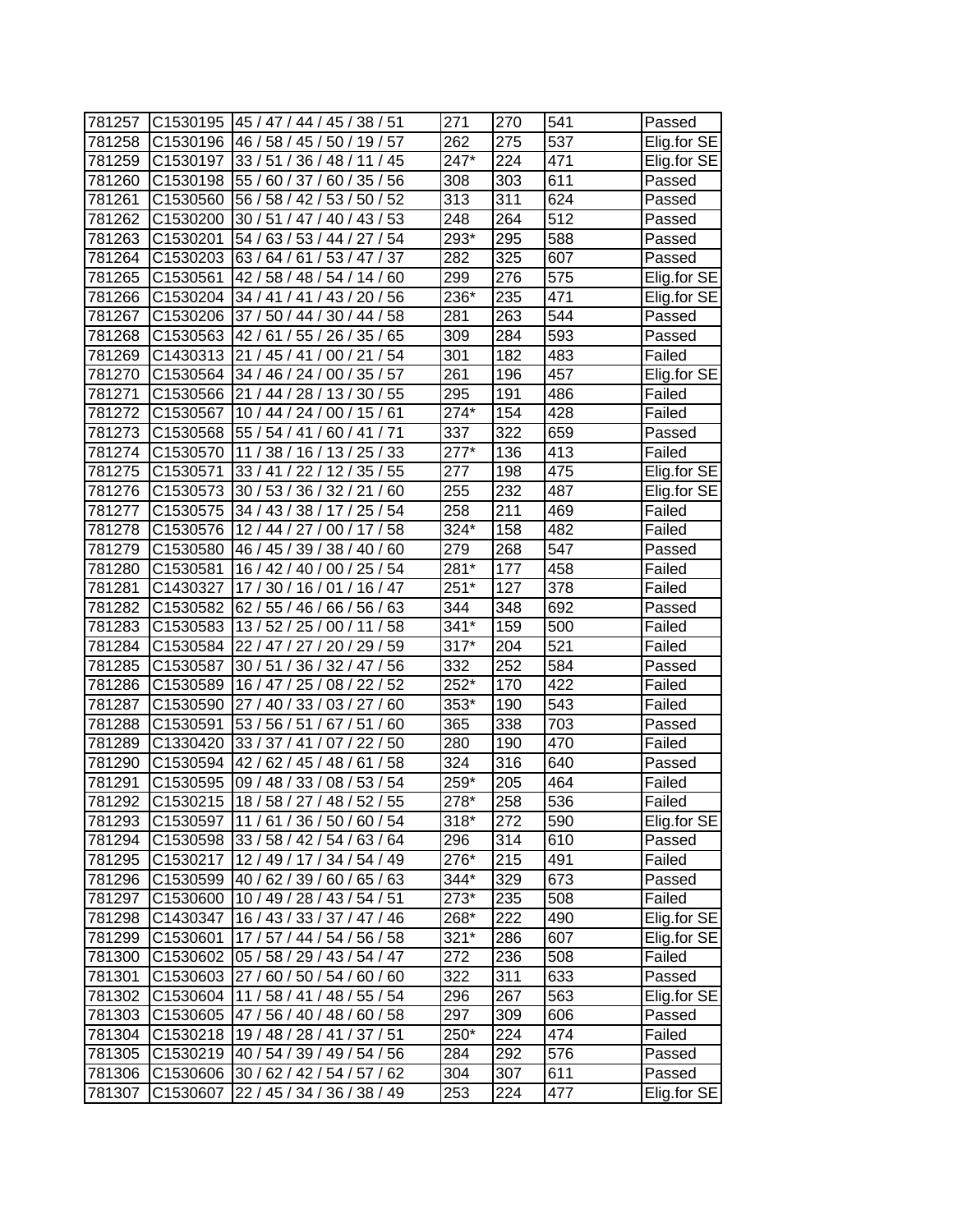| 781308 |                      | C1530608 52 / 61 / 41 / 65 / 65 / 66 | 355  | 350 | 705 | Passed      |
|--------|----------------------|--------------------------------------|------|-----|-----|-------------|
| 781309 | C1530220             | 39/60/38/47/<br>55/58                | 295  | 297 | 592 | Passed      |
| 781310 | C1530221             | 24 / 59 / 32 / 40 / 57 / 58          | 300  | 270 | 570 | Elig.for SE |
| 781311 |                      | C1530609 07 / 59 / 49 / 40 / 60 / 46 | 277  | 261 | 538 | Elig.for SE |
| 781312 |                      | C1530610 AA / 51 / 25 / 45 / 54 / 52 | 276  | 227 | 503 | Failed      |
| 781313 | C1530611             | 31 / 62 / 39 / 60 / 65 / 62          | 384  | 319 | 703 | Passed      |
| 781314 | C1530612             | 51 / 61 / 55 / 58 / 62 / 63          | 309* | 350 | 659 | Passed      |
| 781315 | C1530225             | 23 / 52 / 28 / 49 / 44 / 54          | 313  | 250 | 563 | Failed      |
| 781316 | C1530224             | 48 / 57 / 27 / 47 / 51 / 57          | 272  | 287 | 559 | Passed      |
| 781317 | C1530227             | 60/50/41/26/53/53                    | 354  | 283 | 637 | Passed      |
| 781318 | C1530228             | /54<br>21 / 45 / 19 / 21 / 41        | 250* | 201 | 451 | Failed      |
| 781319 | C1530229             | 49 / 63 / 41 / 21 / 57 / 63          | 338  | 294 | 632 | Elig.for SE |
| 781320 | C1530614             | 35 / 42 / 24 / 16 / 33 / 52          | 258* | 202 | 460 | Elig.for SE |
| 781321 | C <sub>1530230</sub> | 35 / 46 / 26 / 12 / 39 / 53          | 266  | 211 | 477 | Elig.for SE |
| 781322 | C1530231             | 39 / 50 / 40 / 31 /<br>45/<br>60     | 291  | 265 | 556 | Passed      |
| 781323 | C1530232             | 33/51/19/32/<br>39/56                | 296  | 230 | 526 | Elig.for SE |
| 781324 | C1530233             | 46 / 45 / 40 / 18 / 50 / 51          | 309  | 250 | 559 | Elig.for SE |
| 781325 | C1530235             | 37/55/41<br>/31/55/52                | 296  | 271 | 567 | Passed      |
| 781326 | C1530238             | 15 / 43 / 33 / 30 /<br>38/57         | 230* | 216 | 446 | Elig.for SE |
| 781327 | C1530240             | 49 / 53 / 28 / 38 / 42 / 58          | 303  | 268 | 571 | Passed      |
| 781328 | C1530241             | 44 / 53 / 24 / 30 / 37 / 42          | 309  | 230 | 539 | Elig.for SE |
| 781329 | C1530615             | 40 / 65 / 28 / 49 / 51 / 63          | 274  | 296 | 570 | Passed      |
| 781330 | C1530616             | 39 / 44 / 27 / 34 / 36 / 50          | 221  | 230 | 451 | Elig.for SE |
| 781331 | C1530617             | 56 / 52 / 40 / 53 / 65 / 60          | 349  | 326 | 675 | Passed      |
| 781332 |                      | C1530618 39 / 56 / 18 / 46 / 49 / 60 | 308  | 268 | 576 | Elig.for SE |
| 781333 | C1530619             | 51/61/26/30/37/60                    | 273* | 265 | 538 | Passed      |
| 781334 | C1530620             | 43/58/39/34/50/61                    | 256  | 285 | 541 | Passed      |
| 781335 | C1530621             | 37 / 45 / 26 / 32 / 45 / 62          | 269* | 247 | 516 | Passed      |
| 781336 |                      | C1330456 47 / 64 / 39 / 45 / 44 / 65 | 332  | 304 | 636 | Passed      |
| 781337 | C1530242 UFM         |                                      | 323  |     |     | <b>UFM</b>  |
| 781338 | C1530622             | 42 / 48 / 27 / 31 / 45 / 55          | 296  | 248 | 544 | Passed      |
| 781339 | C1530623             | 43/63/27/31/54/61                    | 298  | 279 | 577 | Passed      |
| 781340 | C1530624             | 45 / 62 / 33 / 34 / 30 / 56          | 299  | 260 | 559 | Passed      |
| 781341 | C1530626             | 35 / 37 / 33 / 34 / 37 / 57          | 253* | 233 | 486 | Passed      |
| 781342 | C1530627             | 16/61/24/47/48/62                    | 283  | 258 | 541 | Failed      |
| 781343 | C1430371             | 108/43/33/37/30/50                   | 289* | 201 | 490 | Elig.for SE |
| 781344 |                      | C1530628 08 / 44 / 27 / 36 / 30 / 55 | 278  | 200 | 478 | Failed      |
| 781345 | C1530629             | 15 / 61 / 34 / 48 / 18 / 54          | 290  | 230 | 520 | Failed      |
| 781346 | C1530630             | 32 / 57 / 33 / 45 / 55 / 60          | 276  | 282 | 558 | Passed      |
| 781347 |                      | C1430374 20 / 49 / 24 / 40 / 10 / 51 | 299* | 194 | 493 | Failed      |
| 781348 | C1530631             | 32/58/34/45/43/61                    | 312  | 273 | 585 | Passed      |
| 781349 |                      | C1530243 32 / 58 / 18 / 45 / 18 / 61 | 322  | 232 | 554 | Failed      |
| 781350 |                      | C1330474 40 / 40 / 48 / 33 / 42 / 52 | 289  | 255 | 544 | Passed      |
| 781351 | C1530634             | 23 / 44 / 19 / 45 / 22 / 50          | 264* | 203 | 467 | Failed      |
| 781352 | C1530635             | 30 / 52 / 20 / 42 / 24 / 53          | 279  | 221 | 500 | Failed      |
| 781353 | C1530636             | 21 / 58 / 18 / 53 / 08 / 57          | 302  | 215 | 517 | Failed      |
| 781354 | C1530638             | 12 / 47 / 16 / 40 / 03 / 54          | 259  | 172 | 431 | Failed      |
| 781355 |                      | C1530639 46 / 64 / 23 / 61 / 51 / 66 | 351  | 311 | 662 | Elig.for SE |
| 781356 | C1530246             | 34 / 48 / 22 / 38 / 23 / 45          | 274  | 210 | 484 | Failed      |
| 781357 | C1530640             | 15/55/11/48/20/51                    | 248* | 200 | 448 | Failed      |
| 781358 | C1430382             | 17/50/16/35/30/46                    | 279  | 194 | 473 | Failed      |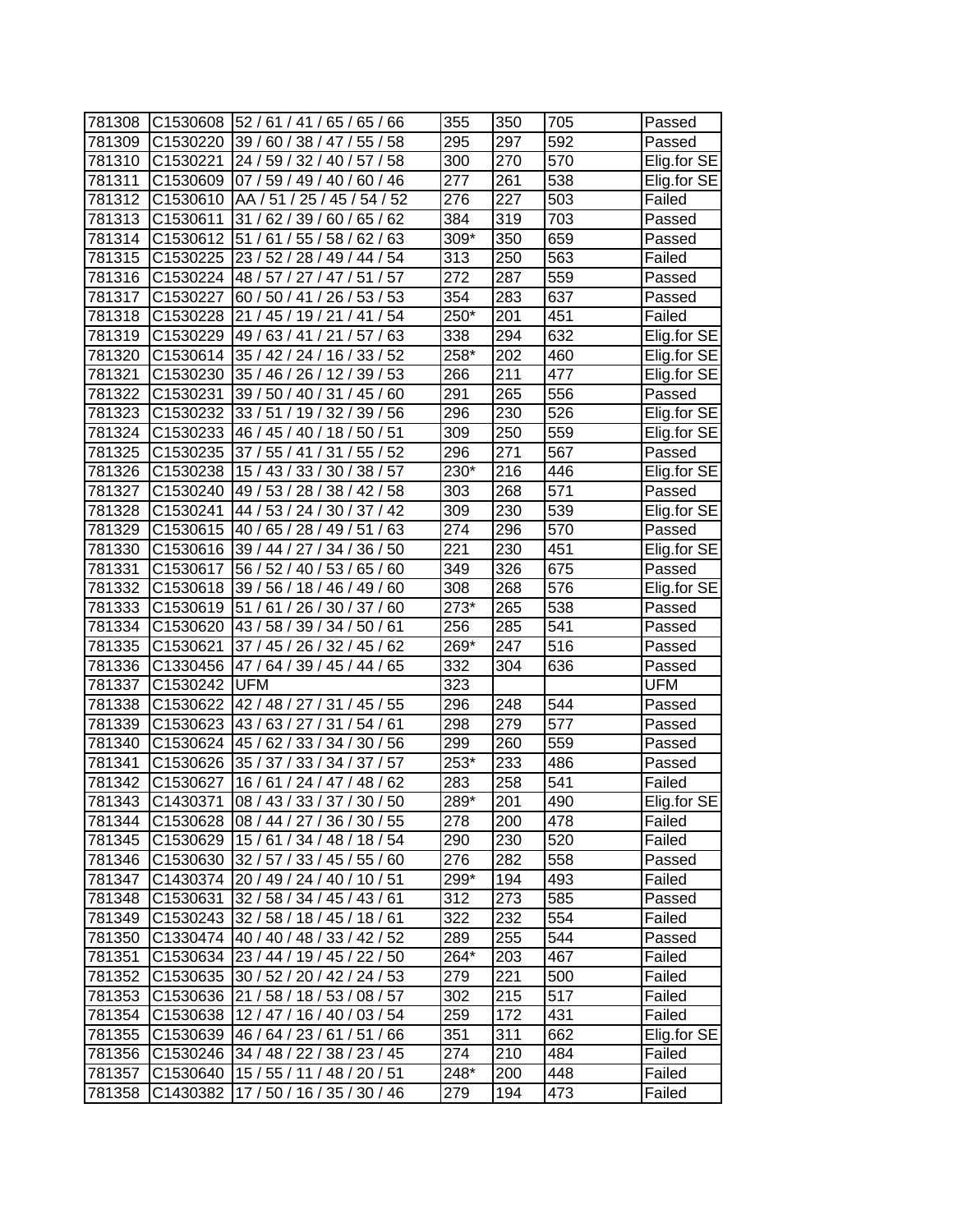|        | C1530649             |                                      |                  | 261 |     |             |
|--------|----------------------|--------------------------------------|------------------|-----|-----|-------------|
| 781359 |                      | 30/58/20/47/45/61                    | 289              |     | 550 | Elig.for SE |
| 781360 | C <sub>1530249</sub> | 38/57/14/48/26/<br>60                | 290              | 243 | 533 | Failed      |
| 781361 | C <sub>1530251</sub> | 05/52<br>30/33/10/33/                | 240              | 163 | 403 | Failed      |
| 781362 | C1530252             | 30 / 56 / 34 / 59 / 30 / 55          | 307              | 264 | 571 | Passed      |
| 781363 | C1530253             | 18/57/09/52/10/49                    | 307*             | 195 | 502 | Failed      |
| 781364 | C1430386             | 15 / 43 / 09 / 39 / 20 / 48          | 300*             | 174 | 474 | Failed      |
| 781365 | C1530643             | 17 / 43 / 12 / 38 / 58 / 52          | 281              | 220 | 501 | Failed      |
| 781366 | C1430393             | 60 / 42 / 35 / 46 / 44 / 57          | 294              | 284 | 578 | Passed      |
| 781367 | C1530644             | 62 / 55 / 41 / 55 /<br>64/60         | 360              | 337 | 697 | Passed      |
| 781368 | C1530645             | 57 / 56 / 53 / 49 / 63 / 60          | 338              | 338 | 676 | Passed      |
| 781369 | C1530646             | 43 / 56 / 20 / 48 / 56 / 49          | 306              | 272 | 578 | Elig.for SE |
| 781370 | C1530647             | 36 / 43 / 16 / 34 / 56 / 60          | 291              | 245 | 536 | Elig.for SE |
| 781371 | C1530648             | 53 / 55 / 23 / 49 / 58 / 60          | 281              | 298 | 579 | Elig.for SE |
| 781372 | C <sub>1530255</sub> | 44 / 58 / 57 / 48 /<br>63/<br>60     | 293              | 330 | 623 | Passed      |
| 781373 | C1530257             | 50/52/41<br>46/<br>61<br>67          | 282*             | 317 | 599 | Passed      |
| 781374 | C1530259             | 66 / 59 / 36 / 55 /<br>62/<br>62     | 289              | 340 | 629 | Passed      |
| 781375 | C1530650             | 63/67/65/62/<br>65/69                | 353              | 391 | 744 | Passed      |
| 781376 | C1530651             | 46 / 45 / 25 / 38 / 57<br>/48        | 262              | 259 | 521 | Passed      |
| 781377 | C1530652             | 56 / 49 / 37 / 46 / 48 / 61          | 275              | 297 | 572 | Passed      |
| 781378 | C1530653             | 52/47/<br>58 / 54<br>36/41/          | 260              | 288 | 548 | Passed      |
| 781379 | C1530654             | 51 / 49 / 39 / 43 / 56 / 61          | 290*             | 299 | 589 | Passed      |
| 781380 | C1530655             | 42 / 52 / 31 / 46 /<br>/60<br>61     | 275              | 292 | 567 | Passed      |
| 781381 | C1530260             | 62/55<br>38 / 49 / 27 / 40 /         | 267              | 271 | 538 | Passed      |
| 781382 | C1430404             | 44 / 44 / 46 / 45 / 60 / 53          | 258*             | 292 | 550 | Passed      |
| 781383 | C1530261             | 49 / 51 / 37 / 42 / 60 / 60          | 316              | 299 | 615 | Passed      |
| 781384 | C1430406             | 61/62/61/60<br>64/72/                | 377              | 380 | 757 | Passed      |
| 781385 | C1530262             | 60 / 50 / 50 / 51<br>45 / 49 /       | 273              | 305 | 578 | Passed      |
| 781386 | C1530265             | 53/55<br>45 /<br>61/<br>40/26/       | 306*             | 280 | 586 | Passed      |
| 781387 | C1530269             | /57<br>67/58/60/48/61                | 285              | 351 | 636 | Passed      |
| 781388 | C1530657             | 61<br>66 / 51 / 61 /<br>66 / 64      | 328              | 369 | 697 | Passed      |
| 781389 | C1330513             | 54 / 65 / 44 / 45 / 69 / 58          | 347              | 335 | 682 | Passed      |
| 781390 | C1530658             | 53 / 61 / 25 / 53 / 64 / 62          | 327              | 318 | 645 | Passed      |
| 781391 | C1530659             | 63<br>66/63/32/52/<br>61             | 332              | 337 | 669 | Passed      |
| 781392 | C1530660             | /62<br>47/62/42/54/<br>61            | 317              | 328 | 645 | Passed      |
| 781393 | C1530661             | 38 / 55 / 45 / 52 / 56 / 53          | 307              | 299 | 606 | Passed      |
| 781394 | C1530662             | 53/61/56/56/60/65                    | $\overline{333}$ | 351 | 684 | Passed      |
| 781395 |                      | C1530273 27 / 50 / 40 / 45 / 51 / 56 | 255              | 269 | 524 | Passed      |
| 781396 |                      | C1530274 60 / 58 / 50 / 41 / 60 / 58 | 283*             | 327 | 610 | Passed      |
| 781397 | C1530275             | 55 / 56 / 42 / 52 / 53 / 58          | 319              | 316 | 635 | Passed      |
| 781398 | C1530276             | 51 / 58 / 20 / 51 / 57 / 58          | 303*             | 295 | 598 | Elig.for SE |
| 781399 |                      | C1530278 38 / 58 / 33 / 60 / 48 / 48 | 250*             | 285 | 535 | Passed      |
| 781400 |                      | C1530664 53 / 59 / 22 / 54 / 56 / 56 | 337              | 300 | 637 | Elig.for SE |
| 781401 | C1530665             | 37 / 54 / 00 / 48 / 49 / 51          | 243              | 239 | 482 | Elig.for SE |
| 781402 | C1530666             | 49 / 58 / 17 / 52 / 45 / 52          | 284              | 273 | 557 | Elig.for SE |
| 781403 | C1530669             | 56 / 63 / 25 / 49 / 62 / 63          | 300*             | 318 | 618 | Passed      |
| 781404 | C1530670             | 45 / 58 / 15 / 50 / 56 / 53          | $251*$           | 277 | 528 | Elig.for SE |
| 781405 | C1530671             | 62 / 61 / 15 / 54 / 55 / 51          | 296*             | 298 | 594 | Elig.for SE |
| 781406 |                      | C1530673 49 / 58 / 16 / 56 / 56 / 56 | $262*$           | 291 | 553 | Elig.for SE |
| 781407 | C1530675             | 46 / 56 / 14 / 51 / 49 / 48          | $300*$           | 264 | 564 | Elig.for SE |
| 781408 |                      | C1530676 60 / 65 / 73 / 61 / 63 / 64 | 394              | 386 | 780 | Passed      |
| 781409 | C1530677             | 42 / 55 / 14 / 42 / 55 / 54          | 305*             | 262 | 567 | Elig.for SE |
|        |                      |                                      |                  |     |     |             |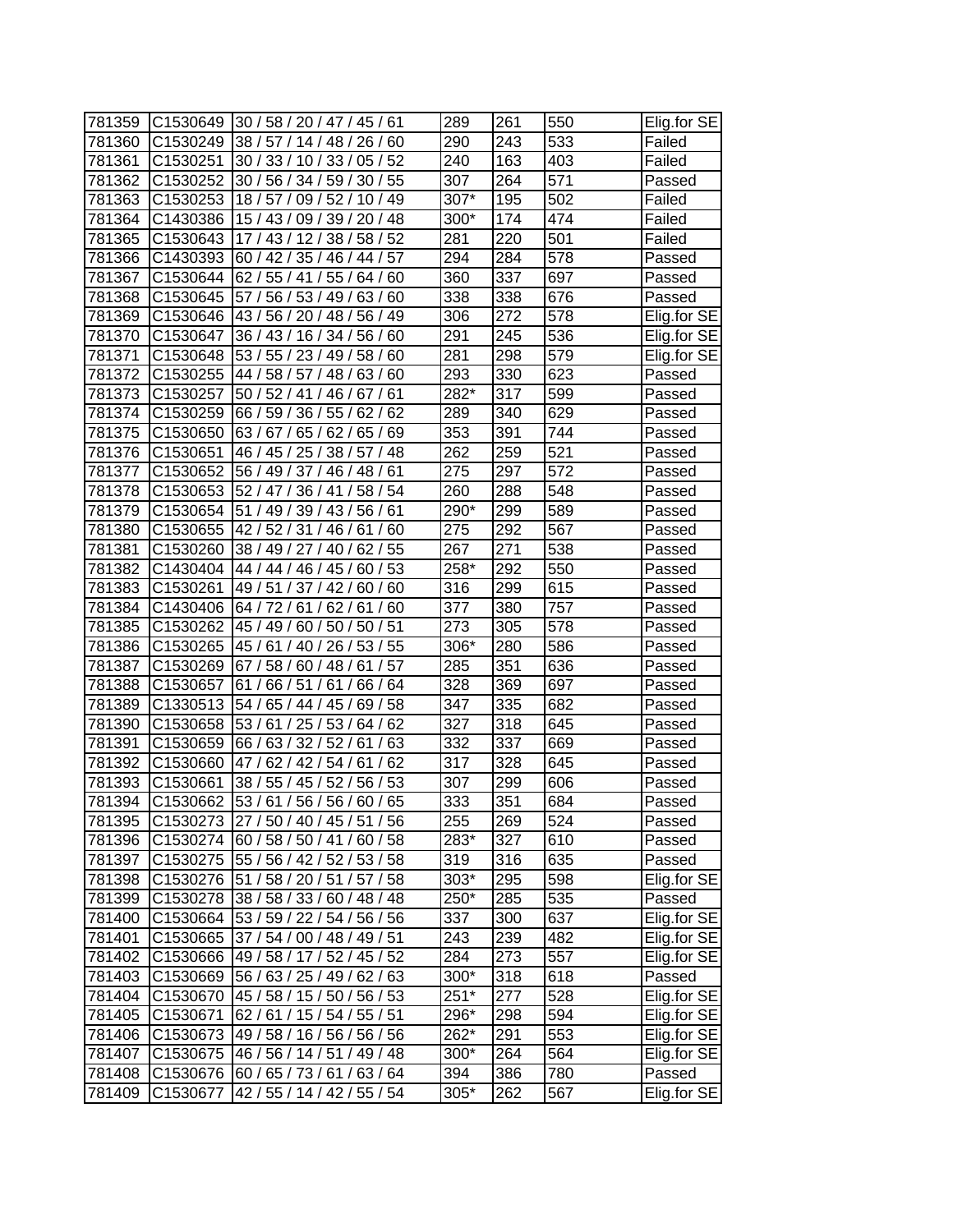| 781410 | C1530679             | 54 / 57 / 15 / 50 / 55 / 51       | 287               | 282 | 569              | Elig.for SE |
|--------|----------------------|-----------------------------------|-------------------|-----|------------------|-------------|
| 781411 | C <sub>1530281</sub> | 39 / 49 / 14 / 44 / 49 / 46       | 245               | 241 | 486              | Elig.for SE |
| 781412 | C1530283             | 33/53/23/47/<br>56/57             | 242               | 269 | 511              | Elig.for SE |
| 781413 | C1530284             | 34 / 50 / 13 / 52 / 57 / 49       | 260*              | 255 | $\overline{51}5$ | Elig.for SE |
| 781414 | C1530681             | 55 / 60 / 14 / 54 / 57 / 55       | 304               | 295 | 599              | Elig.for SE |
| 781415 | C1530682             | 27/61/17/41/48/52                 | 331*              | 246 | 577              | Failed      |
| 781416 | C1530683             | 63 / 54 / 20 / 50 / 63 / 62       | 298               | 312 | 610              | Elig.for SE |
| 781417 | C1530685             | 55 / 55 / 27 / 51 / 44 / 60       | 333               | 292 | 625              | Passed      |
| 781418 | C1530285             | 63 / 60 / 22 / 46 / 56 / 53       | 290               | 300 | 590              | Elig.for SE |
| 781419 | C1530687             | 54 / 61 / 22 / 57 / 62 / 62       | 353               | 318 | 671              | Elig.for SE |
| 781420 | C1530688             | 74 / 45 / 17 / 34 / 50 / 49       | 314               | 269 | 583              | Elig.for SE |
| 781421 | C1530286             | 46 / 60 / 14 / 51 / 65 / 54       | 298*              | 290 | 588              | Elig.for SE |
| 781422 | C1530689             | 51 / 62 / 37 / 47 / 54 / 52       | 306               | 303 | 609              | Passed      |
| 781423 | C1530690             | 53 / 60 / 31 / 57 / 70 / 61       | 317               | 332 | 649              | Passed      |
| 781424 | C1530692             | 48/58/42/36/AA<br>/ AA            | 303               | 184 | 487              | Elig.for SE |
| 781425 | C1530695             | 61<br>56 / 25 / 33 /<br>35/<br>54 | 257               | 264 | 521              | Passed      |
| 781426 | C1530696             | 64 / 53 / 67 / 51 /<br>60/50      | 314               | 345 | 659              | Passed      |
| 781427 | C1530697             | 52 / 57 / 39 / 45 / 49 / 51       | 292*              | 293 | 585              | Passed      |
| 781428 | C1530288             | 08 / 57 / 37 / 45 / 48 / 54       | 262               | 249 | 511              | Elig.for SE |
| 781429 | C1530698             | 45 / 62 / 51 / 53 / 60 / 61       | 356               | 332 | 688              | Passed      |
| 781430 | C1530289             | 61 / 59 / 23 / 48 / 60 / 55       | 299*              | 306 | 605              | Elig.for SE |
| 781431 | C1530702             | 32 / 48 / 28 / 39 / 56 / 60       | 300               | 263 | 563              | Passed      |
| 781432 | C1530293             | 93 / 65 / 62 / 57 / 75 / 66       | 388               | 418 | 806              | Passed      |
| 781433 | C1530294             | 59 / 60 / 51 / 45 / 71<br>/60     | 317               | 346 | 663              | Passed      |
| 781434 | C1530703             | 63 / 62 / 41 / 49 / 59 / 57       | 345               | 331 | 676              | Passed      |
| 781435 | C1430458             | 35 / 54 / 43 / 39 / 42 / 47       | 291               | 260 | 551              | Passed      |
| 781436 | C1430460             | 59 / 59 / 34 / 47 / 75 /<br>63    | 338               | 337 | 675              | Passed      |
| 781437 | C1530295             | 70 / 59 / 46 / 52 /<br>54<br>67/  | 317               | 348 | 665              | Passed      |
| 781438 | C1530704             | 81 / 62 / 58 / 54 / 66 / 58       | 350               | 379 | 729              | Passed      |
| 781439 | C1530299             | 28 / 58 / 26 / 43 / 40 / 39       | $\overline{2}42*$ | 234 | 476              | Failed      |
| 781440 | C1530301             | 46 / 52 / 50 / 43 / 50 / 49       | 281               | 290 | 571              | Passed      |
| 781441 | C1530304             | 62 / 62 / 73 / 60 / 60 / 60       | $313*$            | 377 | 690              | Passed      |
| 781442 | C1530305             | 58 / 50 / 66 / 54 / 60 / 60       | 331               | 348 | 679              | Passed      |
| 781443 | C1530306             | 37 / 49 / 47 / 48 / 55 / 57       | 330               | 293 | 623              | Passed      |
| 781444 | C1530308             | 52 / 52 / 52 / 51 / 60 / 61       | 292               | 328 | 620              | Passed      |
| 781445 | C1530706             | 55 / 60 / 58 / 51 / 63 / 63       | $327*$            | 350 | 677              | Passed      |
| 781446 | C <sub>1530309</sub> | 54 / 54 / 67 / 50 / 61 / 64       | 300*              | 350 | 650              | Passed      |
| 781447 | C1530707             | 34 / 51 / 42 / 47 / 60 / 60       | 306*              | 294 | 600              | Passed      |
| 781448 | C1430481             | 42 / 59 / 27 / 46 / 52 / 57       | 343               | 283 | 626              | Passed      |
| 781449 | C1530711             | <b>UFM</b>                        | 337               |     |                  | UFM         |
| 781450 | C1530310             | 26 / 50 / 47 / 54 / 57 / 61       | 290               | 295 | 585              | Passed      |
| 781451 | C1530311             | 39 / 53 / 42 / 43 / 57 / 63       | 298               | 297 | 595              | Passed      |
| 781452 | C1530312             | 47 / 49 / 51 / 49 / 60 / 60       | 312               | 316 | 628              | Passed      |
| 781453 | C1530313             | 45 / 43 / 47 / 49 / 53 / 58       | 299*              | 295 | 594              | Passed      |
| 781454 | C1530314             | 50 / 49 / 51 / 60 / 62 / 57       | 354*              | 329 | 683              | Passed      |
| 781455 | C1430487             | 42 / 43 / 34 / 33 / 34 / 40       | 228               | 226 | 454              | Passed      |
| 781456 | C1530713             | 38 / 52 / 32 / 51 / 61 / 60       | 328*              | 294 | 622              | Passed      |
| 781457 | C1530315             | 52 / 45 / 61 / 47 / 49 / 50       | 256               | 304 | 560              | Passed      |
| 781458 | C1530714             | 24 / 53 / 41 / 50 / 56 / 50       | 300*              | 274 | 574              | Elig.for SE |
| 781459 | C1530715             | 26 / 47 / 54 / 60 / 60 / 55       | 293*              | 302 | 595              | Passed      |
| 781460 | C1430491             | 34 / 50 / 41 / 46 / 53 / 53       | 344               | 277 | 621              | Passed      |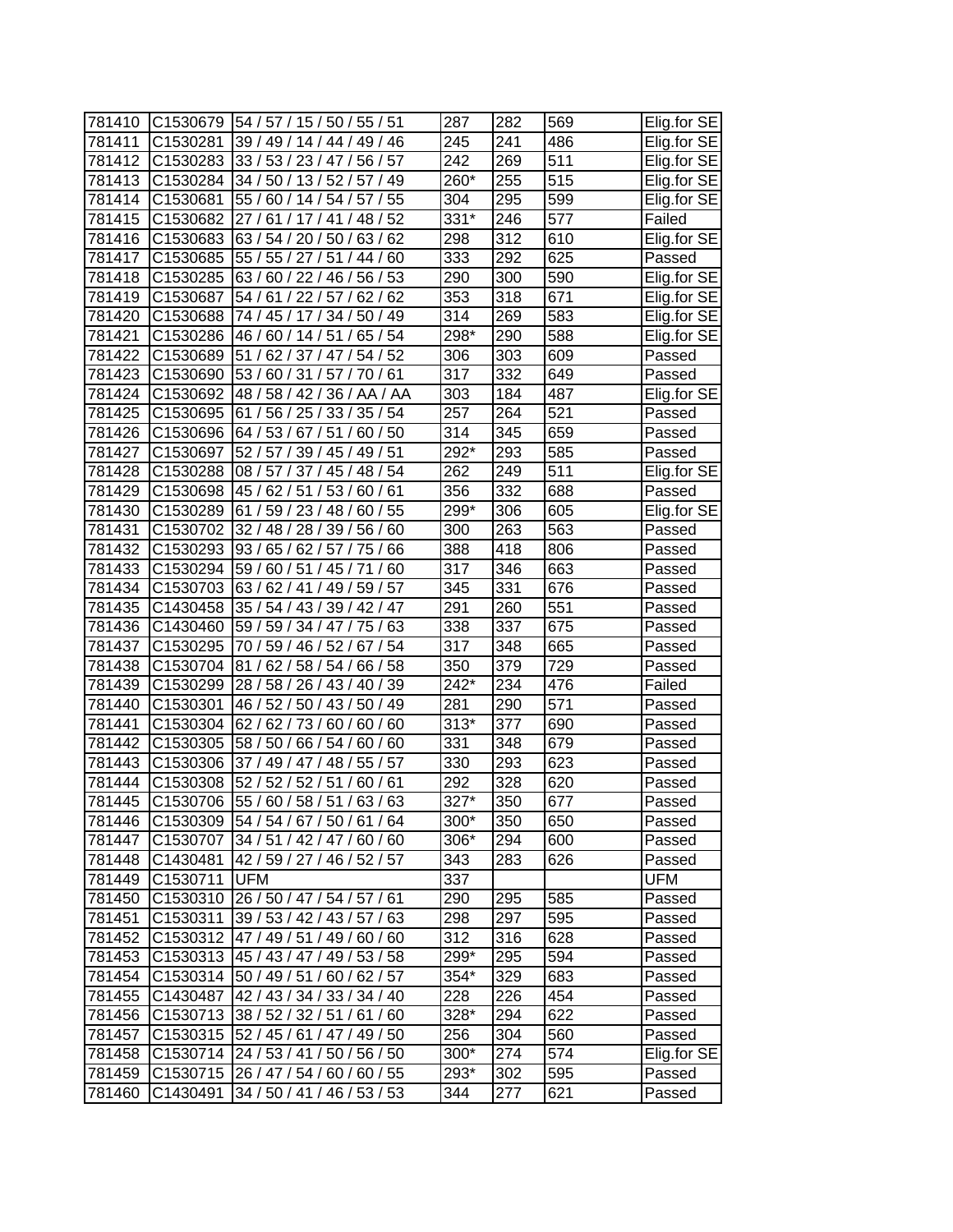| 781461 |                      | C1530716  66 / 61 / 44 / 60 / 63 / 62 | 357               | 356              | 713 | Passed      |
|--------|----------------------|---------------------------------------|-------------------|------------------|-----|-------------|
| 781462 | C1430495             | 39 / 49 / 44 / 51 /<br>58/60          | 367               | 301              | 668 | Passed      |
| 781463 | C1530717             | 12 / 44 / 36 / 54 / 52 / 57           | 304*              | 255              | 559 | Elig.for SE |
| 781464 | C1530718             | 45 / 49 / 32 / 57 / 51 / 53           | 335               | 287              | 622 | Passed      |
| 781465 | C1530719             | 53 / 61 / 62 / 65 / 58 / 58           | 335*              | 357              | 692 | Passed      |
| 781466 | C1430503             | 50 / 60 / 50 / 56 / 63 / 60           | 349               | 339              | 688 | Passed      |
| 781467 | C1330609             | 61 / 56 / 43 / 52 / 58 / 53           | 334*              | 323              | 657 | Passed      |
| 781468 | C1530321             | 42 / 51 / 27 / 48 / 65 / 52           | 296               | 285              | 581 | Passed      |
| 781469 | C1530720             | 46 / 58 / 25 / 57 / 58 / 56           | $293*$            | 300              | 593 | Passed      |
| 781470 | C1430505             | 49 / 60 / 37 / 56 / 62 / 57           | 324               | 321              | 645 | Passed      |
| 781471 | C1530324             | 46 / 62 / 23 / 54 / 60 / 55           | 325               | 300              | 625 | Elig.for SE |
| 781472 | C1530325             | 43 / 55 / 32 / 51 / 55 / 45           | $\overline{2}71$  | 281              | 552 | Passed      |
| 781473 | C1530326             | 46 / 58 / 36 / 56 / 57 / 54           | 289*              | 307              | 596 | Passed      |
| 781474 | C1530328             | 63/51/30/55/60/56                     | 321               | 315              | 636 | Passed      |
| 781475 | C1530329             | 17/52/AA/35/50/57                     | 283               | 211              | 494 | Failed      |
| 781476 | C1530330             | UFM                                   | 240               |                  |     | UFM         |
| 781477 | C1530721             | 59 / 66 / 53 / 62 / 68 / 60           | 322               | 368              | 690 | Passed      |
| 781478 | C1530722             | 32 / 53 / 44 / 44 /<br>59/53          | 257*              | 285              | 542 | Passed      |
| 781479 | C1530723             | 36 / 51 / 25 / 40 / 49 / 51           | 264*              | 252              | 516 | Elig.for SE |
| 781480 | C1530724             | 44 / 58 / 20 / 38 / 58 / 57           | 335*              | 275              | 610 | Elig.for SE |
| 781481 | C1530725             | 50 / 46 / 31 / 44 /<br>56 / 57        | 262*              | 284              | 546 | Passed      |
| 781482 | C1530726             | 51/61/30/54/61/56                     | $\overline{3}14*$ | 313              | 627 | Passed      |
| 781483 | C1530729             | 41 / 59 / 53 / 51 / 60 / 51           | 282               | 315              | 597 | Passed      |
| 781484 | C1530731             | 50 / 56 / 25 / 54 / 61 / 60           | 304               | 306              | 610 | Passed      |
| 781485 | C1530733             | <b>UFM</b>                            | 291               |                  |     | <b>UFM</b>  |
| 781486 | C1530332             | 58<br>56/61/42/54/60/                 | 327               | 331              | 658 | Passed      |
| 781487 | C <sub>1530333</sub> | 47/60/60/50/63/56                     | 331               | 336              | 667 | Passed      |
| 781488 | C1530734             | 62 / 63 / 45 / 58 / 61 / 60           | 364               | 349              | 713 | Passed      |
| 781489 | C1530735             | 66 / 62 / 41 / 58 / 63 / 56           | 326               | 346              | 672 | Passed      |
| 781490 | C1530335             | 51 / 57 / 42 / 60 / 61 / 60           | 313               | $\overline{331}$ | 644 | Passed      |
| 781491 | C1530736             | 50 / 55 / 28 / 62 / 60 / 60           | 330               | 315              | 645 | Passed      |
| 781492 | C1530737             | 50 / 70 / 52 / 63 / 62 / 61           | 343               | 358              | 701 | Passed      |
| 781493 | C1530738             | 49 / 59 / 44 / 61 / 61 / 58           | 317               | 332              | 649 | Passed      |
| 781494 | C1530739             | 61 / 57 / 30 / 54 / 60 / 65           | 278               | 327              | 605 | Passed      |
| 781495 | C1530740             | 45 / 56 / 41 / 59 / 62 / 56           | 316               | 319              | 635 | Passed      |
| 781496 | C1530741             | 51 / 58 / 41 / 58 / 61 / 69           | 356               | 338              | 694 | Passed      |
| 781497 | C1430525             | 40 / 50 / 43 / 47 / 58 / 52           | 346               | 290              | 636 | Passed      |
| 781498 | C1530337             | 55 / 57 / 57 / 60 / 61 / 62           | 360               | 352              | 712 | Passed      |
| 781499 | C1530742             | 55 / 60 / 53 / 58 / 61 / 62           | 348               | 349              | 697 | Passed      |
| 781500 | C1530744             | 52 / 49 / 32 / 46 / 60 / 55           | 334               | 294              | 628 | Passed      |
| 781501 | C1530339             | 60/61/61/46/53/62                     | 312               | 343              | 655 | Passed      |
| 781502 | C1530340             | 49 / 55 / 45 / 54 / 54 / 62           | 360               | 319              | 679 | Passed      |
| 781503 | C1530341             | 44 / 53 / 45 / 45 / 50 / 48           | 325               | 285              | 610 | Passed      |
| 781504 | C1530343             | 35 / 51 / 25 / 46 / 56 / 49           | 259*              | 262              | 521 | Passed      |
| 781505 | C1530345             | 45 / 50 / 45 / 48 / 53 / 60           | 308               | 301              | 609 | Passed      |
| 781506 | C1530346             | 38 / 51 / 52 / 56 / 58 / 62           | 350               | 317              | 667 | Passed      |
| 781507 | C1530347             | 33 / 52 / 21 / 44 / 56 / 60           | 297               | 266              | 563 | Elig.for SE |
| 781508 | C1530349             | 47 / 56 / 25 / 53 / 51 / 62           | 328               | 294              | 622 | Passed      |
| 781509 | C1530351             | 41 / 58 / 34 / 45 / 48 / 57           | 305*              | 283              | 588 | Passed      |
| 781510 | C1530353             | 41 / 49 / 41 / 56 / 58 / 52           | 304               | 297              | 601 | Passed      |
| 781511 | C1530356             | 45/61/26/61/59/64                     | 329               | 316              | 645 | Passed      |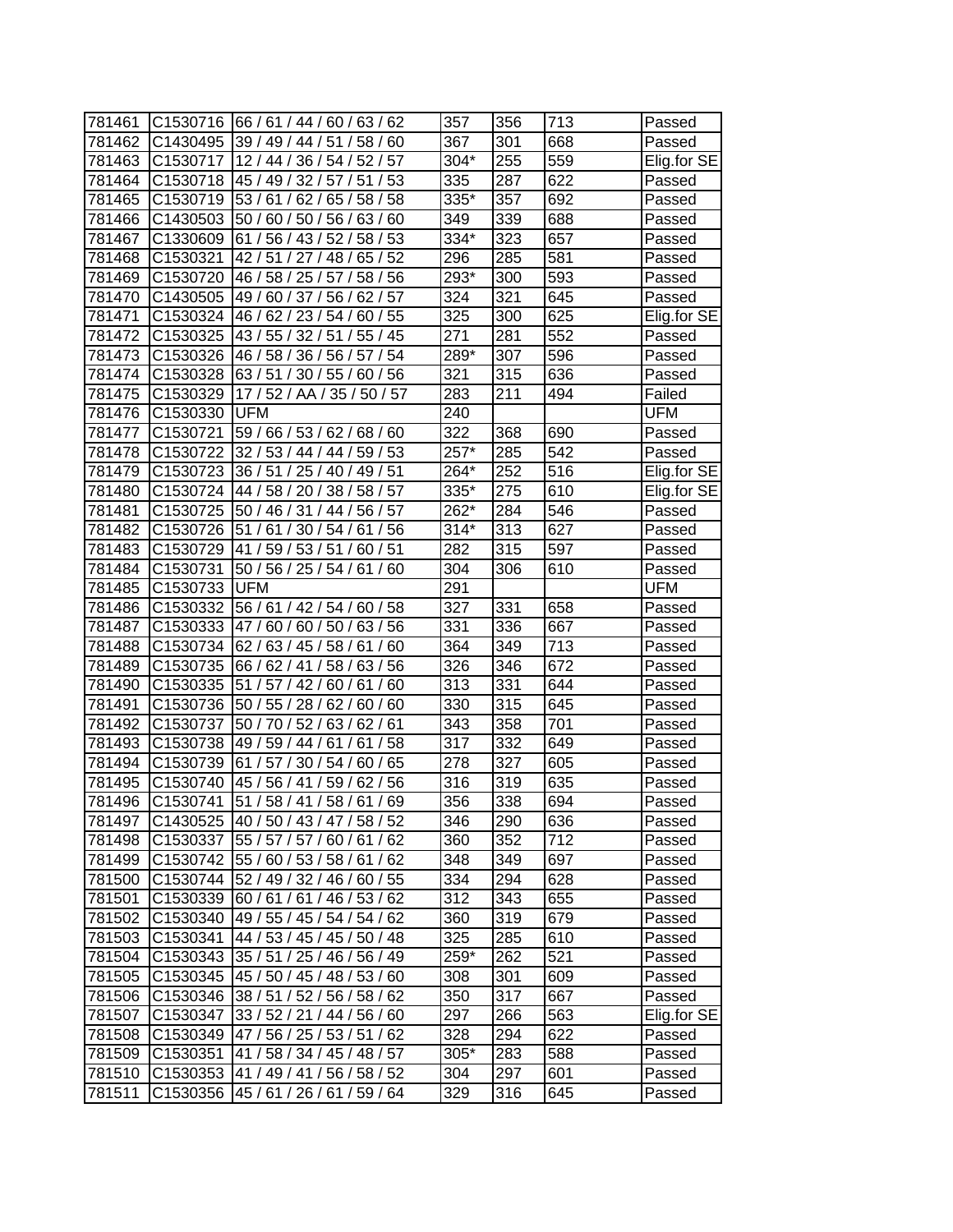| 781512 | C1530746             | 47 / 53 / 34 / 49 / 53 / 58   | 270    | 294               | 564               | Passed      |
|--------|----------------------|-------------------------------|--------|-------------------|-------------------|-------------|
| 781513 | C <sub>1530747</sub> | 44 / 52 / 30 / 54 / 59 / 51   | 311    | 290               | 601               | Passed      |
| 781514 | C1530749             | 62/70/40/63/63/66             | 352    | 364               | 716               | Passed      |
| 781515 | C1530750             | 37 / 51 / 25 / 52 / 56 / 52   | $286*$ | 273               | 559               | Passed      |
| 781516 | C1530751             | 59 / 58 / 37 / 57 / 40 / 59   | 335*   | 310               | 645               | Passed      |
| 781517 | C1530359             | 53 / 58 / 49 / 07 / 41<br>62  | 339    | 270               | 609               | Elig.for SE |
| 781518 | C1530360             | 55 / 56 / 57 / 41 / 44 / 62   | 342    | $\overline{3}$ 15 | 657               | Passed      |
| 781519 | C1530752             | 46 / 55 / 44 / 10 / 19 / 49   | 287    | 223               | $\overline{5}$ 10 | Failed      |
| 781520 | C1530753             | 58 / 63 / 59 / 56 / 51<br>/62 | 370    | 349               | 719               | Passed      |
| 781521 | C1530754             | 43 / 38 / 37 / 15 / 19 / 54   | 298    | 206               | 504               | Failed      |
| 781522 | C1530755             | 54 / 55 / 48 / 08 / 16 / 57   | 311    | 238               | 549               | Failed      |
| 781523 | C1530362             | 37 / 48 / 20 / 19 / 23 / 51   | 224    | 198               | 422               | Failed      |
| 781524 | C1530756             | 58 / 50 / 36 / 60<br>58/61/   | 362    | 323               | 685               | Passed      |
| 781525 | C1530757             | 53/56/23/<br>16/29/<br>55     | 328    | 232               | 560               | Failed      |
| 781526 | C <sub>1530758</sub> | 39/63/<br>02/20/<br>66<br>16/ | 322    | 206               | 528               | Failed      |
| 781527 | C1530759             | 61/67/19/35/27/<br>64         | 384    | 273               | 657               | Failed      |
| 781528 | C1530761             | 65 / 59 / 26 / 30 / 23 / 58   | 314    | 261               | 575               | Failed      |
| 781529 | C1530762             | 52/61<br>60<br>21<br>/04/20   | 349    | 218               | 567               | Failed      |
| 781530 | C1530763             | 39 / 55 / 26 / 30 / 36 / 57   | 293    | 243               | 536               | Elig.for SE |
| 781531 | C1530764             | 48 / 60 / 41 / 50 / 50 / 59   | 379    | 308               | 687               | Passed      |
| 781532 | C1530765             | 60 / 61 / 44 / 47 / 42 / 65   | 368    | 319               | 687               | Passed      |
| 781533 | C1530364             | 56 / 61 / 44 / 41<br>/32/61   | 307    | 295               | 602               | Passed      |
| 781534 | C1530766             | 46 / 62 / 36 / 45 / 32 / 67   | 326    | 288               | 614               | Passed      |
| 781535 | C1530767             | 62 / 61 / 26 / 40 / 31 / 57   | 329    | 277               | 606               | Passed      |
| 781536 | C1530769             | 50 / 66 / 33 / 46 / 42 / 58   | 335    | 295               | 630               | Passed      |
| 781537 | C1530366             | 20 / 30 / 14 / 16 / 30 / 41   | 235    | 151               | 386               | Failed      |
| 781538 | C1530770             | 53 / 62 / 31 / 42 / 38 / 63   | 371    | 289               | 660               | Passed      |
| 781539 | C1530771             | 65 / 62 / 43 / 53 / 53 / 62   | 386    | 338               | 724               | Passed      |
| 781540 | C1530368             | 48 / 61 / 32 / 50 / 38 / 51   | 287    | 280               | 567               | Passed      |
| 781541 | C1530772             | 74 / 58 / 34 / 30 / 60 / 64   | 338    | 320               | 658               | Passed      |
| 781542 | C1530774             | 72 / 74 / 39 / 64 / 64 / 57   | 354    | 370               | 724               | Passed      |
| 781543 | C1530775             | 42 / 56 / 23 / 51 /<br>53/50  | 265    | 275               | 540               | Elig.for SE |
| 781544 | C1530776             | 47/63/28/61/<br>63/56         | 301    | 318               | 619               | Passed      |
| 781545 | C1530777             | 44 / 48 / 31 / 60 /<br>60/51  | 277    | 294               | $\overline{571}$  | Passed      |
| 781546 | C1530778             | 52 / 62 / 49 / 64 / 60 / 63   | 350    | 350               | 700               | Passed      |
| 781547 | C1530779             | 67/53/34/61/62/58             | 379    | 335               | 714               | Passed      |
| 781548 | C1530780             | 49 / 58 / 18 / 61 / 64 / 63   | 346*   | 313               | 659               | Elig.for SE |
| 781549 | C1530781             | 32 / 46 / 33 / 55 / 58 / 58   | 247    | 282               | 529               | Passed      |
| 781550 | C1530783             | 35 / 52 / 39 / 61 / 60 / 66   | 296    | 313               | 609               | Passed      |
| 781551 | C1530784             | 34 / 58 / 55 / 53 / 64 / 65   | 323    | 329               | 652               | Passed      |
| 781552 | C1530785             | 41 / 46 / 32 / 50 / 48 / 60   | 296*   | 277               | 573               | Passed      |
| 781553 | C1530786             | 28 / 50 / 43 / 62 / 55 / 54   | 296    | 292               | 588               | Passed      |
| 781554 | C1530372             | 34 / 44 / 42 / 46 / 45 / 51   | 274    | 262               | 536               | Passed      |
| 781555 | C1530375             | 57 / 47 / 38 / 62 / 62 / 62   | 265    | 328               | 593               | Passed      |
| 781556 | C1530376             | 35 / 39 / 35 / 58 / 51 / 48   | 243    | 266               | 509               | Passed      |
| 781557 | C1430591             | 42 / 55 / 40 / 60 / 62 / 60   | 271    | 319               | 590               | Passed      |
| 781558 | C1530787             | 39 / 43 / 34 / 60 / 53 / 59   | 302    | 288               | 590               | Passed      |
| 781559 | C1530377             | 37 / 39 / 39 / 60 / 62 / 54   | 274*   | 291               | 565               | Passed      |
| 781560 | C1530378             | 40 / 48 / 60 / 57 / 63 / 62   | 261    | 330               | 591               | Passed      |
| 781561 | C1530379             | 25 / 59 / 36 / 63 / 60 / 53   | 269*   | 296               | 565               | Passed      |
| 781562 | C1530788             | 53 / 55 / 44 / 61 / 61 / 63   | 368    | 337               | 705               | Passed      |
|        |                      |                               |        |                   |                   |             |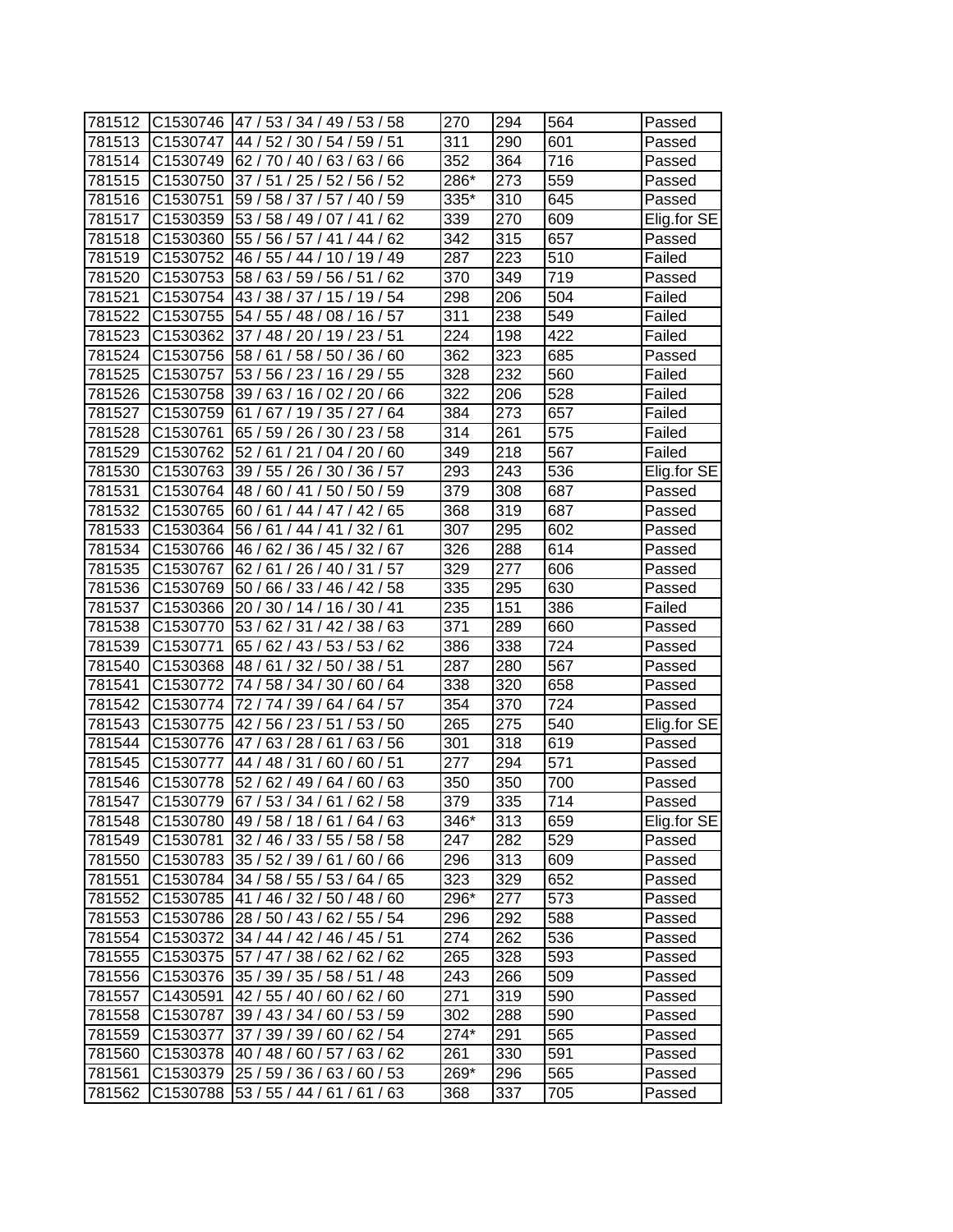| 781563 | C1430592             | 45 / 40 / 32 / 43 / 51 / 53                                         | 248               | 264              | 512              | Passed      |
|--------|----------------------|---------------------------------------------------------------------|-------------------|------------------|------------------|-------------|
| 781564 | C1530789             | 47/66/35/60/63/<br>64                                               | 344               | 335              | 679              | Passed      |
| 781565 | C1530380             | 32 / 45 / 30 / 60 / 62 / 54                                         | 236*              | 283              | 519              | Passed      |
| 781566 | C1530791             | 44 / 44 / 33 / 58 / 49 / 53                                         | 250               | 281              | 531              | Passed      |
| 781567 | C1530792             | 54 / 49 / 42 / 56 / 57 /<br>62                                      | 282               | 320              | 602              | Passed      |
| 781568 | C1530793             | 60 / 47 / 30 / 46 / 46 / 62                                         | 253               | 291              | $\overline{544}$ | Passed      |
| 781569 | C1530794             | 71 / 58 / 30 / 51 / 57 / 60                                         | 314               | 327              | 641              | Passed      |
| 781570 | C1530795             | 61 / 55 / 37 / 53 / 60 / 55                                         | 341               | 321              | 662              | Passed      |
| 781571 | C1530796             | 46 / 54 / 44 / 51 / 60 / 56                                         | $\overline{342}$  | 311              | 653              | Passed      |
| 781572 | C1530384             | 55 / 49 / 35 / 37 / 50 / 49                                         | 273               | 275              | 548              | Passed      |
| 781573 | C1530797             | 50 / 34 / 25 / 30 / 52 / 49                                         | 276*              | 240              | 516              | Elig.for SE |
| 781574 | C1530798             | 67 / 49 / 48 / 51 / 61 / 58                                         | 319               | 334              | 653              | Passed      |
| 781575 | C1530388             | 35 / 36 / 37 / 31 / 49 / 47                                         | 268               | 235              | 503              | Passed      |
| 781576 | C1530389             | 63<br>60/64/62/61/<br>64/                                           | 314               | 374              | 688              | Passed      |
| 781577 | C1330733             | 51 / 42 / 23 / 33 /<br>58/<br>52                                    | 330               | 259              | 589              | Elig.for SE |
| 781578 | C1530799             | 32 / 37 / 42 / 53 /<br>62/<br>60                                    | 291               | 286              | 577              | Passed      |
| 781579 | C1530800             | 40 / 46 / 32 / 42 /<br>60/55                                        | 261               | 275              | 536              | Passed      |
| 781580 | C1530801             | 52 / 51 / 36 / 53 / 64 / 60                                         | 275               | 316              | 591              | Passed      |
| 781581 | C1530802             | /51<br>53/55<br>44 / 54 / 27                                        | 297               | $\overline{284}$ | 581              | Passed      |
| 781582 | C1530803             | 51 / 53 / 37 / 53 / 60 / 58                                         | 358               | 312              | 670              | Passed      |
| 781583 | C1530805             | 50 / 51 / 50 / 53 / 48 / 60                                         | 328               | 312              | 640              | Passed      |
| 781584 | C1530806             | 51 / 47 / 32 / 51 /<br>58 / 54                                      | 284               | 293              | 577              | Passed      |
| 781585 | C1530808             | /50/50<br>26 / 48 / 28 / 41                                         | 243               | 243              | 486              | Failed      |
| 781586 | C1530809             | 41 / 42 / 49 / 34 / 51 / 51                                         | 232*              | 268              | 500              |             |
| 781587 | C1530810             | 67/61/78/54/62/61                                                   | 364               | 383              | 747              | Passed      |
|        | C1530811             | 42 / 53 / 46 / 53 / 58 / 57                                         | 309               | 309              | 618              | Passed      |
| 781588 |                      | 45 / 53 / 34 / 35 / 48 / 51                                         | 276               | 266              | 542              | Passed      |
| 781589 | C1530396             | 62 / 28 / 55 / 60 / 55                                              | 288               | 311              | 599              | Passed      |
| 781590 | C1530812<br>C1530401 | 51/<br>59 / 63 / 31 / 55 / 36 / 60                                  | 343               | $\overline{304}$ | 647              | Passed      |
| 781591 |                      | 43 / 39 / 27 / 55 / 24 / 47                                         | 233*              | 235              | 468              | Passed      |
| 781592 | C1430637<br>C1530405 |                                                                     | 265               | 279              | $\overline{544}$ | Failed      |
| 781593 |                      | 37 / 48 / 63 / 54 / 21 / 56                                         | $\overline{23}4*$ |                  |                  | Elig.for SE |
| 781594 | C1530406             | 33 / 48 / 54 / 57 / 09 / 51                                         | 328               | 252              | 486              | Elig.for SE |
| 781595 | C1530813             | <b>UFM</b>                                                          |                   |                  |                  | UFM         |
| 781596 | C1530814             | 38 / 54 / 54 / 61 / 45 / 56                                         | 322               | 308              | 630<br>577       | Passed      |
| 781597 | C1530815             | 34 / 55 / 43 / 57 / 14 / 58<br>C1530816 61 / 58 / 45 / 62 / 42 / 61 | 316               | 261              |                  | Elig.for SE |
| 781598 |                      |                                                                     | 359               | 329              | 688              | Passed      |
| 781599 | C <sub>1530817</sub> | 51 / 56 / 40 / 64 / 29 / 61<br>49 / 62 / 37 / 55 / 42 / 61          | 354               | 301              | 655              | Passed      |
| 781600 | C1530408             |                                                                     | $310*$            | 306              | 616              | Passed      |
| 781601 | C1530818             | 53 / 56 / 21 / 46 / 04 / 56                                         | 314               | 236              | 550              | Failed      |
| 781602 | C1530409             | 44 / 54 / 14 / 60 / 19 / 48                                         | 278               | 239              | 517              | Failed      |
| 781603 | C1530819             | 46 / 50 / 20 / 63 / 01 / 52                                         | 307*              | 232              | 539              | Failed      |
| 781604 | C1530820             | 46 / 46 / 40 / 55 / 16 / 48                                         | 290               | 251              | 541              | Elig.for SE |
| 781605 | C1530821             | 58 / 66 / 38 / 66 / 21 / 62                                         | 356               | 311              | 667              | Elig.for SE |
| 781606 | C1530411             | 58 / 54 / 25 / 57 / 30 / 61                                         | 253               | 285              | 538              | Passed      |
| 781607 | C1530412             | 40 / 53 / 21 / 60 / 11 / 46                                         | 240               | 231              | 471              | Failed      |
| 781608 | C1430016             | 31 / 50 / 12 / 45 / 21 / 39                                         | 256*              | 198              | 454              | Failed      |
| 781609 | C1330042             | 18 / 45 / 30 / 48 / 18 / 46                                         | 243*              | 205              | 448              | Failed      |
| 781610 | C1430039             | 44 / 53 / 09 / 64 / 10 / 50                                         | 257*              | 230              | 487              | Failed      |
| 781611 |                      | C1330052 44 / 53 / 30 / 50 / 27 / 53                                | 275*              | 257              | 532              | Passed      |
| 781612 | C1330110             | 38/48/10/52/13/41                                                   | 244*              | 202              | 446              | Failed      |
| 781613 | C1430085             | 47 / 47 / 18 / 55 / 07 / 61                                         | 238*              | 235              | 473              | Failed      |